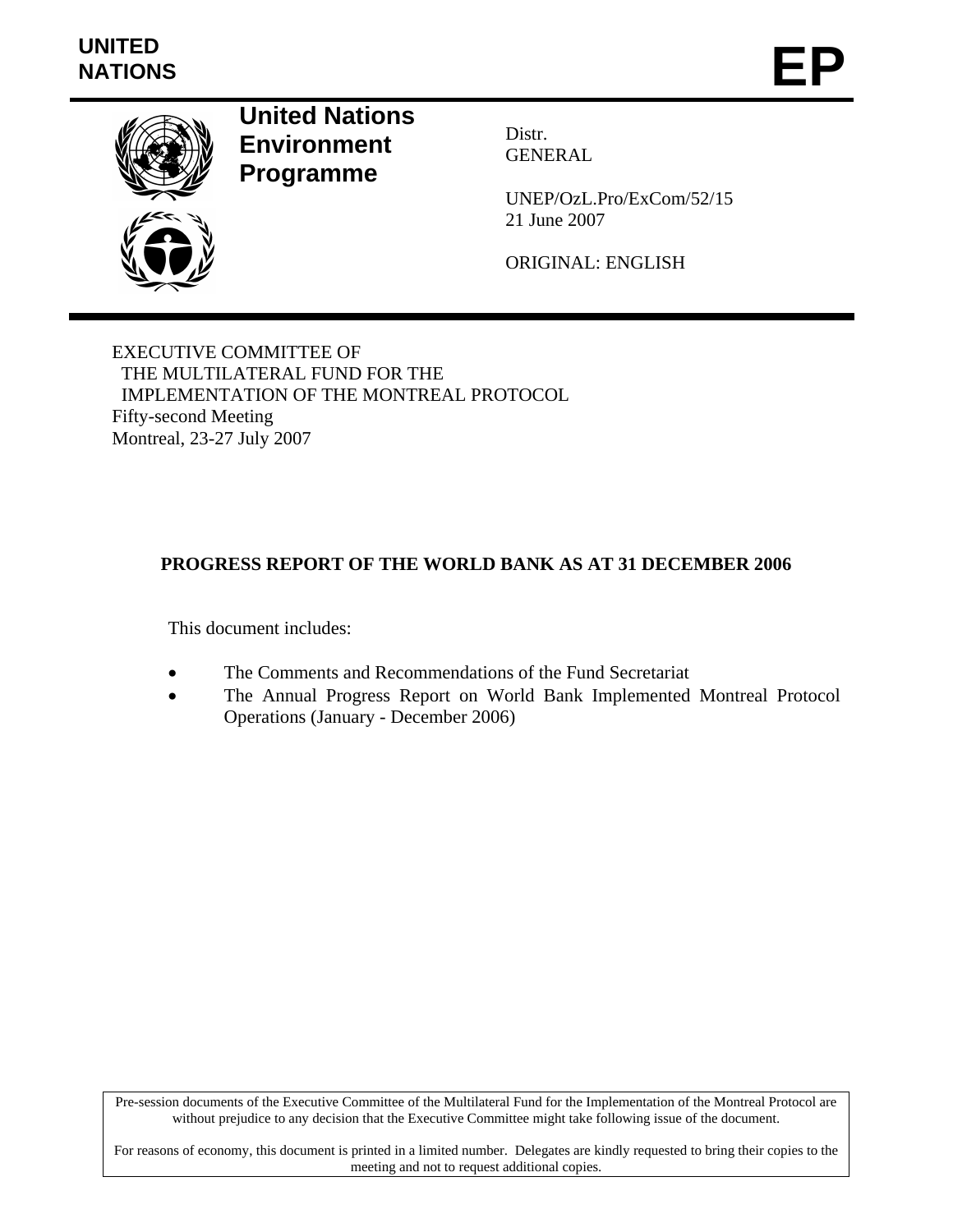### **COMMENTS OF THE FUND SECRETARIAT**

#### **Introduction**

1. This document presents the comments and recommendations of the Fund Secretariat on the progress report of the World Bank for activities up to 31 December 2006. The progress report is attached.

#### **Status of implementation**

2. During the reporting period (January – December 2006), the Executive Committee approved 19 investment projects for World Bank implementation, valued at around US \$65.6 million, which should result in the phase-out of 19,684 ODP tonnes, including 18,444 ODP tonnes of production. During 2006 the Bank disbursed around US \$70 million in 2006, which is US \$19.5 million less than in the previous year.

3. In 2006, the World Bank completed 15 investment projects. Cumulatively, 93 per cent (509 projects) of the 548 investment projects approved for its implementation were completed by the end of 2006. The Bank phased out 259,339 ODP tonnes, including 142,076 ODP tonnes of production, and is implementing projects that, when completed, will phase out 259,224 ODP tonnes, including 142,233 ODP tonnes of production. By the end of 2006 the Bank had disbursed 86 per cent (US \$687.2 million) of the resources approved for it (US \$801.8 million) by the Executive Committee, excluding agency support costs.

4. The World Bank is currently implementing 25 multi-year performance-based agreements (MYAs) for which US \$470.4 million were approved up to the end of 2006. Two of these agreements were approved in 2006. The Bank intends to submit one new agreement in 2007. The World Bank also renewed two institutional strengthening projects during 2006 and completed three project preparation activities.

### **Progress at the country level**

5. Annex I provides an assessment, by country, of the World Bank's 2006 activities. The Bank had planned disbursements in 19 countries, and achieved a rate of disbursement of over 85 per cent in eight countries. Overall, the World Bank phased out 58,851 ODP tonnes, including 39,985 ODP tonnes of production in 2006, which is more than had been phased out in 2005 (39,149 ODP tonnes, including 29,245 ODP tonnes of production). The World Bank phased out over 100 ODP tonnes more than planned in the following two countries: Pakistan (608 ODP tonnes) and Turkey (127 ODP tonnes). However, with the exception of Turkey, the additional phase-out could not be verified based on 2006 data reported under either Article 7 or country programme implementation data, as 2006 data has not yet been submitted. In 2006, Turkey's consumption increased by 115.5 ODP tonnes.

6. Implementation delays could have increased net emissions in some countries based on the planned completion dates of activities and the phase-out associated with their approval. Countries that could have had notable net emissions due to delays include: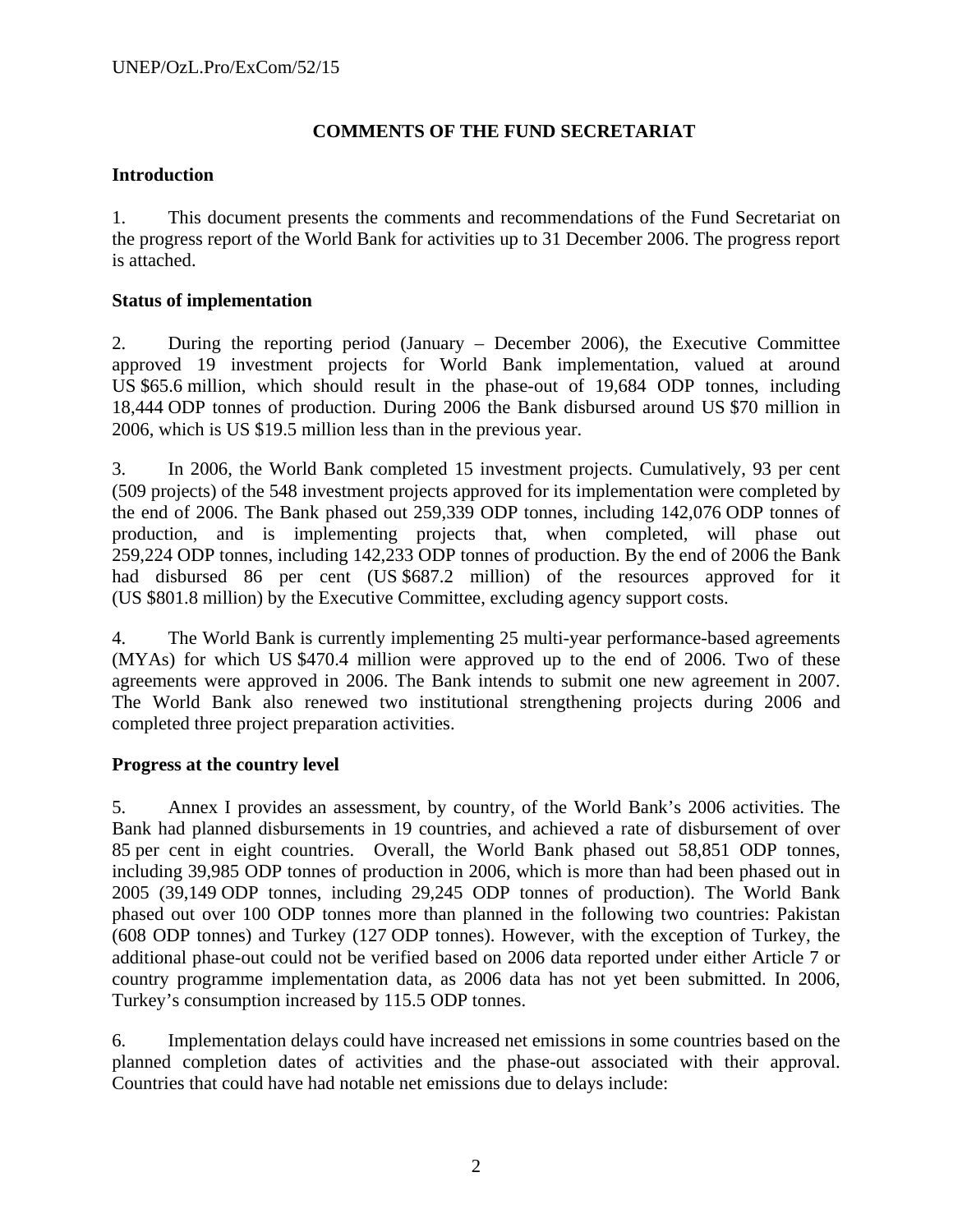- Indonesia (814 tonnes less were phased out than planned with 100 per cent of planned disbursements achieved);
- China (608 ODP tonnes less and 118 per cent disbursed);
- Argentina (206 ODP tonnes less and 62 per cent disbursed); and
- Antigua and Barbuda (6 ODP tonnes less and zero per cent disbursed).

7. Of these countries with net emissions due to delays, Antigua and Barbuda and Argentina have reported actual consumption data for the year 2006. Despite delayed projects, Antigua and Barbuda's ODS consumption actually decreased by 0.1 ODP tonne and Argentina's ODS consumption decreased by 9.2 ODP tonnes in 2006.

8. Based on planned completion dates in the 2005 progress report and the results presented in the 2006 progress report, the Bank completed 48 per cent of the projects it had planned to complete in 2006 and achieved 105 per cent of the targeted phase-out.

#### **Multi-year performance-based agreements**

9. The World Bank included information in its progress report about the 25 MYAs being implemented. The annual progress reports provide information on disbursement and on the status of the signing of grant agreements, which is critical to the release of funding. Until an agreement is signed, project funds cannot be released.

#### Delays in signing grant agreements

10. A key indicator of whether activities can begin for MYAs is the signing of the grant and sub-grant agreements and associated internal agreements, where appropriate.

11. The Grant Agreement between the World Bank and Antigua and Barbuda was not signed in 2005 and therefore no funds were disbursed for the CFC phase-out management plan (ANT/PHA/44/INV/10). In its 2005 progress report, the World Bank had indicated that it was in the final stage of preparing the Grant Agreement and that it should be signed in 2006. In its 2006 progress report, the Bank indicated that it was still in negotiations with the Government of Antigua and Barbuda on the Grant Agreement. It advised that a mission was planned in the first quarter of 2007 to appraise readiness for project implementation and undertake final reviews of project arrangements with industry and the NOU. At the same time, the Bank reported that CFC consumption has declined significantly due to the Government's policy to ban the import of CFC-containing equipment and its enforcement of the licensing system, even before any activities under the project were conducted. The Bank expected the Grant Agreement to be signed in June 2007. If during its presentation of its progress report at the  $52<sup>nd</sup>$  Meeting of the Executive Committee the Bank does not report that the Grant Agreement was signed in June 2007, the Committee may wish to request that an additional status report be submitted to the 53<sup>rd</sup> Meeting, or until that time that the Grant Agreement is signed. The Executive Committee may wish to urge the World Bank to expedite the completion of its Grant Agreement with Antigua and Barbuda unless the Bank reports to the  $52<sup>nd</sup>$  Meeting that the Agreement has been signed.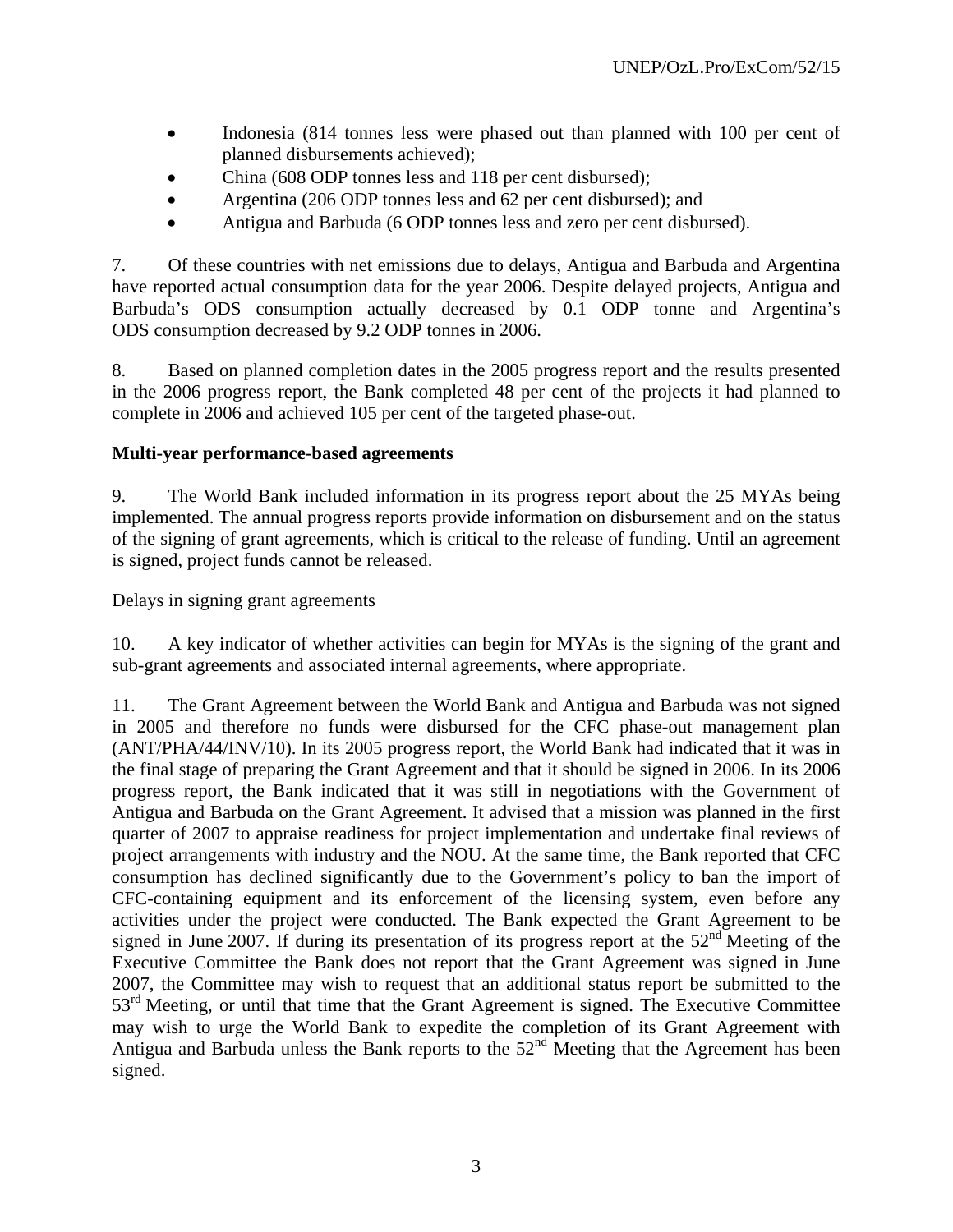12. The national ODS phase-out project in Tunisia (TUN/PHA/49/INV/47) was approved in July 2006 and the planned completion data is July 2008, but only US \$79,000 has been disbursed. The World Bank indicated that the existing Grant Agreement with Tunisia would have to be amended in order to enable the implementation of this programme to begin. The Bank indicated that the amended agreement was expected to be signed in early 2007. The average time for a first disbursement by the World Bank is 25 months, which is only allowed after a grant agreement is in place. For the World Bank to complete the project by the date planned, it will need to expedite the completion of the Grant Agreement amendment process.

13. The Executive Committee may also wish to encourage the World Bank to expedite the completion of the amendment to its Grant Agreement with Tunisia, unless the Bank reports to the  $52<sup>nd</sup>$  Meeting that the amendment to the Agreement has been signed.

#### Disbursements for multi-year agreements

14. Out of a balance of US \$104,976,735 in approved funds for ongoing annual tranches of MYAs, the Bank has disbursed US \$37,763,745 (36 per cent) leaving a balance of US \$67,212,990. Of this balance, US \$34,753,036 (52 per cent) is expected to be disbursed in 2007.

15. There has been no disbursement of funds applying to the 2006 work programme for the ongoing National CFC phase-out plan in Argentina (ARG/PHA/47/INV/148). The list of potential chillers to be replaced was reported as having been identified in the 2005 progress report, and the 2006 progress report indicates that the selection is expected during 2007. The reason given for the delay was that it was due to a search for the best modality to address the overall sector. However, the report does not indicate whether that modality has been identified and when the replacement chillers will actually be selected.

16. Of the remaining balance of US \$19,519,500 for the tranches approved to-date for the China foam sector phase-out plan, only US \$5,433,900 is estimated to be disbursed in 2007. The Bank advised that while the consumption reduction had been achieved in 2006, the remaining funds for the second and third tranches would be disbursed in 2007. The Bank also indicated that another 350 ODP tonnes of CFC-11 had been identified in 2006 and that contracts with enterprises would be signed in 2007. Forty per cent of phase-out contracts need to be completed to fulfil the 2005 phase-out commitment. The Bank was in the process of identifying additional enterprises to be included in the agreement to use the remaining funds. According to the Bank, under China's new provincial approach the Government expects the remaining contracts for the agreement to be signed in 2007.

17. Concerning the CTC phase-out project in India, only US \$2,839,045 of the US \$9,955,312 million remaining from approved tranches to-date are planned for disbursement in 2007. The Bank indicated that planned 2006 disbursements have been withheld due to a policy issue emanating from the 2005 verification report regarding stockpiles of CTC for feedstock use in future years, but since this issue had been resolved by the Parties at the end of 2006 full disbursement of this tranche would be made in the first half of 2007. The 2005 verification report of CTC production and consumption indicated that the levels of CTC production and consumption in 2005 (excluding the quantity stockpiled for feedstock use in the following years)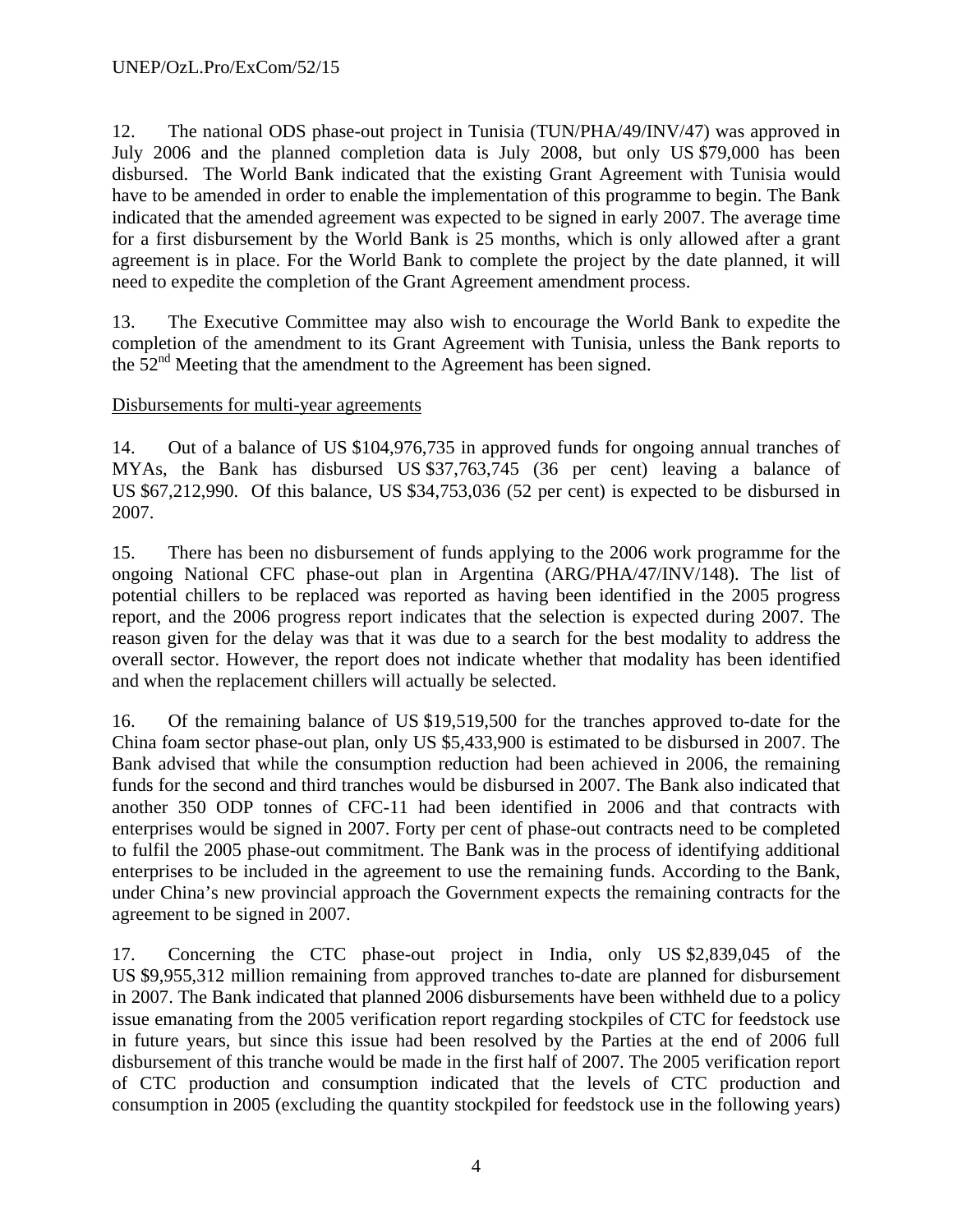were well under the agreed targets. The 2006 verification report is before the Committee at the  $52<sup>nd</sup>$  Meeting.

18. Of the US \$7,397,339 remaining from approved tranches of the Thailand ODS phase-out project, US \$1,639,496 is expected to be disbursed in 2007. The Bank reported that several individual projects under the aerosol, solvent and MDI sectors have been completed. The TCA phase-out component is also almost completed, and the MAC servicing sector programme was progressing, with 4,568 technicians from 3,194 service shops having been trained. Forty-six foam sector enterprises will be addressed through this project. Although all of the agreements seem to be progressing based on the Bank's progress reports, and the rate of disbursement of MYAs has increased compared with previous years, there remain significant levels of funds to be disbursed during 2007 and beyond.

### **Individual projects**

#### Implementation delays

19. There are seven projects with implementation delays, after taking into consideration any projects that are no longer subject to monitoring, further to decisions of the Executive Committee. Six of the seven projects with implementation delays were also classified as having implementation delays in 2005. In 2006 the World Bank had fewer projects classified with implementation delays than in 2005, when 16 projects had been classified as such.

#### CFC phase-out (Chiller), institutional strengthening, methyl bromide projects, BCM, and halon banking

20. These projects are not subject to monitoring through implementation delay reports and therefore not subject to the procedures for project cancellation.

### *CFC phase-out plan (Chiller)*

21. The global chiller replacement project (GLO/REF/47/DEM/268) is intended to provide assistance to India, China, Indonesia, and the Philippines. With respect to the project in India, there is a delay due to a decision by India to seek GEF resources at a later date. None of the US \$6.88 million was disbursed in 2006 for that project, which was approved in November 2005. The Bank indicated that an approach to proceeding with chiller activities in China, Indonesia and the Philippines was submitted to the Secretariat but rejected in an April 2007 communication to the Bank due to the fact that the Committee's requirement to receive external resources before implementation had not been met. The Bank will revisit the proposed approach for each of the three countries, taking into account the Secretariat's comments. In addition, India has now decided to seek GEF resources. For Jordan and Tunisia, dialogue continues with the Bank on a way forward.

### *Institutional strengthening*

22. The World Bank is implementing institutional strengthening projects, which established NOUs, in the following seven countries: Chile, Ecuador, Jordan, Philippines, Thailand, Tunisia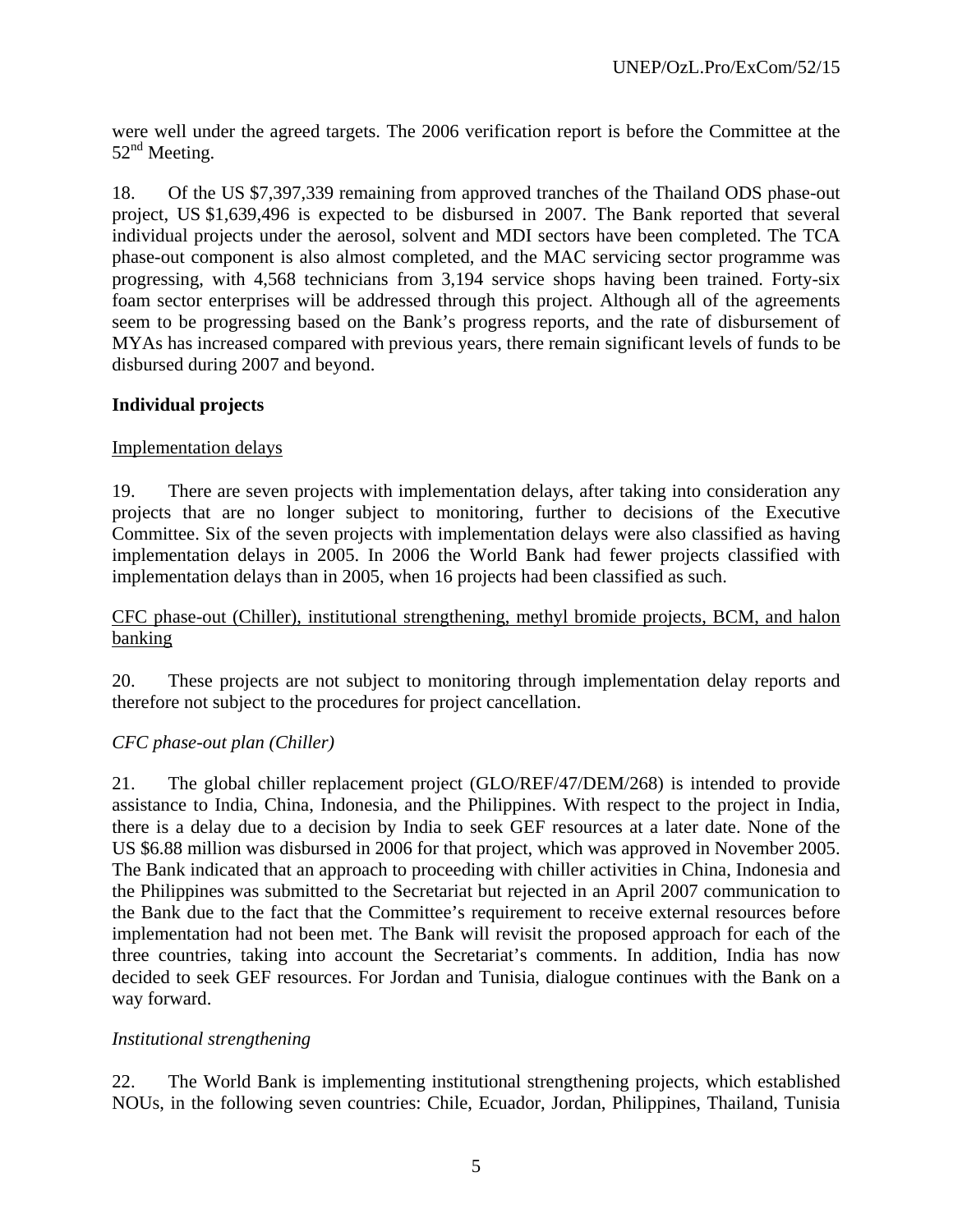and Turkey. Two of these countries – Chile and Ecuador – are subject to decisions with respect to compliance. Chile has complied with its action plan target for 2006 methyl bromide consumption (170 ODP tonnes) based on the consumption reported in its country programme data (169.61 ODP tonnes). Ecuador was requested to submit an action plan for compliance with the methyl bromide reduction targets. The Bank indicated that Ecuador had submitted its action plan to the Ozone Secretariat but was in the process of revising it based on comments received. A meeting was scheduled in May 2007 to address the methyl bromide action plan and the Bank would report on the outcome at the meeting. Based on the Bank's presentation of its progress report to the  $52<sup>nd</sup>$  Meeting, and on the outcome of the May 2007 meeting, the Committee may wish to request an additional status report if the revised action plan has not been submitted to the Ozone Secretariat.

### *Methyl bromide demonstration projects*

23. The World Bank has one methyl bromide demonstration project in Argentina under implementation (ARG/FUM/29/DEM/93), which was approved in November 1999. The project has been delayed for 76 months. The planned date of completion is April 2008 and 51 per cent of funds have been disbursed. The Executive Committee may wish to request that an additional status report on this project be submitted to the  $53<sup>rd</sup>$  Meeting.

#### *Turkey's BCM project*

24. The Turkish Ministry of Environment and Forests has confirmed to the World Bank that BCM is no longer used in Turkey. This was an issue that had been raised at the  $18<sup>th</sup>$  Meeting of the Parties. The Executive Committee may wish to note that Turkey no longer uses BCM and that the matter of BCM use as a process agent or feedstock is to be considered in future meetings of the Implementation Committee.

### *Halon banking projects*

25. The World Bank has been implementing halon banking projects (excluding the halon bank covered by China's sector plan) in the following countries: Argentina (ARG/HAL/26/TAS/80), Chile (CHI/HAL/42/TAS/156), Indonesia (IDS/HAL/27/TAS/107), Jordan (JOR/HAL/29/TAS/53), Thailand (THA/HAL/29/TAS/121) and Turkey (TUR/HAL/38/TAS/80). The halon banking project in Chile was transferred to UNDP at the 51<sup>st</sup> Meeting. According to the Bank's report, halon banking projects appear to be progressing except in Argentina and Turkey.

26. The World Bank's report to the  $52<sup>nd</sup>$  Meeting of the Executive Committee for the halon banking project in Argentina (ARG/HAL/26/TAS/80) indicated that all necessary equipment has now been procured and a survey to update the database of halon users is underway. The Bank indicated that there are ongoing delays, most recently due to the construction of a storage facility. This project is planned to be completed by December 2007.

27. The halon banking project in Turkey (TUR/HAL/38/TAS/80) has been subject to persistent delays since November 2002. The Bank noted that the budget and action plan for the halon project have been revised and updated, and that it has received no objection to starting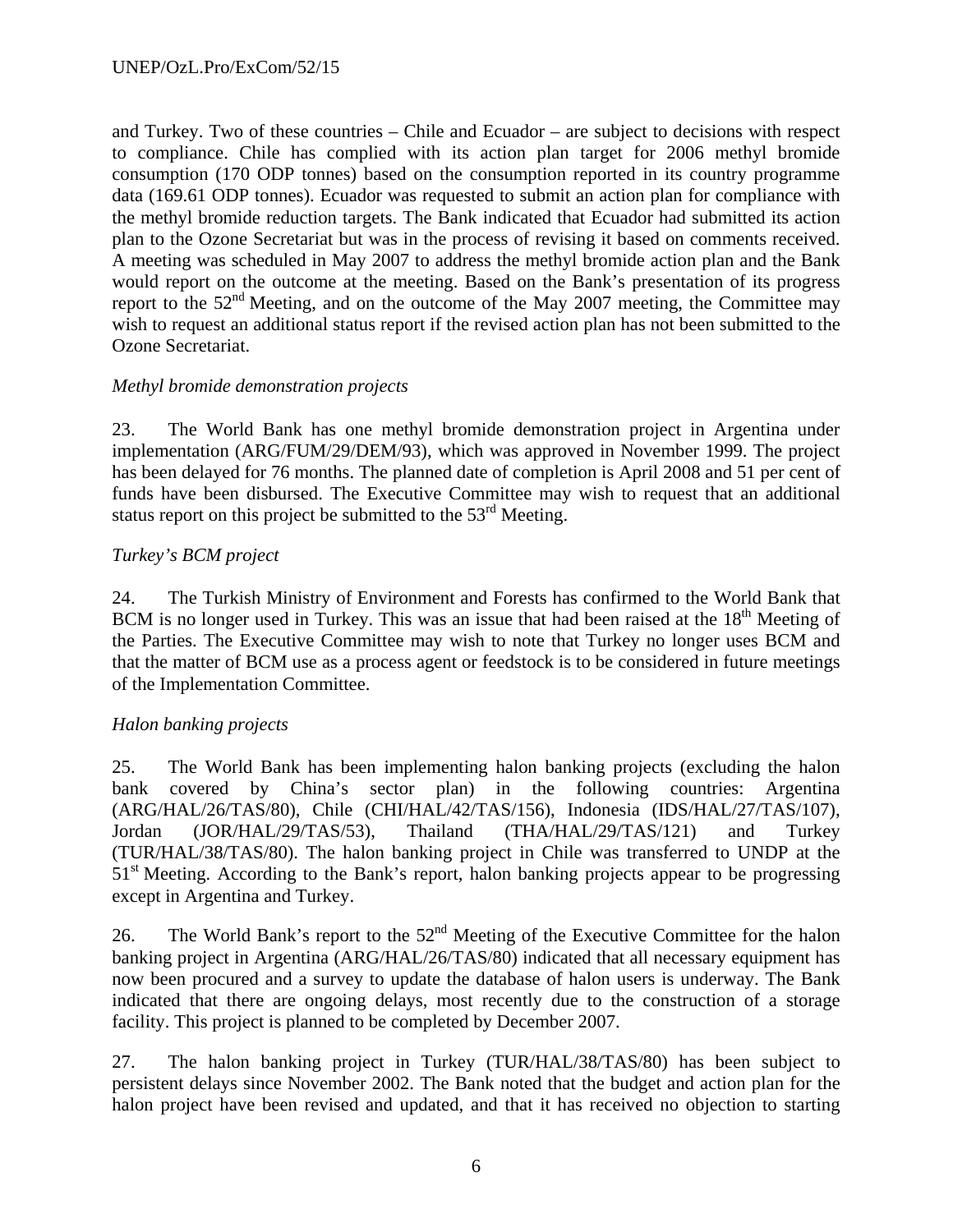bidding procedures and setting up the facility and training programme. The location for the halon bank has now been determined.

28. The Executive Committee may wish to request that additional status reports on the halon banking projects in both Argentina and Turkey be submitted to the  $53<sup>rd</sup>$  Meeting.

#### **RECOMMENDATIONS**

- 29. The Executive Committee may wish to:
	- (a) Note the World Bank's progress report contained in UNEP/OzL.Pro/ExCom/52/15;
	- (b) Urge the World Bank to expedite the signing of its grant agreements with Antigua and Barbuda and its amended grant agreement with Tunisia (contingent upon an updated report during the  $52<sup>nd</sup>$  Meeting);
	- (c) Request that additional status reports on the following projects be submitted to the 53<sup>rd</sup> Meeting:
		- (i) CFC phase-out plan in Antigua and Barbuda (ANT/PHA/44/INV/10) (contingent upon an updated report during the  $52<sup>nd</sup>$  Meeting);
		- (ii) Global chiller project (GLO/REF/47/DEM/268);
		- (iii) Institutional strengthening in Ecuador (ECU/SEV/42/INS/33) on the status of the submission of its revised action plan on methyl bromide;
		- (iv) Methyl bromide alternatives demonstration project (ARG/FUM/29/DEM/93) and halon banking project (ARG/HAL/26/TAS/80) in Argentina;
		- (v) Halon banking project in Turkey (TUR/HAL/38/TAS/80); and
	- (d) Note that the World Bank will report to the  $53<sup>rd</sup>$  Meeting on a total of seven projects with implementation delays including six projects that were classified as such in 2005.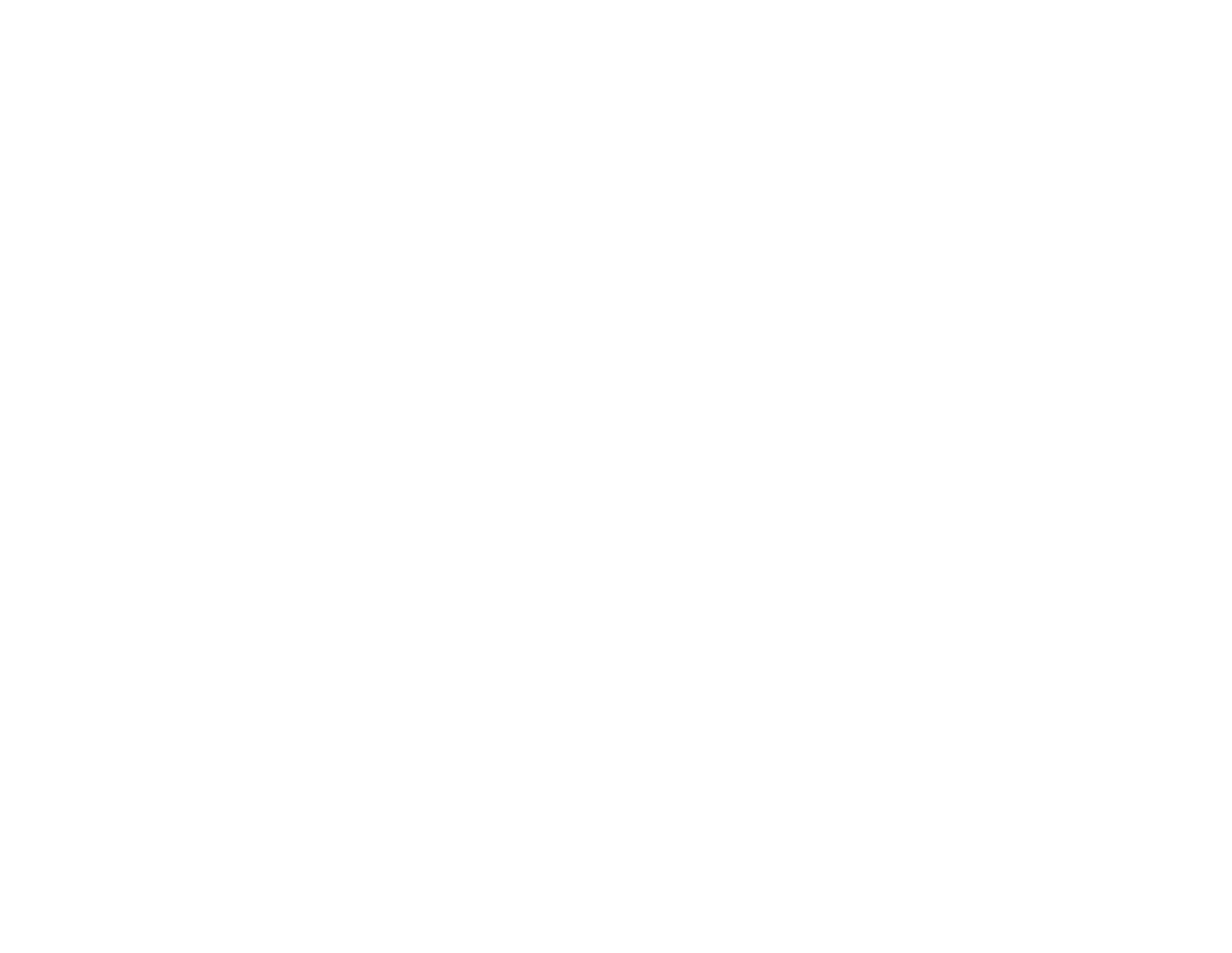#### **Annex I**

#### **WORLD BANK PROJECT IMPLEMENTATION BY COUNTRY**

| Country                    | <b>Phased</b><br>Out in | Percentage<br>of Planned | <b>Estimated</b><br><b>Funds</b> | <b>Funds</b><br><b>Disbursed</b> in | Percentage<br>of Funds       | Percentage<br>of Planned | <b>Net Emission</b><br>due to delay in | <b>Net Emission</b><br>due to delay in | <b>Changes in A7 or CP</b><br>Data (2006Vs2005) |
|----------------------------|-------------------------|--------------------------|----------------------------------|-------------------------------------|------------------------------|--------------------------|----------------------------------------|----------------------------------------|-------------------------------------------------|
|                            | 2006                    | <b>Phase-out</b>         | <b>Disbursed</b>                 | 2006 (US\$)                         | <b>Disbursed</b>             | <b>Projects</b>          | <b>2006 (actual</b>                    | 2006 (actual                           |                                                 |
|                            |                         | <b>Achieved</b> in       | in 2006                          |                                     | over                         | <b>Completed</b>         | versus Revised                         | versus Date of                         |                                                 |
|                            |                         | 2006                     | (US\$)                           |                                     | <b>Estimation</b><br>in 2006 | in 2006                  | <b>Planned Date of</b><br>Completion)  | Completion<br>per Proposal)            |                                                 |
| Algeria                    | $\overline{0}$          |                          |                                  |                                     |                              |                          | $\overline{0}$                         |                                        |                                                 |
| Antigua and Barbuda        | $\overline{0}$          | 0%                       | 40,000                           |                                     | 0%                           | 0%                       | 6                                      | 6                                      | $-0.1$                                          |
| Argentina                  | 1,373                   | 87%                      | 4,065,051                        | 2,523,764                           | 62%                          | 20%                      | 206                                    | 206                                    | $-9.2$                                          |
| <b>Bahamas</b>             | $\overline{0}$          |                          | 200,000                          | $\Omega$                            | 0%                           |                          | $\mathbf{0}$                           |                                        |                                                 |
| Bangladesh                 | $\Omega$                |                          |                                  | $\theta$                            |                              |                          | $\mathbf{0}$                           |                                        |                                                 |
| <b>Brazil</b>              | $\boldsymbol{0}$        |                          |                                  | $\theta$                            |                              |                          | $\boldsymbol{0}$                       |                                        |                                                 |
| Chile                      | 15                      | 92%                      | 197,102                          | 137,028                             | 70%                          | 60%                      | $\Omega$                               | $\Omega$                               |                                                 |
| China                      | 28,566                  | 97%                      | 33,522,213                       | 39,714,613                          | 118%                         | 43%                      | 608                                    | 608                                    | No 2006 A7 or CP Data                           |
| Colombia                   | 0                       |                          |                                  | $\boldsymbol{0}$                    |                              |                          | $\Omega$                               | $\Omega$                               |                                                 |
| Ecuador                    | 85                      | 85%                      | 942,413                          | 160,884                             | 17%                          | 20%                      | $-34$                                  | $-34$                                  | No 2006 A7 or CP Data                           |
| Egypt                      | $\overline{0}$          |                          |                                  | $\theta$                            |                              |                          | $\Omega$                               |                                        |                                                 |
| Ghana                      | $\overline{0}$          |                          |                                  | $\overline{0}$                      |                              |                          | $\overline{0}$                         |                                        |                                                 |
| Global                     | 0                       |                          | 200,000                          | $\boldsymbol{0}$                    | 0%                           | 100%                     | $\mathbf{0}$                           | $\overline{0}$                         |                                                 |
| Guatemala                  | $\theta$                |                          |                                  | $\theta$                            |                              |                          | $\boldsymbol{0}$                       |                                        |                                                 |
| India                      | 23,133                  | 124%                     | 8,691,946                        | 12,175,749                          | 140%                         | 100%                     | $\overline{0}$                         | $\Omega$                               |                                                 |
| Indonesia                  | 130                     | 0%                       | 2,034,269                        | 2,043,143                           | 100%                         | 25%                      | 814                                    | 814                                    | No 2006 A7 or CP Data                           |
| Iran (Islamic Republic of) | $\boldsymbol{0}$        |                          |                                  | $\boldsymbol{0}$                    |                              |                          | $\mathbf{0}$                           |                                        |                                                 |
| Jordan                     | $\mathbf{0}$            |                          | 267,427                          | 260,000                             | 97%                          | 0%                       | $\mathbf{0}$                           | $\overline{0}$                         |                                                 |
| Kenya                      | $\overline{0}$          |                          |                                  | $\theta$                            |                              |                          | $\overline{0}$                         |                                        |                                                 |
| Malaysia                   | 591                     | 100%                     | 3,727,176                        | 1,982,153                           | 53%                          | 0%                       | $\overline{0}$                         | $\Omega$                               |                                                 |
| Mexico                     | 79                      | 118%                     | 801,300                          | 778,732                             | 97%                          | 100%                     | $-14$                                  | $-14$                                  | $-2197.3$                                       |
| Nigeria                    | $\boldsymbol{0}$        |                          |                                  | $\theta$                            |                              |                          | $\overline{0}$                         |                                        |                                                 |
| Oman                       | $\boldsymbol{0}$        |                          |                                  | $\boldsymbol{0}$                    |                              |                          | $\mathbf{0}$                           |                                        |                                                 |
| Pakistan                   | 334                     | 100%                     | 1,909,667                        | 1,285,674                           | 67%                          | 100%                     | $-608$                                 | $-608$                                 | No 2006 A7 or CP Data                           |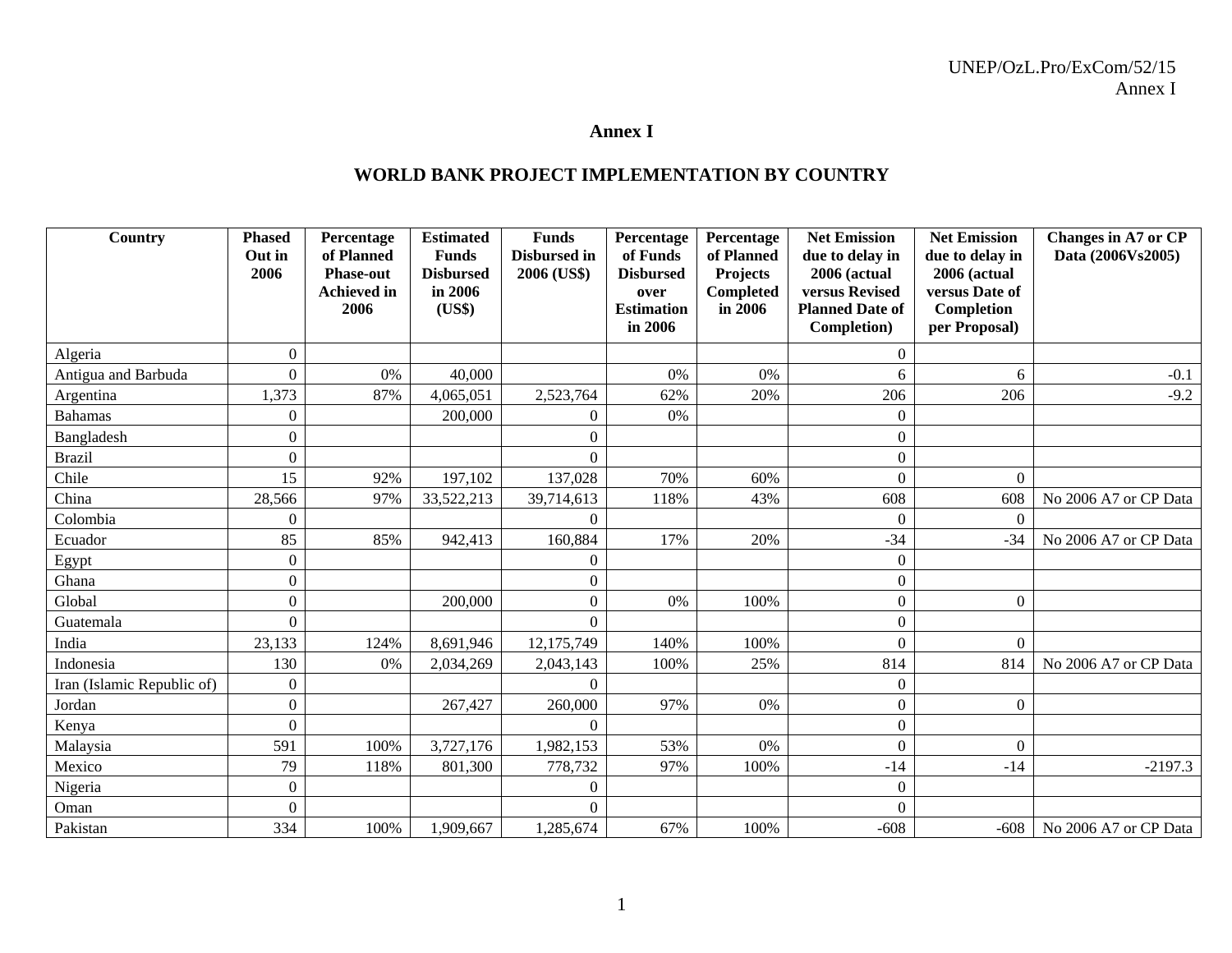#### UNEP/OzL.Pro/ExCom/52/15 Annex I

| Country                               | <b>Phased</b><br>Out in<br>2006 | Percentage<br>of Planned<br><b>Phase-out</b><br><b>Achieved in</b><br>2006 | <b>Estimated</b><br><b>Funds</b><br><b>Disbursed</b><br>in 2006<br>(US\$) | <b>Funds</b><br>Disbursed in<br>2006 (US\$) | Percentage<br>of Funds<br><b>Disbursed</b><br>over<br><b>Estimation</b><br>in 2006 | Percentage<br>of Planned<br><b>Projects</b><br><b>Completed</b><br>in 2006 | <b>Net Emission</b><br>due to delay in<br>2006 (actual<br>versus Revised<br><b>Planned Date of</b><br>Completion) | <b>Net Emission</b><br>due to delay in<br>2006 (actual<br>versus Date of<br>Completion<br>per Proposal) | Changes in A7 or CP<br>Data (2006Vs2005) |
|---------------------------------------|---------------------------------|----------------------------------------------------------------------------|---------------------------------------------------------------------------|---------------------------------------------|------------------------------------------------------------------------------------|----------------------------------------------------------------------------|-------------------------------------------------------------------------------------------------------------------|---------------------------------------------------------------------------------------------------------|------------------------------------------|
| Philippines                           | 149                             | 100%                                                                       | 1,361,578                                                                 | 3,245,014                                   | 238%                                                                               | 50%                                                                        | $\theta$                                                                                                          | $\overline{0}$                                                                                          |                                          |
| Serbia                                | $\theta$                        |                                                                            |                                                                           | $\Omega$                                    |                                                                                    |                                                                            | 0                                                                                                                 |                                                                                                         |                                          |
| Slovenia                              | $\overline{0}$                  |                                                                            |                                                                           | $\bigcap$                                   |                                                                                    |                                                                            | $\theta$                                                                                                          |                                                                                                         |                                          |
| Sri Lanka                             | 0                               |                                                                            |                                                                           | $\Omega$                                    |                                                                                    |                                                                            | 0                                                                                                                 |                                                                                                         |                                          |
| Thailand                              | 1,265                           | 100%                                                                       | 4,652,891                                                                 | 3,395,102                                   | 73%                                                                                | 0%                                                                         | 0                                                                                                                 | $\Omega$                                                                                                |                                          |
| Trinidad and Tobago                   | 0                               |                                                                            |                                                                           | $\Omega$                                    |                                                                                    |                                                                            | $\overline{0}$                                                                                                    |                                                                                                         |                                          |
| Tunisia                               | 20                              | 100%                                                                       | 45,667                                                                    | 45,667                                      | 100%                                                                               | 100%                                                                       | $-20$                                                                                                             | $-20$                                                                                                   | $-183.9$                                 |
| Turkey                                | 180                             | 100%                                                                       | 2,097,884                                                                 | 436,098                                     | 21%                                                                                | 33%                                                                        | $-127$                                                                                                            | $-127$                                                                                                  | 115.5                                    |
| Uruguay                               | $\Omega$                        |                                                                            |                                                                           | $\Omega$                                    |                                                                                    |                                                                            | $\theta$                                                                                                          |                                                                                                         |                                          |
| Venezuela (Bolivarian<br>Republic of) | 2,931                           |                                                                            | 105,000                                                                   | 1,650,000                                   | 1571%                                                                              | 100%                                                                       | $\Omega$                                                                                                          | $\Omega$                                                                                                |                                          |
| Vietnam                               | $\Omega$                        |                                                                            | 453,000                                                                   | 168,579                                     | 37%                                                                                | 100%                                                                       | $\theta$                                                                                                          | $\Omega$                                                                                                |                                          |
| Zimbabwe                              | $\Omega$                        |                                                                            |                                                                           | $\bigcap$                                   |                                                                                    |                                                                            | $\theta$                                                                                                          |                                                                                                         |                                          |
| <b>Total</b>                          | 58,851                          | 105%                                                                       | 65,314,586                                                                | 70,002,201                                  | 107%                                                                               | 48%                                                                        | 831                                                                                                               | 831                                                                                                     |                                          |

**-----**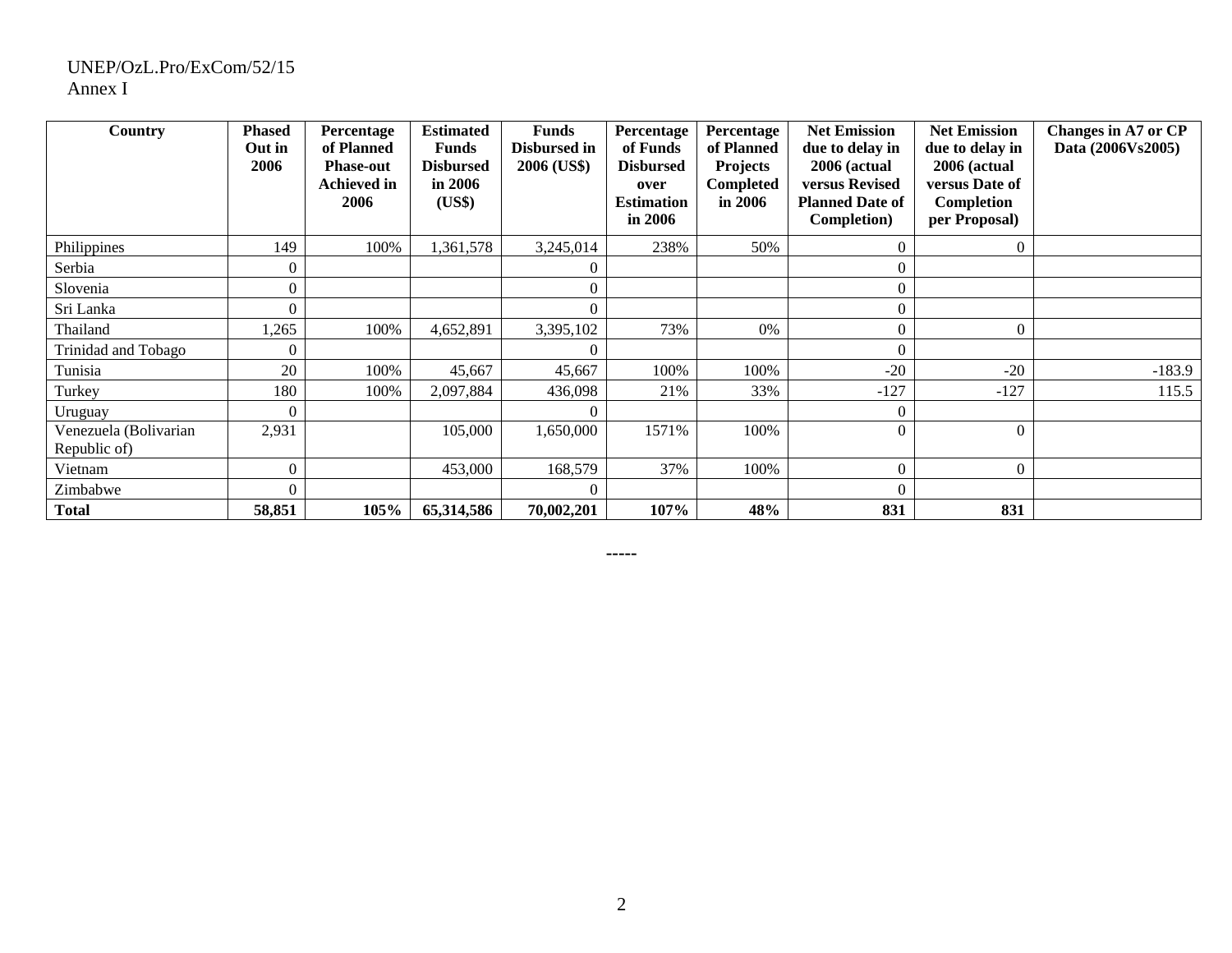

# ANNUAL PROGRESS REPORT

# BANK-IMPLEMENTED MONTREAL PROTOCOL OPERATIONS

January - December 2006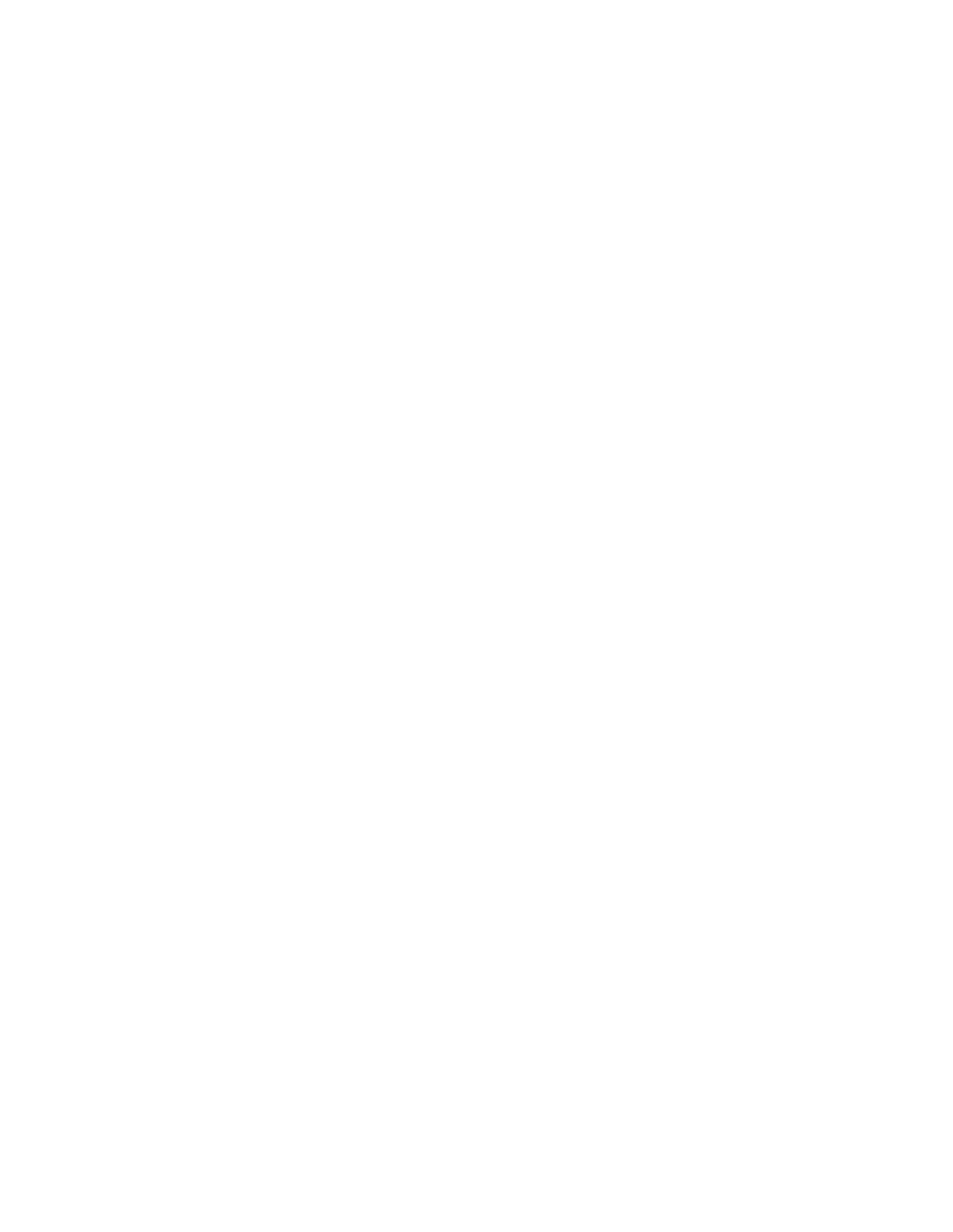# **TABLE OF CONTENTS**

| $I_{\cdot}$ |                                                                                                                                                                         |  |
|-------------|-------------------------------------------------------------------------------------------------------------------------------------------------------------------------|--|
|             | B. Summary of Data by Project Type (CPG, DEM, INS, INV, PRP, TAS, TRA)3                                                                                                 |  |
| $\Pi$ .     |                                                                                                                                                                         |  |
|             |                                                                                                                                                                         |  |
| III.        |                                                                                                                                                                         |  |
|             |                                                                                                                                                                         |  |
| IV.         |                                                                                                                                                                         |  |
|             |                                                                                                                                                                         |  |
| $V_{\cdot}$ | STATUS OF AGREEMENTS & PROJECT PREPARATION (WHERE APPLICABLE), BY                                                                                                       |  |
|             | A. Agreements to be Signed/Executed/Finalized & When They Will be Ready for Disbursing 27<br>B. Project Preparation by Country, Approved Amount, and Amount Disbursed28 |  |
| VI.         | ADMINISTRATIVE ISSUES (OPERATIONAL, POLICY, FINANCIAL, AND OTHER                                                                                                        |  |
|             |                                                                                                                                                                         |  |
|             |                                                                                                                                                                         |  |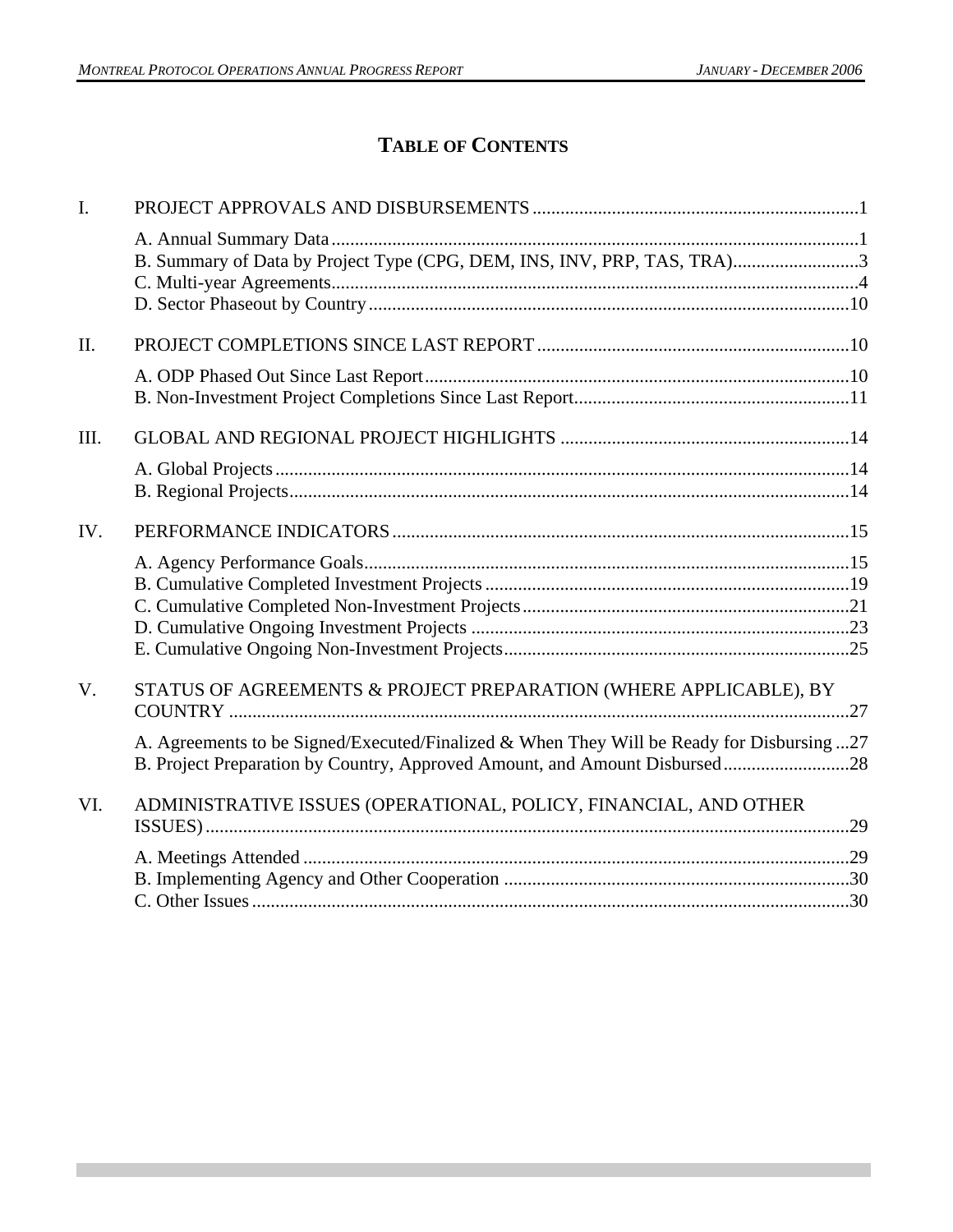# **LIST OF TABLES**

| TABLE IV-3: WORLD BANK INDICATORS OF IMPLEMENTATION PROGRESS - NON-INVESTMENT 18 |  |
|----------------------------------------------------------------------------------|--|
|                                                                                  |  |
|                                                                                  |  |
|                                                                                  |  |
|                                                                                  |  |
|                                                                                  |  |
|                                                                                  |  |

# **List of Attachments**

- Annex I: Country Developments
- Annex II: Progress & Financial Reporting Database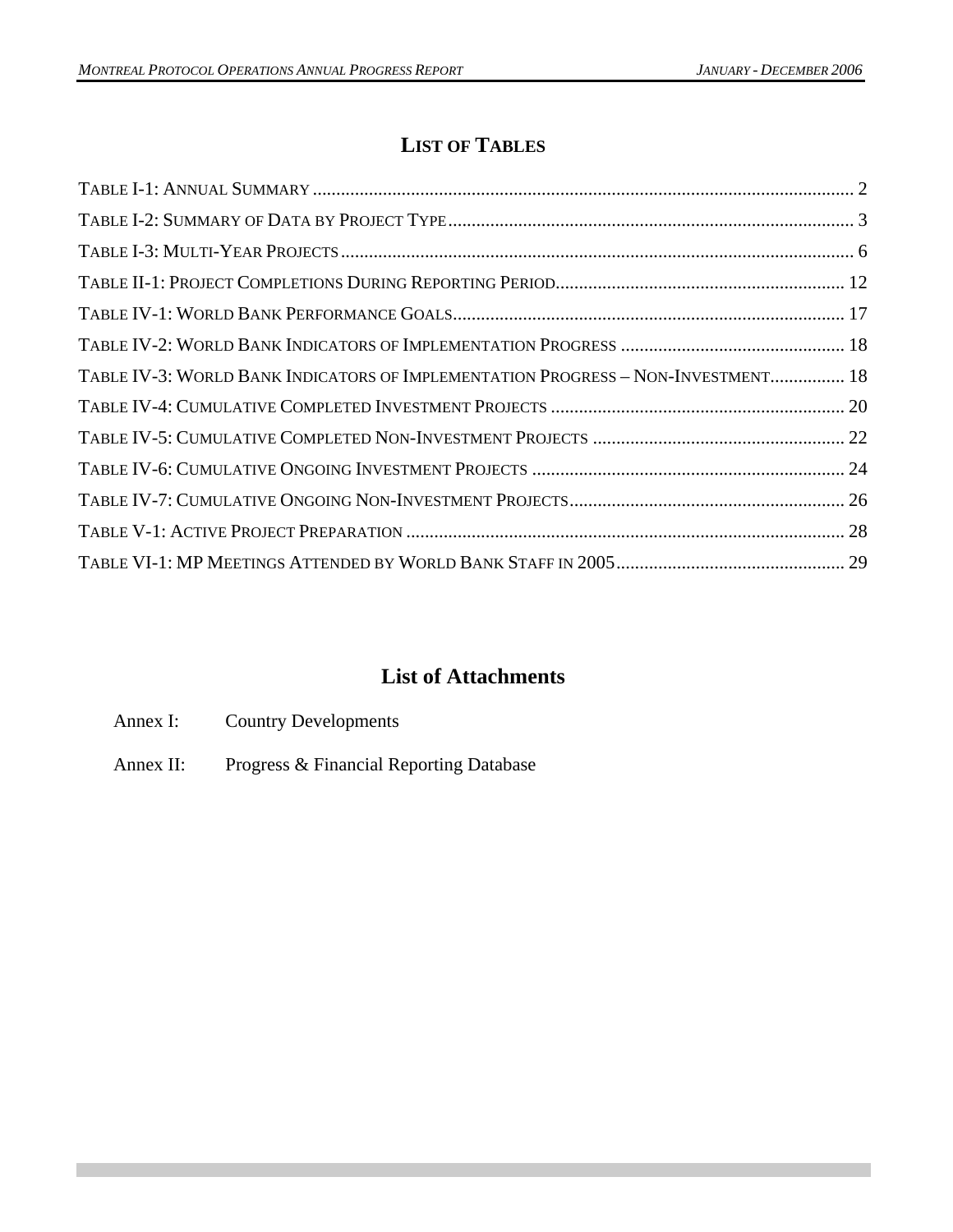# **I. PROJECT APPROVALS AND DISBURSEMENTS**

### **A. Annual Summary Data**

 $\overline{a}$ 

1. Implementation of World Bank Multilateral Fund activities has advanced in the calendar year 2006. With a cumulative ODP phaseout of 259,339 metric tonnes (MT), 103 percent of the total ODP to be phased out through World Bank conversion and closure projects has been achieved. 2006 therefore marks the first year where the World Bank has surpassed its planned ODP phaseout. Disbursement for the entire World Bank portfolio in the year 2006 is at US\$687 million. Twenty-two new project approvals by the MLF have increased the number of active projects in the Bank's portfolio to a total of  $915<sup>1</sup>$  New approvals included two new multi-year projects, increasing the total number of multi-year projects in the Bank's portfolio to 25.

2. Implementing Agency performance is measured by a set of nine weighted performance indicators in accordance with Executive Committee Decision 41/93. In 2006, 19 annual programs associated to existing and new multi-year agreements were submitted and approved out of 23 planned in the approved table of World Bank 2006 performance targets which is 83 percent of the target of this "approval" indicator. In regards to the ODP phaseout target which is now covered in two of four "implementation" indicators that deal with multi-year projects on the one hand, and with individual projects on the other, the World Bank has phased out a total of 58,851 tonnes in ODP consumption and production in 2006. In the context of multi-year projects, the indicator of ODS consumption levels achieved was achieved. World Bank performance for all four implementation indicators is highlighted in Section IV of this annual report.

3. The World Bank performed well in terms of the three "administrative" indicators for 2006. The 2006 Progress Report was submitted on time. In its 2006 Business Plan, the Bank committed to submit to the Executive Committee 100 percent of PCRs for the number of projects completed in the 2006 PCR reporting period. In the PCR reporting period (July 2005-June 2006), seven individual investment and non-investment projects completed and a total of 27 PCRs were submitted, meaning that the Bank achieved this target by nearly 400 percent. The Bank met the PCR target set with the Senior Monitoring and Evaluation Officer by 84 percent.

4. According to Decision 41/93, the MLF Secretariat was requested to continue to monitor traditional indicators of performance on the basis of trend analysis. These indicators include disbursement, value of projects approved, cost of project preparation, cost-effectiveness, distribution of projects among countries, speed of first disbursement, speed of completion and net emission due to delays. 2006 outcomes in relation to these traditional indicators are also provided in Section IV.

<sup>1</sup> One project (a multi-year project in Chile) was cancelled and another project was transferred in 2006.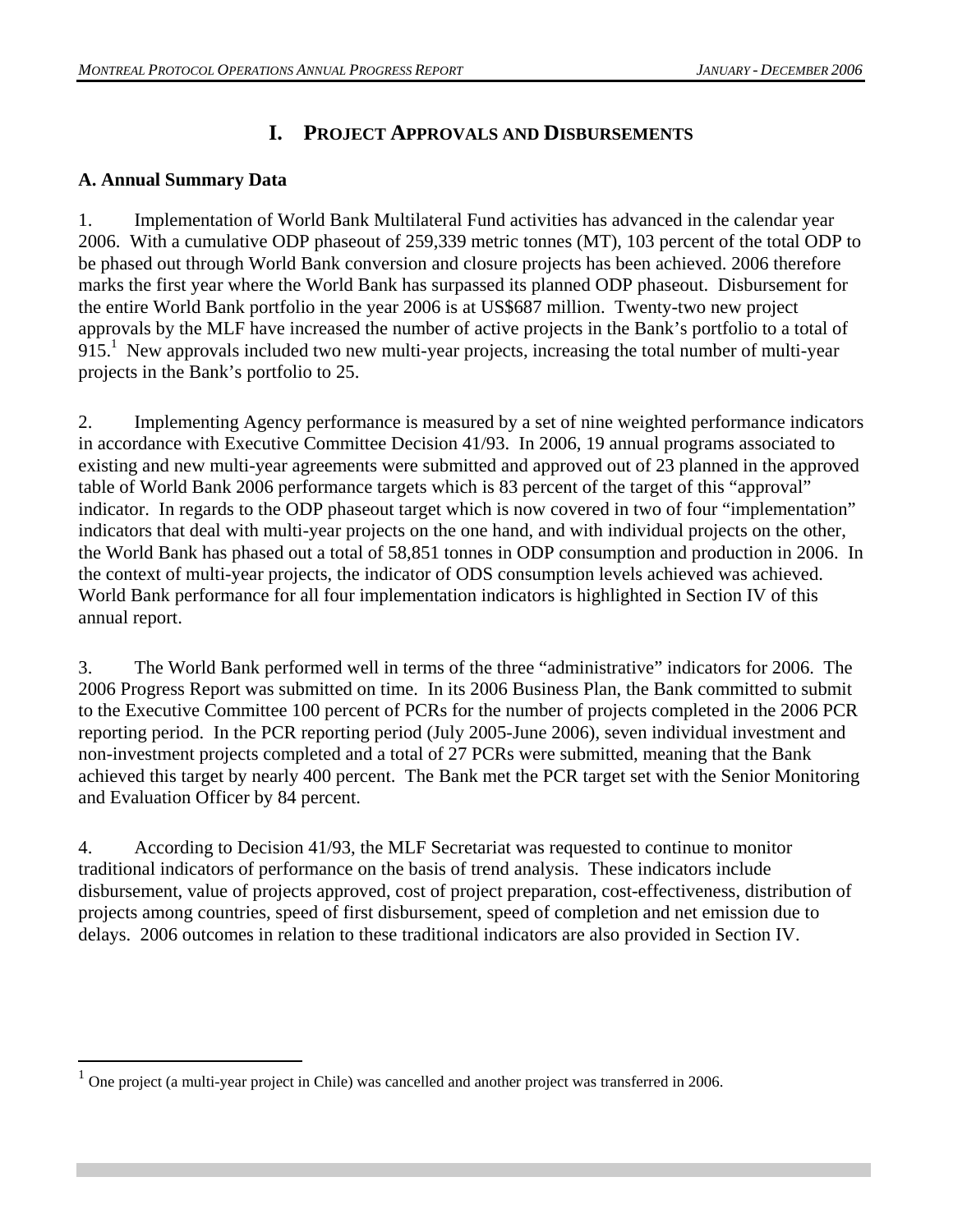**Table I-1: Annual Summary** 

| Year<br>Approved          | No. of<br>Approvals | No.                                    | %<br>Completed   Completed                | Consumption<br>ODP to be<br>Phased Out* | Consumption<br><b>ODP</b> Phased<br>Out | % of<br>Consump-<br>tion ODP<br>Phased Out | Production<br>ODP to be<br>Phased Out* | Production<br><b>ODP</b> Phased<br>Out | % of<br>Production<br><b>ODP</b><br>Phased Out | Approved<br>Funding (US\$) | Adjustment (US\$) | Funds Disbursed   % of Funds<br>(US\$) | Disbursed | Balance (US\$) | Estimated<br>Disbursement in<br>Current Year<br>(US\$) | <b>Support Costs</b><br>Approved (US\$) | <b>Support Cost</b><br>Adjustments<br>(US\$) |
|---------------------------|---------------------|----------------------------------------|-------------------------------------------|-----------------------------------------|-----------------------------------------|--------------------------------------------|----------------------------------------|----------------------------------------|------------------------------------------------|----------------------------|-------------------|----------------------------------------|-----------|----------------|--------------------------------------------------------|-----------------------------------------|----------------------------------------------|
|                           |                     |                                        | <b>Disbursement during Implementation</b> |                                         |                                         |                                            |                                        |                                        |                                                |                            |                   |                                        |           |                |                                                        |                                         |                                              |
| 1991                      | 15                  | 15                                     | 100%                                      | 536                                     | 600                                     | 112%                                       | $\mathbf{0}$                           | $\overline{0}$                         | 0%                                             | 4,180,000                  | $-126,208$        | 4,053,792                              | 100%      | $\mathbf{0}$   | $\mathbf{0}$                                           | $\mathbf{0}$                            | $\mathbf{0}$                                 |
| 1992                      | 46                  | 46                                     | 100%                                      | 18,069                                  | 17,904                                  | 99%                                        | $\mathbf{0}$                           | $\overline{0}$                         | 0%                                             | 27,314,000                 | $-3,156,902$      | 24,157,098                             | 100%      | $-1$           | $\mathbf{0}$                                           | $\mathbf{0}$                            | $\mathbf{0}$                                 |
| 1993                      | 28                  | 28                                     | 100%                                      | 1,745                                   | 1,997                                   | 114%                                       | $\mathbf{0}$                           | $\mathbf{0}$                           | 0%                                             | 25,736,520                 | 917,527           | 26,654,047                             | 100%      | $\mathbf{0}$   | $\mathbf{0}$                                           | $\mathbf{0}$                            | $\mathbf{0}$                                 |
| 1994                      | 51                  | 51                                     | 100%                                      | 8,794                                   | 9,192                                   | 105%                                       | 1.200                                  | 1,200                                  | 100%                                           | 45,017,887                 | $-7,971,315$      | 37,046,572                             | 100%      | $\theta$       | $\mathbf{0}$                                           | $\Omega$                                | 161,465                                      |
| 1995                      | 77                  | 76                                     | 99%                                       | 3,553                                   | 3,903                                   | 110%                                       | $\Omega$                               | $\overline{0}$                         | 0%                                             | 50,409,887                 | $-6,929,299$      | 43,192,537                             | 99%       | 288,052        | 288,052                                                | 3,655,461                               | $-680,945$                                   |
| 1996                      | 54                  | 54                                     | 100%                                      | 3,605                                   | 3,312                                   | 92%                                        | $\mathbf{0}$                           | $\overline{0}$                         | 0%                                             | 34,252,428                 | $-5,032,389$      | 29,220,039                             | 100%      | $\mathbf{0}$   | $\mathbf{0}$                                           | 4,452,817                               | $-621,460$                                   |
| 1997                      | 92                  | 91                                     | 99%                                       | 16,729                                  | 16,678                                  | 100%                                       | 11,739                                 | 11,739                                 | 100%                                           | 63,042,202                 | $-8,183,650$      | 54,125,046                             | 99%       | 733,505        | 116,404                                                | 7,823,487                               | $-1,056,283$                                 |
| 1998                      | 57                  | 55                                     | 96%                                       | 8,796                                   | 8,526                                   | 97%                                        | 5,826                                  | 5,826                                  | 100%                                           | 41,105,054                 | $-3,277,071$      | 37,209,146                             | 98%       | 618,836        | 148,478                                                | 4,780,697                               | $-397,313$                                   |
| 1999                      | 72                  | 68                                     | 94%                                       | 8,008                                   | 7,012                                   | 88%                                        | 11,468                                 | 11,468                                 | 100%                                           | 58,562,577                 | 5,788,593         | 63,821,777                             | 99%       | 529,393        | 255,871                                                | 6,198,688                               | 356,809                                      |
| 2000                      | 66                  | 64                                     | 97%                                       | 2,978                                   | 3,260                                   | 109%                                       | 8,793                                  | 8,793                                  | 100%                                           | 38,225,604                 | $-1, 119, 319$    | 36,635,671                             | 99%       | 470,614        | 95,521                                                 | 3,718,868                               | $-140,900$                                   |
| 2001                      | 28                  | 28                                     | 100%                                      | 6,067                                   | 6,067                                   | 100%                                       | 7,864                                  | 7,868                                  | 100%                                           | 48,091,203                 | 6,329,449         | 53,716,923                             | 99%       | 703,729        | 703,729                                                | 4,434,398                               | 565,578                                      |
| 2002                      | 30                  | 27                                     | 90%                                       | 6,480                                   | 6,440                                   | 99%                                        | 7,173                                  | 7,175                                  | 100%                                           | 64,668,387                 | $-490,167$        | 57,443,214                             | 90%       | 6,735,006      | 4,839,124                                              | 5,627,501                               | $-68,603$                                    |
| 2003                      | 20                  | 20                                     | 100%                                      | 3,946                                   | 3,958                                   | 100%                                       | 7,421                                  | 7,421                                  | 100%                                           | 68,609,603                 | 3,446,243         | 62,030,389                             | 86%       | 10,025,457     | 4,828,218                                              | 5,474,660                               | 257,499                                      |
| 2004                      | 26                  | 19                                     | 73%                                       | 4,451                                   | 3,221                                   | 72%                                        | 16,083                                 | 16,083                                 | 100%                                           | 75,554,839                 | 1,625,000         | 57,135,446                             | 74%       | 20,044,393     | 8,532,236                                              | 5,829,594                               | 121,875                                      |
| 2005                      | 23                  | 9                                      | 39%                                       | 19,343                                  | 22,392                                  | 116%                                       | 46,223                                 | 46,292                                 | 100%                                           | 75,491,593                 | $-806,183$        | 44,648,348                             | 60%       | 30,037,062     | 12,523,327                                             | 5,823,215                               | $-62,181$                                    |
| 2006                      | 19                  | $\overline{0}$                         | 0%                                        | 1,240                                   | 493                                     | 40%                                        | 18,444                                 | 18,212                                 | 99%                                            | 65,643,591                 | $\mathbf{0}$      | 21,915,000                             | 33%       | 43,728,591     | 22,571,854                                             | 4,878,274                               | $\Omega$                                     |
| Sub-Total                 | 704                 | 651                                    | 92%                                       | 114,340                                 | 114,955                                 | 101%                                       | 142,233                                | 142,076                                | 100%                                           | 785,905,375                | -18,985,691       | 653,005,047                            | 85%       | 113,914,637    | 54,902,813                                             | 62,697,660                              | $-1,564,460$                                 |
|                           |                     | <b>Disbursement after Completion**</b> |                                           |                                         |                                         |                                            |                                        |                                        |                                                |                            |                   |                                        |           |                |                                                        |                                         |                                              |
| 1991                      | $\mathbf{0}$        | $\Omega$                               | 0%                                        | $\boldsymbol{0}$                        | $\mathbf{0}$                            | 0%                                         | $\mathbf{0}$                           | $\mathbf{0}$                           | 0%                                             | $\mathbf{0}$               | $\mathbf{0}$      | $\mathbf{0}$                           | 0%        | $\mathbf{0}$   | $\mathbf{0}$                                           | $\mathbf{0}$                            | $\mathbf{0}$                                 |
| 1992                      | $\overline{4}$      | $\overline{4}$                         | 100%                                      | 372                                     | 372                                     | 100%                                       | $\mathbf{0}$                           | $\overline{0}$                         | 0%                                             | 1,344,000                  | $-66,845$         | 1,277,155                              | 100%      | $\mathbf{0}$   | $\theta$                                               | $\mathbf{0}$                            | $\theta$                                     |
| 1993                      | 20                  | 20                                     | 100%                                      | 574                                     | 913                                     | 159%                                       | $\mathbf{0}$                           | $\overline{0}$                         | 0%                                             | 11,938,000                 | $-1,991,418$      | 9,946,582                              | 100%      | $\mathbf{0}$   | $\mathbf{0}$                                           | $\mathbf{0}$                            | 32,940                                       |
| 1994                      | 2                   | $\overline{2}$                         | 100%                                      | 100                                     | 100                                     | 100%                                       | $\mathbf{0}$                           | $\mathbf{0}$                           | 0%                                             | 1,857,200                  | $-363,807$        | 1,493,393                              | 100%      | $\mathbf{0}$   | $\overline{0}$                                         | $\Omega$                                | $\mathbf{0}$                                 |
| 1995                      | 2                   | $\overline{2}$                         | 100%                                      | 21                                      | 21                                      | 100%                                       | $\mathbf{0}$                           | $\overline{0}$                         | 0%                                             | 187,600                    | $\mathbf{0}$      | 187,600                                | 100%      | $\mathbf{0}$   | $\theta$                                               | 10,296                                  | $\mathbf{0}$                                 |
| 1996                      | $\overline{0}$      | $\mathbf{0}$                           | 0%                                        | $\mathbf{0}$                            | $\overline{0}$                          | 0%                                         | $\mathbf{0}$                           | $\overline{0}$                         | 0%                                             | $\mathbf{0}$               | $\mathbf{0}$      | $\boldsymbol{0}$                       | 0%        | $\mathbf{0}$   | $\mathbf{0}$                                           | $\mathbf{0}$                            | $\mathbf{0}$                                 |
| 1997                      | $\overline{0}$      | $\mathbf{0}$                           | 0%                                        | $\mathbf{0}$                            | $\overline{0}$                          | 0%                                         | $\mathbf{0}$                           | $\overline{0}$                         | 0%                                             | $\boldsymbol{0}$           | $\mathbf{0}$      | $\mathbf{0}$                           | 0%        | $\mathbf{0}$   | $\mathbf{0}$                                           | $\mathbf{0}$                            | $\boldsymbol{0}$                             |
| 1998                      | $\overline{0}$      | $\overline{0}$                         | 0%                                        | $\mathbf{0}$                            | $\overline{0}$                          | 0%                                         | $\mathbf{0}$                           | $\overline{0}$                         | 0%                                             | $\mathbf{0}$               | $\mathbf{0}$      | $\mathbf{0}$                           | 0%        | $\mathbf{0}$   | $\theta$                                               | $\mathbf{0}$                            | $\mathbf{0}$                                 |
| 1999                      | $\overline{0}$      | $\mathbf{0}$                           | 0%                                        | $\mathbf{0}$                            | $\overline{0}$                          | 0%                                         | $\mathbf{0}$                           | $\mathbf{0}$                           | 0%                                             | $\mathbf{0}$               | $\mathbf{0}$      | $\boldsymbol{0}$                       | 0%        | $\mathbf{0}$   | $\mathbf{0}$                                           | $\mathbf{0}$                            | $\mathbf{0}$                                 |
| 2000                      | $\overline{0}$      | $\overline{0}$                         | 0%                                        | $\mathbf{0}$                            | $\mathbf{0}$                            | 0%                                         | $\mathbf{0}$                           | $\overline{0}$                         | 0%                                             | $\mathbf{0}$               | $\mathbf{0}$      | $\mathbf{0}$                           | 0%        | $\mathbf{0}$   | $\theta$                                               | $\mathbf{0}$                            | $\boldsymbol{0}$                             |
| 2001                      | $\overline{0}$      | $\overline{0}$                         | 0%                                        | $\mathbf{0}$                            | $\overline{0}$                          | 0%                                         | $\mathbf{0}$                           | $\overline{0}$                         | 0%                                             | $\mathbf{0}$               | $\mathbf{0}$      | $\mathbf{0}$                           | 0%        | $\mathbf{0}$   | $\mathbf{0}$                                           | $\mathbf{0}$                            | $\boldsymbol{0}$                             |
| 2002                      | $\mathbf{0}$        | $\mathbf{0}$                           | 0%                                        | $\bf{0}$                                | $\mathbf{0}$                            | 0%                                         | $\bf{0}$                               | $\mathbf{0}$                           | 0%                                             | $\mathbf{0}$               | $\mathbf{0}$      | $\bf{0}$                               | 0%        | $\mathbf{0}$   | $\mathbf{0}$                                           | $\mathbf{0}$                            | $\mathbf{0}$                                 |
| 2003                      | $\mathbf{0}$        | $\mathbf{0}$                           | 0%                                        | $\mathbf{0}$                            | $\overline{0}$                          | 0%                                         | $\mathbf{0}$                           | $\mathbf{0}$                           | 0%                                             | $\mathbf{0}$               | $\mathbf{0}$      | $\mathbf{0}$                           | 0%        | $\mathbf{0}$   | $\mathbf{0}$                                           | $\mathbf{0}$                            | $\boldsymbol{0}$                             |
| 2004                      |                     |                                        |                                           |                                         |                                         |                                            |                                        |                                        |                                                |                            |                   |                                        |           |                |                                                        |                                         |                                              |
|                           | $\overline{0}$      | $\overline{0}$                         | 0%                                        | $\mathbf{0}$                            | $\overline{0}$                          | 0%                                         | $\mathbf{0}$                           | $\overline{0}$                         | 0%                                             | $\mathbf{0}$               | $\mathbf{0}$      | $\mathbf{0}$                           | 0%        | $\mathbf{0}$   | $\theta$                                               | $\mathbf{0}$                            | $\boldsymbol{0}$                             |
| 2005                      | $\mathbf{0}$        | $\mathbf{0}$                           | 0%                                        | $\mathbf{0}$                            | $\mathbf{0}$                            | 0%                                         | $\mathbf{0}$                           | $\mathbf{0}$                           | 0%                                             | $\mathbf{0}$               | $\mathbf{0}$      | $\mathbf{0}$                           | 0%        | $\mathbf{0}$   | $\mathbf{0}$                                           | $\mathbf{0}$                            | $\mathbf{0}$                                 |
| 2006                      | $\overline{0}$      | $\overline{0}$                         | 0%                                        | $\mathbf{0}$                            | $\overline{0}$                          | 0%                                         | $\mathbf{0}$                           | $\overline{0}$                         | 0%                                             | $\mathbf{0}$               | $\mathbf{0}$      | $\mathbf{0}$                           | 0%        | $\mathbf{0}$   | $\mathbf{0}$                                           | $\mathbf{0}$                            | $\boldsymbol{0}$                             |
| Sub-Tota                  | 28                  | 28                                     | 100%                                      | 1,067                                   | 1,406                                   | 132%                                       | $\bf{0}$                               | $\bf{0}$                               | 0%                                             | 15,326,800                 | $-2,422,070$      | 12,904,730                             | 100%      | $\mathbf{0}$   | $\mathbf{0}$                                           | 10,296                                  | 32,940                                       |
| Retroactiv                | 15                  | 15                                     | 100%                                      | 856                                     | 851                                     | 99%                                        | $\bf{0}$                               | $\overline{0}$                         | $0\%$                                          | 8,673,221                  | $-1,529,995$      | 7,143,226                              | 100%      | $\mathbf{0}$   | $\mathbf{0}$                                           | 533,917                                 | $-96,546$                                    |
| Time-sens<br><b>GRAND</b> | 168                 | 160                                    | 95%                                       | 71                                      | 51                                      | 72%                                        | $\mathbf{0}$                           | $\mathbf{0}$                           | 0%                                             | 21,776,134                 | $-6,914,893$      | 14,130,269                             | 95%       | 730,972        | 481,430                                                | 14,252,724                              | $-1,288,489$                                 |

 $^\ast$  Does not include the 7 transferred and 92 closed projects included in the database.

\*\* Does not include projects that were implemented before Executive Committee approval.

Note 1: Agency and National implementation is not distinguished in this table.

Note 2: Retroactive projects and time-sensitive accounts are provided for all years as one cumulative figure (not included in annual data).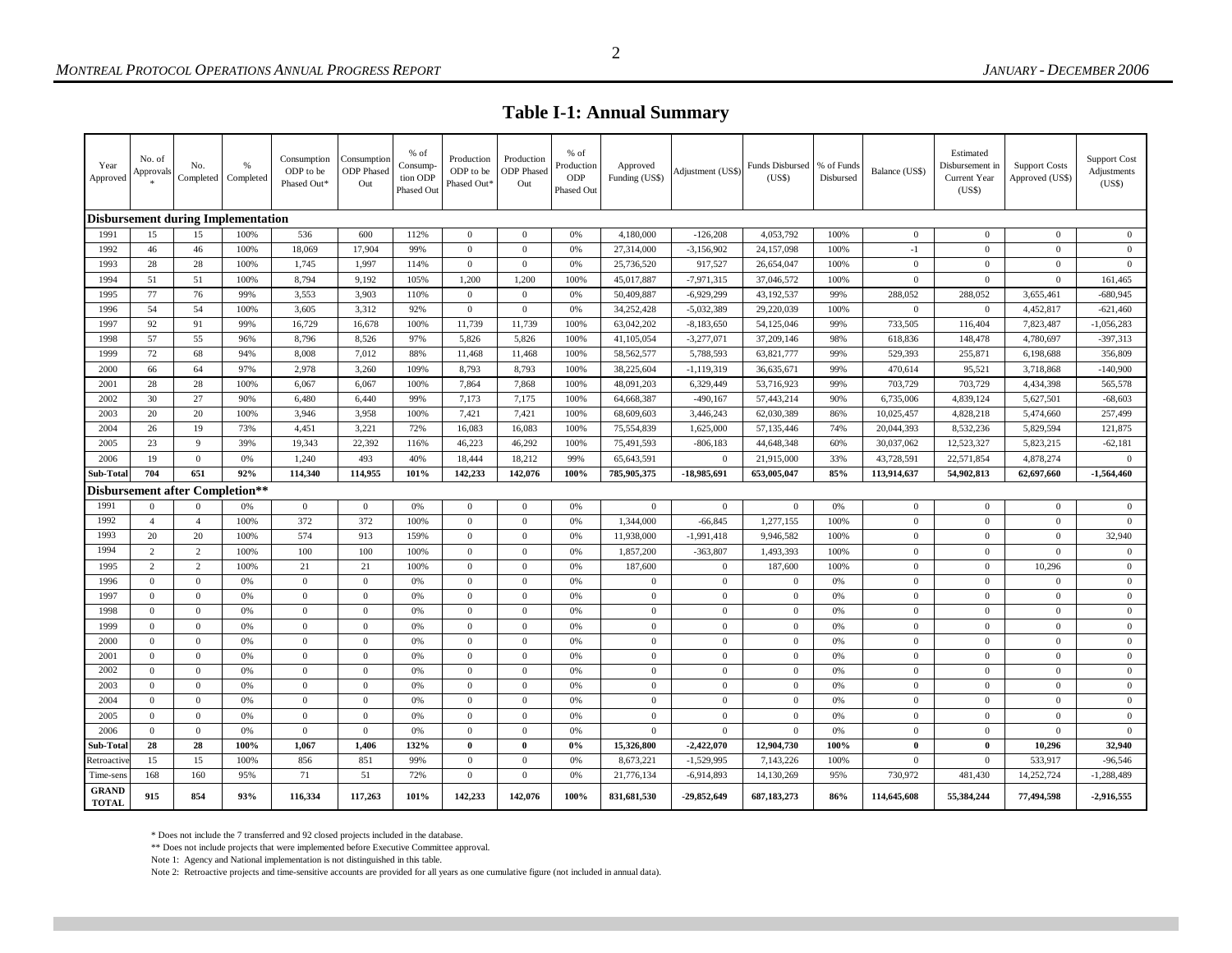### **B. Summary of Data by Project Type (CPG, DEM, INS, INV, PRP, TAS, TRA)**

5. Table I-2 summarizes the entire portfolio of World Bank project approvals, adjustments and disbursements by type of project or activity. As can be seen from the table, the major proportion of the Bank's approved funding to date has gone for investment projects, US \$772,298,282. The amounts allocated for institutional strengthening and country program development are US \$5,885,868 and US \$2,383,906 respectively.

| <b>Type</b>                             | No. of<br>No.<br><b>Approvals</b><br>$\star$ |                | $\frac{0}{0}$<br><b>Completed</b> Completed | Approved<br><b>Funding (US\$)</b> | <b>Adjustment</b><br>(US\$) | <b>Funds</b><br><b>Disbursed</b><br>(US\$) | $%$ of<br><b>Funds</b><br><b>Disbursed</b> | <b>Balance</b><br>(US\$) | Est. Dis-<br>bursement in<br>Cur. Year<br>(US\$) |
|-----------------------------------------|----------------------------------------------|----------------|---------------------------------------------|-----------------------------------|-----------------------------|--------------------------------------------|--------------------------------------------|--------------------------|--------------------------------------------------|
| Country                                 |                                              |                |                                             |                                   |                             |                                            |                                            |                          |                                                  |
| Programme                               |                                              |                |                                             |                                   |                             |                                            |                                            |                          |                                                  |
| Preparation                             | 29                                           | 29             | 100%                                        | 2,383,906                         | $-756,174$                  | 1,627,732                                  | 100%                                       | $\boldsymbol{0}$         | $\boldsymbol{0}$                                 |
| Demonstration                           |                                              |                |                                             |                                   |                             |                                            |                                            |                          |                                                  |
| Projects                                | $\overline{4}$                               | $\mathfrak{2}$ | 50%                                         | 8,289,210                         | $-181,550$                  | 1,040,302                                  | 13%                                        | 7,067,358                | 319,636                                          |
| Institutional<br>Strengthening          |                                              |                |                                             |                                   |                             |                                            |                                            |                          |                                                  |
| Projects                                | 32                                           | 25             | 78%                                         | 5,885,868                         | $-152,949$                  | 5,001,947                                  | 87%                                        | 730,972                  | 481,430                                          |
| Investment<br>Projects                  | 548                                          | 509            | 93%                                         | 772,298,282                       | $-18, 126, 278$             | 648,782,555                                | 86%                                        | 105,389,449              | 53,778,350                                       |
|                                         |                                              |                |                                             |                                   |                             |                                            |                                            |                          |                                                  |
| <b>Project Preparation</b>              | 254                                          | 250            | 98%                                         | 29,542,262                        | $-7,601,026$                | 21,812,536                                 | 99%                                        | 128,700                  | 128,700                                          |
| Technical<br><b>Assistance Projects</b> | 44                                           | 35             | 80%                                         | 12,596,002                        | $-2,654,438$                | 8,612,434                                  | 87%                                        | 1,329,130                | 676,127                                          |
|                                         |                                              |                |                                             |                                   |                             |                                            |                                            |                          |                                                  |
| <b>Training Projects</b>                | $\overline{4}$                               | $\overline{4}$ | 100%                                        | 686,000                           | $-380,234$                  | 305,766                                    | 100%                                       | $\theta$                 | $\boldsymbol{0}$                                 |
| <b>Total</b>                            | 915                                          | 854            | 93%                                         | 831,681,530                       | $-29,852,649$               | 687,183,273                                | 86%                                        | 114,645,608              | 55,384,244                                       |

### **Table I-2: Summary of Data by Project Type**

\* Excludes Closed and Transferred Projects.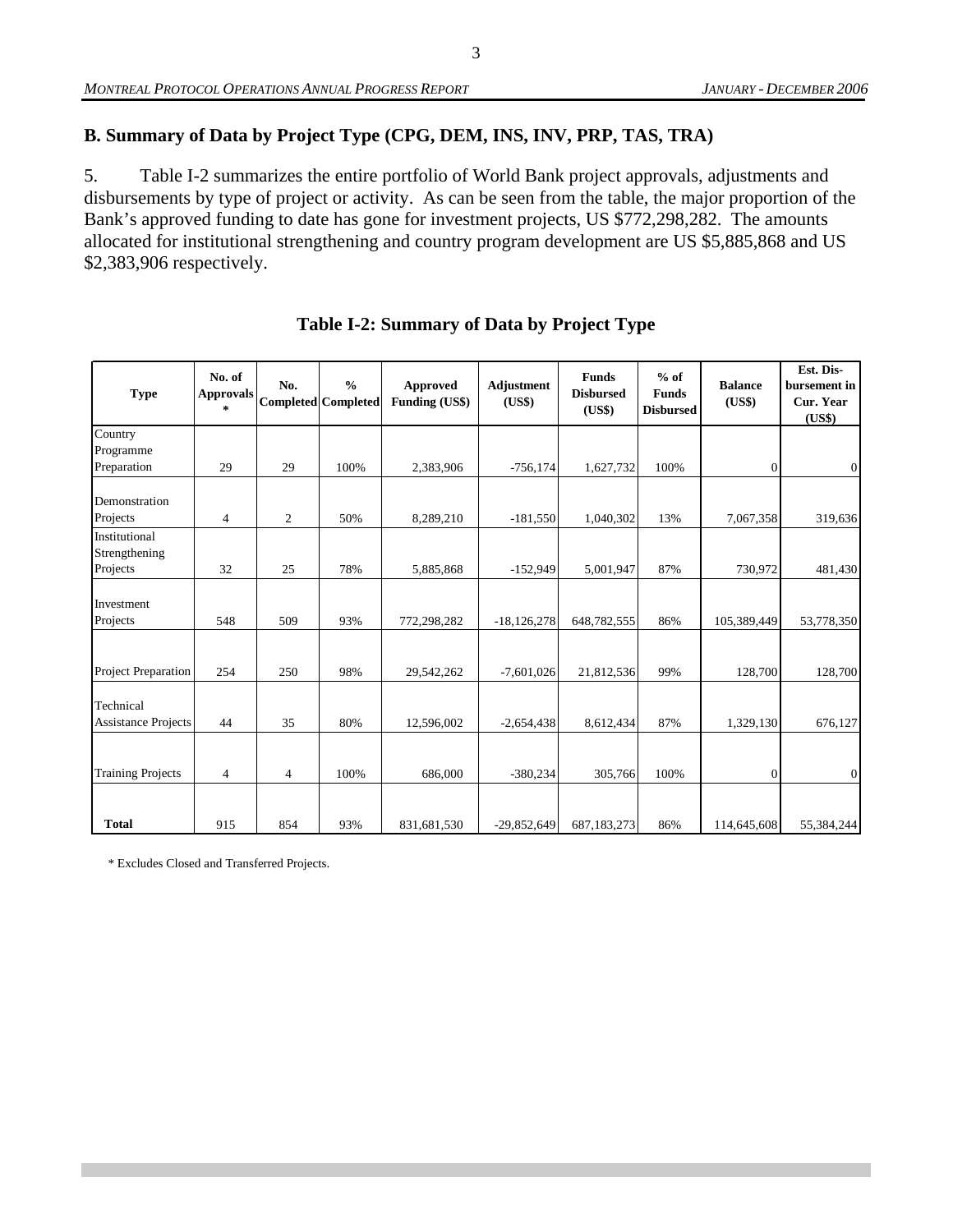#### **C. Multi-year Agreements**

6. In 2006, the World Bank received approval of two new multi-year agreements (MYAs) by the Executive Committee in Tunisia and Vietnam. These new approvals, bring the number of multi-year projects under World Bank implementation to 25 (including two national CFC phaseout plans where the World Bank is not the lead agency). This figure excludes one sector plan for methyl bromide use in Chile that was cancelled in July 2006 after the country withdrew the project.

7. Tunisia is the newest country to be included in the list of recipients of sector or national ODS phaseout plans implemented under the Bank. Following the completion of its Country Programme Update at the end of 2005, the Government of Tunisia put forward a request to the Executive Committee for approval of a National ODS Phaseout Plan (NOPP). In July 2006, the Executive Committee approved in principle US\$1,135,395 to phase out a total of 342 ODP tonnes. The NOPP will address remaining CFC consumption in the aerosol, foam manufacturing sector, and the refrigeration service sector. It will also address the issue of introducing non-CFC MDIs into Tunisia. Tunisia is one of a few countries with halon imports and in order to assist the industry and the critical users, a technical assistance program is included for the halon sector.

8. The Government of Vietnam received the approval of another multi-year agreement worth US \$ 1,098,284 million in principle to gradually phase out 85 ODP tonnes of consumption of methyl bromide. The Government, through the Plant Protection Department has already initiated a review of existing regulations in order to strengthen the monitoring system for tracking the use of methyl bromide within the country. The country also plans to establish a schedule for annual methyl bromide import quotas for non-QPS applications in 2007.

9. In terms of ongoing multi-year projects, 17 annual plans were approved in 2006 worth nearly US \$64 million. These consist of production closure projects as well as national and sector ODS phaseout plans. All countries met their annual consumption or production targets for annual programs under World Bank implementation covering 2005 and 2006, where data is already available and verified. However, in one sector plan, the approved milestone corresponding to consumption phaseout targets was not achieved. The 2006 Annual Plan for the China Foam Sector Plan was to have contracts signed by the end of 2006 to cover 600 ODP tonnes of CFC phaseout. However, all efforts were spent in fulfilling the 2004 and 2005 contract amounts in 2006. China is adopting a new provincial approach for foam phaseout (subject to Executive Committee clearance) and has expressed its confidence that all phaseout contract commitments can be met by the end of 2007.

10. Other sector plans in China for chemical process agent applications, CTC, CFC production, and TCA continue implementation. With the approval of the 2007 Annual Program for the Sector Plan for Halon Phaseout in China only two more tranches of funding remain. 2006 marks the first year that production of halon 1211 has ceased in China – with the closure of the last two remaining halon 1211 producers.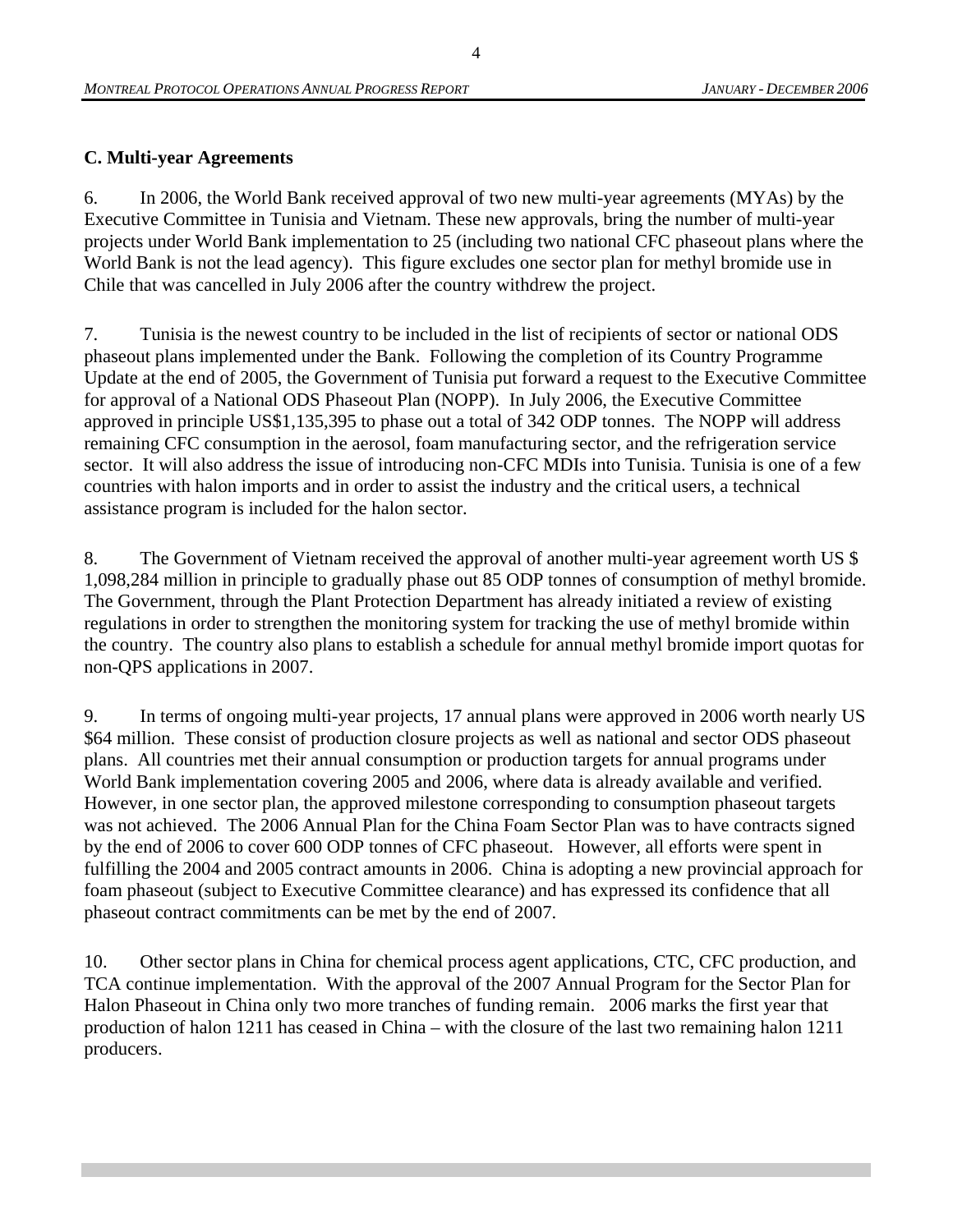11. In regards to the Sector Plan for Phaseout of ODS in Phase I of Chemical Process Agent (PA) Applications and Carbon Tetrachloride Production, permitted CTC production levels were revised in 2006 to take into account the new PA Phase II agreement and the Accelerated Phaseout Plan of CFC funded by the United States. Total allowable sum of production and imports of CTC was 28,662 ODP tons. Phaseout targets were met in 2006 and will be verified in 2007.

12. The chiller component of the Mexico National CFC Phaseout Plan (Lead Agency is UNIDO) completed in 2006. The objective of the chiller component was to allow the continuation of the successful bilateral chiller replacement project with the United Kingdom in Mexico. Funding was therefore added to the revolving fund created with the project and at the end of 2006, 19 chillers were replaced, significantly surpassing the target of 10. By the end of December 2006, the collection rate on loans was 100%.

13. Four Southeast Asian countries are implementing National ODS Phaseout Plans (NOPPs) under the Bank. The Philippines, the third of these countries to receive approval of a National CFC Phaseout Plan in November 2002, made significant progress in implementation in the servicing sector in 2006 – allowing it to come close to the stage of NCPP implementation of Thailand and Malaysia. Under the voucher scheme, the mechanism devised to deliver assistance to servicing shops, a total of 2,209 vouchers were issued nationwide as of the end of December 2006. This accounts to 73% of the total target of 3,030 vouchers for 2006. Hence, the PMU is now left with only 821 vouchers to be issued. After a slow start, implementation picked up with a number of measures taken by the Philippines, including training, marketing strategies and intensifying public awareness campaign activities to meet targets by area coordinators and the Environment Management Bureau Regional Offices.

14. The progress made in the servicing sector in the Philippines is now reflected in the rate of disbursement. Attuned to the concerns raised by the Executive Committee in the past on low rates of disbursement in some countries with MYAs, the Bank and the Philippines, as well as Malaysia have made significant progress in the rate of disbursement. More importantly, are that measures are in place to assist the servicing sector absorb the large cut in CFC supply in 2007.

15. Although Vietnam's NOPP has been approved for only one and half years as of December 2006, it has also progressed well. In 2006, the PMU signed separate memoranda of agreement with all other government agencies involved in the implementation of the project. This also included 20 memoranda of agreement with refrigeration and air-conditioning training centers, the Vietnam Register, and the Drug Administration Department. Moreover, one hundred letters of intent were signed by refrigeration and air-conditioning service shops and ten equipment vouchers have been given to these shops. Two sub-grant agreements for conversion projects were also signed in 2006, and conversion was completed for one of the two the same year.

16. Table I-3 presents a summary of multi-year agreements for projects under World Bank implementation. Additional country information is also found in Annex I of this report.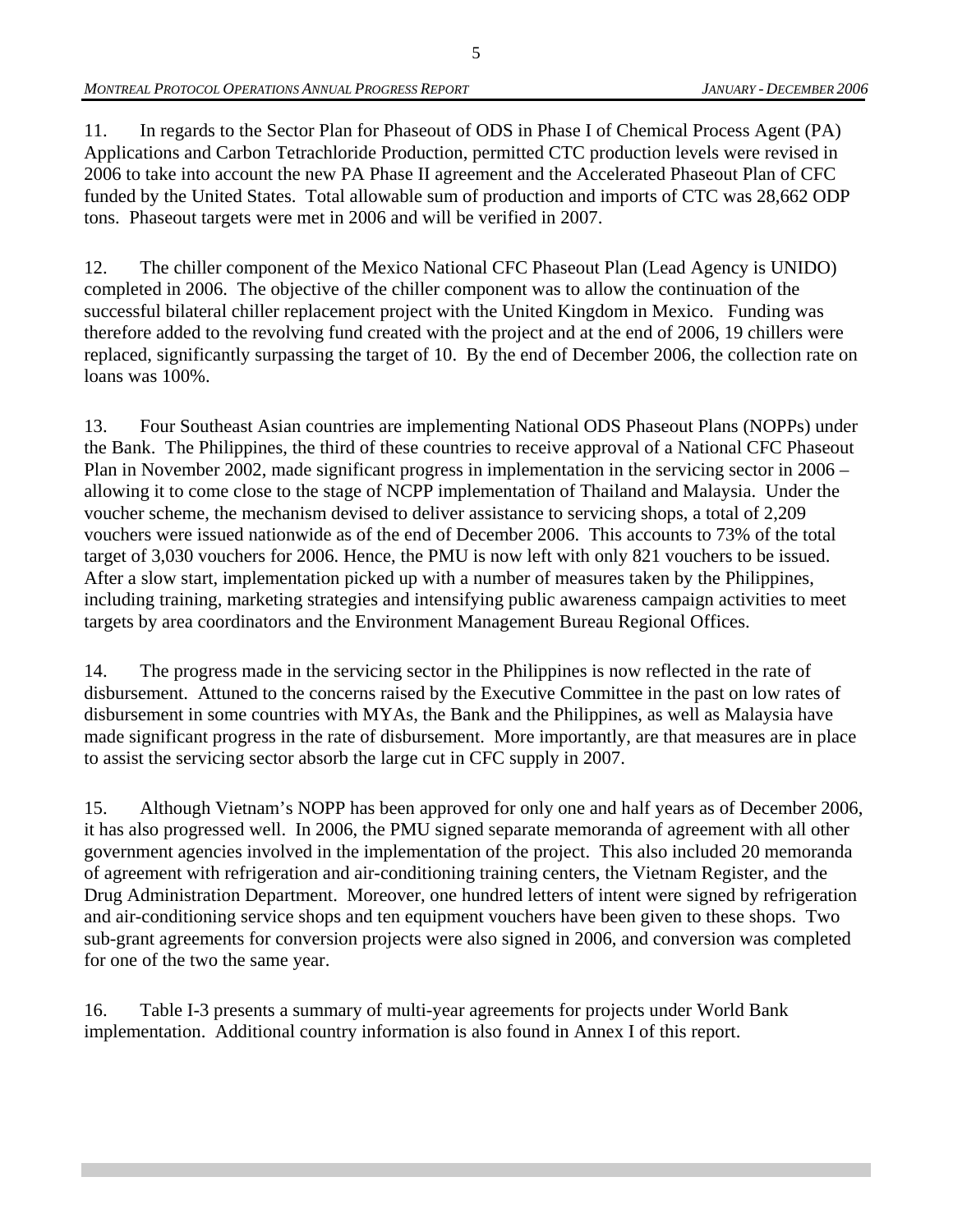# **Table I-3: Multi-Year Projects**

| Country            | <b>Sector</b><br><b>Plan/National ODS</b><br><b>Phase-Out Plan</b><br>(Title)                      | Date<br>Approved<br>(Original<br>Approval) | <b>Planned Date of</b><br>Completion<br>(Completion of<br>the entire plan) | <b>Funds</b><br><b>Committed by</b><br>ExCom (US\$) | <b>Funds Released</b><br>including<br><b>Present Year by</b><br>ExCom (US\$) | <b>Funds</b><br><b>Disbursed to</b><br>the Country<br>(US\$) | <b>Total ODP</b><br><b>Consumption to</b><br>be Phased-out for<br>the Plan | <b>ODP</b><br>Consump-<br>tion Allowed<br>for the<br><b>Reporting</b><br>Year* | Actual ODP<br>Consump-<br>tion for<br><b>Reporting</b><br>Year* | <b>Total ODP</b><br><b>Production to</b><br>be Phased-out<br>for the Plan | <b>ODP</b><br><b>Production</b><br><b>Allowed for</b><br>Reporting<br>Year* | <b>Actual ODP</b><br><b>Production for</b><br>Reporting<br>Year* |
|--------------------|----------------------------------------------------------------------------------------------------|--------------------------------------------|----------------------------------------------------------------------------|-----------------------------------------------------|------------------------------------------------------------------------------|--------------------------------------------------------------|----------------------------------------------------------------------------|--------------------------------------------------------------------------------|-----------------------------------------------------------------|---------------------------------------------------------------------------|-----------------------------------------------------------------------------|------------------------------------------------------------------|
|                    |                                                                                                    |                                            |                                                                            |                                                     |                                                                              |                                                              |                                                                            |                                                                                |                                                                 |                                                                           |                                                                             |                                                                  |
| Antigua<br>Barbuda | CFC phase-out                                                                                      | $Dec-04$                                   | $Dec-08$                                                                   | 97,300                                              |                                                                              |                                                              | 1.80                                                                       |                                                                                |                                                                 |                                                                           |                                                                             |                                                                  |
|                    | management plan<br>CFC production                                                                  |                                            |                                                                            |                                                     | 69,400                                                                       | $\overline{\phantom{a}}$                                     |                                                                            | 1.40                                                                           | 1                                                               | $\overline{\phantom{a}}$                                                  |                                                                             |                                                                  |
| Argentina          | closure plan                                                                                       | $Nov-02$                                   | Dec-09                                                                     | 8,300,000                                           | 6,300,000                                                                    | 3,349,315                                                    |                                                                            | $\overline{\phantom{a}}$                                                       | $\overline{\phantom{a}}$                                        | 3,020                                                                     | 1,647                                                                       |                                                                  |
|                    | National CFC phase-                                                                                |                                            |                                                                            |                                                     |                                                                              |                                                              |                                                                            |                                                                                |                                                                 |                                                                           |                                                                             |                                                                  |
| Argentina          | out plan                                                                                           | $Nov-05$                                   | Dec-06                                                                     | 500,000                                             | 500,000                                                                      | $\sim$                                                       | 1.50                                                                       | 1,997.00                                                                       | $\sim$                                                          | $\sim$                                                                    | $\sim$                                                                      | $\sim$                                                           |
| <b>Bahamas</b>     | Terminal CFC<br>Phaseout Plan for<br>The Bahamas                                                   | Dec-01                                     | Dec-09                                                                     | 560,000                                             | 560,000                                                                      | 240,000                                                      | 66.00                                                                      | 14.00                                                                          | 12                                                              | $\overline{\phantom{a}}$                                                  | $\sim$                                                                      |                                                                  |
| Chile              | Phase-out of all the<br>remaining uses of<br>methyl bromide in<br>soil application pest<br>control | Apr- $05$                                  | Apr- $13$                                                                  | 2,547,156                                           | 691,703                                                                      |                                                              | 136.30                                                                     | 170.00                                                                         |                                                                 |                                                                           |                                                                             |                                                                  |
| China              | <b>Halon Sector</b>                                                                                | $Nov-97$                                   | $Dec-10$                                                                   | 62,000,000                                          | 61,600,000                                                                   | 50,380,000                                                   | 24,480                                                                     | 1,000                                                                          | 1,000                                                           | 30,060                                                                    | 1,000                                                                       | 1,000                                                            |
|                    | <b>CFC</b> Production                                                                              |                                            |                                                                            |                                                     |                                                                              |                                                              |                                                                            |                                                                                |                                                                 |                                                                           |                                                                             |                                                                  |
| China              | Sector                                                                                             | Mar-99                                     | $Dec-10$                                                                   | 150,000,000                                         | 135,000,000                                                                  | 104,500,000                                                  |                                                                            |                                                                                | $\overline{a}$                                                  | 44,931                                                                    | 13,500                                                                      | 13,498                                                           |
| China              | Foam Sector                                                                                        | $Dec-01$                                   | $Dec-10$                                                                   | 53,846,000                                          | 47,636,000                                                                   | 25,650,500                                                   | 14,143                                                                     | 7,000                                                                          | 7,000                                                           | $\blacksquare$                                                            | $\sim$                                                                      | $\sim$                                                           |
| China              | <b>TCA</b> Sector                                                                                  | $Jul-04$                                   | $Jul-15$                                                                   | 2,100,000                                           | 1,400,000                                                                    | 750,000                                                      |                                                                            | $\overline{\phantom{a}}$                                                       |                                                                 | 113                                                                       | 79                                                                          | 78                                                               |
| China              | <b>CTC/PA Sector</b><br>Phase I                                                                    | $Nov-02$                                   | $Dec-10$                                                                   | 65,000,000                                          | 56,000,000                                                                   | 48,500,000                                                   | 11,160.2                                                                   | 493.0                                                                          | 461.4                                                           | 51,935                                                                    | 32,044                                                                      | 28,470                                                           |
|                    | <b>CTC/PA Sector</b>                                                                               |                                            |                                                                            |                                                     |                                                                              |                                                              |                                                                            |                                                                                |                                                                 |                                                                           |                                                                             |                                                                  |
| China              | Phase II                                                                                           | $Nov-05$                                   | Dec-09                                                                     | 46,500,000                                          | 25,000,000                                                                   | 13,500,000                                                   | 5,951.0                                                                    | 6,945.0                                                                        | 5,825.2                                                         | $\overline{\phantom{a}}$                                                  |                                                                             |                                                                  |
|                    | National CFC phase-                                                                                |                                            |                                                                            |                                                     |                                                                              |                                                              |                                                                            |                                                                                |                                                                 |                                                                           |                                                                             |                                                                  |
| Ecuador            | out plan                                                                                           | $Dec-03$                                   | Dec-08                                                                     | 1,689,800                                           | 1,444,055                                                                    | 355,682                                                      | 246.0                                                                      | 80.0                                                                           |                                                                 | $\overline{\phantom{a}}$                                                  | $\overline{\phantom{a}}$                                                    |                                                                  |
| India              | CFC production<br>sector gradual phase-<br>out project                                             | <b>Nov-99</b>                              | $Jan-10$                                                                   | 82,000,000                                          | 70,000,000                                                                   | 63,416,946                                                   | $\overline{\phantom{a}}$                                                   | $\sim$                                                                         | $\sim$                                                          | 22,588                                                                    | 7,342                                                                       | 6,964                                                            |
| India              | CTC phase-out plan<br>for the consumption<br>and production<br>sectors                             | $Jul-03$                                   | $Jan-10$                                                                   | 38,100,954                                          | 27,656,267                                                                   | 16,258,803                                                   | 11,505.00                                                                  | 1,147                                                                          | 1,129.00                                                        | 11,206                                                                    | 1,147                                                                       | 1,129                                                            |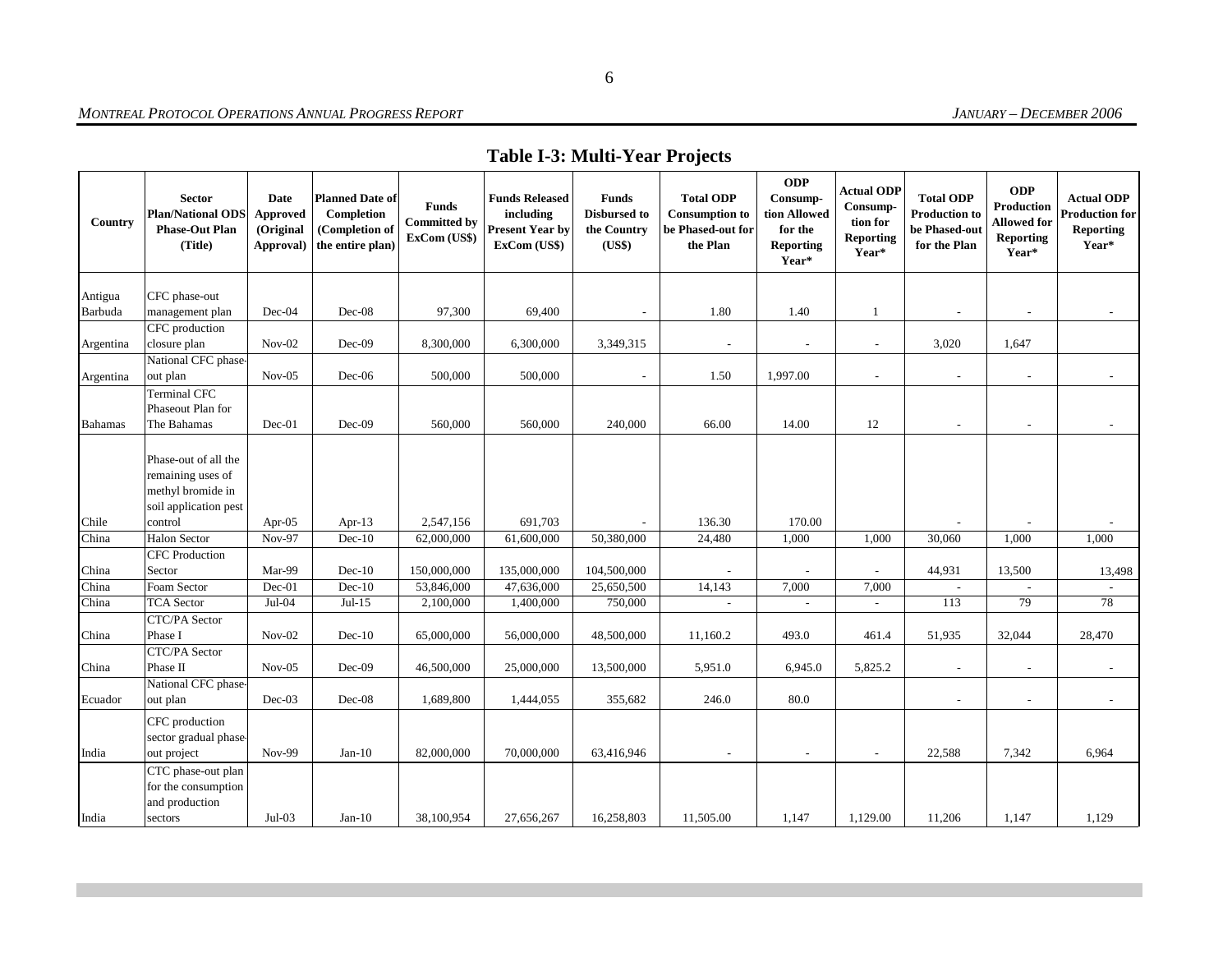| Country     | <b>Sector</b><br><b>Plan/National ODS</b><br><b>Phase-Out Plan</b><br>(Title) | Date<br>Approved<br>(Original<br>Approval) | <b>Planned Date of</b><br>Completion<br>(Completion of<br>the entire plan) | Funds<br><b>Committed by</b><br>ExCom (US\$) | <b>Funds Released</b><br>including<br><b>Present Year by</b><br>ExCom (US\$) | <b>Funds</b><br><b>Disbursed to</b><br>the Country<br>(US\$) | <b>Total ODP</b><br><b>Consumption to</b><br>be Phased-out for<br>the Plan | <b>ODP</b><br>Consump-<br>tion Allowed<br>for the<br><b>Reporting</b><br>Year* | <b>Actual ODP</b><br>Consump-<br>tion for<br><b>Reporting</b><br>Year* | <b>Total ODP</b><br><b>Production to</b><br>be Phased-out<br>for the Plan | <b>ODP</b><br>Production<br><b>Allowed for</b><br>Reporting<br>Year* | <b>Actual ODP</b><br><b>Production for</b><br><b>Reporting</b><br>Year* |
|-------------|-------------------------------------------------------------------------------|--------------------------------------------|----------------------------------------------------------------------------|----------------------------------------------|------------------------------------------------------------------------------|--------------------------------------------------------------|----------------------------------------------------------------------------|--------------------------------------------------------------------------------|------------------------------------------------------------------------|---------------------------------------------------------------------------|----------------------------------------------------------------------|-------------------------------------------------------------------------|
|             | Phase-out of                                                                  |                                            |                                                                            |                                              |                                                                              |                                                              |                                                                            |                                                                                |                                                                        |                                                                           |                                                                      |                                                                         |
| Indonesia   | residual CFCs in the<br>foam sector                                           | Apr-04                                     | Dec-07                                                                     | 2,957,564                                    | 2,922,564                                                                    | 1,421,587                                                    | 352                                                                        | 222                                                                            |                                                                        |                                                                           | $\overline{a}$                                                       |                                                                         |
| Indonesia   | Refrigeration sector<br>phase-out plan:<br>MAC servicing<br>sector            | $Nov-02$                                   | Dec-08                                                                     | 4,317,000                                    | 4,317,000                                                                    | 3,570, 842                                                   | 915                                                                        | 475                                                                            |                                                                        |                                                                           |                                                                      |                                                                         |
|             | National CFC                                                                  |                                            |                                                                            |                                              |                                                                              |                                                              |                                                                            |                                                                                |                                                                        |                                                                           |                                                                      |                                                                         |
| Malaysia    | phaseout plan                                                                 | Dec-01                                     | Dec-09                                                                     | 11,517,005                                   | 10,692,005                                                                   | 7,597,275                                                    | 1,910.51                                                                   | 597.68                                                                         | 535.325                                                                | $\overline{\phantom{a}}$                                                  | $\overline{a}$                                                       | $\sim$                                                                  |
| Mexico      | National CFC phase-<br>out plan: Chiller<br>Subsector                         | Apr-05                                     | Apr-07                                                                     | 500,000                                      | 500,000                                                                      | 500,000                                                      |                                                                            | $\overline{\phantom{a}}$                                                       | $\overline{\phantom{a}}$                                               | $\overline{\phantom{a}}$                                                  | $\overline{\phantom{a}}$                                             |                                                                         |
|             | National CFC phase                                                            |                                            |                                                                            |                                              |                                                                              |                                                              |                                                                            |                                                                                |                                                                        |                                                                           |                                                                      |                                                                         |
| Philippines | out plan                                                                      | $Nov-02$                                   | $Nov-10$                                                                   | 10,216,876                                   | 10,106,876                                                                   | 1,415,976                                                    | 2,017.60                                                                   | 1,360.00                                                                       | 681.41                                                                 | $\overline{\phantom{a}}$                                                  | $\overline{a}$                                                       |                                                                         |
| Thailand    | <b>National CFC</b><br>phaseout plan                                          | Dec-01                                     | Dec-09                                                                     | 14,728,626                                   | 13,243,626                                                                   | 5,846,287                                                    | 3,107.5                                                                    | 1,126.63                                                                       | 431.72                                                                 | $\overline{\phantom{a}}$                                                  | $\overline{a}$                                                       |                                                                         |
| Thailand    | National methyl<br>bromide phase-out<br>plan                                  | $Dec-04$                                   | $Dec-12$                                                                   | 2,901,600                                    | 1,959,205                                                                    | 22,297                                                       | 241.8                                                                      | 146.6                                                                          | 145.98                                                                 | $\overline{\phantom{a}}$                                                  | $\overline{\phantom{a}}$                                             |                                                                         |
|             | National ODS phase                                                            |                                            |                                                                            |                                              |                                                                              |                                                              |                                                                            |                                                                                |                                                                        |                                                                           |                                                                      |                                                                         |
| Tunisia     | out plan                                                                      | $Jul-06$                                   | $Jul-10$                                                                   | 1,135,395                                    | 790,000                                                                      | $\overline{\phantom{a}}$                                     | 342.0                                                                      | 342.0                                                                          |                                                                        | $\overline{\phantom{a}}$                                                  | $\overline{\phantom{a}}$                                             | $\sim$                                                                  |
| Turkey      | CFC Phase-out plan<br>for Turkey                                              | $Dec-01$                                   | $Dec-09$                                                                   | 9,000,000                                    | 9,000,000                                                                    | 6,385,753                                                    | 977                                                                        | $\overline{0}$                                                                 | $\mathbf{0}$                                                           | $\overline{\phantom{a}}$                                                  | $\overline{\phantom{a}}$                                             |                                                                         |
| Venezuela   | Phased reduction<br>and closure of the<br>entire CFC<br>production            | $Dec-04$                                   | Dec-08                                                                     | 16,500,000                                   | 13,150,000                                                                   | 12,945,000                                                   |                                                                            | $\overline{\phantom{a}}$                                                       | $\overline{\phantom{a}}$                                               | 4,400                                                                     | 2,913                                                                | 2,876                                                                   |
|             | National CFC and                                                              |                                            |                                                                            |                                              |                                                                              |                                                              |                                                                            |                                                                                |                                                                        |                                                                           |                                                                      |                                                                         |
| Vietnam     | halon phase-out<br>plan                                                       | Apr- $05$                                  | Apr-09                                                                     | 1,260,000                                    | 1,081,537                                                                    | 115,579                                                      | 258.7                                                                      | 218.7                                                                          | 149                                                                    | $\overline{\phantom{a}}$                                                  | $\overline{a}$                                                       |                                                                         |
| Vietnam     | National phase-out<br>plan of out methyl<br>bromide                           | $Nov-06$                                   | $Nov-15$                                                                   | 1,098,284                                    | 230,000                                                                      |                                                              | 85.2                                                                       |                                                                                |                                                                        |                                                                           |                                                                      |                                                                         |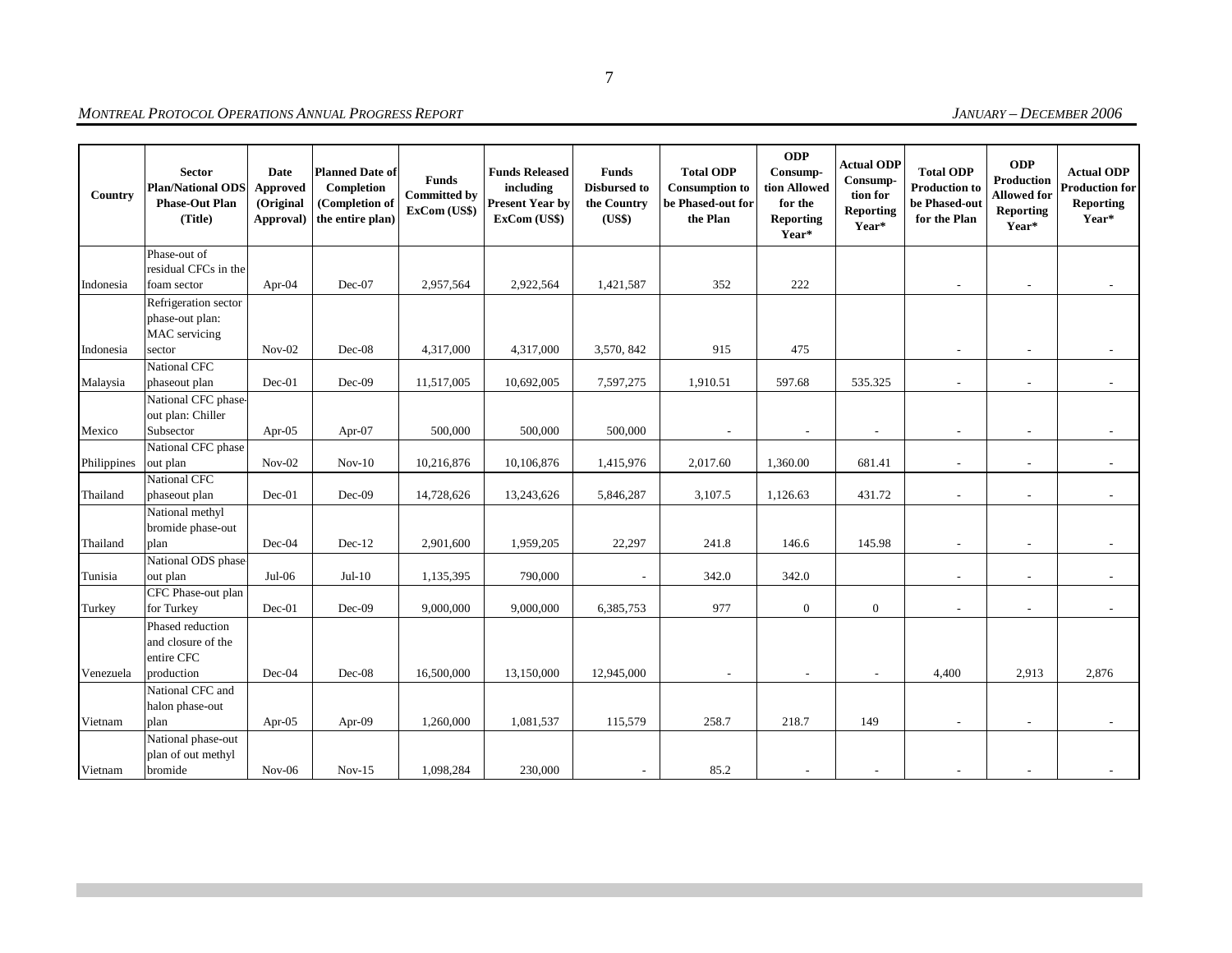## **Table I-3: Multi-Year Projects (cont.)**

| Antigua        | CFC phase-out          | Government of Antigua and Barbuda and the WB will negotiate Grant Agreement (GA) in Mar 07. A Bank mission will be discharged to the country to appraise readiness for                      |
|----------------|------------------------|---------------------------------------------------------------------------------------------------------------------------------------------------------------------------------------------|
| Barbuda        | management plan        | project implementation and undertake final reviews of project arrangements with industry and the NOU during Q1 2007. GA expected to be signed Jun 07.                                       |
|                |                        | CFC production closure FIASA met its production quota for 2005. 2006 target to be verified. Disbursements to the company have improved substantially. During 2006, a total of \$2.3 million |
| Argentina      | plan                   | disbursed to FIASA. All funds approved by the MLF to date (i.e. \$5.8 million) are expected to be disbursed to FIASA by end 07/early 08.                                                    |
|                | National CFC phase-    | Selection of chillers to be replaced is expected to be done during 2007. A search for the best modality to address the overall chiller sector resulted in a postponement of chillers        |
| Argentina      | out plan               | to be selected.                                                                                                                                                                             |
|                | <b>Terminal CFC</b>    | Verification reports of CFC consumption in the Bahamas in 2004 and 2005 was 21.318 and 13 ODP MT, respectively. Phaseout in both years was ahead of agreed schedule.                        |
|                | Phaseout Plan for The  | Import/export control system has already been established and made operational in 2006. Regulations to ban imports of CFC equipment and CFCs have already been                              |
| <b>Bahamas</b> | Bahamas                | promulgated.                                                                                                                                                                                |
|                | Phase-out of all the   |                                                                                                                                                                                             |
|                | remaining uses of      |                                                                                                                                                                                             |
|                | methyl bromide in soil |                                                                                                                                                                                             |
| Chile          |                        | application pest control Project cancelled Jul 06. \$691,703 returned to the MLF.                                                                                                           |
|                |                        | Phaseout target was to reduce halon 1211 production and consumption to 0 MT; to maintain halon 1301 production and consumption to a maximum of 100 MT as per the                            |
|                |                        | revised AP phaseout schedule. Two complete closure contracts were signed with the remaining two halon 1211 producers and one quota reduction contract was signed with                       |
| China          | Halon Sector           | the halon 1301 producer. Phaseout targets have been met and will be verified in 2007.                                                                                                       |
| China          |                        | CFC Production Sector Project is proceeding as planned. CFC production phaseout target for 2006 has been met. WB will verify 2006 CFC production early 2007.                                |
|                |                        | As of Dec 31, 06, total contracts of 8,114 ODP tons of CFC-11 awarded for 11 industrial consolidation phaseout contracts for 7,166 ODP tons and 32 individual contracts to                  |
|                |                        | foam enterprises for 948 ODP tons for the 2002-05 APs. 32 industrial contracts signed in late Dec 06. For the 11 industrial consolidation phaseout contracts, all lead and                  |
|                |                        | small enterprises are no longer producing PU foam using CFC-11. CFC equipment either dismantled or converted to non-CFC production. Six of 11 projects started                              |
|                |                        | commercial foam production using substitutes. Other five projects are expected to be physically completed in '07 and '08. China will continue signing contracts with                        |
|                |                        | individual foam companies. New provincial approach will be adopted in '07 pending ExCom approval. SEPA is confident that all CFC-11 phaseout contract commitments can                       |
|                |                        | be met by '07. WB held back '06 disbursements as performance targets regarding contracts signed were not met. Disbursements from the WB will resume as soon as conditions                   |
| China          | Foam Sector            | are met.                                                                                                                                                                                    |
|                |                        | Three TCA closure contracts were signed in Dec 04. 78 ODP tons of TCA production quota was issued to the only remaining producer in 2006. Three TA activities were                          |
| China          | <b>TCA</b> Sector      | designed and completed.                                                                                                                                                                     |
|                |                        |                                                                                                                                                                                             |
|                |                        | 2005 targets met. Permitted CTC production in '06 revised taking into account the new PA II Agreement and APP agreement. A total max. allowable sum of production and                       |
| China          |                        | CTC/PA Sector Phase I imports of CTC was 28,662 ODP tons. Consumption for PA I will be kept at same level as '05. Phaseout targets have been met and will be verified in early '07.         |
|                | CTC/PA Sector Phase    |                                                                                                                                                                                             |
| China          | П                      | 2005 AP was combined with 2006 AP, which is under implementation.                                                                                                                           |
|                |                        | NCPP is advancing satisfactorily and the country has been meeting its CFC consumption commitments. By Dec 06, \$355,682 disbursed and an additional \$743,877                               |
|                | National CFC phase-    | committed (i.e. contracts signed) and are expected to be disbursed by mid-08. NOU and WB are working on a program to replace all existing chillers in Ecuador. This latter                  |
| Ecuador        | out plan               | program is expected to cost around \$350,000. Next AP will be presented to the 52nd ExCom Meeting. 2006 consumption not yet verified.                                                       |
|                | CFC production sector  | Implementation of the CFC Production Closure project remains satisfactory, with 2006 CFC production levels within the allowable limit, in accordance with the agreed                        |
|                | gradual phase-out      | Annual Program. Activities under the TA program have been critically redefined to address changing national needs in light of reduced CFC supply and continued demand.                      |
| India          | project                | Project is focusing on aligning production with CFC consumption and on developing a protocol to address monitoring and verification requirements beyond 2010.                               |
|                |                        | CTC phase-out plan for 2005 verification of CTC production and consumption completed as scheduled. Levels of CTC production and consumption in 2005, excluding the quantity stockpiled for  |
|                | the consumption and    | feedstock use in the following years, are well under the agreed targets. 2006 Verification of CTC production and consumption will be carried out during Q1 of 2007.                         |
| India          | production sectors     | Verification report will be submitted to the ExCom in Jul 07.                                                                                                                               |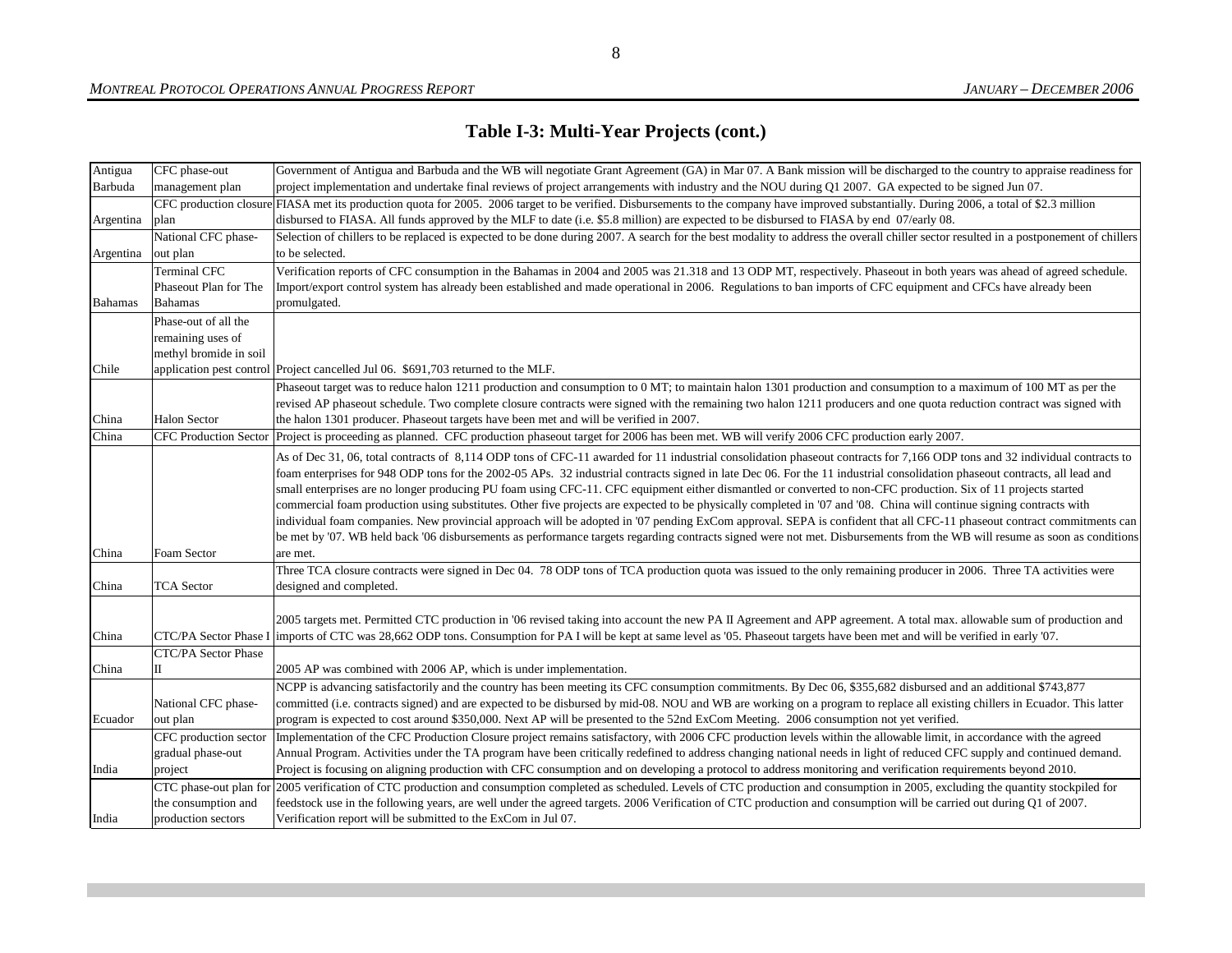#### *MONTREAL PROTOCOL OPERATIONS ANNUAL PROGRESS REPORT*

|                      | Phase-out of residual<br>CFCs in the foam                       |                                                                                                                                                                                                                                                                                                                                                                                                                                                                                                                                                                                                                                                                                                                                                                                                                                                                                                                    |
|----------------------|-----------------------------------------------------------------|--------------------------------------------------------------------------------------------------------------------------------------------------------------------------------------------------------------------------------------------------------------------------------------------------------------------------------------------------------------------------------------------------------------------------------------------------------------------------------------------------------------------------------------------------------------------------------------------------------------------------------------------------------------------------------------------------------------------------------------------------------------------------------------------------------------------------------------------------------------------------------------------------------------------|
| Indonesia            | sector                                                          | Annual Program submitted to MLF (coordinated by UNDP). Actual 2006 consumption figure in sector not yet finalized.                                                                                                                                                                                                                                                                                                                                                                                                                                                                                                                                                                                                                                                                                                                                                                                                 |
| Indonesia            | Refrigeration sector<br>phase-out plan: MAC<br>servicing sector | Annual Program submitted to MLF (coordinated by UNDP). Actual 2006 consumption figure in sector not yet finalized.                                                                                                                                                                                                                                                                                                                                                                                                                                                                                                                                                                                                                                                                                                                                                                                                 |
| Malaysia             | National CFC phaseout<br>plan                                   | Implementation of MAC sector component is well underway and voucher programs for MAC basic tools and R&R machines are in progress. As of Dec. 06, 3035 workshops<br>registered and certified as part of the certification of service technicians program. 80% of vouchers distributed and MAC tools ordered thru qualified suppliers. With regard to<br>distribution of R&R units, as of Dec. 06, 1,262 visits to workshops had been conducted by DOE. Of those, only 689 workshops will receive vouchers for R&R units.<br>Implementation of Refrigeration Servicing component is in progress. Group coordinator has completed sector's action plan and implementation schedule in Mar. 06. Six<br>Authorized Training Centres (ATCs) have been selected from various parts of Malaysia. Training manual has been completed and qualified suppliers have been selected. First<br>six ATCs were trained in Dec.06. |
| Mexico               | National CFC phase-<br>out plan: Chiller<br>Subsector           | Funds disbursed to FIDE. Funds were added to the rotating fund created with the first tranche. By the end of '06, 19 chillers were replaced (the target was 10), and as of Dec<br>06, collection rates on loans were 100%.                                                                                                                                                                                                                                                                                                                                                                                                                                                                                                                                                                                                                                                                                         |
| Philippines out plan | National CFC phase                                              | In 2006, manufacturing sector was nearly done with an umbrella project and 2 other subprojects to be completed in '07. For MDIs, personnel being recruited to assist Bureau<br>of Food & Drug in implementing order on transition from CFC-based to CFC-free MDIs. Servicing sector: 2,209 vouchers issued to service shops thru voucher scheme; 65<br>refrigerant identifiers distributed to regional EMB and Land Transport offices and roadside inspection conducted. Several policies instituted in '06 to complement servicing<br>sector investment activities including registration system for CFC distribution chain, MAC inspection requirements, and service shop accreditation system. Procurement for<br>reclamation scheme half-way completed; agreement between DENR and operator reached. Launch expected in '07. 2006 consumption reduction targets met (to be verified).                          |
| Thailand             | plan                                                            | Implementation of individual projects under aerosol, solvent and MDI sectors completed. Implementation of group project for phasing out 1,1,1 TCA by the garment sector<br>almost completed and final report submitted for WB approval. MAC servicing sector program has progressed. Total of 4,568 technicians from 3,194 service shops trained and<br>National CFC phaseout 2,705 vouchers for basic MAC maintenance tools distributed to certified workshops. Of these, about 80% service shops have received equipment. Implementation of<br>subprojects under the foam sector has advanced. Thirty-two individual enterprises and additional 14 enterprises in a group project will be converted.                                                                                                                                                                                                             |
| Thailand             | National methyl<br>bromide phase-out plan                       | Project Management Unit of the National Methyl Bromide Phaseout Plan established. Project orientation workshop conducted in Dec. 06 for DOA staff and stakeholders.<br>Training activities for beneficiaries will be conducted in mid 2007.                                                                                                                                                                                                                                                                                                                                                                                                                                                                                                                                                                                                                                                                        |
| Tunisia              | National ODS phase-<br>out plan                                 | Grant Agreement will be amended in early 2007 to permit implementation of the NOPP. WB mission planned in Apr 07 to launch activities.                                                                                                                                                                                                                                                                                                                                                                                                                                                                                                                                                                                                                                                                                                                                                                             |
| Turkey               | Turkey                                                          | Chiller conversion of 2 companies completed. Chiller, R&R, end-user and management components of the project continue, with 4 chiller contracts and 1 end-user contract<br>CFC Phase-out plan for signed in 2006. Contract signed for MoEdu for the implementation of the 3rd phase of training. Training, chiller, R&R, end-user and management components continue.<br>Newly appoved 2007 AP is the last tranche of the overall project.                                                                                                                                                                                                                                                                                                                                                                                                                                                                         |
| Venezuela            | Phased reduction and<br>closure of the entire<br>CFC production | approved by the ExCom under this project, and \$12.945 have been disbursed to the country. 3rd Tranche phaseout (2006) will be verified in Feb 07.                                                                                                                                                                                                                                                                                                                                                                                                                                                                                                                                                                                                                                                                                                                                                                 |
| Vietnam              | National CFC and<br>halon phase-out plan                        | Verification of 2005 CFC consumption completed May 06. SGAs signed in 2006 with foam and petroleum enterprises. Foam enterprise completed its conversion Dec 06 for<br>complete phaseout of CFC in the foam sector in Vietnam. Procurement of equipment for training centers and vehicle inspection underway. Voucher scheme to distribute<br>service tool kits launched in 2006. Preliminary data indicates that actual consumption in 2006 was 159 ODP MT against the target of 200 ODP MT.                                                                                                                                                                                                                                                                                                                                                                                                                      |
| Vietnam              |                                                                 | Newly approved. Grant amendment process to incorporate this new project into existing GA between Vietnam and the WB is underway. Amendment is expected to be<br>National phase-out plan completed by Jun 07. Plant Protection Department has initiated a review process for its existing regulations in order to strengthen monitoring system for tracking use of<br>of out methyl bromide   methyl bromide within country. Preparation of project implementation arrangements underway.                                                                                                                                                                                                                                                                                                                                                                                                                           |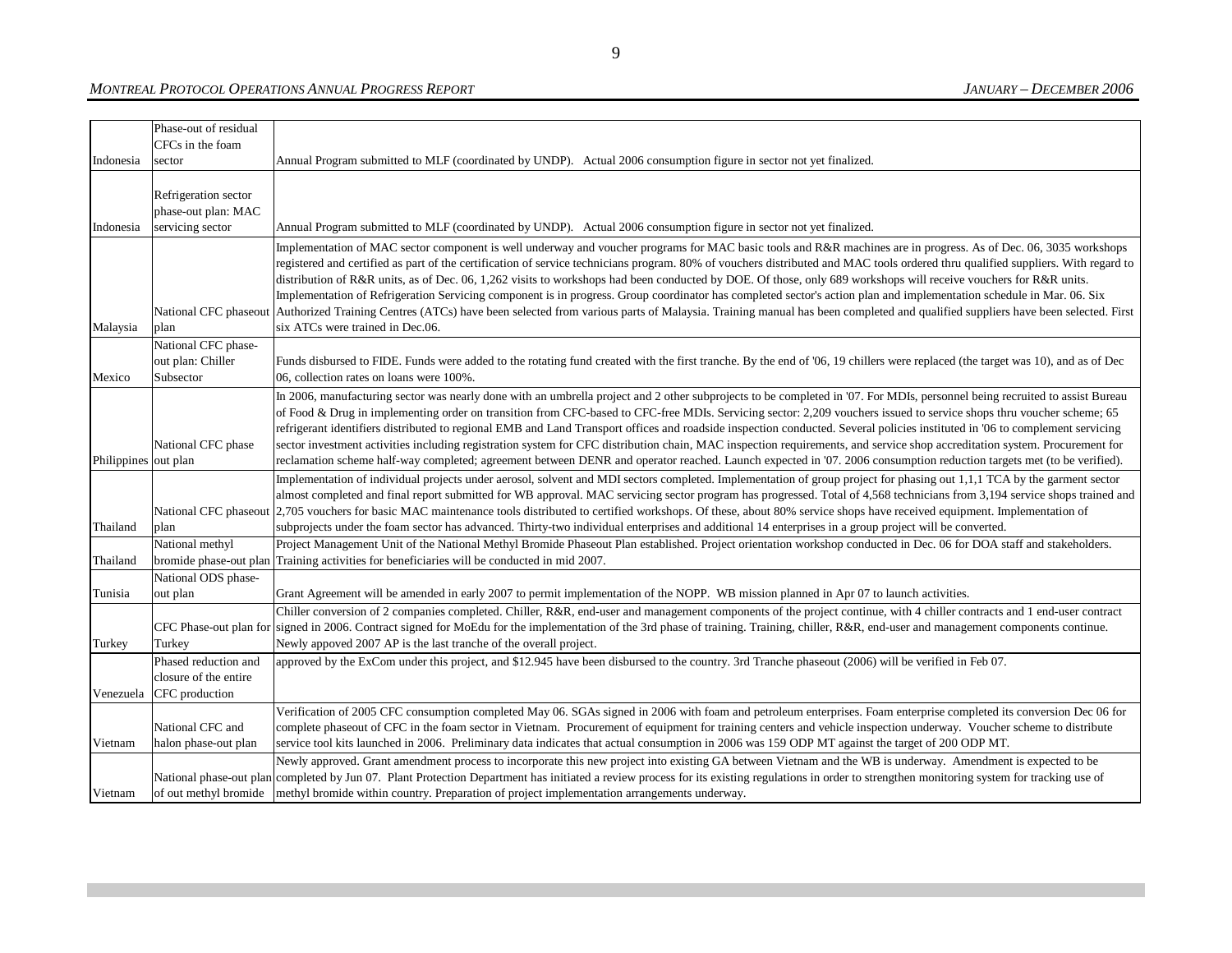#### **D. Sector Phaseout by Country**

17. The Bank has implemented and is implementing a few projects that will result in sector-wide or nation-wide ODS phaseout but which are not projects with multi-year agreements. With one-time funding by the Executive Committee, these projects aim, nonetheless, to entirely phase out the consumption of ODS through investment activities and policy measures in a sector or country-wide.

18. The Jordan National ODS Phaseout Plan (NOPP) approved at the 38<sup>th</sup> Meeting of the Executive Committee and scheduled for completion in 2009 is well under implementation. All foam activities are now completed and activities in the MDI, MAC and solvents sectors continue. For MDIs, the Arab Center for Pharmaceutical Aerosol Products has completed its testing of non-MDI pharmaceutical products and is in the process of re-registering its products with the Ministry of Health. HFC-134a has been selected as the propellant. A contract for MAC recycling equipment was signed and the equipment will be procured, and training conducted in 2007. Training in the solvent sector has commenced.

19. The commercial refrigeration sector conversion project in China that covers as a group, the last five manufacturers of CFC-based compressors, is nearly completed with the conversion of the last remaining enterprise done in 2006. However, the project could not complete in 2006 as had been planned because of remaining technical assistance activities, including a performance audit, a summary workshop, ODS phaseout supervision (such as enterprise visits or local Environmental Protection Bureau training) that will be now completed in 2007.

20. Other "one-off" sector projects that continued project implementation in 2006 include a national strategy for phasing out the use of CFC in the aerosol sector for Indonesia (which forms part of the country's NCPP) and, a national methyl bromide phaseout strategy in the Philippines.

21. Finally in 2006, two umbrella projects in Pakistan to completely phase out remaining CFC use in the refrigeration and foam manufacturing sectors for a combined total phaseout of 288 ODP tonnes. The completion of these projects marks the end of the Pakistan ODS Program with the World Bank.

# **II. PROJECT COMPLETIONS SINCE LAST REPORT**

Projects completed during this reporting period (January 1, 2006 to December 31, 2006) are highlighted in Table II-1 below.

### **A. ODP Phased Out Since Last Report**

22. The total quantity of ODP phased out in association with the 22 projects completed during the reporting period, including three institutional strengthening projects with phaseout, amounts to 51,136 tonnes ODP of consumption and production. Of this phaseout, 24,527 tonnes ODP was achieved in 2006. Phaseout from ongoing projects in 2006 is 34,324 ODP tonnes of consumption and production. Completed projects in Table II-1 are 96 percent disbursed, leaving a balance of US\$1.35 million. Sixty percent of this balance is for multi-year projects with completed annual programs.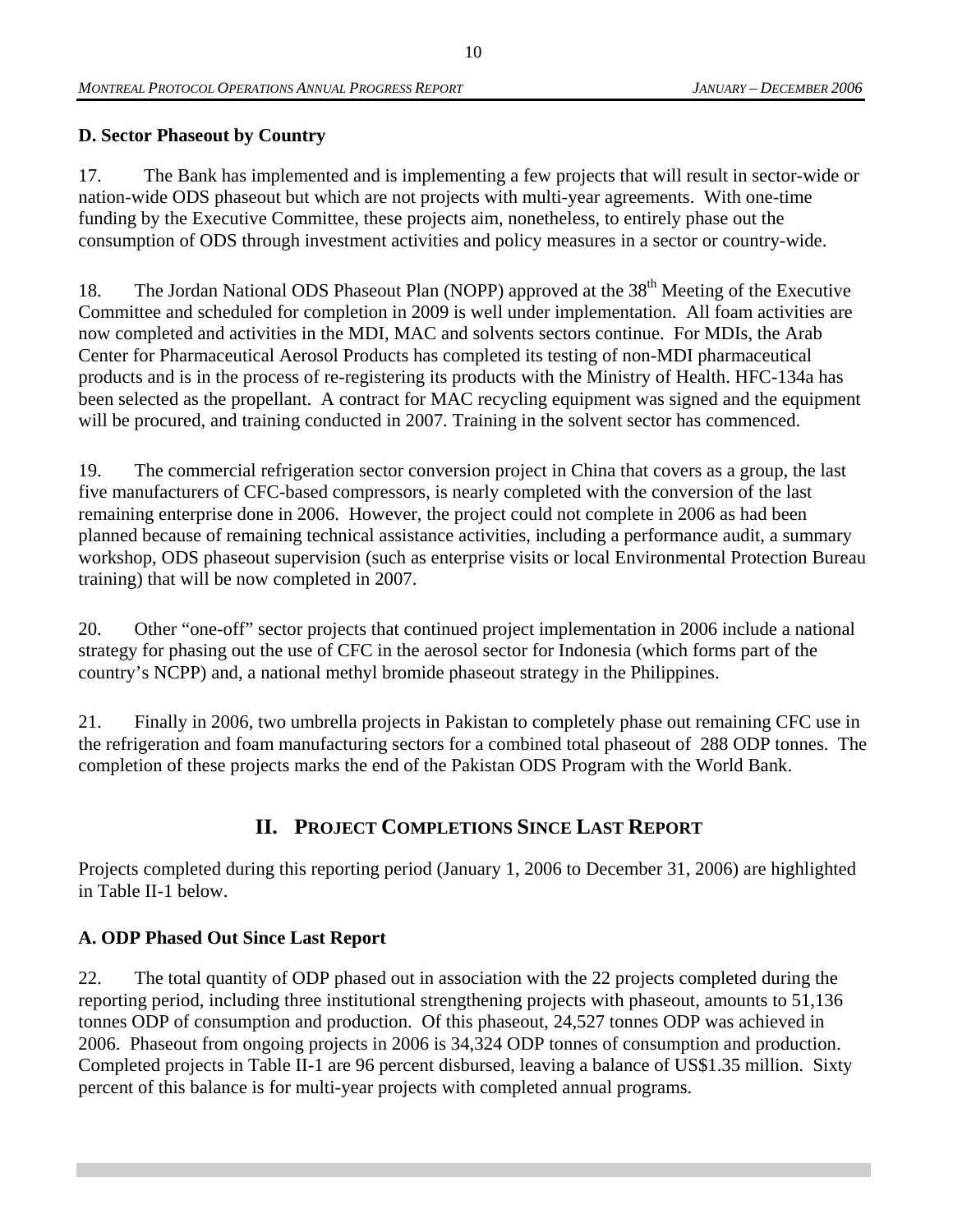#### **B. Non-Investment Project Completions Since Last Report**

23. Country Programs: There were no new completions in 2006 for country programs.

24. Technical Assistance: One technical assistance activity completed in December 2006. Indonesia received assistance from the MLF for strengthening its import and export control system in July 2002. During implementation of this project, the Government of Indonesia was able to make good progress in improving its import licensing and quota system to monitor and control ODS import. Revised draft to existing regulation agreed upon by The Ministry of Trade and other relevant government agencies agreed upon revision to the existing regulation. The new (revised) regulation was adopted in June 2006 ("24/M/DAG/PER/6/2006 – Provision of Ozone Depleting Substance Import"). In order to afford clarity to the implementation of the regulation, Standard Operating Procedures were drafted through the project.

25. Training: The Bank hosted its Tenth Annual Financial Agents Workshop in June 2006 for country counterparts who are responsible for project execution, its financial agents, as well as for government officials, in view of their increasing prominence in project implementation through sector and national ODS phaseout plans. The theme of the workshop was "The 2007 85% Reductions: Managing Consumption to Meet Targets," in view of emerging issues for governments to deal with as the supply of CFC dwindles. Discussions therefore centered on illegal imports; the mixing of refrigerants to capitalize on high costs of substitutes by various entities in the supply chain; the disconnect between small import quotas and how supplies flow into a country; questions of enforcement and litigation, as well as associated mandates of various government agencies; and applicability and use of equipment and tools by beneficiaries to comply with Government policy – in the context of country experiences, lessons learned and sustainability.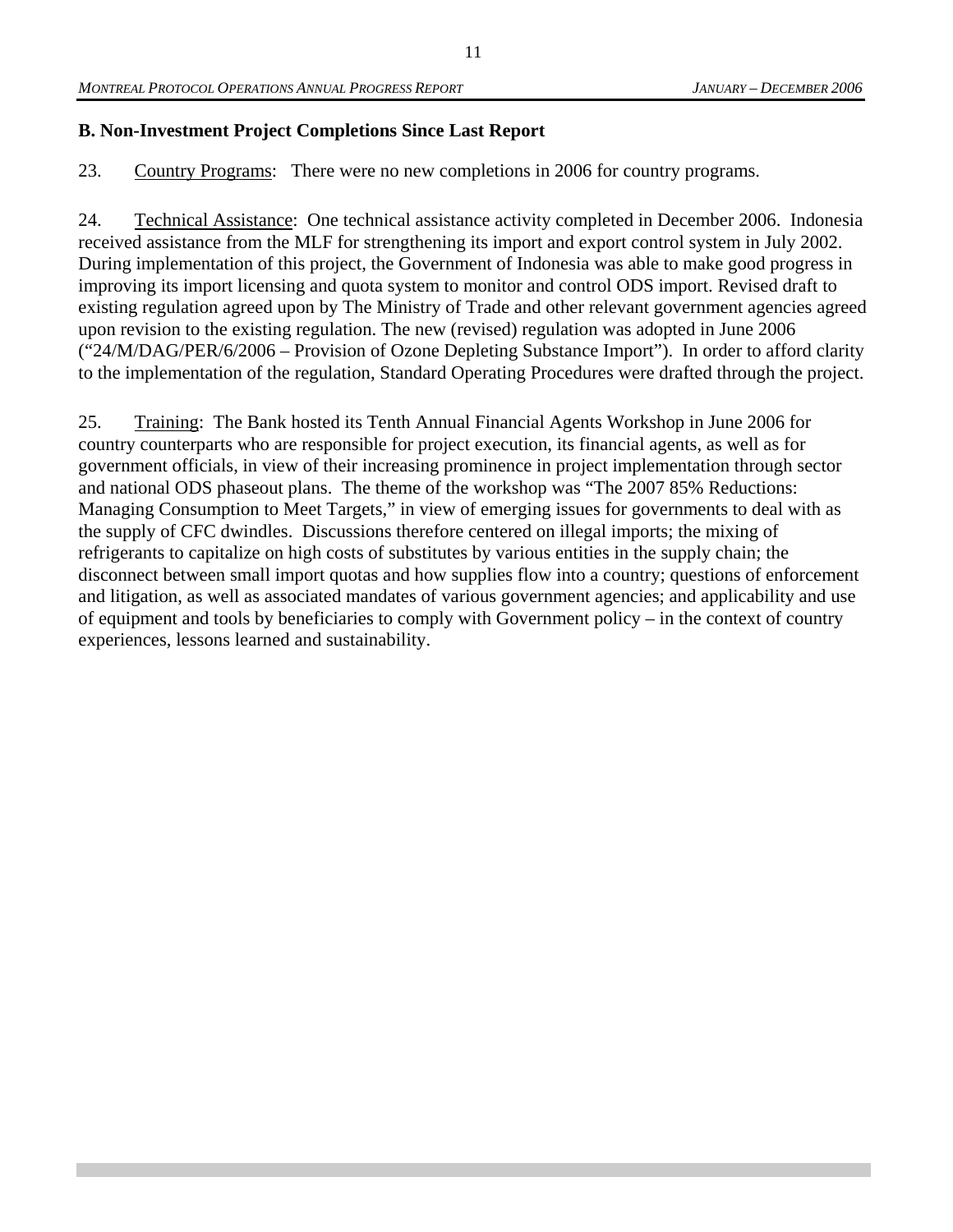**Table II-1: Project Completions During Reporting Period** 

| <b>Project Name</b>                                                                                                                                                                           | Region     | <b>Project Number</b> | <b>ODP</b><br><b>Phased</b><br>$Out*$ | Date     | Date of<br>First<br><b>Approved Disburse</b><br>ment | <b>Date</b><br>Compl.<br>(Actual) | Date of<br>Financial<br>Com-<br>pletion | Approved<br>Funding<br>(US\$) | Adjust-<br>ment<br>(US\$) | <b>Funds</b><br><b>Disbursed</b><br>(US\$) | % Funds<br>Dis-<br>bursed | <b>Balance</b> | <b>Planned</b><br>Commit-<br>ment in<br>Cur. Year<br>(US\$) |
|-----------------------------------------------------------------------------------------------------------------------------------------------------------------------------------------------|------------|-----------------------|---------------------------------------|----------|------------------------------------------------------|-----------------------------------|-----------------------------------------|-------------------------------|---------------------------|--------------------------------------------|---------------------------|----------------|-------------------------------------------------------------|
| Strategy for gradual phase-out of<br>CFC-11 and CFC-12 production:<br>2005 annual programme                                                                                                   | <b>LAC</b> | ARG/PRO/45/INV/143    | 1,373                                 | Apr-05   |                                                      | Apr-06                            |                                         | 300,000                       | $\overline{0}$            | $\overline{0}$                             | $\mathbf{0}$              | 300,000        | 300,000                                                     |
| Demonstration project for testing<br>methyl bromide alternatives in soil<br>treatment applications for tomatoes<br>and peppers                                                                | <b>LAC</b> | CHI/FUM/25/DEM/35     | $\theta$                              | Jul-98   | $Jun-99$                                             | $Dec-06$                          |                                         | 348.130                       | $\Omega$                  | 348,056                                    | 100                       | 74             |                                                             |
| Extension of the institutional<br>strengthening project (phase VI,<br>second year)                                                                                                            | <b>LAC</b> | CHI/SEV/45/INS/157    | 8                                     | Apr-05   | $Dec-05$                                             | Apr-06                            |                                         | 93,275                        | $\Omega$                  | 93,275                                     | 100                       | $\overline{0}$ |                                                             |
| Extension of institutional<br>strengthening (phase VI, year 2)                                                                                                                                | LAC        | CHI/SEV/47/INS/159    | 8                                     | $Nov-05$ | $Dec-06$                                             | $Dec-06$                          |                                         | 93,275                        | $\overline{0}$            | 93,275                                     | 100                       | $\overline{0}$ |                                                             |
| Process agent sector plan (phase I):<br>2005 annual programme                                                                                                                                 | <b>ASP</b> | CPR/PAG/46/INV/432    | 20,727                                | $Jul-05$ | $Dec-05$                                             | $Jul-06$                          |                                         | 2,000,000                     | $\mathbf{0}$              | 2,000,000                                  | 100                       | $\overline{0}$ |                                                             |
| Sector plan for CFC production<br>phase-out: 2005 annual programme                                                                                                                            | ASP        | CPR/PRO/45/INV/428    | 6,500                                 | Apr-05   | $Dec-05$                                             | Apr-06                            |                                         | 13,000,000                    | $\Omega$                  | 13,000,000                                 | 100                       | $\overline{0}$ |                                                             |
| Strengthening of import/export<br>control                                                                                                                                                     | ASP        | IDS/SEV/37/TAS/149    | 9                                     | $Jul-02$ | Dec-03                                               | $Dec-06$                          | Dec-06                                  | 110,000                       | $\overline{0}$            | 110,000                                    | 100                       | $\overline{0}$ |                                                             |
| CTC phase-out for the consumption<br>and production sectors: 2005<br>annual programme                                                                                                         | ASP        | IND/PHA/45/INV/386    | 19,744                                | Apr-05   |                                                      | $Jul-06$                          |                                         | 399,045                       | $\overline{0}$            | $\overline{0}$                             | $\overline{0}$            | 399,045        | 339,045                                                     |
| CFC production sector gradual<br>phase-out: 2005 annual<br>implementation plan                                                                                                                | <b>ASP</b> | IND/PRO/45/INV/390    | 1,882                                 | Apr-05   | $Nov-05$                                             | Apr- $06$                         |                                         | 5,850,000                     | $\Omega$                  | 5,850,000                                  | 100                       | $\Omega$       |                                                             |
| Umbrella project for the conversion<br>of CFC-11, CFC-12 and CFC-113<br>into HFC, HCFC, HFE for<br>technical aerosols at Tecnosol,<br><b>Envatec and Dimmex</b>                               | <b>LAC</b> | MEX/ARS/41/INV/116    | 64                                    | $Dec-03$ | $Oct-05$                                             | $Mar-06$                          | Mar-06                                  | 252,340                       | $\Omega$                  | 252,340                                    | 100                       | $\overline{0}$ |                                                             |
| National CFC phase-out plan: 2005                                                                                                                                                             | LAC        | MEX/PHA/45/INV/124    | $\theta$                              | Apr-05   | Feb-06                                               | Feb-06                            | Feb-06                                  | 500,000                       | $\Omega$                  | 500,000                                    | 100                       | $\Omega$       |                                                             |
| work programme<br>Sterilization group project to<br>replace CFC-12 technology-based<br>sterilization equipment by<br>alternative technologies in the<br>hospital medical sterilization sector | <b>LAC</b> | MEX/STE/40/INV/115    | 20                                    | $Jul-03$ | $Dec-05$                                             | $Jun-06$                          | $Jun-06$                                | 288,700                       | $\overline{0}$            | 266,132                                    | 92                        | 22,568         |                                                             |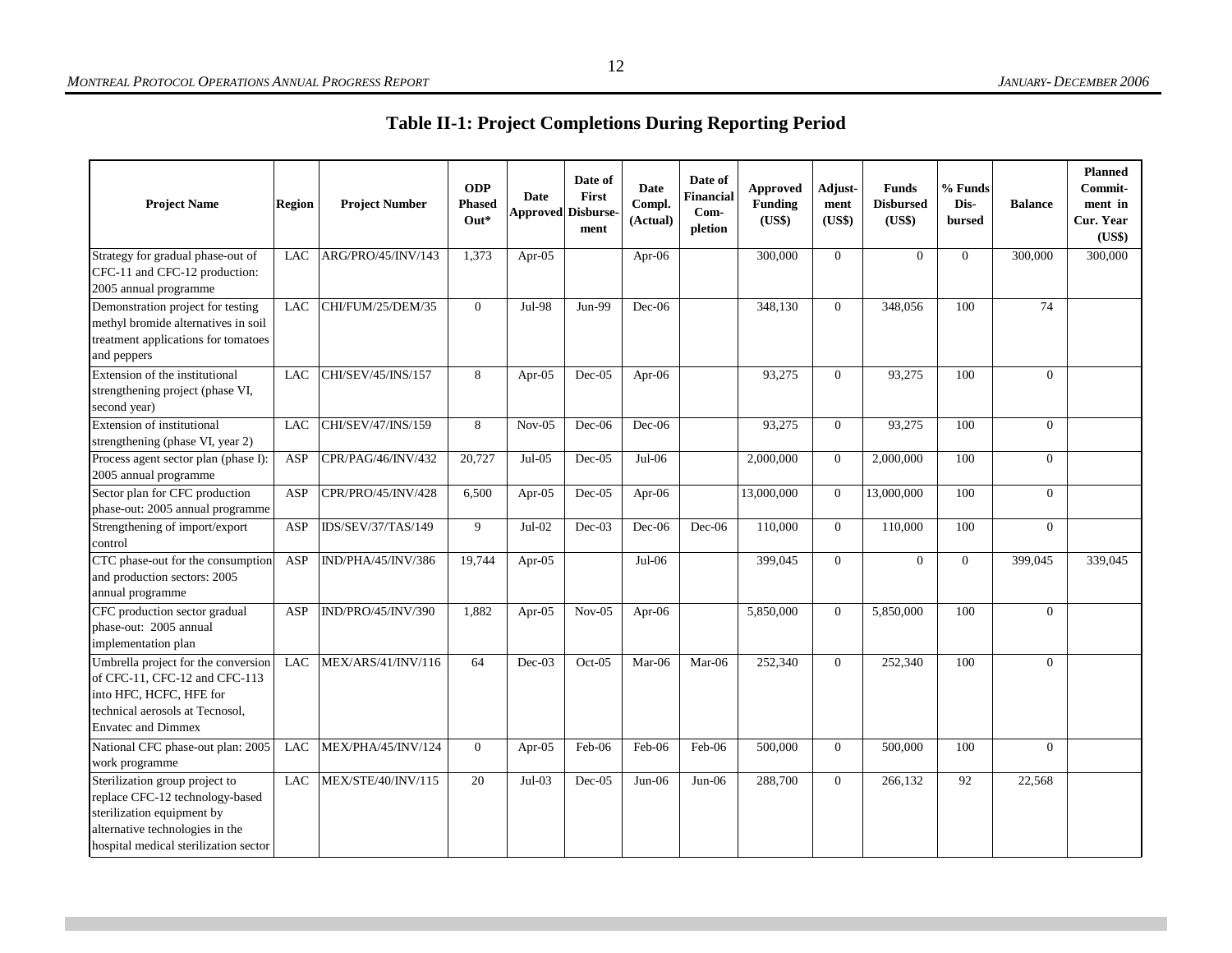#### *MONTREAL PROTOCOL OPERATIONS ANNUAL PROGRESS REPORT*

#### *JANUARY- DECEMBER 2006*

| <b>Project Name</b>                                                                                                                                                       | <b>Region</b> | <b>Project Number</b> | <b>ODP</b><br><b>Phased</b><br>$Out*$ | Date      | Date of<br>First<br><b>Approved Disburse-</b><br>ment | <b>Date</b><br>Compl.<br>(Actual) | Date of<br>Financial<br>$Com-$<br>pletion | <b>Approved</b><br><b>Funding</b><br>(US\$) | Adjust-<br>ment<br>(US\$) | <b>Funds</b><br><b>Disbursed</b><br>(US\$) | % Funds<br>Dis-<br>bursed | <b>Balance</b> | <b>Planned</b><br>Commit-<br>ment in<br>Cur. Year<br>(US\$) |
|---------------------------------------------------------------------------------------------------------------------------------------------------------------------------|---------------|-----------------------|---------------------------------------|-----------|-------------------------------------------------------|-----------------------------------|-------------------------------------------|---------------------------------------------|---------------------------|--------------------------------------------|---------------------------|----------------|-------------------------------------------------------------|
| Umbrella project: Conversion to<br>CFC-free technology in the<br>manufacture of rigid polyurethane<br>foam (thermoware)                                                   | ASP           | PAK/FOA/23/INV/20     | 240                                   | Nov-97    | $Dec-02$                                              | $Oct-06$                          | $Oct-06$                                  | 1,600,000                                   | $\Omega$                  | 1,390,525                                  | 87                        | 209,475        |                                                             |
| Terminal umbrella: Conversion to<br>HCFC-141b and water blown<br>technology in the manufacture of<br>rigid polyurethane foam<br>(thermoware)                              | <b>ASP</b>    | PAK/FOA/25/INV/25     | 106                                   | Jul-98    | $Dec-02$                                              | $Oct-06$                          | $Oct-06$                                  | 718,900                                     | $\overline{0}$            | 557,052                                    | 77                        | 161,848        |                                                             |
| Phase-out of the use of CFCs in<br>remaining foam enterprises:<br>Pakistan Insulation, Simpson Wire,<br>HEPCO, Indus Plastic, Workman<br>and Thermocraft Engineering      | ASP           | PAK/FOA/41/INV/58     | 107                                   | $Dec-03$  | $Nov-05$                                              | Dec-06                            |                                           | 658,973                                     | $\overline{0}$            | 633,052                                    | 96                        | 25,921         | 25,921                                                      |
| Conversion to CFC-free technology<br>in the manufacture of polyurethane<br>foam (domestic refrigeration) at<br>Cool Industries Ltd. (Waves)                               | ASP           | PAK/REF/23/INV/19     | 118                                   | Nov-97    | $Jul-04$                                              | $Dec-06$                          | $Dec-06$                                  | 841,750                                     | $\Omega$                  | 841,750                                    | 100                       | $\overline{0}$ |                                                             |
| Phaseout of the use of CFC-11 and<br>CFC-12 in the manufacture of<br>refrigeration equipment at<br>Dawlance, United Refrigeration,<br>Ice Age and at 29 small enterprises | ASP           | PAK/REF/42/INV/59     | 181                                   | Apr-04    | Aug-05                                                | $Dec-06$                          |                                           | 1.126.855                                   | $\Omega$                  | 1.002.504                                  | 89                        | 124,351        | 124.351                                                     |
| Extension of the institutional<br>strengthening project (phase IV,<br>second year)                                                                                        | ASP           | PHI/SEV/45/INS/78     | $\overline{0}$                        | Apr- $05$ | $Dec-05$                                              | Apr- $06$                         | May-06                                    | 90,567                                      | $\overline{0}$            | 90,567                                     | 100                       | $\overline{0}$ |                                                             |
| Renewal of institutional<br>strengthening project                                                                                                                         | <b>AFR</b>    | TUN/SEV/39/INS/43     | 20                                    | Apr- $03$ | $Dec-03$                                              | Apr-06                            | Apr- $06$                                 | 242,667                                     | $\overline{0}$            | 242,667                                    | 100                       | $\overline{0}$ |                                                             |
| Preparation of the country<br>programme update                                                                                                                            | <b>AFR</b>    | TUN/SEV/42/CPG/44     | $\overline{0}$                        | Apr-04    | $Dec-04$                                              | $Jul-06$                          | $Jul-06$                                  | 80,000                                      | $\overline{0}$            | 80,000                                     | 100                       | $\overline{0}$ |                                                             |
| Phase-out methyl bromide in the<br>dried fig sector                                                                                                                       | <b>EUR</b>    | TUR/FUM/31/INV/69     | 30                                    | $Jul-00$  | $Jun-01$                                              | $Jun-06$                          | Dec-06                                    | 479,040                                     | $\Omega$                  | 477,059                                    | 100                       | 1,981          |                                                             |
| National CFC production closure<br>plan (second tranche)                                                                                                                  | <b>LAC</b>    | VEN/PRO/46/INV/106    | $\Omega$                              | $Jul-05$  | $Sep-05$                                              | Apr- $06$                         |                                           | 8,100,000                                   | $\overline{0}$            | 8,000,000                                  | 99                        | 100,000        | 100,000                                                     |
| <b>TOTAL</b>                                                                                                                                                              |               |                       | 51,136                                |           |                                                       |                                   |                                           | 37,173,517                                  | $\bf{0}$                  | 35,828,254                                 | 96                        | 1,345,263      | 889,317                                                     |

\* Does not include phaseout achieved in 2006 by projects that were considered ongoing in 2006.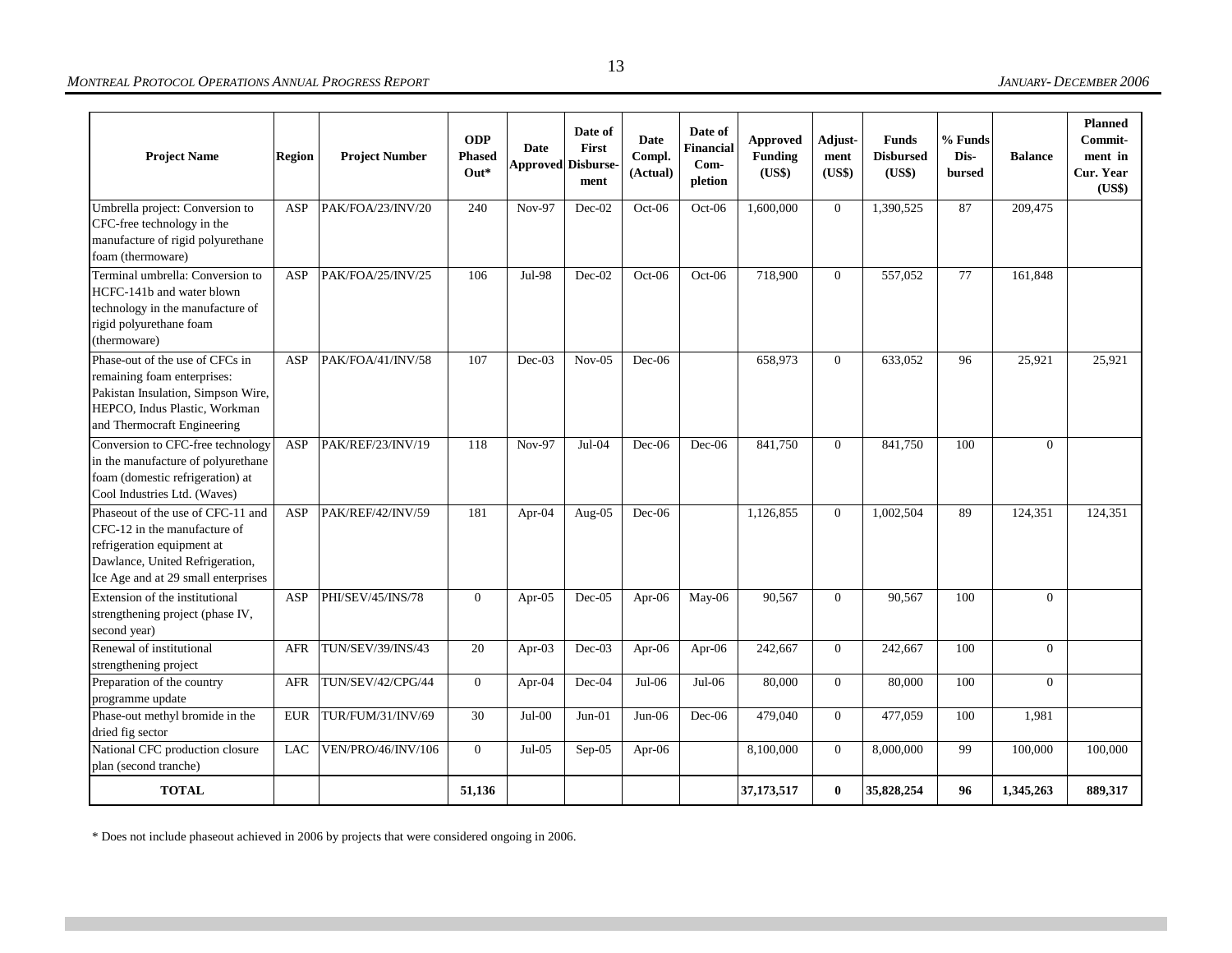## **III. GLOBAL AND REGIONAL PROJECT HIGHLIGHTS**

#### **A. Global Projects**

26. The World Bank has one global project, the Global Chiller Replacement Project, that was approved by the Executive Committee at its  $47<sup>th</sup>$  Meeting. US \$6.9 million in project funding was provided to the Bank as seed money to replace CFC chillers in China, India, Indonesia, Jordan, Malaysia, the Philippines and Tunisia, as well as to set up a global fund which will mobilize funds for replacements in additional countries.

27. In 2006, project preparation activities for co-financing were undertaken for the India component which will be initiated first. The Global Environment Facility (GEF) project documentation was prepared, however, India has decided to integrate the chiller project into a larger programmatic framework (a low-carbon initiative) that would draw upon GEF resources at a later date. For carbon financing, the methodology has been developed and submitted to the CDM Executive Board and approval is expected in early 2007.

28. Various implementation arrangements in other priority countries (China, India, Malaysia, Philippines, Indonesia, Jordan & Tunisia) have been explored in 2006 because some of these countries have decided not to seek co-financing through the GEF under its climate change focal area. In 2007, concrete proposals for a way forward in the area of co-financing will be developed with the different countries.

#### **B. Regional Projects**

29. The World Bank has no outstanding regional projects.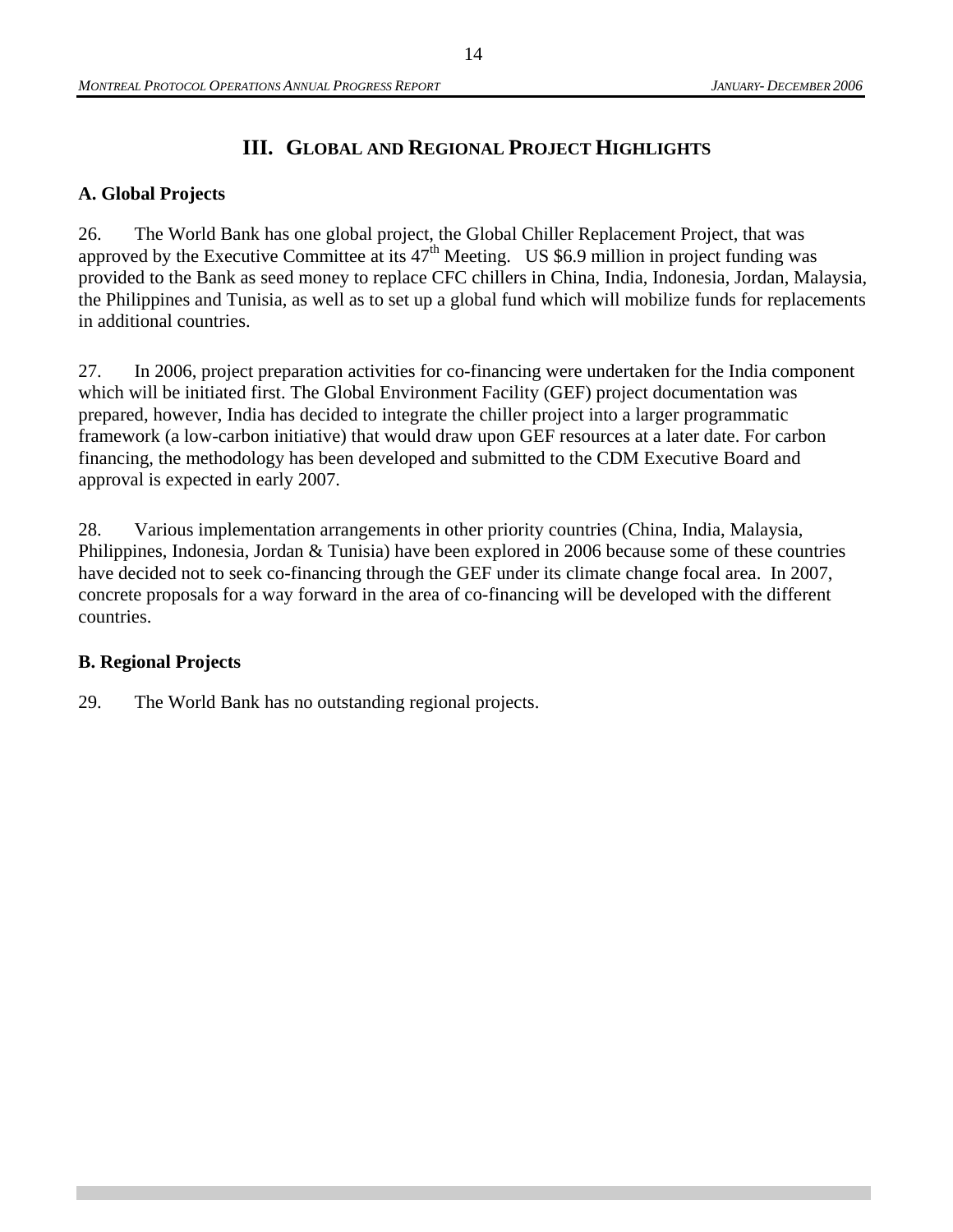#### **IV. PERFORMANCE INDICATORS**

#### **A. Agency Performance Goals**

30. Executive Committee Decision 41/93 requests Implementing Agencies (IAs) to employ nine weighted indicators to assess their annual performance. These indicators are classified as approval, implementation and administrative indicators. The basis for setting and measuring these indicators are the annual progress reports and annual plans of multi-year projects as implied in the background document to the new indicator system, UNEP/OzL.Pro/ExCom/41/80, as well as the IA business plans.

31. "Approval" indicators measure projects that received Executive Committee approval against those planned to be delivered as per multi-year agreements and the 2006 Business Plan. For the first approval indicator, 23 annual programs associated with existing (20) and new (3) multi-year agreements were targeted for approval in 2006 per the World Bank's business plan and in accordance with Executive Committee Decision 48/9(d)). The actual number of annual programs submitted was 19 (from 17 existing agreements and 2 new agreements) because annual programs for two existing multi-year agreements in Antigua and Barbuda and in the Philippines were not approved. The Antigua and Barbuda annual program could not be finalized because the Grant Agreement between the Bank and the country needs to be signed. In the case of the Philippines, the verification audit was not ready on time for submission to the  $50<sup>th</sup>$  Executive Committee Meeting. The new multi-year agreement was for a China pharmaceutical aerosols sector plan that was submitted to the  $50<sup>th</sup>$  Executive Committee but withdrawn.

32. The second approval indicator, the planned number of new individual projects (investment projects, RMPs, halon banks, institutional strengthening, technical assistance) for approval was set at 1 in the Business Plan. In 2006, 2 new individual activities were approved, meaning the World Bank accomplished this target.

33. There are four "implementation" indicators. The first implementation indicator measures performance in multi-year projects, namely whether milestone activities and ODS consumption and production levels were achieved as planned. In 2006, Bank partner countries executing the 21 existing multi-year agreements (prior to 2006) that were targeted in the business plan met their targeted ODS phaseout and policy milestones with the exception of one, the 2006 Annual Program for the foam sector plan in China where no contracts were signed against the 600 ODP tonnes planned CFC phaseout. (The 21 multi-year agreements include 1 agreement where an annual program was not due for submission in 2006.)

34. The second implementation indicator focuses on ODS phased out in individual projects versus what was planned in the progress report (this excludes multi-year project phaseout per MLF Secretariat guidance). The World Bank had targeted 2,288 ODP tonnes of phaseout in 2006 by individual projects based only on what projects were expected to complete in 2006. A total of 478.52 ODP tonnes were phased out by individual World Bank projects that completed in 2006 (the consumption phaseout for some of these projects that was achieved in previous years has been deducted from this figure). In 2006, total consumption and production phaseout was 58,851 ODP tonnes.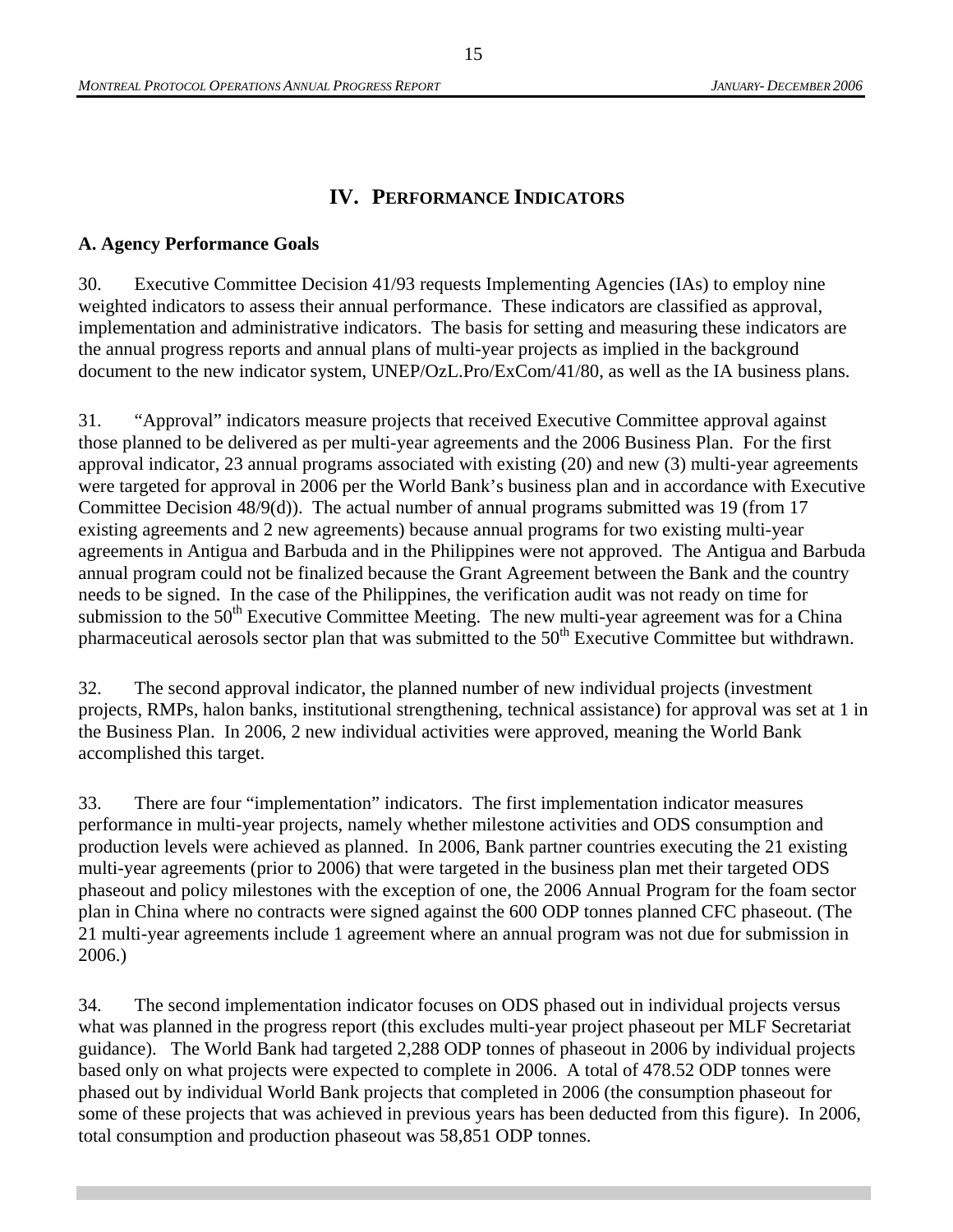35. For the third implementation indicator, "project completion," the World Bank expected 20 investment and non-investment projects to be completed in 2006. This excludes project preparation and core unit approvals. A total of 22 projects reached actual completion in 2006 permitting the target to be met.

36. The fourth implementation indicator, "Percentage of policy/regulatory assistance completed vs. that planned" was achieved as policy and regulatory assistance was provided in the context of all sector and national ODS phaseout plans, as well as institutional strengthening projects.

37. There are three "administrative" indicators. The Bank met all of two of the three administrative targets. For Speed of Financial Completion, the Bank has shown that the average number of months from project completion to financial completion was well within the 11 months from the required date in its 2006 Business Plan.

38. The Bank committed to submit to the Executive Committee 100 percent of PCRs for the number of projects completed in the 2006 PCR reporting period in its 2006 Business Plan. In the 2006 PCR reporting, seven individual investment and non-investment projects completed and a total of 27 PCRs in the same period were submitted, meaning that the Bank more than achieved the target. If applying the target set with the Senior Monitoring and Evaluation Officer of submitting 32 PCRs in 2006, then the Bank has met the target by 84 percent. Finally, the 2006 Progress Report was submitted on time for achievement of the third administrative indicator.

39. Table IV-1 summarizes the World Bank's performance relative to indicators per Decision 45/9(b) on the Bank's 2006 Business Plan.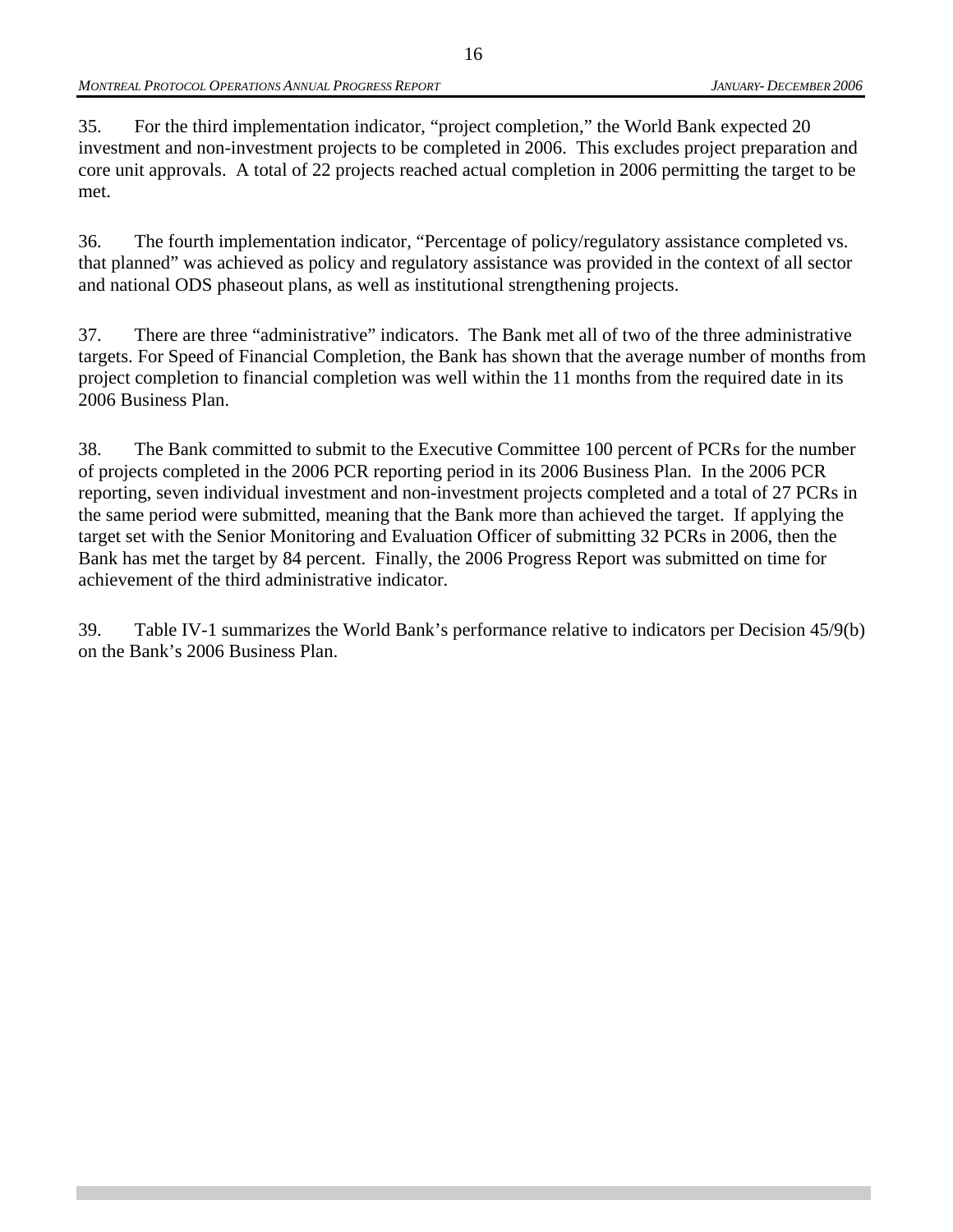| Category of        | <b>Item</b>                                                  | Weighting | 2006 Target | 2006 Actual            |
|--------------------|--------------------------------------------------------------|-----------|-------------|------------------------|
| <b>Performance</b> |                                                              |           |             |                        |
| <b>Indicator</b>   | Number of annual programmes of                               |           |             |                        |
| Approval           | existing multi-year agreements                               | 20        | 23          | 19                     |
|                    | approved vs. those planned                                   |           |             |                        |
| Approval           | Number of individual                                         |           |             |                        |
|                    | projects/activities approved vs.                             | 20        | 1           | 2                      |
|                    | those planned                                                |           |             |                        |
| Implementation     | Milestone activities completed                               |           |             |                        |
|                    | (e.g., policy measures, regulatory                           |           |             |                        |
|                    | assistance)/ODS levels achieved                              | 20        | 20          | 19                     |
|                    | for approved multi-year annual<br>tranches vs. those planned |           |             |                        |
| Implementation     | ODS phased-out for individual                                |           |             |                        |
|                    | projects vs. those planned per                               | 5         | 2,288 MT    | 478.52 MT ODP          |
|                    | progress reports                                             |           | <b>ODP</b>  |                        |
| Implementation     | Project completion (pursuant to                              |           |             |                        |
|                    | Dec. 28/2 for investment projects)                           |           |             |                        |
|                    | and as defined for non-investment                            | 5         | 20          | 22                     |
|                    | projects vs. those planned in                                |           |             |                        |
| Implementation     | progress reports<br>Percentage of policy/regulatory          |           |             | All countries with WB  |
|                    | assistance completed vs. that                                |           |             | multiye projects in    |
|                    | planned                                                      | 10        | N/A         | compliance and targets |
|                    |                                                              |           |             | met per APs submitted  |
|                    |                                                              |           |             | and approved           |
| Administrative     | Speed of financial completion vs.                            |           |             |                        |
|                    | that required per progress report                            | 10        | 11 months   | 5 months               |
| Administrative     | completion dates                                             |           |             |                        |
|                    | Timely submission of project<br>completion reports vs. those | 5         | 100%        | 84%                    |
|                    | agreed                                                       |           |             |                        |
| Administrative     | Timely submission of progress                                |           |             |                        |
|                    | reports and responses unless                                 | 5         | 100%        | 100%                   |
|                    | otherwise agreed                                             |           |             |                        |

**Table IV-1: World Bank Performance Goals** 

40. According to Decision 41/93, traditional indicators of performance are to be maintained for trend analysis. The 2006 outcomes are thus highlighted in the following paragraphs in terms of disbursement, value of projects approved, cost of project preparation, cost-effectiveness, distribution of projects among countries, speed of first disbursement, speed of completion and net emission due to delays. Table IV-2 summarizes the World Bank's performance relative to indicators on delivery speed, ODP phaseout and cost-effectiveness established for the business planning process.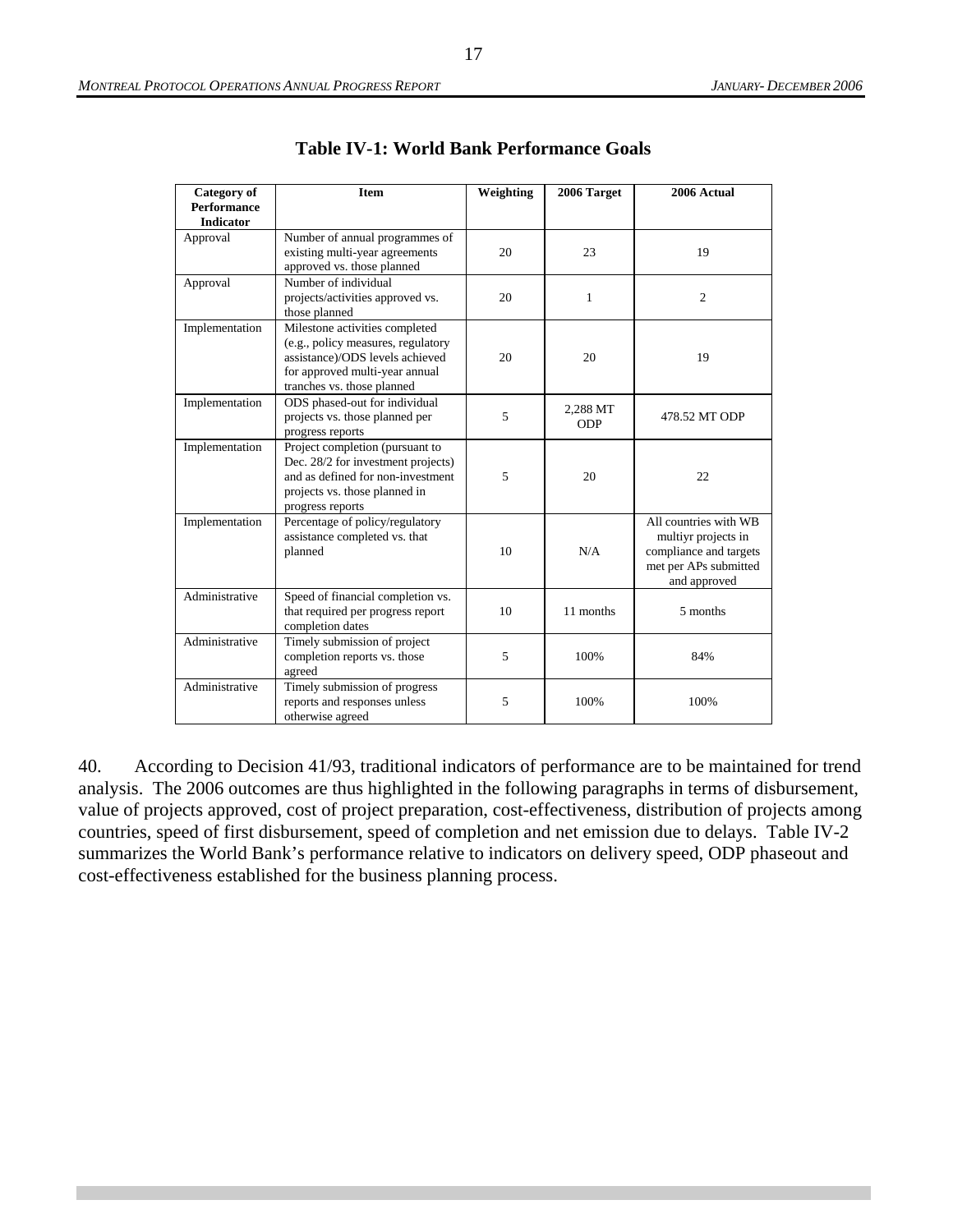| Indicator              | Measure     | Unit               | 1991 | 1992 | 1993  | 1994 | 1995 | 1996 | 1997 | 1998 | 1999 | 2000 | 2001 | 2002 | 2003 | 2004         | 2005 | 2006         | Overall |
|------------------------|-------------|--------------------|------|------|-------|------|------|------|------|------|------|------|------|------|------|--------------|------|--------------|---------|
| Delivery<br>Speed      | Signing     | Mos.               | 48   | 35   | 30    | 21   | 15   | 13   | 15   | 13   | 11   | 10   | 8    | 11   | 14   | $\mathbf{0}$ | 9    | $\mathbf{0}$ | 18      |
|                        | First Disb. | Mos.               | 47   | 43   | 35    | 27   | 22   | 22   | 27   | 21   | 21   | 24   | 17   | 18   | 18   | 13           | 10   | 5            | 25      |
|                        | Last Disb.  | Mos.               | 52   | 59   | 55    | 58   | 52   | 53   | 50   | 40   | 50   | 44   | 32   | 44   | 31   | $\mathbf{0}$ | 10   | $\Omega$     | 51      |
| <b>ODP</b><br>Phaseout | Amount      | Percent-<br>age    | 77   | 100  | 117   | 103  | 100  | 92   | 100  | 100  | 100  | 102  | 100  | 101  | 100  | 94           | 105  | 95           | 101     |
|                        | Speed       | Mos.               | 62   | 56   | 44    | 50   | 43   | 42   | 44   | 36   | 40   | 42   | 21   | 24   | 16   | 21           | 23   | 15           | 39      |
| Cost<br>Effective      | Average     | US\$ per<br>Kg ODP | 8.61 | 0.92 | 11.54 | 3.03 | 9.69 | 7.25 | 1.84 | 2.26 | 2.67 | 3.04 | 3.46 | 3.68 | 5.47 | 3.19         | 0.67 | 2.59         | 2.46    |

**Table IV-2: World Bank Indicators of Implementation Progress** 

41. Based on data from the 2006 Progress Report, the actual net emissions was calculated as 12,929 ODP tonnes. Actual cost of project preparation in 2006 was US\$268,530 (excluding support costs), or, 0.4 percent of investment project approvals in 2006. Overall speed of ODS phaseout was, in 2006, 39 months. Actual overall speed of first disbursement is 25 months and total disbursement in 2006 was US\$70 million, 10% higher than planned in the 2005 Progress Report.

42. Nineteen investment projects worth a total of US \$65.6 million (excluding support costs) were submitted and approved in 2006. These projects will result in the phaseout of 19,684 ODP tonnes (including the phaseout of multi-year projects associated with the tranches approved in 2006). The average cost-effectiveness of the projects approved in 2006 is US \$3.33 /kg ODP. As far as distribution among countries, 12 countries received approvals in 2006 meaning the Bank achieved the target by 86 percent.

43. The Bank completed 6 non-investment projects in the reporting period. The overall speed of first disbursement is 17 months at the end of 2006. Overall speed of completion is 34 months by the end of the reporting period. Total funds disbursed for non-investment activities (excluding demonstration projects) in 2006 are US\$884,402.

|  | Table IV-3: World Bank Indicators of Implementation Progress - Non-Investment |  |
|--|-------------------------------------------------------------------------------|--|
|  |                                                                               |  |

| Indicator | <b>Measure</b>    | Unit | 1991-93      | 1994 | 1995 | 1996 | 1997 | 1998             | 1999   | 2000     | 2001 | 2002 | 2003 | 2004 | 2005 | 2006 | <b>Overall</b> |
|-----------|-------------------|------|--------------|------|------|------|------|------------------|--------|----------|------|------|------|------|------|------|----------------|
| Speed of  | 1st Disb.         | Mos. | $\sim$<br>21 | 14   | 19   |      |      | <u>^ - </u><br>້ | $\sim$ | າເ<br>-- | 29   |      |      |      |      |      |                |
| Delivery  | 'To<br>Completion | Mos. | $\sim$<br>33 | 24   | 28   |      |      | 109              | 100    | 26       | 45   |      | . .  | 20   |      | . .  | $\sim$<br>34   |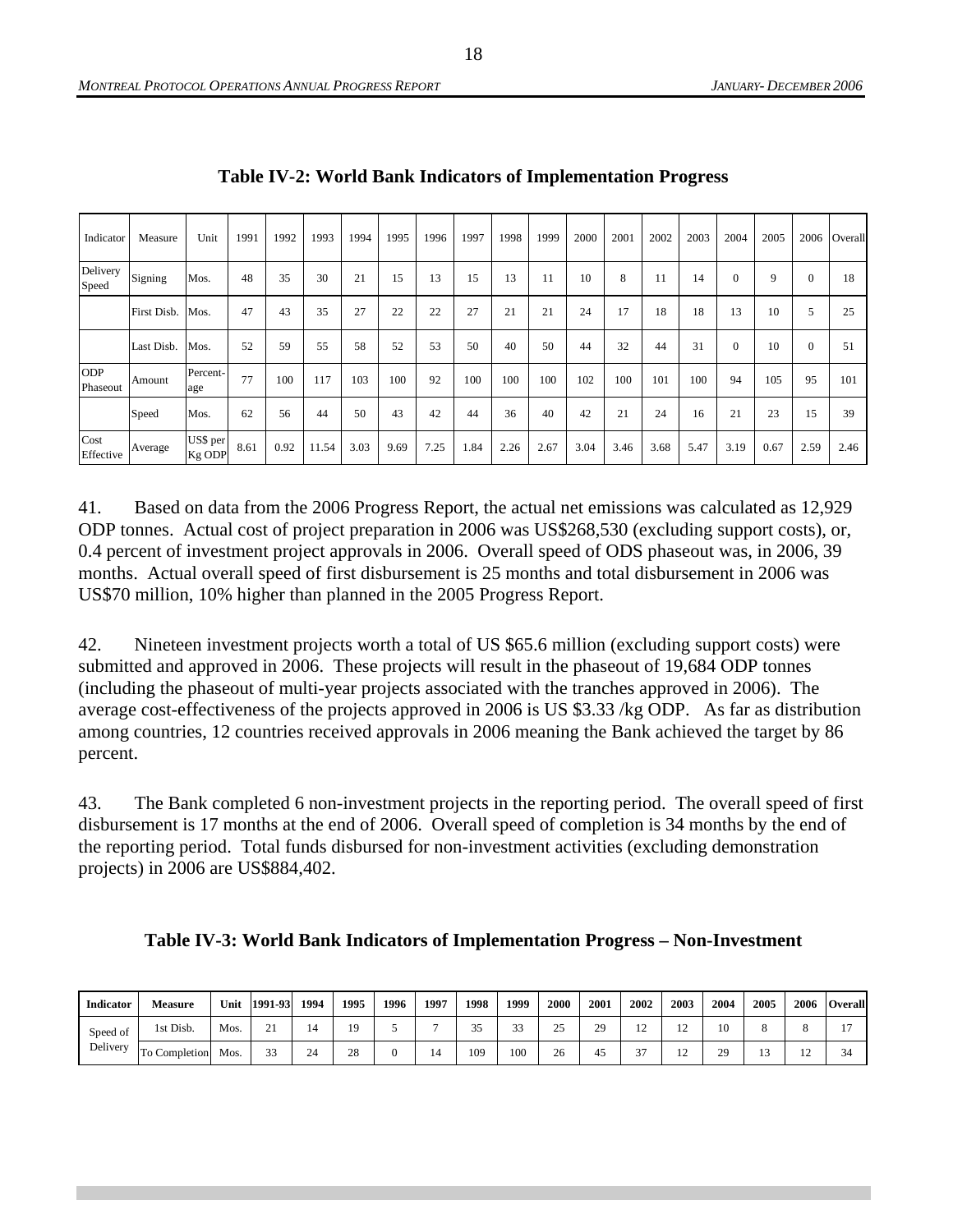### **B. Cumulative Completed Investment Projects**

44. Since 1991, the World Bank's cumulative total of completed investment projects has grown to 509, resulting in the reduction in consumption of 103,998 tonnes ODP and in production of 113,361 tonnes ODP. Out of a total of US \$635,762,839 of approved Multilateral Fund financing for completed projects, 94 percent of funds have been disbursed. The average number of months from approval to first disbursement has been 25, the average number of months from approval to completion has been 40, at an average cost-effectiveness of US \$2.92/kg. These averages include projects both before and after initiation of the umbrella grant agreement approval process.

45. The number of investment projects completed in 2006 was 15. The following Table IV-4 provides a summary of completed investment projects at both a regional and sectoral level.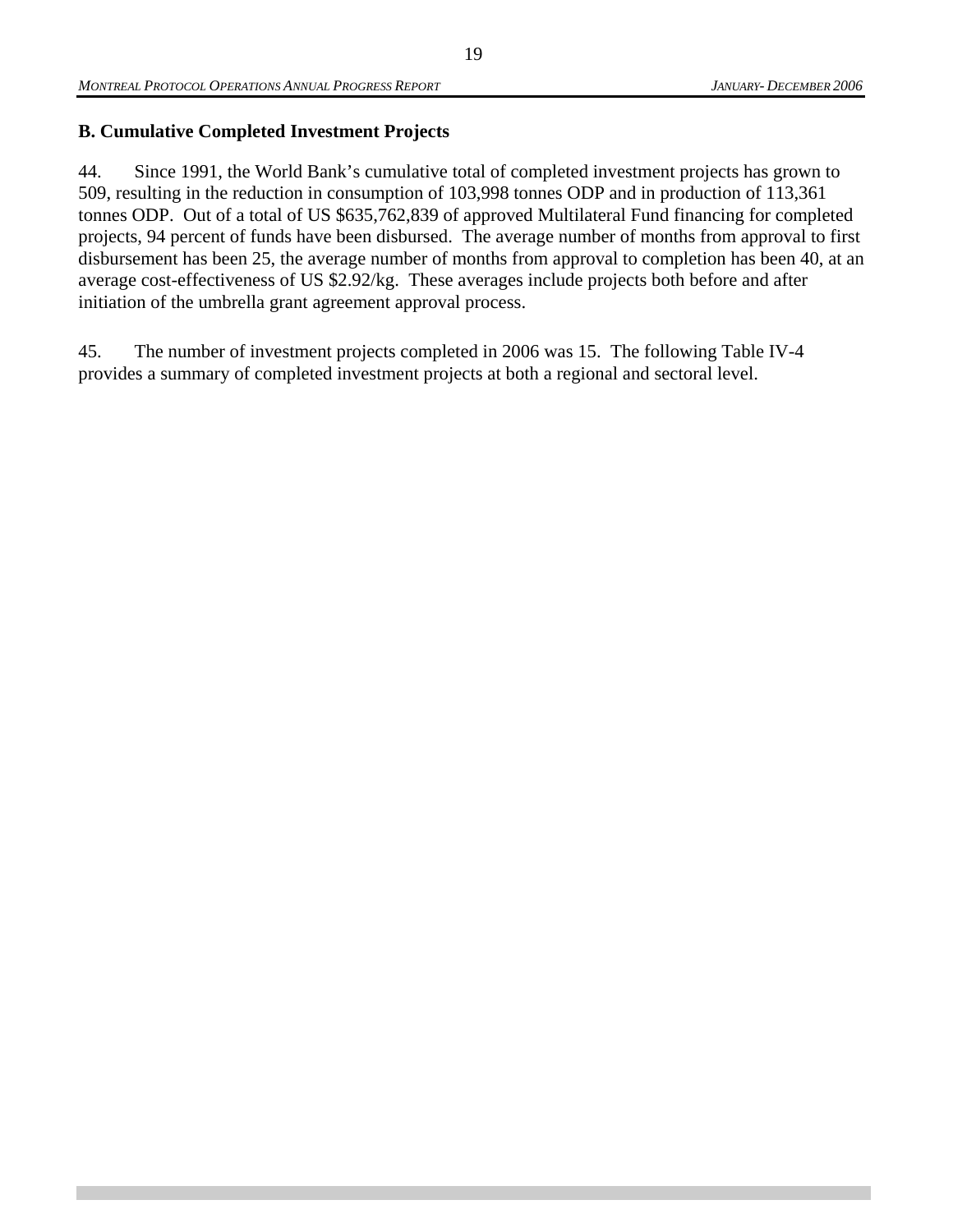| <b>Item</b>                                 | No. of<br><b>Projects</b> | Approved<br>Funds +<br><b>Adjustment</b><br>(US\$) | % of Funds<br><b>Disbursed</b> | Consump-<br>tion ODP | <b>ODP</b><br><b>Phased Out Phased Out</b> | Avg. No. of<br><b>Production</b> Months from<br>Approval to<br>1st Dis-<br>bursement | Avg. No. of<br><b>Months from</b><br>Approval to<br>Completion | <b>Overall Cost-</b><br><b>Effective-</b><br>ness to the<br><b>Fund</b><br>(US\$/kg.) |
|---------------------------------------------|---------------------------|----------------------------------------------------|--------------------------------|----------------------|--------------------------------------------|--------------------------------------------------------------------------------------|----------------------------------------------------------------|---------------------------------------------------------------------------------------|
| <b>GRAND TOTAL</b>                          | 509                       | 635,762,839                                        | 94%                            | 103,998              | 113,361                                    | 25                                                                                   | 40                                                             | \$2.92                                                                                |
| <b>Region</b>                               |                           |                                                    |                                |                      |                                            |                                                                                      |                                                                |                                                                                       |
| Africa                                      | 16                        | 4,715,834                                          | 94%                            | 435                  | $\overline{0}$                             | 24                                                                                   | 49                                                             | \$10.84                                                                               |
| Asia & Pacific                              | 369                       | 543,104,250                                        | 94%                            | 96,859               | 109,128                                    | 25                                                                                   | 40                                                             | \$2.64                                                                                |
| Europe                                      | 33                        | 24,915,439                                         | 94%                            | 3,348                | $\overline{0}$                             | 12                                                                                   | 20                                                             | \$7.44                                                                                |
| Latin America and Caribbean                 | 91                        | 63,027,316                                         | 97%                            | 3,356                | 4,233                                      | 31                                                                                   | 45                                                             | \$8.31                                                                                |
| Global                                      | n/a                       | $\overline{0}$                                     | 0%                             | $\mathbf{0}$         | $\overline{0}$                             | n/a                                                                                  | n/a                                                            | n/a                                                                                   |
| <b>Sector</b>                               |                           |                                                    |                                |                      |                                            |                                                                                      |                                                                |                                                                                       |
| Aerosol                                     | 29                        | 13,003,973                                         | 100%                           | 19,616               | $\boldsymbol{0}$                           | 29                                                                                   | 45                                                             | \$0.66                                                                                |
| Foam                                        | 204                       | 116,073,405                                        | 83%                            | 22,478               | $\overline{0}$                             | 26                                                                                   | 43                                                             | \$5.16                                                                                |
| Fumigants                                   | 3                         | 1,443,425                                          | 100%                           | 117                  | $\overline{0}$                             | 12                                                                                   | 47                                                             | \$12.32                                                                               |
| Halon                                       | 13                        | 55,278,850                                         | 99%                            | 30,129               | 29,988                                     | 18                                                                                   | 26                                                             | \$0.92                                                                                |
| <b>Multiple Sectors</b>                     | $\overline{4}$            | 2,605,995                                          | 100%                           | 419                  | $\overline{0}$                             | 28                                                                                   | 78                                                             | \$6.23                                                                                |
| Other                                       | $\mathbf{2}$              | 5,059,360                                          | 100%                           | 404                  | $\overline{0}$                             | 28                                                                                   | 41                                                             | \$12.52                                                                               |
| Phaseout Plan                               | 22                        | 53,995,319                                         | 74%                            | 12,990               | 9,896                                      | 18                                                                                   | 13                                                             | \$2.36                                                                                |
| Process Agent                               | 6                         | 42,330,316                                         | 100%                           | 5,180                | 25,466                                     | 10                                                                                   | 18                                                             | \$1.38                                                                                |
| Production                                  | 20                        | 171,657,120                                        | 99%                            | $\mathbf{0}$         | 48,011                                     | 9                                                                                    | 10                                                             | \$3.58                                                                                |
| Refrigeration                               | 176                       | 163,970,641                                        | 100%                           | 12,061               | $\overline{0}$                             | 27                                                                                   | 46                                                             | \$13.59                                                                               |
| Solvents                                    | 28                        | 9,660,640                                          | 100%                           | 562                  | $\Omega$                                   | 29                                                                                   | 27                                                             | \$17.19                                                                               |
| Sterilant                                   | $\overline{2}$            | 683,795                                            | 97%                            | 41                   | $\Omega$                                   | 16                                                                                   | 27                                                             | \$16.83                                                                               |
| <b>Implementation Characteristics</b>       |                           |                                                    |                                |                      |                                            |                                                                                      |                                                                |                                                                                       |
| Agency Implementation                       | $\mathbf{0}$              | $\overline{0}$                                     | 0%                             | $\mathbf{0}$         | $\overline{0}$                             | n/a                                                                                  | n/a                                                            | n/a                                                                                   |
| National Implementation                     | 509                       | 635,762,839                                        | 94%                            | 103.998              | 113,361                                    | 25                                                                                   | 40                                                             | \$2.92                                                                                |
| <b>Time or Objective-Sensitive Accounts</b> |                           |                                                    |                                |                      |                                            |                                                                                      |                                                                |                                                                                       |
| Time-Sensitive                              | $\mathbf{0}$              | $\overline{0}$                                     | 0%                             | $\mathbf{0}$         | $\overline{0}$                             | n/a                                                                                  | n/a                                                            | n/a                                                                                   |
| Objective-Sensitive                         | 509                       | 635,762,839                                        | 94%                            | 103,998              | 113,361                                    | 25                                                                                   | 40                                                             | \$2.92                                                                                |
| <b>Disbursement Method</b>                  |                           |                                                    |                                |                      |                                            |                                                                                      |                                                                |                                                                                       |
| During Implementation                       | 471                       | 617,493,038                                        | 94%                            | 102,110              | 113,361                                    | 25                                                                                   | 42                                                             | \$2.87                                                                                |
| After Implementation                        | 23                        | 11,126,575                                         | 100%                           | 1,036                | $\overline{0}$                             | 29                                                                                   | 27                                                             | \$10.73                                                                               |
| <b>Retroactive Funding</b>                  | 15                        | 7,143,226                                          | 100%                           | 851                  | $\overline{0}$                             | 24                                                                                   | $\mathbf{1}$                                                   | \$8.40                                                                                |

Note: The sum of each section (Region, Sector, etc.) equals the Grand Total.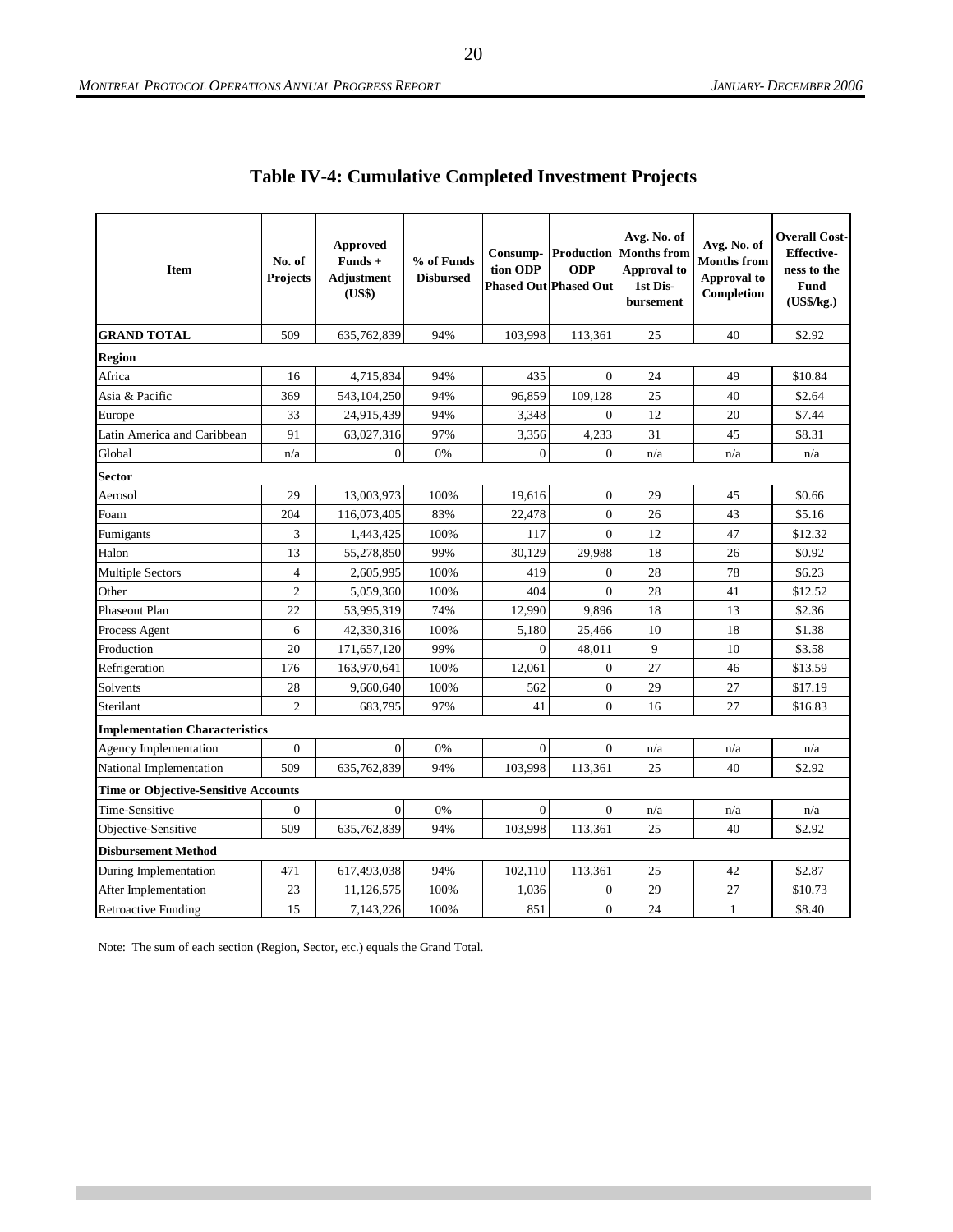## **C. Cumulative Completed Non-Investment Projects**

46. Since 1991, the World Bank's cumulative total of completed non-investment projects has grown to 95. Out of a total of US \$14,423,524 of approved Multilateral Fund financing, 100 percent of funds have been disbursed. As these are non-investment projects, funds are usually made available quickly, thus the average number of months from approval to first disbursement has been 18, the average number of months from approval to completion has been 33.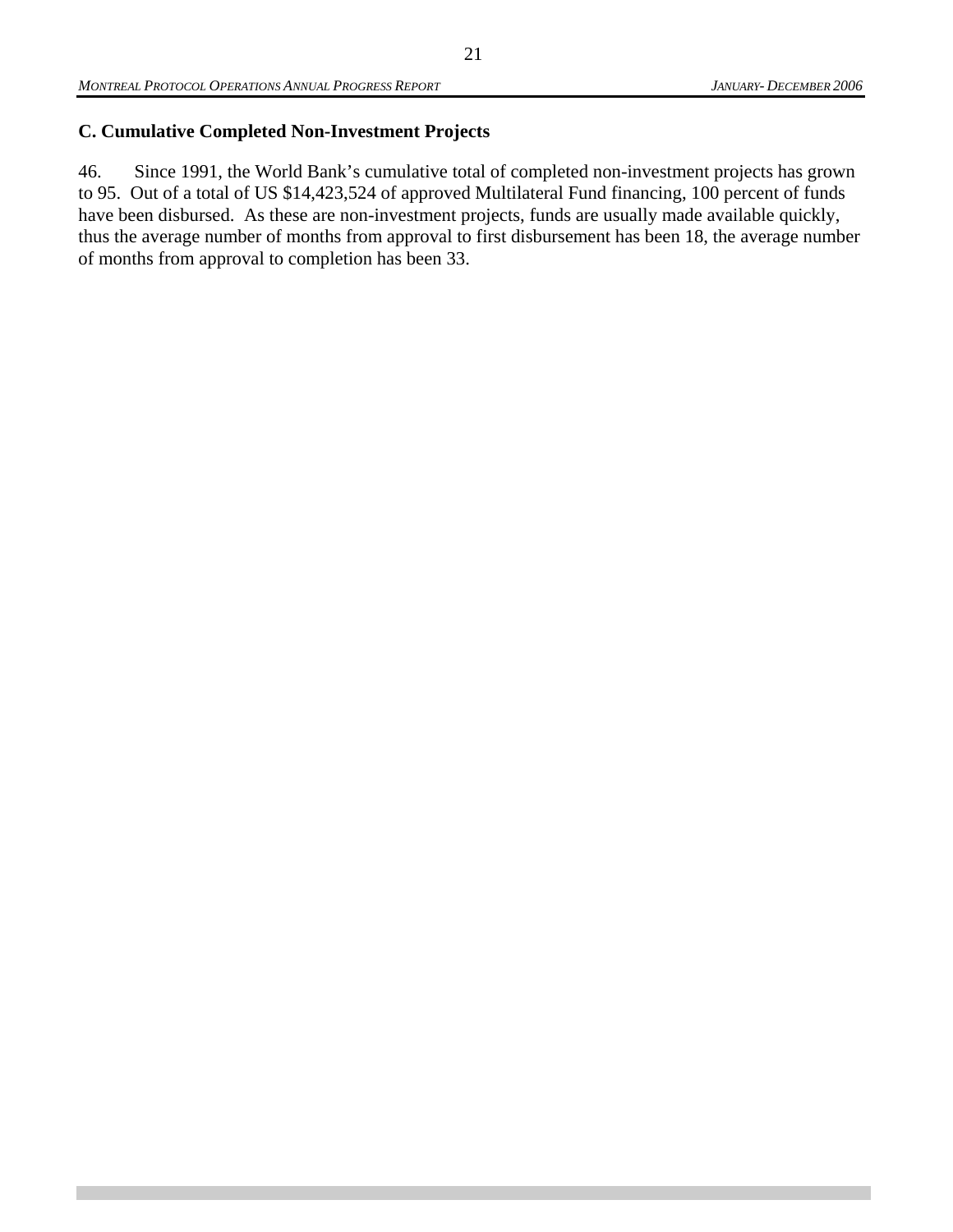| Item                                        | Number of<br>Projects | <b>Approved Funds</b><br>plus Adjustment<br>(US \$) | Per Cent of<br><b>Funds</b><br><b>Disbursed</b> | <b>Average Number</b><br>of Months from<br><b>Approval to First</b><br><b>Disbursement</b> | Average<br>Number of<br><b>Months from</b><br>Approval to<br>Completion |
|---------------------------------------------|-----------------------|-----------------------------------------------------|-------------------------------------------------|--------------------------------------------------------------------------------------------|-------------------------------------------------------------------------|
| <b>GRAND TOTAL</b>                          | 95                    | 14,423,524                                          | 100%                                            | 18                                                                                         | 33                                                                      |
| Region                                      |                       |                                                     |                                                 |                                                                                            |                                                                         |
| Africa                                      | 14                    | 2,123,488                                           | 100%                                            | 12                                                                                         | 31                                                                      |
| Asia & Pacific                              | 35                    | 7,991,379                                           | 100%                                            | 19                                                                                         | 38                                                                      |
| Europe                                      | 6                     | 767,512                                             | 100%                                            | 20                                                                                         | 34                                                                      |
| Latin America and Caribbean                 | 28                    | 3,334,249                                           | 100%                                            | 21                                                                                         | 35                                                                      |
| Global                                      | 12                    | 206,896                                             | 100%                                            | $\overline{2}$                                                                             | 14                                                                      |
| <b>Sector</b>                               |                       |                                                     |                                                 |                                                                                            |                                                                         |
| Aerosol                                     | $\overline{2}$        | 372,662                                             | 100%                                            | 17                                                                                         | 45                                                                      |
| Foam                                        | $\overline{2}$        | 1,671,013                                           | 100%                                            | 34                                                                                         | 51                                                                      |
| Fumigants                                   | $\overline{2}$        | 428,130                                             | 100%                                            | 22                                                                                         | 73                                                                      |
| Halon                                       | $\overline{0}$        | $\overline{0}$                                      | 0%                                              | n/a                                                                                        | n/a                                                                     |
| <b>Multiple Sectors</b>                     | $\mathbf{1}$          | 53,792                                              | 100%                                            | 56                                                                                         | 58                                                                      |
| Other                                       | $\overline{0}$        | $\overline{0}$                                      | 0%                                              | n/a                                                                                        | n/a                                                                     |
| Phaseout Plan                               | $\mathbf{0}$          | $\boldsymbol{0}$                                    | 0%                                              | n/a                                                                                        | n/a                                                                     |
| Process Agent                               | $\mathbf{0}$          | $\overline{0}$                                      | 0%                                              | n/a                                                                                        | n/a                                                                     |
| Production                                  | $\overline{0}$        | $\overline{0}$                                      | 0%                                              | n/a                                                                                        | n/a                                                                     |
| Refrigeration                               | 14                    | 4,847,025                                           | 100%                                            | 42                                                                                         | 58                                                                      |
| Several                                     | 74                    | 7,050,902                                           | 100%                                            | 12                                                                                         | 26                                                                      |
| Solvents                                    | $\overline{0}$        | $\theta$                                            | 0%                                              | n/a                                                                                        | n/a                                                                     |
| Sterilant                                   | $\theta$              | $\overline{0}$                                      | 0%                                              | n/a                                                                                        | n/a                                                                     |
| <b>Implementation Characteristics</b>       |                       |                                                     |                                                 |                                                                                            |                                                                         |
| <b>Agency Implementation</b>                | 42                    | 2,034,628                                           | 100%                                            | $\overline{4}$                                                                             | 15                                                                      |
| National Implementation                     | 53                    | 12,388,896                                          | 100%                                            | 27                                                                                         | 47                                                                      |
| <b>Time or Objective-sensitive Accounts</b> |                       |                                                     |                                                 |                                                                                            |                                                                         |
| Time-Sensitive                              | 45                    | 2,800,528                                           | 100%                                            | $\overline{4}$                                                                             | 15                                                                      |
| Objective-Sensitive                         | 50                    | 11,622,996                                          | 100%                                            | 28                                                                                         | 49                                                                      |
| <b>Disbursement Method</b>                  |                       |                                                     |                                                 |                                                                                            |                                                                         |
| During Implementation                       | 93                    | 13,422,094                                          | 100%                                            | 18                                                                                         | 33                                                                      |
| After Implementation                        | $\overline{c}$        | 1,001,430                                           | 100%                                            | 19                                                                                         | 39                                                                      |
| <b>Retroactive Funding</b>                  | $\mathbf{0}$          | $\boldsymbol{0}$                                    | 0%                                              | n/a                                                                                        | n/a                                                                     |

### **Table IV-5: Cumulative Completed Non-Investment Projects**

Note:

(1) Per decision 22/11(a)(vi), project preparation is not included as a non-investment project.

(2) The sum of each section (Region, Sector, etc.) equals the Grand Total.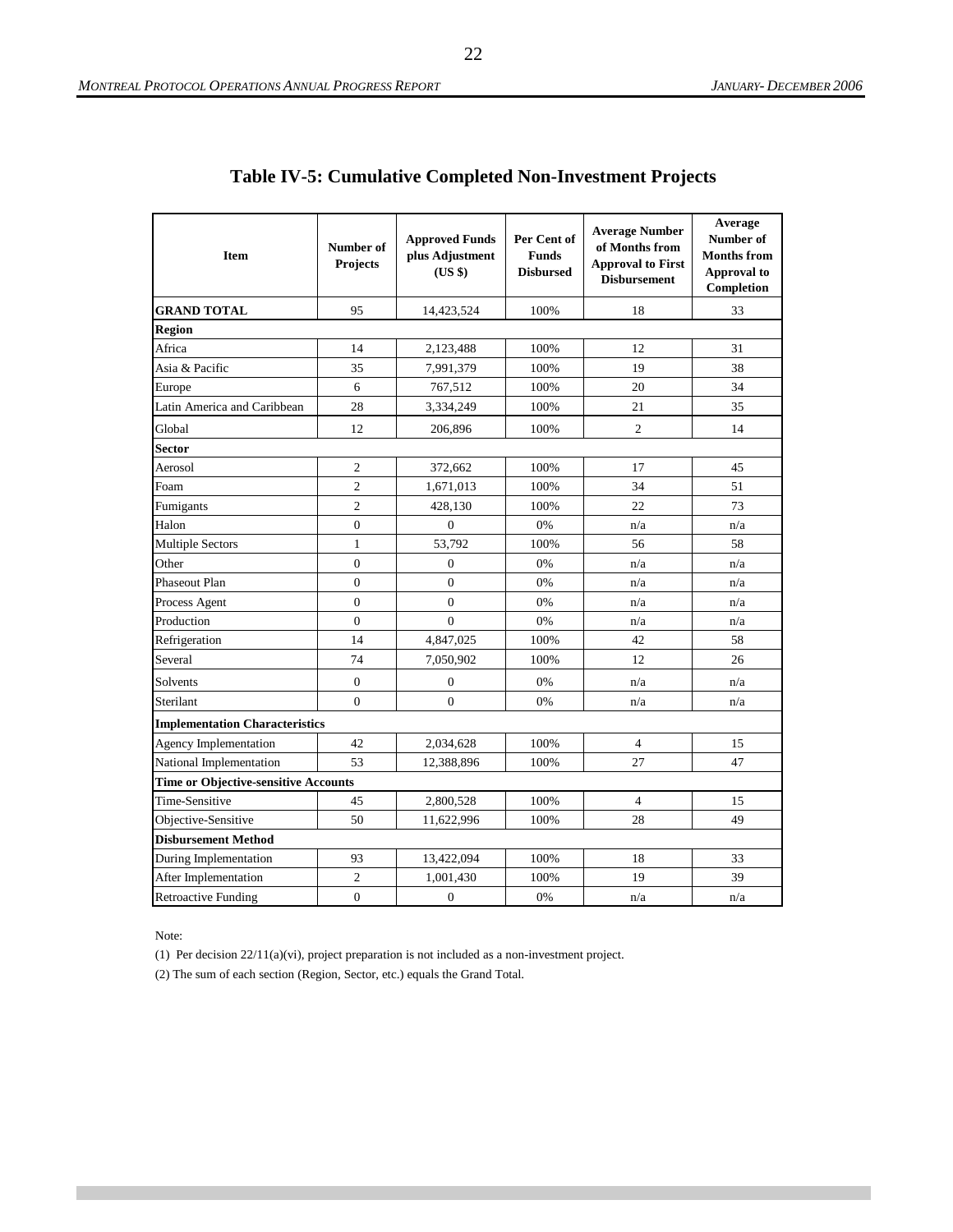### **D. Cumulative Ongoing Investment Projects**

47. Since 1991, the World Bank's cumulative total of ongoing investment projects is 39. Out of a total of US \$117,067,507 of approved Multilateral Fund financing, 41 percent of funds have been disbursed. The average number of months from approval to first disbursement has been 18, the average number of months from approval to the current expected completion dates is 36, with an average costeffectiveness of US \$2.81/kg.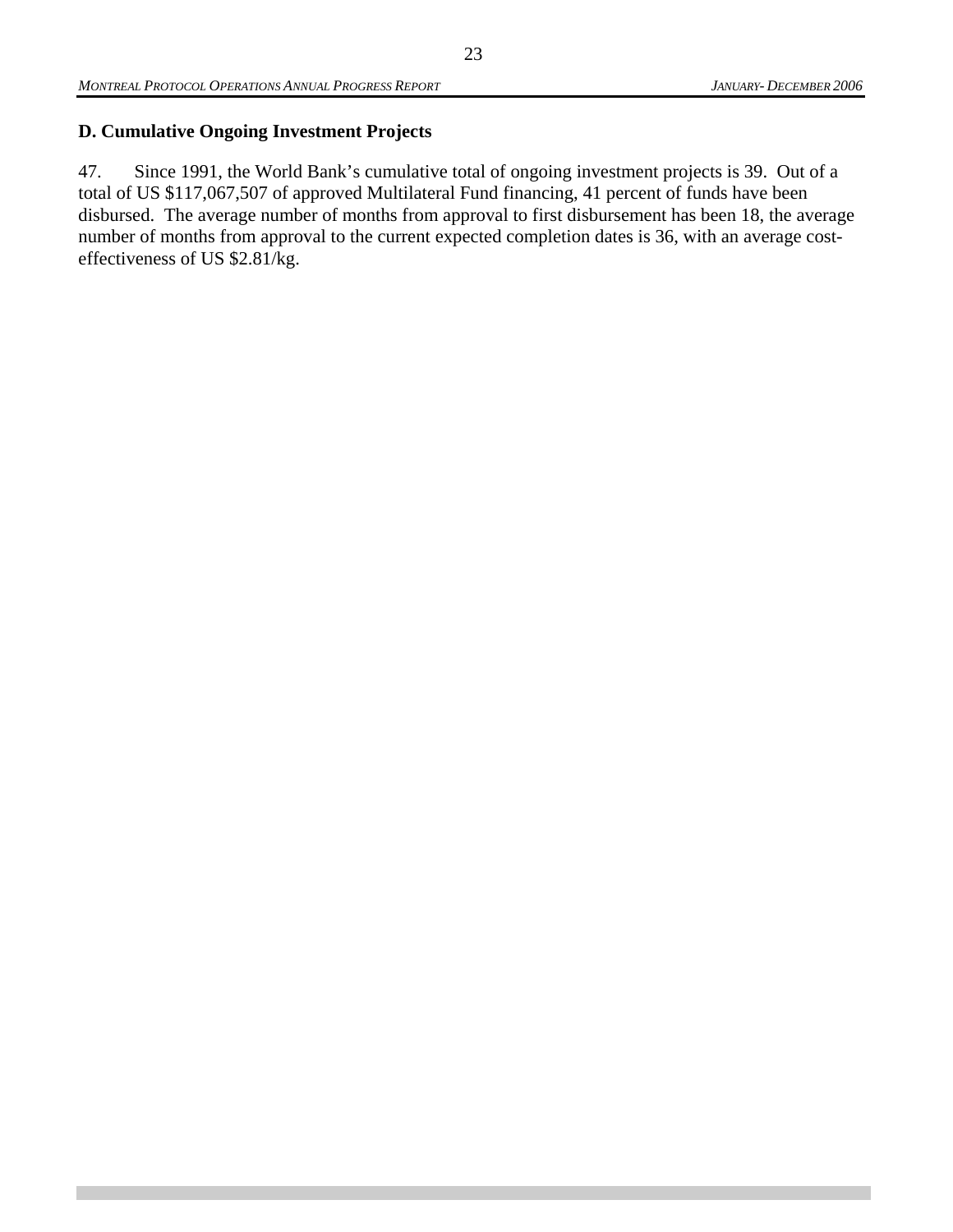| <b>Table IV-6: Cumulative Ongoing Investment Projects</b> |  |  |
|-----------------------------------------------------------|--|--|
|                                                           |  |  |

| Item                                  | No. of<br><b>Projects</b> | <b>Approved Funds</b><br>+ Adjustment<br>(US\$) | % of Funds<br><b>Disbursed</b> | No. of Projects<br><b>Disbursing</b> | % of Projects<br><b>Disbursing</b> | Est. Disburse-<br>$ment + Funds$<br><b>Disbursed</b> | % Funds<br><b>Expected to be</b><br><b>Disbursed by End</b><br>of 2006 | Avg. No. of<br><b>Months from</b><br>Approval to 1st<br><b>Disbursement</b> | Avg. No. of<br><b>Months from</b><br>Approval to<br><b>Planned</b><br>Completion | Avg. Length of<br><b>Delay in Project</b><br><b>Planned</b><br>Completion | <b>Overall Cost-</b><br><b>Effectiveness to</b><br>the Fund<br>$(US$/kg.)*$ |
|---------------------------------------|---------------------------|-------------------------------------------------|--------------------------------|--------------------------------------|------------------------------------|------------------------------------------------------|------------------------------------------------------------------------|-----------------------------------------------------------------------------|----------------------------------------------------------------------------------|---------------------------------------------------------------------------|-----------------------------------------------------------------------------|
| <b>GRAND TOTAL</b>                    | 39                        | 117,067,507                                     | 41%                            | 19                                   | 49%                                | 83,621,703                                           | 71%                                                                    | 18                                                                          | 36                                                                               | 29                                                                        | \$2.81                                                                      |
| <b>Region</b>                         |                           |                                                 |                                |                                      |                                    |                                                      |                                                                        |                                                                             |                                                                                  |                                                                           |                                                                             |
| Africa                                | -1                        | 790,000                                         | 0%                             | $\mathbf{0}$                         | 0%                                 | 79,000                                               | 10%                                                                    | $\mathbf{0}$                                                                | 25                                                                               | n/a                                                                       | \$4.66                                                                      |
| Asia & Pacific                        | 29                        | 109,355,008                                     | 42%                            | 16                                   | 55%                                | 79,223,839                                           | 72%                                                                    | 18                                                                          | 35                                                                               | 25                                                                        | \$2.86                                                                      |
| Europe                                | $\overline{2}$            | 1,250,000                                       | 12%                            | $\mathbf{1}$                         | 50%                                | 702,494                                              | 56%                                                                    | 13                                                                          | 18                                                                               | 11                                                                        | \$8.33                                                                      |
| Latin America and Caribbean           | $\tau$                    | 5,672,499                                       | 36%                            | $\sqrt{2}$                           | 29%                                | 3,616,370                                            | 64%                                                                    | 22                                                                          | 45                                                                               | 50                                                                        | \$1.82                                                                      |
| Global                                | $\overline{0}$            | $\overline{0}$                                  | 0%                             | $\boldsymbol{0}$                     | $0\%$                              | $\overline{0}$                                       | 0%                                                                     | $\mathbf{0}$                                                                | n/a                                                                              | n/a                                                                       | n/a                                                                         |
| Sector                                |                           |                                                 |                                |                                      |                                    |                                                      |                                                                        |                                                                             |                                                                                  |                                                                           |                                                                             |
| Aerosol                               |                           | 371,910                                         | 8%                             | $\mathbf{1}$                         | 100%                               | 187,800                                              | 50%                                                                    | 12                                                                          | 41                                                                               | n/a                                                                       | \$5.31                                                                      |
| Foam                                  | 3                         | 8,430,640                                       | 43%                            | $\mathbf{1}$                         | 33%                                | 5,993,013                                            | 71%                                                                    | 61                                                                          | 51                                                                               | 35                                                                        | \$5.01                                                                      |
| Fumigants                             | 3                         | 2,189,205                                       | 1%                             | -1                                   | 33%                                | 347,297                                              | 16%                                                                    | 24                                                                          | 28                                                                               | 23                                                                        | \$37.29                                                                     |
| Halon                                 | $\overline{4}$            | 12,931,000                                      | 9%                             | $\mathfrak{Z}$                       | 75%                                | 6,911,887                                            | 53%                                                                    | 22                                                                          | 52                                                                               | 35                                                                        | \$0.74                                                                      |
| <b>Multiple Sectors</b>               | $\boldsymbol{0}$          | $\theta$                                        | 0%                             | $\boldsymbol{0}$                     | 0%                                 | $\overline{0}$                                       | $0\%$                                                                  | n/a                                                                         | n/a                                                                              | n/a                                                                       | n/a                                                                         |
| Other                                 | $\boldsymbol{0}$          | $\mathbf{0}$                                    | 0%                             | $\boldsymbol{0}$                     | 0%                                 | $\boldsymbol{0}$                                     | 0%                                                                     | n/a                                                                         | n/a                                                                              | n/a                                                                       | n/a                                                                         |
| Phaseout Plan                         | 15                        | 21,030,730                                      | 9%                             | $\overline{4}$                       | 27%                                | 7,773,590                                            | 37%                                                                    | 20                                                                          | 30                                                                               | 21                                                                        | \$6.78                                                                      |
| Process Agent                         | 3                         | 41,000,000                                      | 52%                            | 2                                    | 67%                                | 33,200,000                                           | 81%                                                                    | $\tau$                                                                      | 31                                                                               | 8                                                                         | \$6.17                                                                      |
| Production                            | 6                         | 24,300,000                                      | 58%                            | $\overline{4}$                       | 67%                                | 22,755,000                                           | 94%                                                                    | 8                                                                           | 18                                                                               | n/a                                                                       | \$2.09                                                                      |
| Refrigeration                         | $\overline{4}$            | 6,814,022                                       | 78%                            | 3                                    | 75%                                | 6,453,116                                            | 95%                                                                    | 21                                                                          | 65                                                                               | 43                                                                        | \$6.47                                                                      |
| Solvents                              | $\overline{0}$            | $\overline{0}$                                  | 0%                             | $\mathbf{0}$                         | 0%                                 | $\overline{0}$                                       | 0%                                                                     | n/a                                                                         | n/a                                                                              | n/a                                                                       | n/a                                                                         |
| Sterilant                             | $\Omega$                  | $\overline{0}$                                  | 0%                             | $\overline{0}$                       | 0%                                 | $\overline{0}$                                       | 0%                                                                     | n/a                                                                         | n/a                                                                              | n/a                                                                       | n/a                                                                         |
| <b>Implementation Characteristics</b> |                           |                                                 |                                |                                      |                                    |                                                      |                                                                        |                                                                             |                                                                                  |                                                                           |                                                                             |
| <b>Agency Implementation</b>          | $\overline{0}$            | $\theta$                                        | 0%                             | $\overline{0}$                       | 0%                                 | $\overline{0}$                                       | 0%                                                                     | n/a                                                                         | n/a                                                                              | n/a                                                                       | n/a                                                                         |
| National Implementation               | 39                        | 117,067,507                                     | 41%                            | 19                                   | 49%                                | 83,621,703                                           | 71%                                                                    | 18                                                                          | 36                                                                               | 29                                                                        | \$2.81                                                                      |
| Time or Objective-sensitive Accounts  |                           |                                                 |                                |                                      |                                    |                                                      |                                                                        |                                                                             |                                                                                  |                                                                           |                                                                             |
| Time-Sensitive                        | $\overline{0}$            | $\overline{0}$                                  | 0%                             | $\mathbf{0}$                         | 0%                                 | $\overline{0}$                                       | 0%                                                                     | n/a                                                                         | n/a                                                                              | n/a                                                                       | n/a                                                                         |
| Objective-Sensitive                   | 39                        | 117,067,507                                     | 41%                            | 19                                   | 49%                                | 83,621,703                                           | 71%                                                                    | 18                                                                          | 36                                                                               | 29                                                                        | \$2.81                                                                      |
| <b>Disbursement Method</b>            |                           |                                                 |                                |                                      |                                    |                                                      |                                                                        |                                                                             |                                                                                  |                                                                           |                                                                             |
| During Implementation                 | 39                        | 117,067,507                                     | 41%                            | 19                                   | 49%                                | 83,621,703                                           | 71%                                                                    | 18                                                                          | 36                                                                               | 29                                                                        | \$2.81                                                                      |
| After Implementation                  | $\overline{0}$            | $\theta$                                        | 0%                             | $\boldsymbol{0}$                     | 0%                                 | $\overline{0}$                                       | 0%                                                                     | n/a                                                                         | n/a                                                                              | n/a                                                                       | n/a                                                                         |
| <b>Retroactive Funding</b>            | $\boldsymbol{0}$          | $\overline{0}$                                  | 0%                             | $\overline{0}$                       | 0%                                 | $\boldsymbol{0}$                                     | 0%                                                                     | n/a                                                                         | n/a                                                                              | n/a                                                                       | n/a                                                                         |

Note: The sum of each section (Region, Sector, etc.) equals the Grand Total.

\*Based on the ODS to be phased out according to the proposal.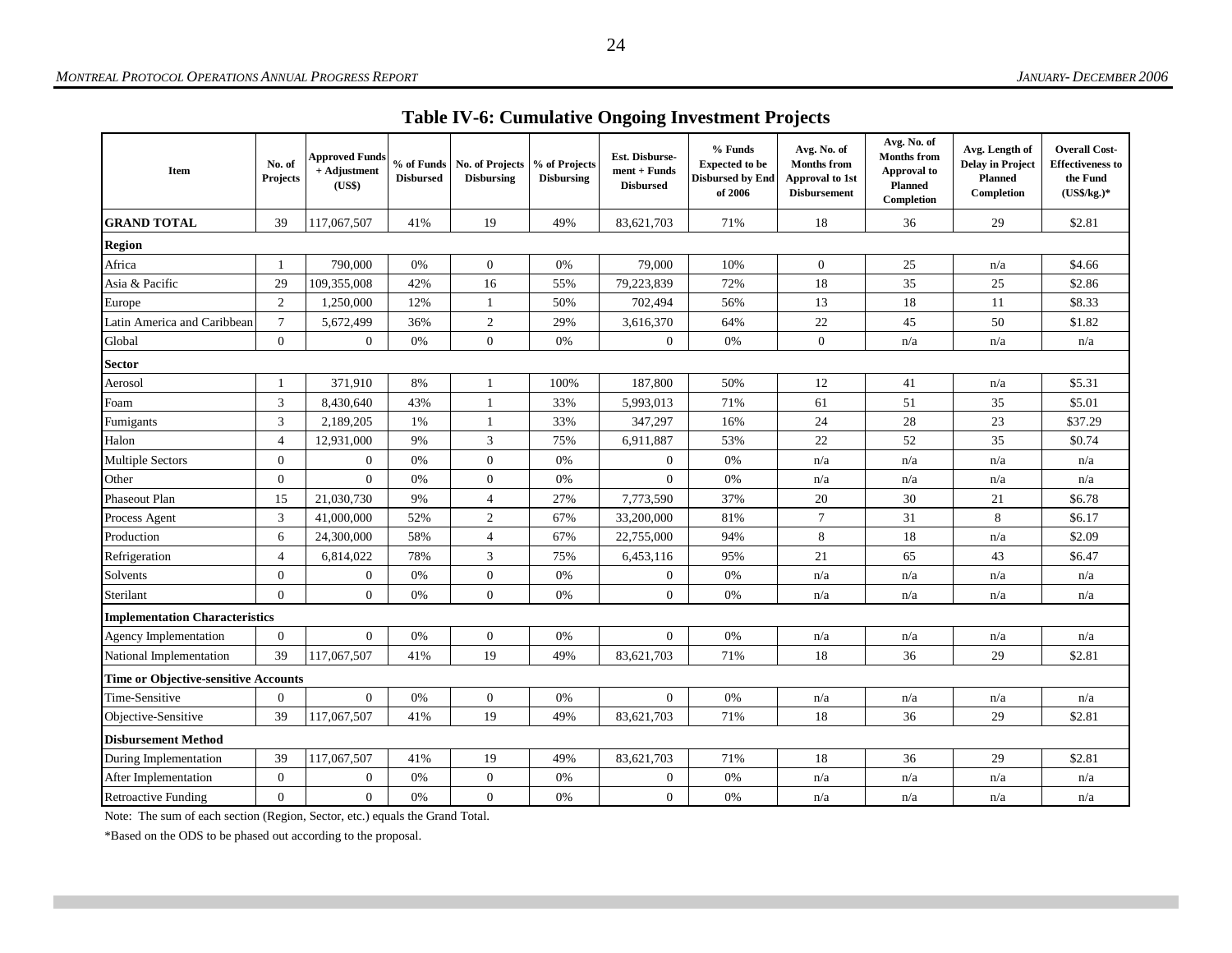#### **E. Cumulative Ongoing Non-Investment Projects**

48. Since 1991, the World Bank's cumulative total of ongoing non-investment projects is 18. Out of a total of US \$11,272,117 of approved Multilateral Fund financing, 72 percent of funds have been disbursed. The average number of months from approval to first disbursement has been 29; the average number of months from the date of approval to the current expected completion date is 63.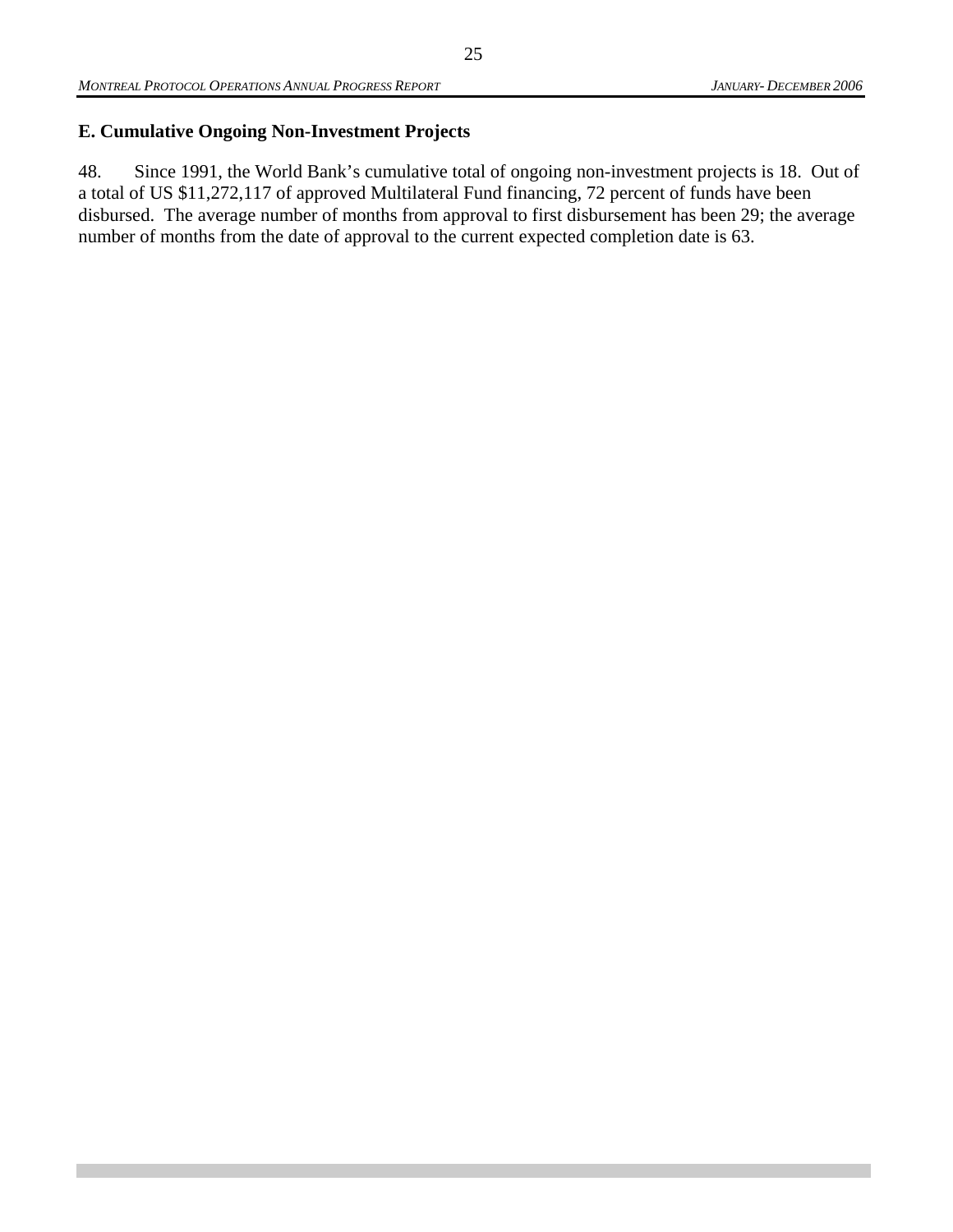| <b>Item</b>                                 | No. of<br><b>Projects</b> | <b>Approved Funds +</b><br><b>Adjustment (US\$)</b> | % of Funds<br><b>Disbursed</b> | No. of<br><b>Projects</b><br><b>Disbursing</b> | $%$ of<br>Projects<br><b>Disbursing</b> | <b>Estimated</b><br>Disbursements +<br><b>Funds Disbursed</b> | % Funds<br><b>Expected to</b><br>be Disbursed<br>by End of<br>2006 | Avg. No. of<br><b>Months from</b><br><b>Approval to 1st</b><br><b>Disbursement</b> | Avg. No. of<br><b>Months from</b><br><b>Approval</b> to<br><b>Planned</b><br>Completion | Avg. Length of<br><b>Delay in Project</b><br><b>Planned</b><br>Completion |
|---------------------------------------------|---------------------------|-----------------------------------------------------|--------------------------------|------------------------------------------------|-----------------------------------------|---------------------------------------------------------------|--------------------------------------------------------------------|------------------------------------------------------------------------------------|-----------------------------------------------------------------------------------------|---------------------------------------------------------------------------|
| <b>GRAND TOTAL</b>                          | 18                        | 11,272,117                                          | 19%                            | 13                                             | 72%                                     | 3,621,926                                                     | 32%                                                                | 29                                                                                 | 63                                                                                      | 25                                                                        |
| <b>Region</b>                               |                           |                                                     |                                |                                                |                                         |                                                               |                                                                    |                                                                                    |                                                                                         |                                                                           |
| Africa                                      | 1                         | 247,270                                             | 0%                             | $\boldsymbol{0}$                               | 0%                                      | 80,000                                                        | 32%                                                                | n/a                                                                                | 26                                                                                      | n/a                                                                       |
| Asia & Pacific                              | $\tau$                    | 2,094,321                                           | 58%                            | $\overline{7}$                                 | 100%                                    | 1,788,247                                                     | 85%                                                                | 25                                                                                 | 61                                                                                      | 23                                                                        |
| Europe                                      | 3                         | 899,250                                             | 30%                            | $\mathfrak{2}$                                 | 67%                                     | 599,671                                                       | 67%                                                                | 18                                                                                 | 60                                                                                      | 32                                                                        |
| Latin America and Caribbean                 | 5                         | 1,146,664                                           | 58%                            | 4                                              | 80%                                     | 954,008                                                       | 83%                                                                | 41                                                                                 | 77                                                                                      | 39                                                                        |
| Global                                      | 2                         | 6,884,612                                           | 0%                             | $\theta$                                       | 0%                                      | 200,000                                                       | 3%                                                                 | n/a                                                                                | 55                                                                                      | n/a                                                                       |
| <b>Sector</b>                               |                           |                                                     |                                |                                                |                                         |                                                               |                                                                    |                                                                                    |                                                                                         |                                                                           |
| Aerosol                                     | $\boldsymbol{0}$          | $\boldsymbol{0}$                                    | 0%                             | $\mathbf{0}$                                   | 0%                                      | $\mathbf{0}$                                                  | 0%                                                                 | n/a                                                                                | n/a                                                                                     | n/a                                                                       |
| Foam                                        | $\boldsymbol{0}$          | $\mathbf{0}$                                        | 0%                             | $\mathbf{0}$                                   | 0%                                      | $\mathbf{0}$                                                  | 0%                                                                 | n/a                                                                                | n/a                                                                                     | n/a                                                                       |
| Fumigants                                   | 3                         | 949,244                                             | 45%                            | 3                                              | 100%                                    | 792,937                                                       | 84%                                                                | 43                                                                                 | 86                                                                                      | 34                                                                        |
| Halon                                       | 6                         | 1,879,070                                           | 48%                            | $\overline{4}$                                 | 67%                                     | 1,319,338                                                     | 70%                                                                | 47                                                                                 | 84                                                                                      | 44                                                                        |
| <b>Multiple Sectors</b>                     | $\boldsymbol{0}$          | $\boldsymbol{0}$                                    | 0%                             | $\mathbf{0}$                                   | 0%                                      | $\overline{0}$                                                | 0%                                                                 | n/a                                                                                | n/a                                                                                     | n/a                                                                       |
| Other                                       | $\boldsymbol{0}$          | $\boldsymbol{0}$                                    | 0%                             | $\mathbf{0}$                                   | 0%                                      | $\boldsymbol{0}$                                              | 0%                                                                 | n/a                                                                                | n/a                                                                                     | n/a                                                                       |
| Phaseout Plan                               | $\boldsymbol{0}$          | $\boldsymbol{0}$                                    | 0%                             | $\mathbf{0}$                                   | 0%                                      | $\mathbf{0}$                                                  | 0%                                                                 | n/a                                                                                | n/a                                                                                     | n/a                                                                       |
| Process Agent                               | $\overline{0}$            | $\boldsymbol{0}$                                    | 0%                             | $\mathbf{0}$                                   | 0%                                      | $\mathbf{0}$                                                  | 0%                                                                 | n/a                                                                                | n/a                                                                                     | n/a                                                                       |
| Production                                  | $\boldsymbol{0}$          | $\mathbf{0}$                                        | 0%                             | $\mathbf{0}$                                   | 0%                                      | $\mathbf{0}$                                                  | 0%                                                                 | n/a                                                                                | n/a                                                                                     | n/a                                                                       |
| Refrigeration                               | 1                         | 6,884,612                                           | 0%                             | $\mathbf{0}$                                   | 0%                                      | 200,000                                                       | 3%                                                                 | n/a                                                                                | 97                                                                                      | n/a                                                                       |
| Several                                     | 8                         | 1,559,191                                           | 53%                            | 6                                              | 75%                                     | 1,309,650                                                     | 84%                                                                | 10                                                                                 | 34                                                                                      | 11                                                                        |
| Solvents                                    | $\boldsymbol{0}$          | $\boldsymbol{0}$                                    | 0%                             | $\boldsymbol{0}$                               | 0%                                      | $\mathbf{0}$                                                  | 0%                                                                 | n/a                                                                                | n/a                                                                                     | n/a                                                                       |
| Sterilant                                   | $\overline{0}$            | $\overline{0}$                                      | 0%                             | $\mathbf{0}$                                   | 0%                                      | $\overline{0}$                                                | 0%                                                                 | n/a                                                                                | n/a                                                                                     | n/a                                                                       |
| <b>Implementation Characteristics</b>       |                           |                                                     |                                |                                                |                                         |                                                               |                                                                    |                                                                                    |                                                                                         |                                                                           |
| <b>Agency Implementation</b>                | 1                         | $\mathbf{0}$                                        | 0%                             | $\mathbf{0}$                                   | 0%                                      | $\mathbf{0}$                                                  | 0%                                                                 | n/a                                                                                | 12                                                                                      | n/a                                                                       |
| National Implementation                     | 17                        | 11,272,117                                          | 19%                            | 13                                             | 76%                                     | 3,621,926                                                     | 32%                                                                | 29                                                                                 | 65                                                                                      | 26                                                                        |
| <b>Time or Objective-sensitive Accounts</b> |                           |                                                     |                                |                                                |                                         |                                                               |                                                                    |                                                                                    |                                                                                         |                                                                           |
| Time-Sensitive                              | 8                         | 1,559,191                                           | 53%                            | 6                                              | 75%                                     | 1,309,650                                                     | 84%                                                                | 10                                                                                 | 34                                                                                      | 11                                                                        |
| Objective-Sensitive                         | 10                        | 9,712,926                                           | 14%                            | $\overline{7}$                                 | 70%                                     | 2,312,276                                                     | 24%                                                                | 45                                                                                 | 86                                                                                      | 36                                                                        |
| <b>Disbursement Method</b>                  |                           |                                                     |                                |                                                |                                         |                                                               |                                                                    |                                                                                    |                                                                                         |                                                                           |
| During Implementation                       | 18                        | 11,272,117                                          | 19%                            | 13                                             | 72%                                     | 3,621,926                                                     | 32%                                                                | 29                                                                                 | 63                                                                                      | 25                                                                        |
| After Implementation                        | $\boldsymbol{0}$          | $\boldsymbol{0}$                                    | 0%                             | $\mathbf{0}$                                   | 0%                                      | $\mathbf{0}$                                                  | 0%                                                                 | n/a                                                                                | n/a                                                                                     | n/a                                                                       |
| <b>Retroactive Funding</b>                  | $\mathbf{0}$              | $\overline{0}$                                      | 0%                             | $\overline{0}$                                 | 0%                                      | $\mathbf{0}$                                                  | 0%                                                                 | n/a                                                                                | n/a                                                                                     | n/a                                                                       |

|  | Table IV-7: Cumulative Ongoing Non-Investment Projects |  |  |
|--|--------------------------------------------------------|--|--|
|  |                                                        |  |  |

Note:

(1) Per decision 22/11(a)(vi), project preparation is not included as a non-investment project.

(2) The sum of each section (Region, Sector, etc.) equals the Grand Total.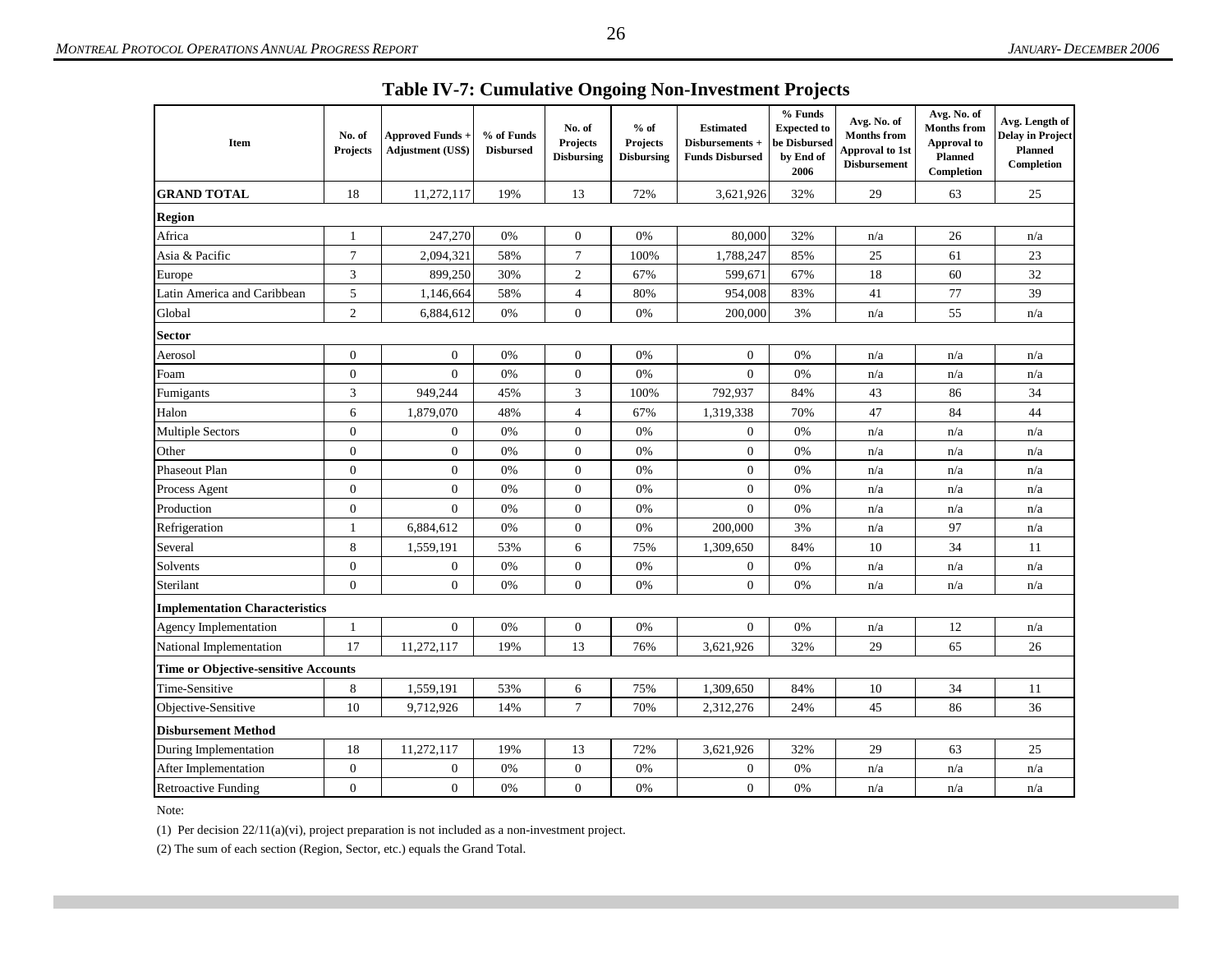## **V. STATUS OF AGREEMENTS & PROJECT PREPARATION (WHERE APPLICABLE), BY COUNTRY**

#### **A. Agreements to be Signed/Executed/Finalized & When They Will be Ready for Disbursing**

49. Projects with either new partner countries or with new operational modalities have required legal agreements between the country and the World Bank. As of the end of 2006, this was the case for Antigua and Barbuda, Vietnam and Tunisia.

50. Antigua and Barbuda is implementing a terminal CFC phaseout plan with the Bank. The preparation of the grant agreement to channel the grant funds from the Multilateral Fund to Antigua and Barbuda has been completed, however, the agreement was not signed as of the end of 2006 because negotiations could not be completed between Antigua and Barbuda and the Bank. Both parties will enter into negotiations in the first half of 2007 and the agreement is expected to be signed in June 2007. As mentioned in previous reporting, the grant agreement will have provisions that permit retroactive reimbursement. This will permit Antigua and Barbuda to be reimbursed for activities undertaken before the agreement was signed.

51. Vietnam received approval of MLF funding for a National CFC Phaseout Plan in April 2005 and a new grant agreement between Vietnam and the Bank was required. The agreement was signed in January 2006 and project implementation is proceeding. In addition, at the  $50<sup>th</sup>$  Executive Committee Meeting, another project was approved for Vietnam to phase out methyl bromide consumption. The National Methyl Bromide Phaseout Plan requires changes to the grant agreement. The process to incorporate the new project into the existing grant agreement is underway. The amendment is expected to be completed in June 2007.

52. Finally, the existing Grant Agreement between the World Bank and the Government of Tunisia has to be amended to extend the duration of the umbrella project and to incorporate other elements required for implementing the newly approved (in July 2006) National ODS Phaseout Plan. The agreement was amended and is expected to be signed in early 2007.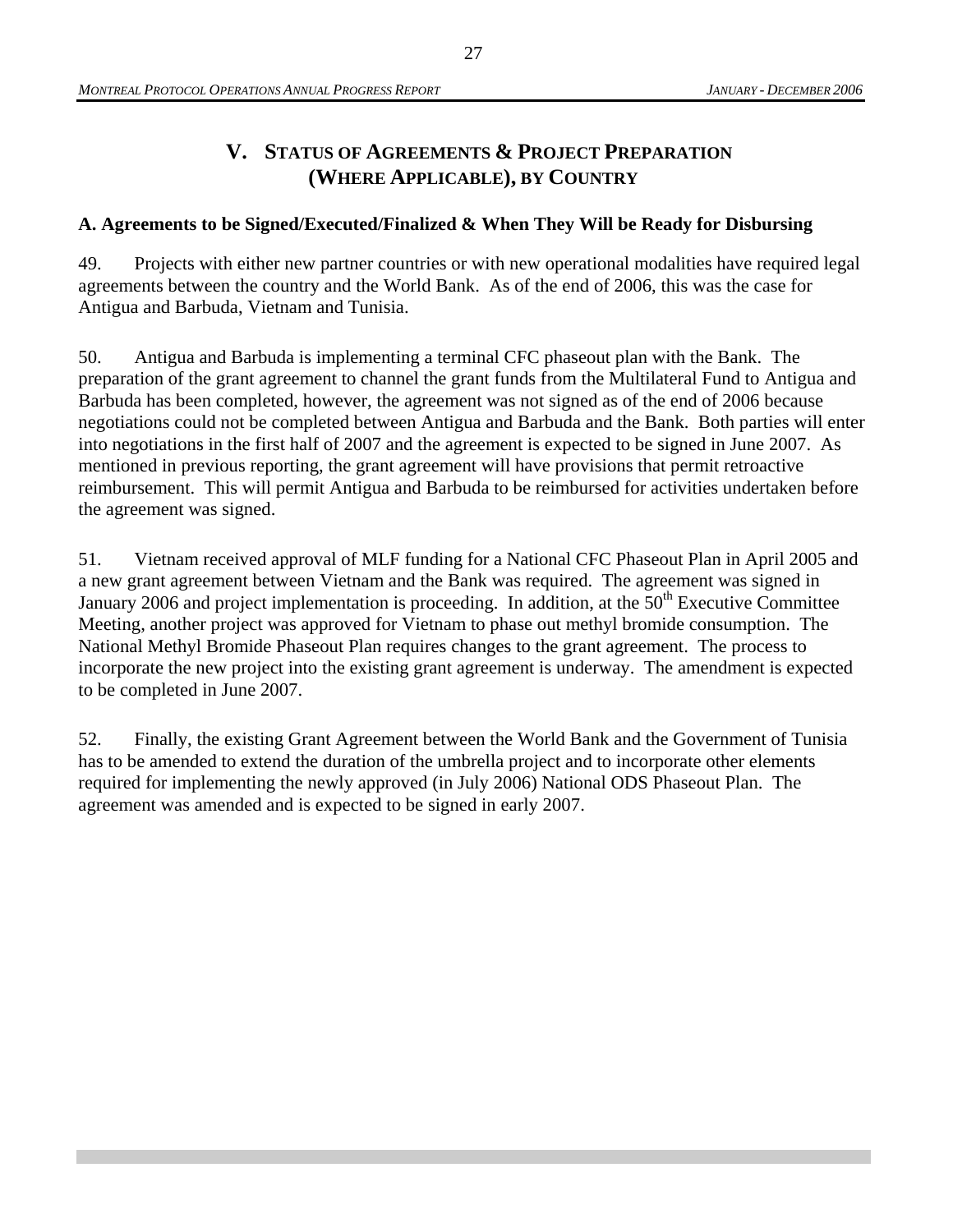## **B. Project Preparation by Country, Approved Amount, and Amount Disbursed**

53. A list of active World Bank project preparation activities is presented in the table below. Total funds approved for these projects are US \$255,500, of which US \$133,050 has been disbursed. Planned commitments for these four project preparation activities are US \$122,450.

| <b>Region</b> | <b>Project Number</b> | <b>Project Name</b>                                                                        | <b>First</b><br>Disburse-<br>ment Date | Approved<br>Funding<br>(US\$) | Adjust-<br>ment<br>(US\$) | <b>Funds</b><br><b>Disbursed</b><br>(US\$) | $%$ of<br><b>Funds</b><br>Dis-<br>bursed | <b>Balance</b><br>(US\$) | <b>Planned</b><br>Commit-<br>ment in<br>Cur. Year<br>(US\$) |
|---------------|-----------------------|--------------------------------------------------------------------------------------------|----------------------------------------|-------------------------------|---------------------------|--------------------------------------------|------------------------------------------|--------------------------|-------------------------------------------------------------|
| LAC           | ARG/ARS/45/PRP/142    | Preparation of MDI phase-out<br>plan                                                       |                                        | 50,000                        | $\Omega$                  | $\mathbf{0}$                               | $\overline{0}$                           | 50,000                   | 50,000                                                      |
| <b>ASP</b>    | CPR/ARS/43/PRP/415    | Project preparation for<br>pharmaceutical aerosol                                          | Feb-06                                 | 135,500                       | $\theta$                  | 126,150                                    | 93                                       | 9,350                    | 9,350                                                       |
| <b>LAC</b>    | ECU/FUM/45/PRP/34     | Preparation of a methyl<br>bromide project                                                 |                                        | 25,000                        | $\Omega$                  | $\Omega$                                   | $\Omega$                                 | 25,000                   | 25,000                                                      |
| <b>ASP</b>    | IDS/PHA/46/PRP/170    | Project preparation funds for<br>the development of a phase-out<br>plan for the MDI sector | $Sep-06$                               | 45,000                        | $\Omega$                  | 6,900                                      | 15                                       | 38,100                   | 38,100                                                      |
|               |                       | Total                                                                                      |                                        | 255,500                       | $\theta$                  | 133,050                                    | 52                                       | 122,450                  | 122,450                                                     |

**Table V-1: Active Project Preparation**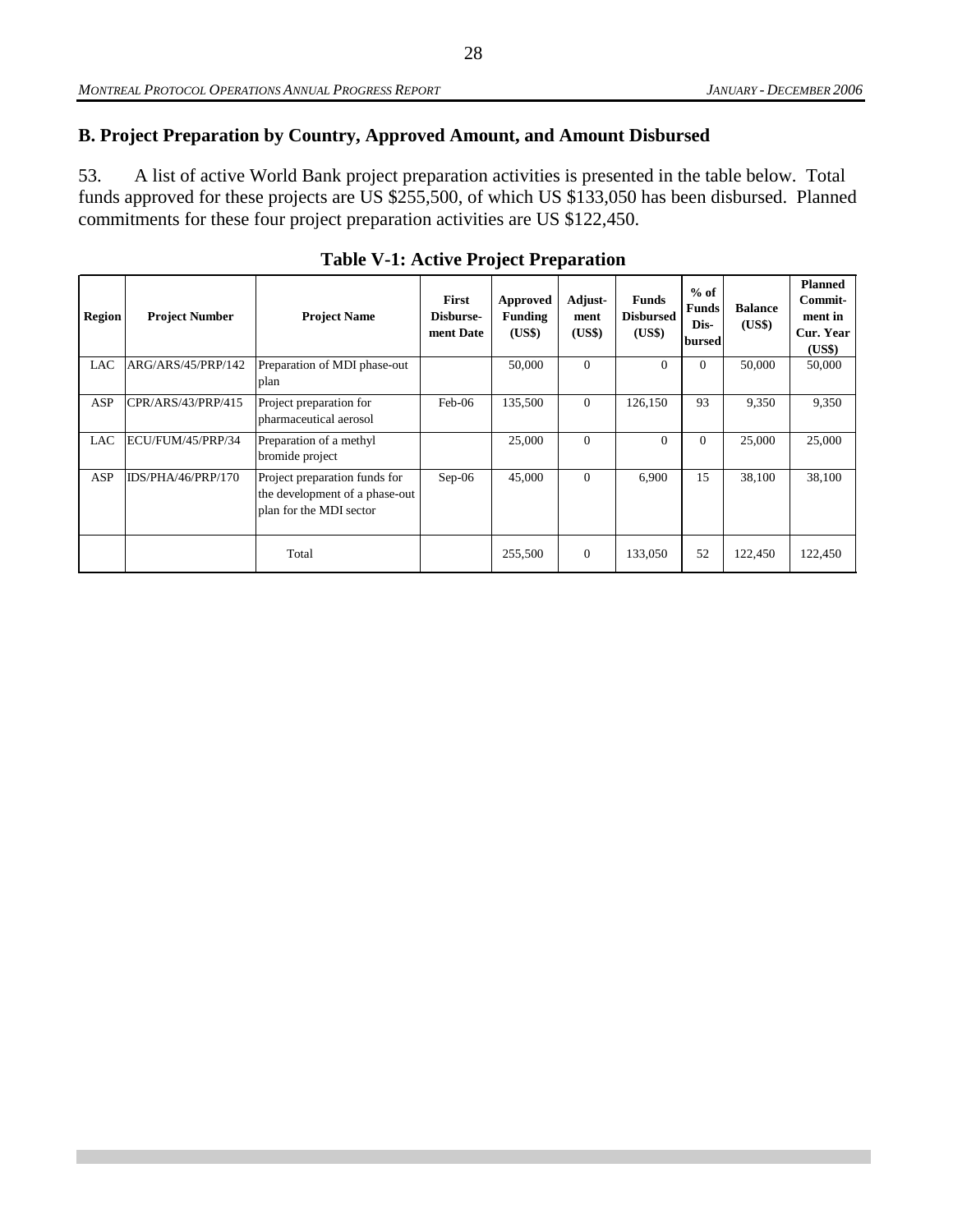# **VI. ADMINISTRATIVE ISSUES (OPERATIONAL, POLICY, FINANCIAL, AND OTHER ISSUES)**

#### **A. Meetings Attended**

54. Table VI.1 indicates the meetings attended by World Bank Staff on all Montreal Protocol related work in 2006.

| <b>Dates</b>               | City                | <b>Meetings Attended</b>                                                                  |
|----------------------------|---------------------|-------------------------------------------------------------------------------------------|
| January 23-24              | Montreal, Canada    | Interagency coordination meeting                                                          |
| March 3-5                  | Paris, France       | Halons Technical Options Committee meeting                                                |
| <b>March 13-15</b>         | Montreal, Canada    | <b>ODS</b> Destruction Options Workshop                                                   |
| April 3-7                  | Montreal, Canada    | 48 <sup>th</sup> ExCom Meeting                                                            |
| May 22-24                  | Bangkok, Thailand   | Joint Meeting of South Asia and South East Asia and<br>Pacific Networks of Ozone Officers |
| June 27-28                 | Washington, DC, USA | 10 <sup>th</sup> Annual Financial Agents Workshop                                         |
| June 29                    | Washington, DC, USA | 22 <sup>nd</sup> Meeting of the Ozone Operations Resource Group                           |
| June $30 -$ July 1         | Montreal, Canada    | 36 <sup>th</sup> Meeting of the Implementation Committee                                  |
| July $3-6$                 | Montreal, Canada    | 26 <sup>th</sup> Meeting of the Open-Ended Working Group                                  |
| July 10-14                 | Montreal, Canada    | 49 <sup>th</sup> ExCom Meeting                                                            |
| August 22-23               | Winnipeg, Canada    | Halons Technical Options Committee meeting                                                |
| October 2-5                | Jakarta, Indonesia  | South East Asia and Pacific Network Meeting of Ozone<br><b>Officers</b>                   |
| October 25-27              | New Delhi, India    | 37 <sup>th</sup> Meeting of the Implementation Committee                                  |
| October 30 -<br>November 3 | New Delhi, India    | 18 <sup>th</sup> Meeting of the Parties to the Montreal Protocol                          |
| November 6-10              | New Delhi, India    | 50 <sup>th</sup> ExCom Meeting                                                            |
| December 4-7               | Colombo, Sri Lanka  | South Asia Network Meeting of Ozone Officers                                              |

#### **Table VI-1: MP Meetings Attended by World Bank Staff in 2006**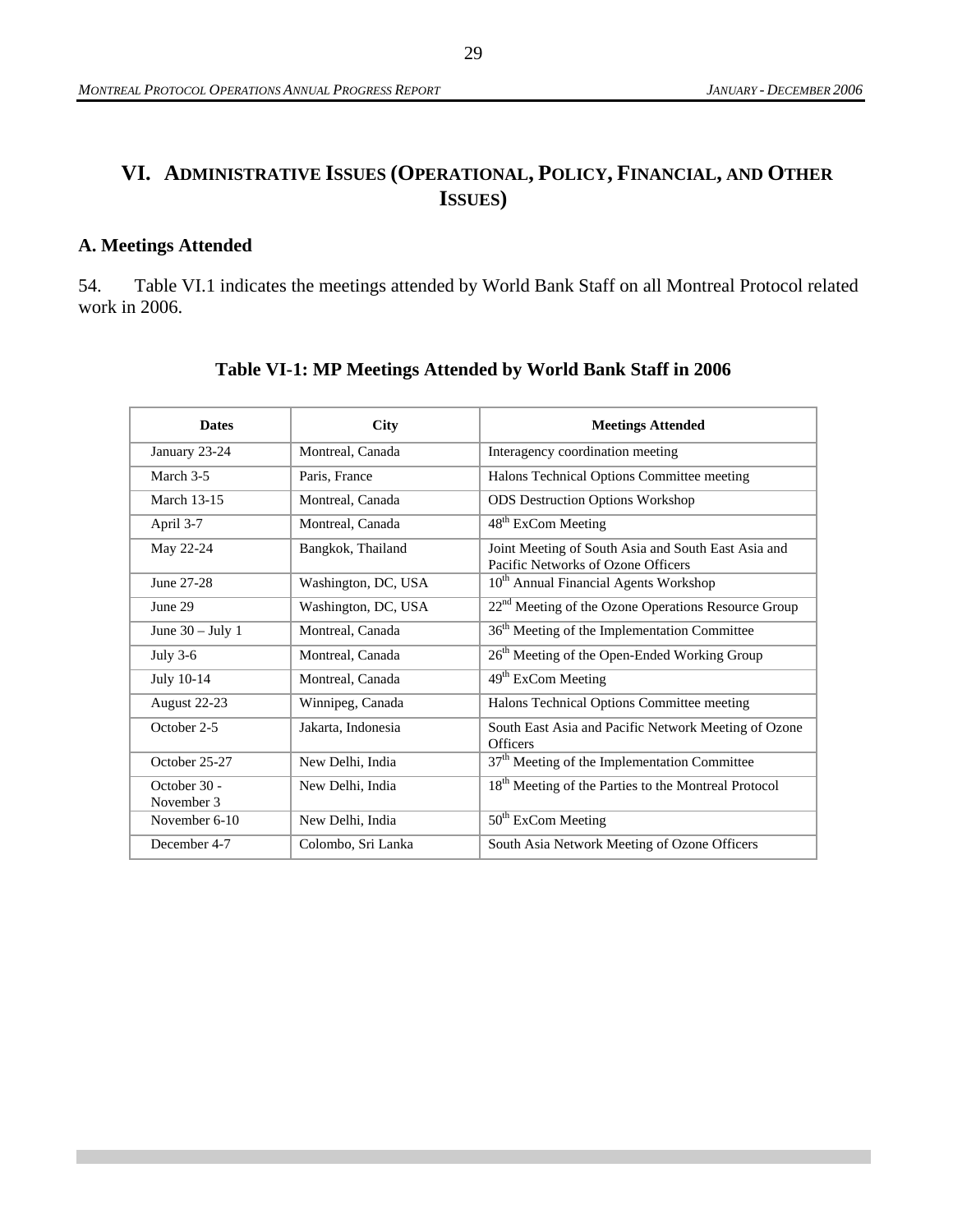#### **B. Implementing Agency and Other Cooperation**

55. Cooperation and coordination by the World Bank with the three Implementing Agencies and Bilateral Agencies is ongoing and present directly through shared project implementation in national ODS phaseout plans such as in Indonesia, and in meetings and workshops occurring throughout the year.

56. The Governments of Mexico and Argentina requested the involvement of the Bank in a specific component of their respective NCPPs. This resulted in amendments to the existing Executive Committee agreements with the Lead Implementing Agency, UNIDO in 2005. Activities were completed in Mexico on chillers in 2006 but work continues in Argentina on the chiller subsector.

57. The Bank is also working with the Government of Sweden on two projects in East Asia – the NCPP in the Philippines and the halon management programme and halon banking project in Thailand (which was revised and resubmitted to the Executive Committee at its 47<sup>th</sup> Meeting). In addition, both UNDP and UNEP are working with the Bank and India on the technical assistance component of the halon phaseout sector plan and the CFC production closure project respectively.

#### **C. Other Issues**

58. There are no other issues.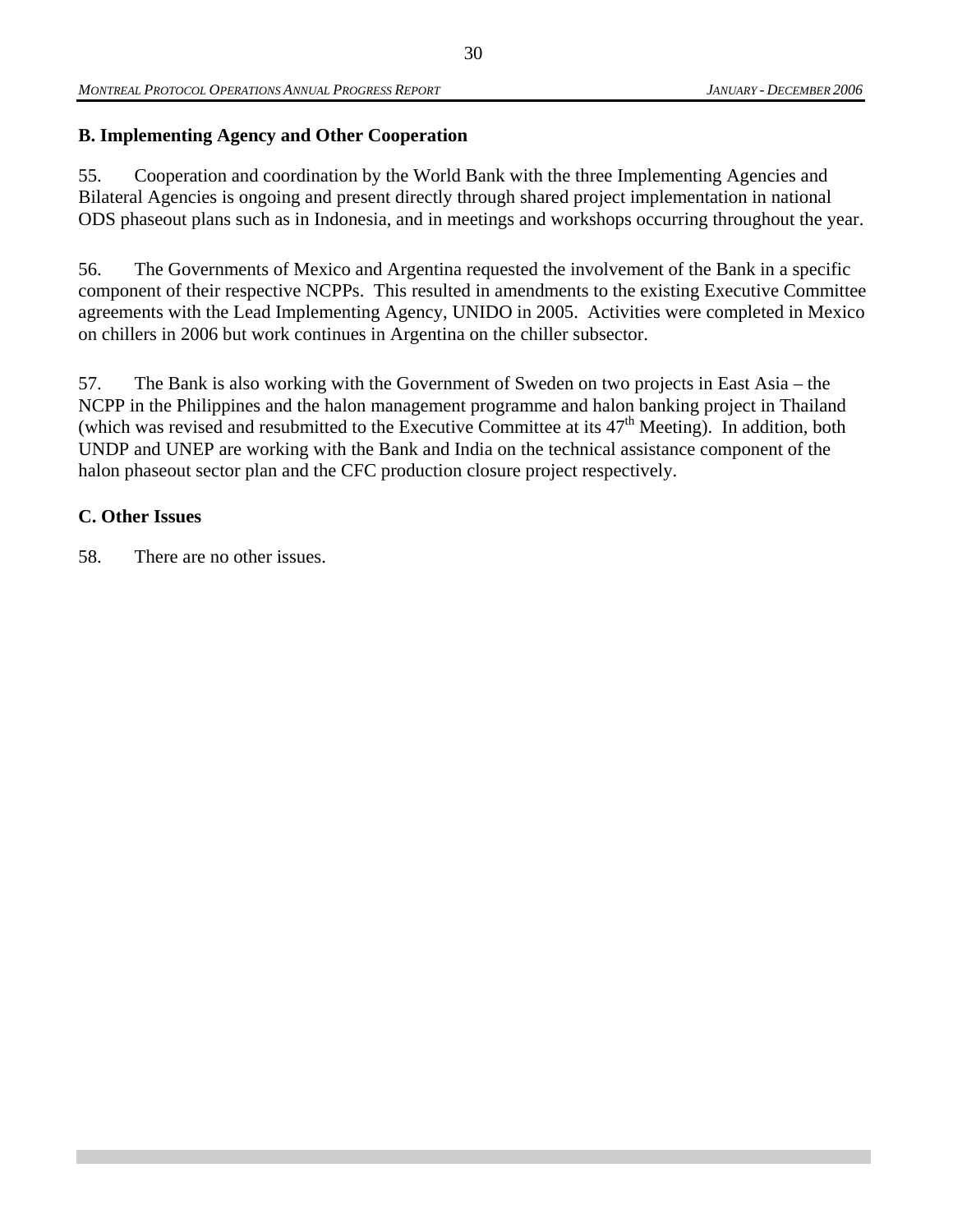Annex I

# COUNTRY DEVELOPMENTS

Environment Department

The World Bank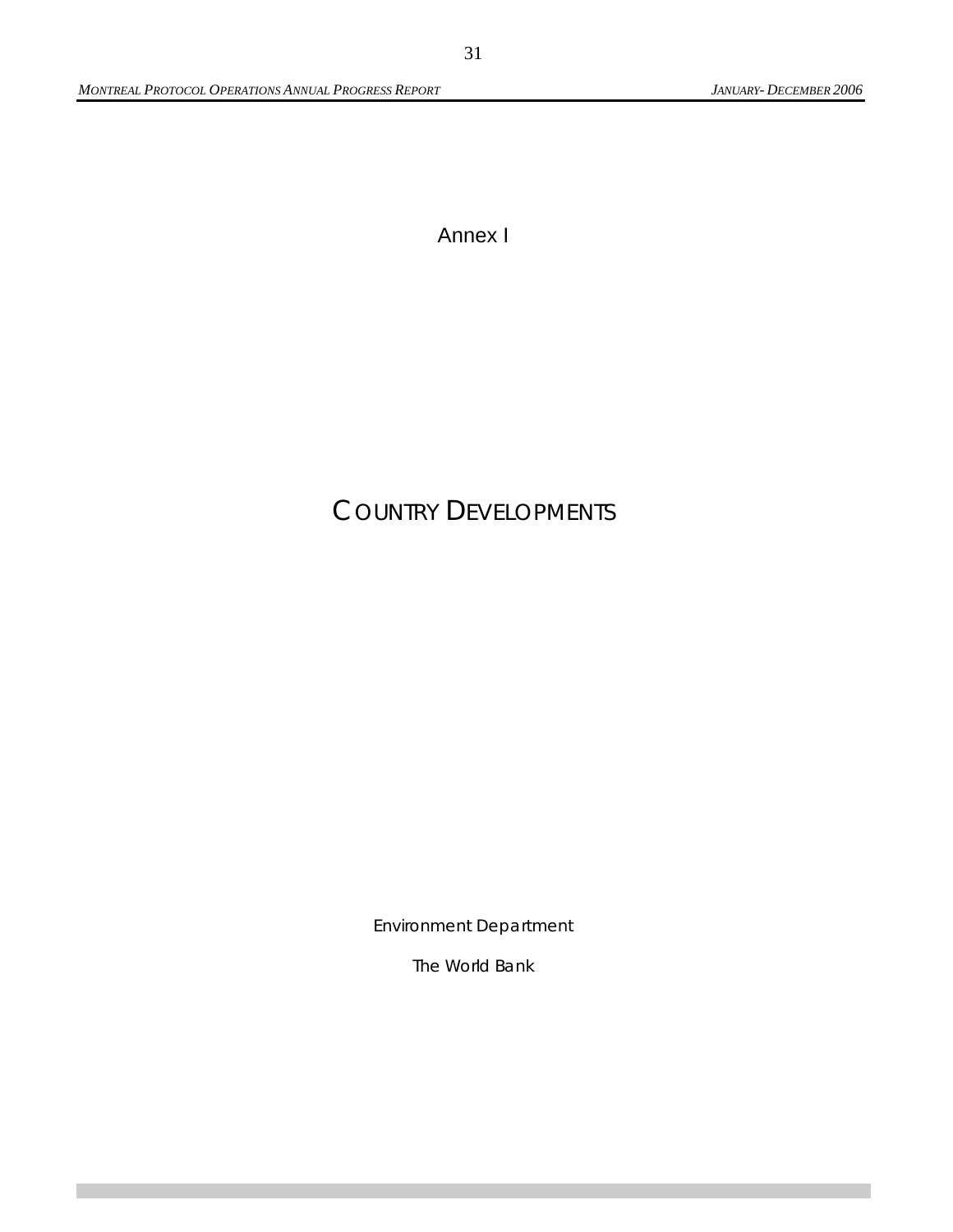#### **ANTIGUA AND BARBUDA**

#### *Country Developments*

Consumption of Annex A Group I chemicals (CFCs) during the last two years has declined significantly. This phaseout has been achieved through the Government's policy to ban the import of CFC-containing equipment and the strict enforcement of the import/export licensing and quota system. The preliminary data indicates that the total consumption of Annex A Group I chemicals in 2006 was 1.24 ODP tons. Almost all CFC containing equipment has been replaced or converted during the last two years. Review of all proposed activities was subsequently done with the participation of the representatives of ABRACA.

The draft first annual implementation plan was developed on the basis of the review mentioned in the above paragraph. The annual implementation plan covers activities to be carried out from July– December 2007. The Grant Agreement is expected to be signed and effective no later than 1 July 2007.

#### **ARGENTINA**

#### *Country Developments*

There were new changes in the government (Secretariat of Industry), and a new management unit for the project took office on March 2006. These new changes brought significant progress for the project during 2006. The total number of projects in the portfolio has reached 22, for a total amount approved by the MLF equal to US\$22.2 million. Currently four projects are under execution: Halon Bank, Methyl Bromide, FIASA (production sector), and Neba (now called Ikala). These four projects are expected to eliminate 1,913.89 ODP tones. Two subprojects, Delta and Servex, achieved financial completion during 2006, and are now considered completed.

Regarding FIASA, disbursements are back on track according to the disbursement plan established on December 2005. All funds approved by the MLF are expected to be disbursed to FIASA by the end of 2007. A new subgrant agreement was signed with INTA, the entity executing the Methyl Bromide program, on September 2006 to ensure completion of the subproject. Regarding NEBA, the company was bought by IKALA, and production was restarted on February 2006. IKALA intends to complete the project approved by the ExCom. Finally, with respect to the Halon Bank, all necessary equipment has been procured and the Bank is fully operational.

Two new projects are under development for MDIs and for the accelerated shutdown of the Production Sector. Both these projects are included in the 2007-2009 World Bank Business Plan that will be submitted to the Executive Committee in early 2007.

#### **BAHAMAS**

#### *Country Developments*

Based on the verification reports of 2004 and 2005 consumption, the Bahamas Terminal Phaseout Management Plan (TPMP) has achieved its targets in full. The verified consumption of 2004 and 2005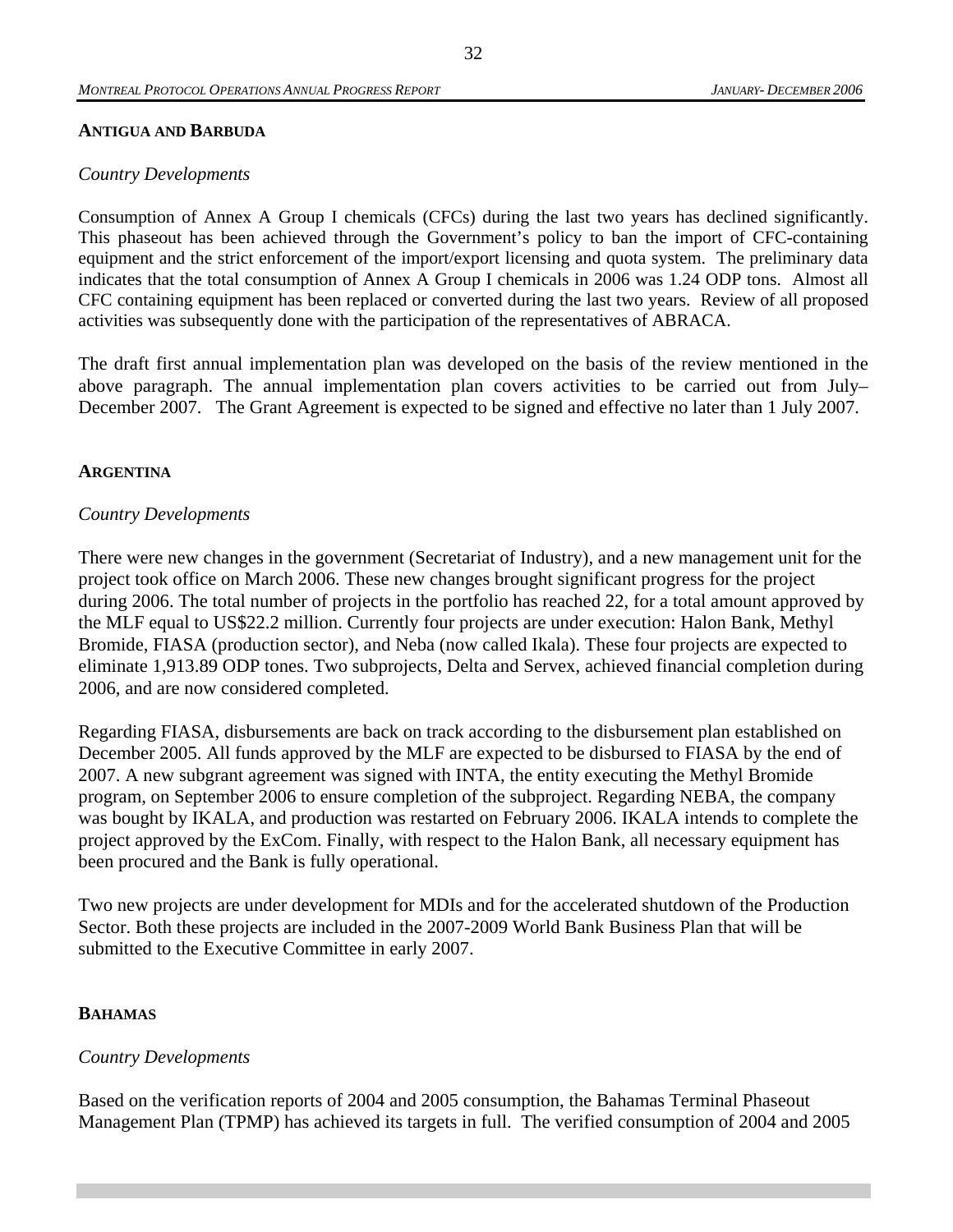are 17.7 and 12.99 ODP tonnes, respectively. The preliminary data collected by the BEST Commission suggested that the total consumption in 2006 was 12 ODP tons, which is within the agreed target of 14 ODP tons.

In 2006, the Montreal Protocol Act which include an establishment of an import/export control system for ODS was signed by the Government General. The import/export control system has since been put in place. Import duty of CFCs has been increased from 35% to 70% since May 31, 2006. During the past year, significant effort was made to inform public and stakeholders of the urgent need to phase out of CFCs in the Bahamas. Public awareness materials and activities had been carried out.

In 2007, the project management unit (PMU) plans to develop a handbook for identifying ODS equipment and substances. This activity is part of the overall public education strategy to promote CFC phaseout and the implementation of the new ODS regulations. Additional training for customs officers will be carried out. Assessment of the need for additional investment in recovery and recycling equipment will be conducted. This activity is critical for ensuring that there would be sufficient recycled CFCs to meet the residual consumption in the servicing sector. Training of service technicians to retrofit CFC equipment will also be undertaken. This would assist the Bahamas to accelerate the reduction of its residual consumption of CFC in the servicing sector.

#### **BRAZIL**

#### *Country Developments*

All approved projects are physically and financially completed.

#### **CHILE**

#### *A. Country Developments*

In conjunction with the NOU, the World Bank has agreed to transfer the two remaining sub-projects, institutional strengthening and Bank of Halons, to another implementing agency during 2007. The implementation of the Bank of Halons project still awaits the issuance of the regulation to the law that establishes and import-quota system. As stipulated by the ExCom, money could not be disbursed for this project before a law and its regulation restricting import/export volumes entered into force. Although the law entered into force on March 2006, the issuance of regulation that set the procedures to achieve what was stipulated in the law has not entered into force yet. It is expected that the issuance of the regulation should be ready by mid 2007.

The ozone law (Law Nº 2009), issued by presidential decree on March 26, 2006, establishes control mechanisms for ODS and consist of two main sections. The first focuses on ODS control under the Montreal Protocol framework, and the second focuses on prevention, awareness, evaluation and protection of human health and the environment. Regulation of the law, which among others establishes maximum import volumes and their distribution criteria, is currently under way. This Regulation has to be signed by five Ministries before entry into force. Nowadays it is its last legislative process, which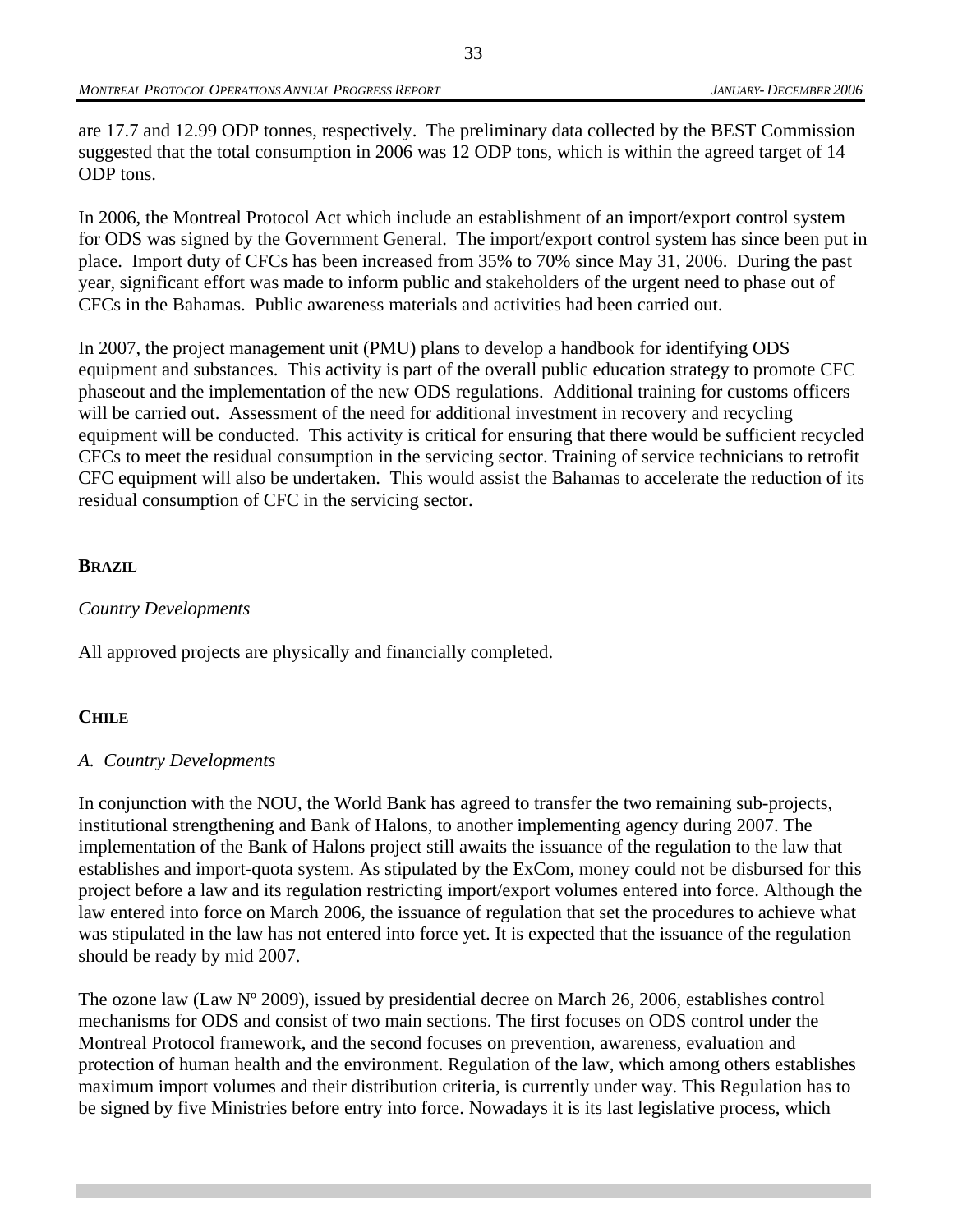means that it is only missing the signature of the Minister of Finance and the President before entering into force.

Capacity building and technical assistance characterized 2006. During this year, several governmental employees from the National Customs Service, Comisión Nacional del Medio Ambiente (CONAMA), Ministry of Health among other institutions, underwent training courses to learn about the new information system that gives support to the control of imports/exports of ODS. This training is part of the implementation of the new information system to track imports and exports of ODS, which also considers the implementation of new code for ODS. Training was also offered in the areas of: refrigeration to promote good practices including reconditioning of refrigerators and recycling of gases among others; and fruit tree production for phasing-out the use of methyl bromide. Technical assistance to eliminate the uses of CFC-13 was also provided for companies whose production is base on ozone depleting solvents.

#### *B. Institutional Strengthening Unit*

The National Ozone Unit in the Comisión Nacional del Medio Ambiente continues its work on the implementation of project on solvents, methyl bromide, refrigeration and foam manufacturing with various implementing agencies. Its funding was fully used by the end of the year, and an application for additional funds in the amount of US\$186,500 will be submitted at the 51st meeting of the ExCom. for the period 2007-2008.

#### **CHINA**

#### *Country Developments*

China has phased out more than 188,000 ODP tonnes in the consumption and production sectors through World Bank-implemented projects since the early 1990s. Projects under implementation by the Bank for China fall under the ODS IV Bank Umbrella Project.

**ODS III:** The ODS III Umbrella Project which included a total of 94 MLF-funded investment activities, completed in 2006. The ODS III Implementation Completion Report for the Bank and remaining project completion reports are under preparation.

**ODS IV:** Thirty-five annual programs have been approved by the MLF (including 2007 annual programs)**:** ten annual programs for the halon sector plan, nine annual programs for the CFC production closure plan, five for the foam sector plan (2007 AP has not been approved yet), seven for CTC phaseout in the process agent sector (five for phase I, two for phase II), one MAC sector plan, one sector plan for the commercial refrigeration sector, one sector plan for the TCA sector, and one sector plan for the pharmaceutical aerosol sector. Twenty-one of the annual programs are completed (seven halon, seven CFC production, two foam, four CTC/PA I, and one MAC) as of the end of 2006.

#### **COLOMBIA**

*Country Developments*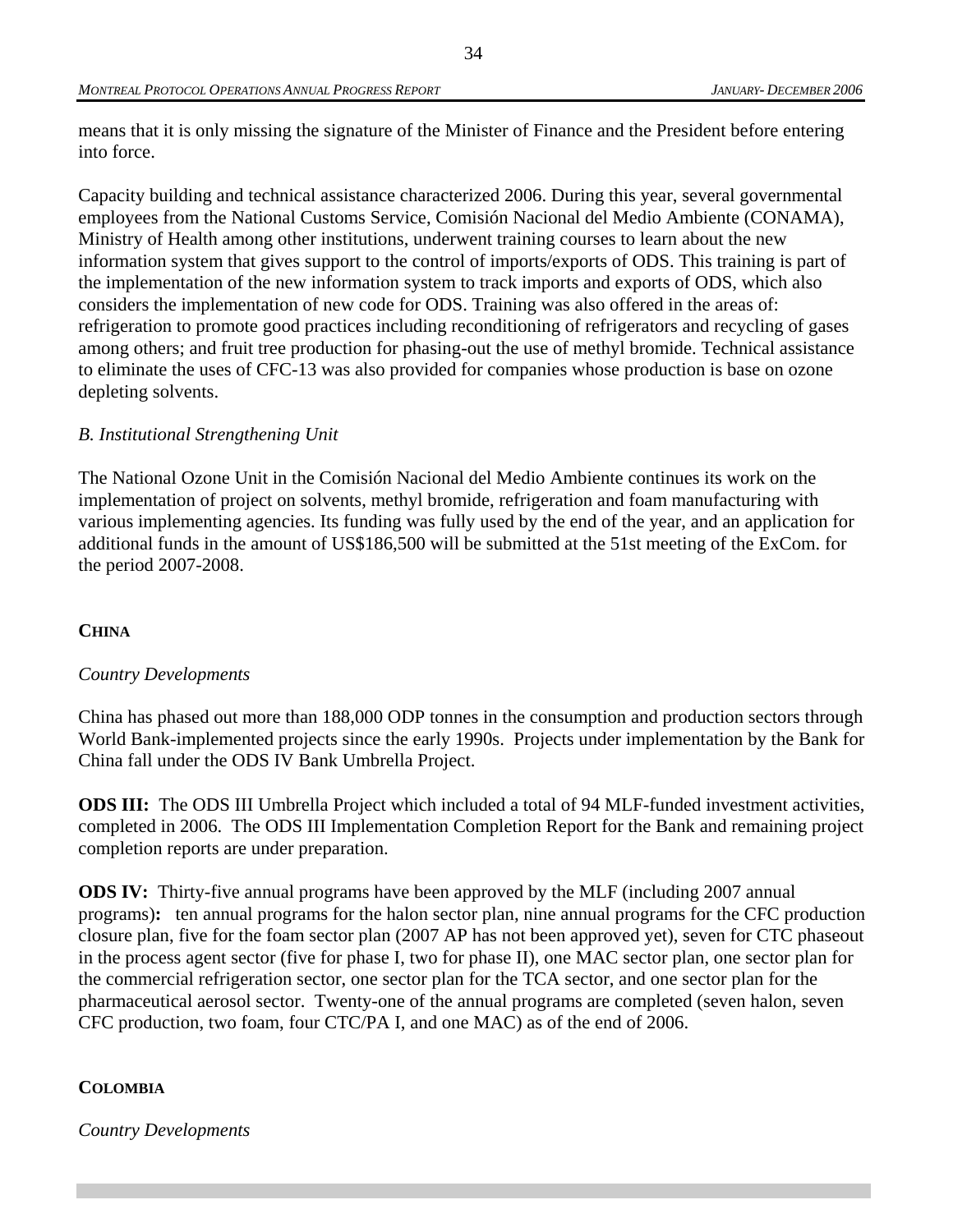The Bank's MP program in Colombia is now completed with a total of 116 ODP tonnes phased out through ten investment projects. The Bank's Implementation Completion Report has been done and remaining project completion reports submitted to the Executive Committee with an exception of one that will be submitted in 2007. The project to phase out CTC used as a process agent in the manufacture of chlorine that was approved at the 47th Executive Committee Meeting was transferred to UNDP in July 2006.

### **ECUADOR**

#### *A. Country Developments*

The Government of Ecuador is carrying out the third tranche of the National CFC Phase Out Plan. During 2006, the conversion of the industrial foams sector was completed when the Industrias Verton and M Refrigeration subprojects were closed. Regarding strengthening of the customs, a laboratory facility is being built to house the gas chromatographer. With respect to the refrigeration sector, a contract for \$627,000 was negotiated for the purchase of R&R equipment. This equipment will be delivered during 2007. In addition, training on best practices for refrigeration workshops is on schedule, and to date 18 courses have been carried out around the country (240 technicians have been trained). Finally, a chillers component is being developed to replace the existing CFC-based chillers in Ecuador.

Regarding the solvent subsector, an international team of experts traveled on January 2006 to Ecuador to provide technical assistance to consumers and importers of solvents. The results of this technical assistance show that companies had converted their technologies on their own, so a new investment project is not needed.

With regards to the methyl bromide (MB) subsector, a study on MB consumption was concluded the first semester of 2006. This study showed that 255 MT of MB were imported under an inappropriate customs code (and therefore outside of the Quota System developed to control ODS imports). This consumption put the country in non-compliance regarding MB consumption. An Action Plan is being developed and will be submitted to the Ozone Secretariat early 2007.

#### *B. Institutional Strengthening Unit*

For the institutional strengthening activities, in 2006, public awareness campaigns continue to be carried out, including the children's 3rd National Paint Contest (children from all 22 provinces participated), seminars in high schools in Quito, as well as the release of brochures and technical sheets on ozone depletion. Finally, companies labeled as "Friends of the Ozone Layered" were highlighted during Ozone Day 2006, where a NASA expert was invited to do a presentation on the status of the Ozone layer.

#### **INDIA**

*Country Developments*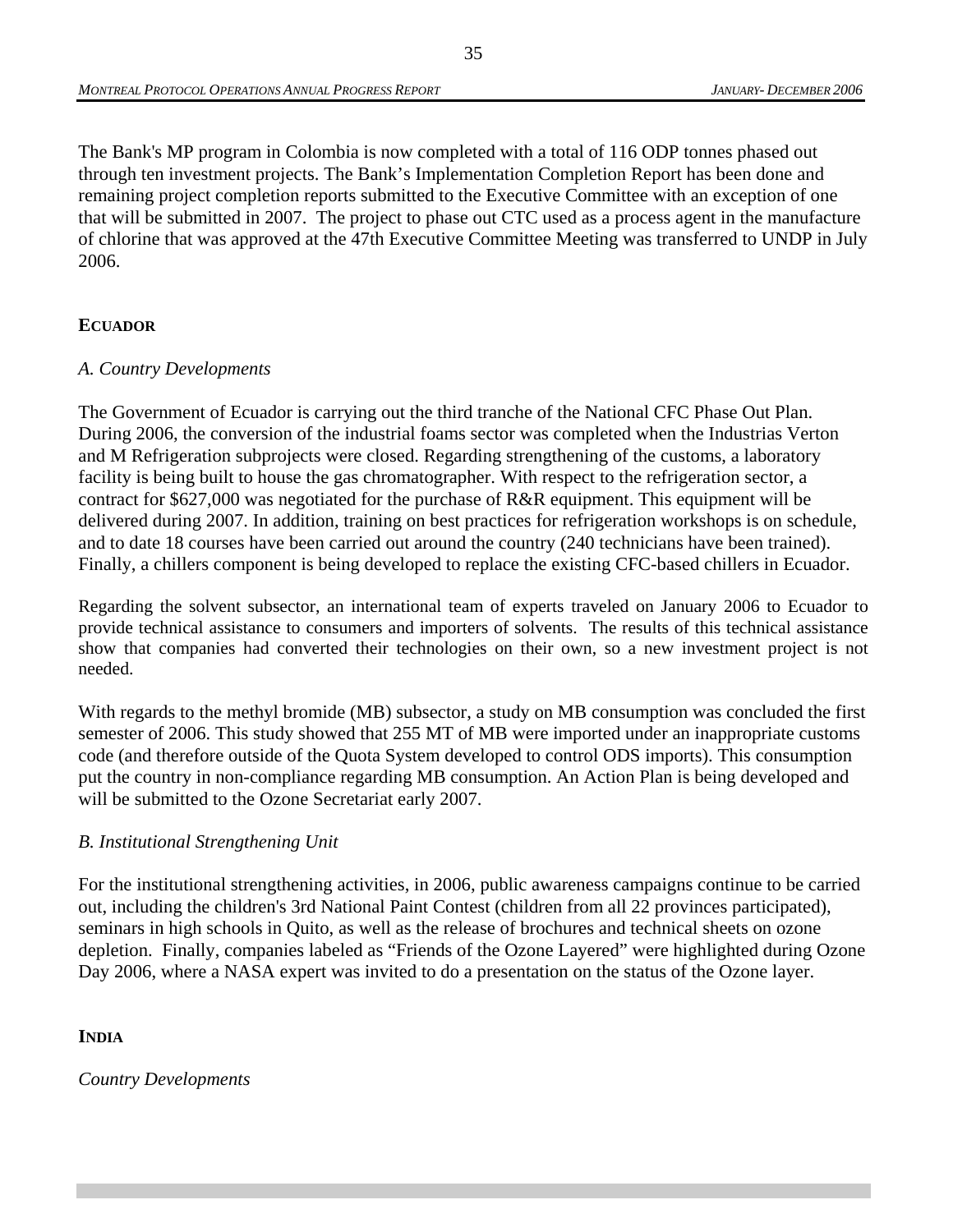In 2006, three supervision missions were undertaken by the World Bank. In addition, the Bank also undertook a mid-term review of the CFC production gradual phase-out project. The findings of this midterm review have now been used for developing the annual program for 2007. Basically, the findings of the mid-term review call for more integration between activities in the production and the consumption sector as well as more integration in terms of the management of the CFC and CTC production phase-out projects.

The Ozone Cell has already issued the CY2007 production quota in accordance with the Production Quota Order under the Ozone Rule to the four CFC producers. The maximum production quota for 2007 is at the level stipulated in the Agreement for the Project (3,389 MT). In 2007, the Ozone Cell will continue its effort to strengthen the monitoring system of CFC distribution in India through registration of sellers, dealers and buyers of CFCs. In approving export licenses to CFC producers, the Ozone Cell will continue to take into account information received from importing countries on their registered importers. In addition, the Ozone Cell through the NCCOP being implemented by Germany will initiate an independent verification of the actual quantity of CFC exported by each producer.

#### **INDONESIA**

#### *Country Developments*

Two traditional investment projects are ongoing as of the end of 2006, including one foam group project under the Indonesian Foam Association and the halon banking and management project.

For the AFI box foam project, all 54 units of equipment have been distributed to foam recipients, and commissioning and trials of all 54 units has been completed. The disposal of baseline equipment of the 54 foam enterprises has been completed. The Bank was concerned to learn that there were three cases of fire accidents caused in the beneficiary foam factories under this program. To help prevent further accidents, the Government requested that safety training be given to all beneficiaries in the subproject by a competent expert consultant who is knowledgeable in safety issues in the foam industry. Remaining project activities completed in mid-2006.

For the halon banking project, standard operating procedures (SOP) were completed. SOP include guidelines for operating equipment; storing, transporting and analyzing halon; and quality control procedures for the halon bank. A mapping exercise was done during December 2006. GMF has received around 14.5 MT of halon 1301 since start of the program and has recycled 1.8 MT to date; Garuda requires 500 kg/year of halon. Procurement of a storage cylinder and a digital weighing scale was completed. Ministry regulations on recycled halon (critical use of halon, prohibiting halon release, etc.) are being prepared for submission to the legislative branch in 2007.

The Government of Indonesia has made great progress in improving its import licensing and quota system to monitor and control ODS imports. A revised draft to existing regulations was agreed upon by the Ministry of Trade and other relevant government departments, and new regulations adopted on June 22, 2006. The former regulations with provision that only one company could import ODS were declared void. Standard operating procedures were drafted to provide guidance for implementation of new regulations. The technical assistance project for strengthening of import/export control was completed.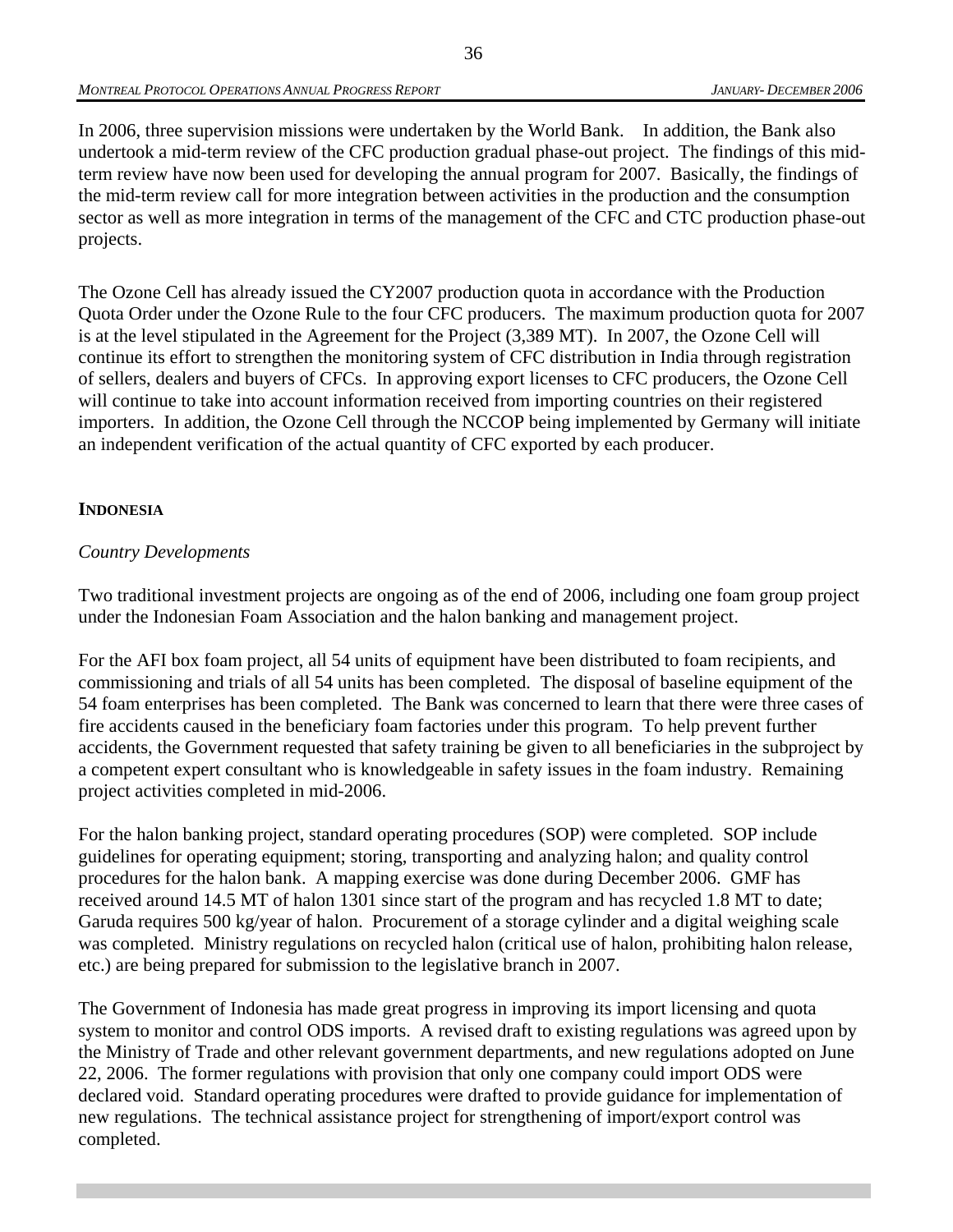#### **JORDAN**

#### *A. Country Developments*

Necessary ODS control measures have been put into place by the Government of Jordan. 2005 import data was reported to the Multilateral Fund in 2006 as required and shows that the country is in compliance with Montreal Protocol obligations.

All investment activities under the Terminal Halon Umbrella Project are completed except for the servicing of existing halon equipment. New halon fire fighting equipment is no longer sold. A remaining activity is a study tour that was under planning in 2006 and is planned to be completed by June 2007. The Halon Management project is also still underway although the halon recycling center is completed and operational. Consistent with ExCom policies, no virgin halon will be imported, with enforcement undertaken through the existing import licensing system.

The implementation of the National ODS Phaseout Plan (NOPP) is progressing. Sub-activities cover the foam, MAC, solvents and aerosol sectors. Foam activities are now completed. A contract for MAC recycling equipment was signed and equipment delivery and training are to be accomplished in 2007. Solvent sector training has commenced in 2006. The Arab Center for Pharmaceutical Aerosol Products completed its testing of non-MDI pharmaceutical products in 2006 and is in the process of re-registration of its products with the Ministry of Health.

The Bank conducted one technical and supervision mission to Jordan in November 2006.

#### *B. Institutional Strengthening Unit*

Implementation of Phase VII of the IS project continues. This tranche focuses primarily on meeting Jordan's 85% CFC/halon consumption reduction targets in 2007 through targeted activities, including in the aerosol, commercial refrigeration and servicing sectors, and coordination of activities of Implementing Agencies that are active in the country. Ongoing supervision and public awareness activities are also included. Jordan plans on renewing its IS project in mid-2007.

Activities of the Ozone Unit in 2006 included facilitating phaseout of ODS in remaining ODS-using enterprises and continuing work on the establishment of a halon bank. Supervision of converted enterprises was ongoing, International Ozone Day was celebrated, and public awareness materials were prepared and distributed. The Ozone Unit conducted its normal reporting for the MLF and Ozone Secretariats, to the World Bank, and to other Government agencies. Finally, representatives of the Ozone Unit attended relevant Montreal Protocol meetings, including the 18th Meeting of the Parties and the three Executive Committee Meetings in 2006.

#### **MALAYSIA**

#### *Country Developments*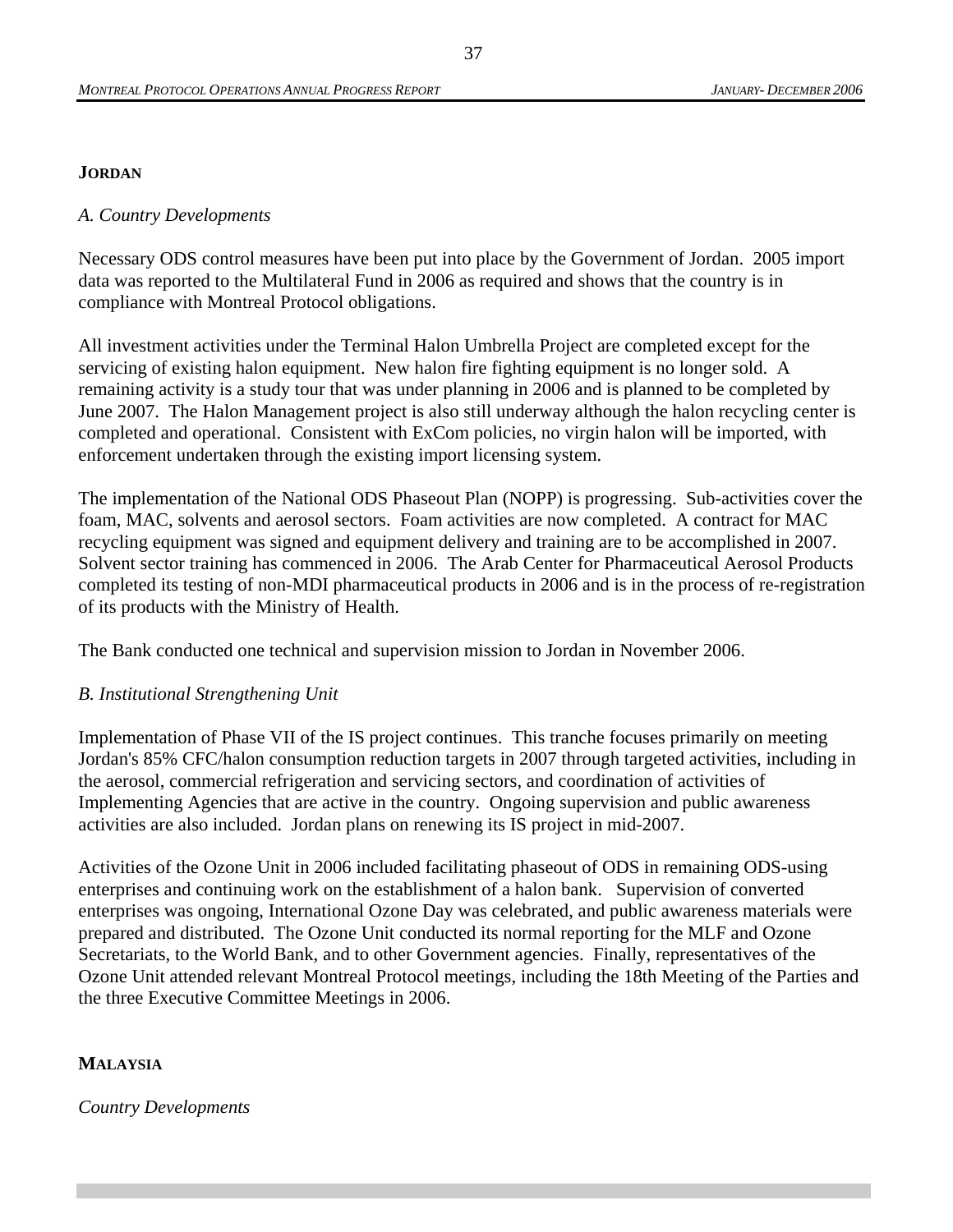Implementation of the National CFC Phaseout Plan (NCFCP) is on track and significant progress was achieved in 2006. The only two components of the Plan that remain open are MAC and refrigeration, both of which are underway. It is expected that by the end of 2007: a) implementation of the MAC servicing component will be completed; and b) implementation of the refrigeration servicing component will advance significantly.

### **MEXICO**

#### *Country Developments*

The Bank's Montreal Protocol program in Mexico was completed by June 2006. A total of 3 projects (sterilization, industrial aerosols, and chillers) were approved by the ExCom for a total amount equal to \$1.67 million. A total of 252.12 ODP tonnes were eliminated from these sectors (approved ODP was 244.32 ODP tonnes). Regarding the sterilization component, the project successfully eliminated the use of ODS in the final 7 institutions using this type of substance in Mexico. Similarly, the project eliminated the use of ODS in the 3 existing ODS-based industrial aerosol firms. Finally, regarding chillers, funds from the second phase were transferred to FIDE and have been added to the revolving fund. To date, the project has replaced 19 chillers, with an original target of 10.

#### **PAKISTAN**

#### *Country Developments*

The Pakistan ODS umbrella project with the World Bank that covered in total 18 MLF approved subprojects has been successfully completed as of the end of 2006. Four subprojects and the entire umbrella project are expected to be financially completed by mid-2007. During the life of the umbrella project, four individual projects were approved and cancelled before implementation had commenced.

The total phaseout achieved through the investment projects and one country programme update was over 1200 ODP tonnes through US \$8.26 million in grant financing.

The Bank had two supervision missions to Pakistan in 2006 and has scheduled two more in 2007 to prepare and finalize remaining MLF project completion reports and the overall Implementation Completion Report.

#### **PHILIPPINES**

#### *A. Country Developments*

The Government of the Philippines is implementing an institutional strengthening project, the National CFC Phaseout Plan (NCPP) and the Methyl Bromide Phaseout Strategy in cooperation with the Bank.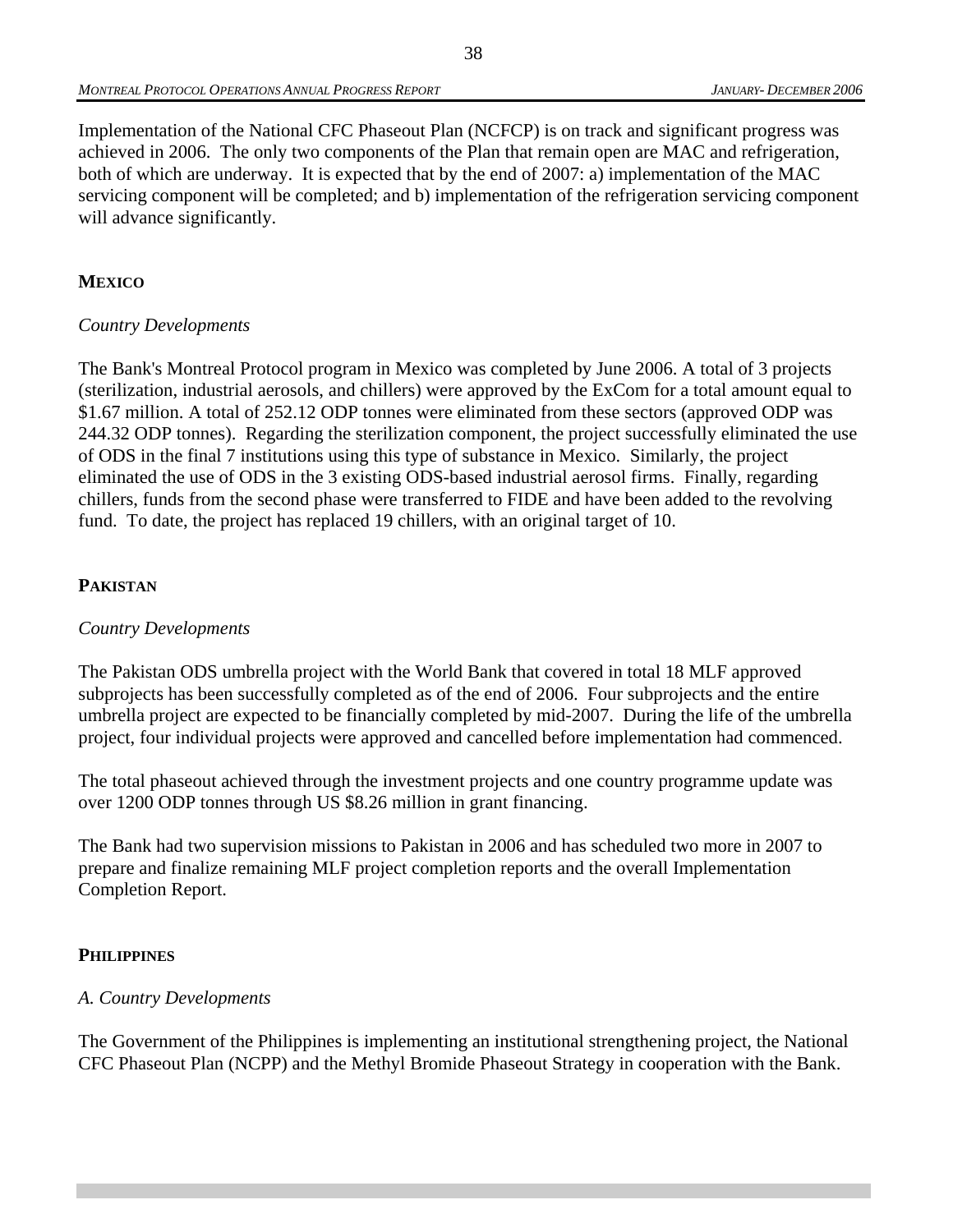The NCPP is in its fourth year of implementation with significant progress made in 2006 in the servicing sector. As of mid-December 2006, a total of 112 training institutions trained a total of 2,656 service shop technicians nationwide.

Based on Project Management Unit (PMU) records, the issuance of vouchers peaked in the 4th quarter of 2006. In addition, the area coordinators/EMB Regional Offices intensified their public awareness campaign activities to meet their targets. A total of 2,209 vouchers were issued nationwide as of the end of December 2006. This accounts to 73% of the total target of 3,030 vouchers for 2006. Hence, the PMU is now left with only 821 vouchers to be issued.

The reclamation facility could not be finalized in 2006 due to some procurement issues and because of the need for a new agreement between the operator and the Government. The operator is now making necessary arrangements for the facility and launching is tentatively scheduled for mid-2007. The manufacturing sector is no longer using CFC but some conversions are still underway.

On the policy side, all major policies that had been planned to facilitate market transition of the servicing sector are in place as of the end of 2006. The combination of these policies which regulate the servicing sector (both in RAC and MAC) and the consumer – with the decreased supply in CFC, make sustainable phaseout possible.

In terms of the Methyl Bromide (MB) Phaseout Strategy, 2006 activities included the issuance of a Memo Circular on additional MB guidelines and extension of suspension of non-QPS MB use, completion of an orientation of government agencies on implementing the project; continuous monitoring of MB use for QPS and non-QPS applications through the purchase permit system and issuance of warning letters and imposition of fines. In addition, 2006 saw the finalization of a training module for the storage sector; the completion of a needs assessment in the flourmill sector; training on Integrated Pest Management; evaluation of study proposals for phosphine resistance and heat treatment using rice-hull ember, hiring of an independent auditor for a verification audit, hiring a database programmer and installation of database program prototype.

The Bank continues its support to the country through regular project supervision, review and clearance of terms of references for activities, monitoring of progress, and procurement and financial management, and policy guidance through ongoing dialogue with the NOU and PMU. The Bank conducted two supervision missions in 2006.

#### *B. Institutional Developments*

The Philippines Ozone Desk (POD) is currently implementing the fifth phase of its institutional strengthening project. In 2006, the most significant achievement was the ratification by the Philippines of the Montreal and Beijing Amendments to the Montreal Protocol on 14 March 2006. Other accomplishments included continuing support by POD to enforce the ODS licensing system and conducting four training sessions for the Bureau of Customs personnel and other regulatory agencies. POD formulated Omnibus Guidelines on illegal trade and possession of ODS. It established a registration system for ODS handlers and conducted eight orientation seminars for ODS handlers.

Recurring activities included monitoring and enforcement and oversight of the NCPP Project Management Unit in hiring a consultant to conduct the CFC verification audit. The information,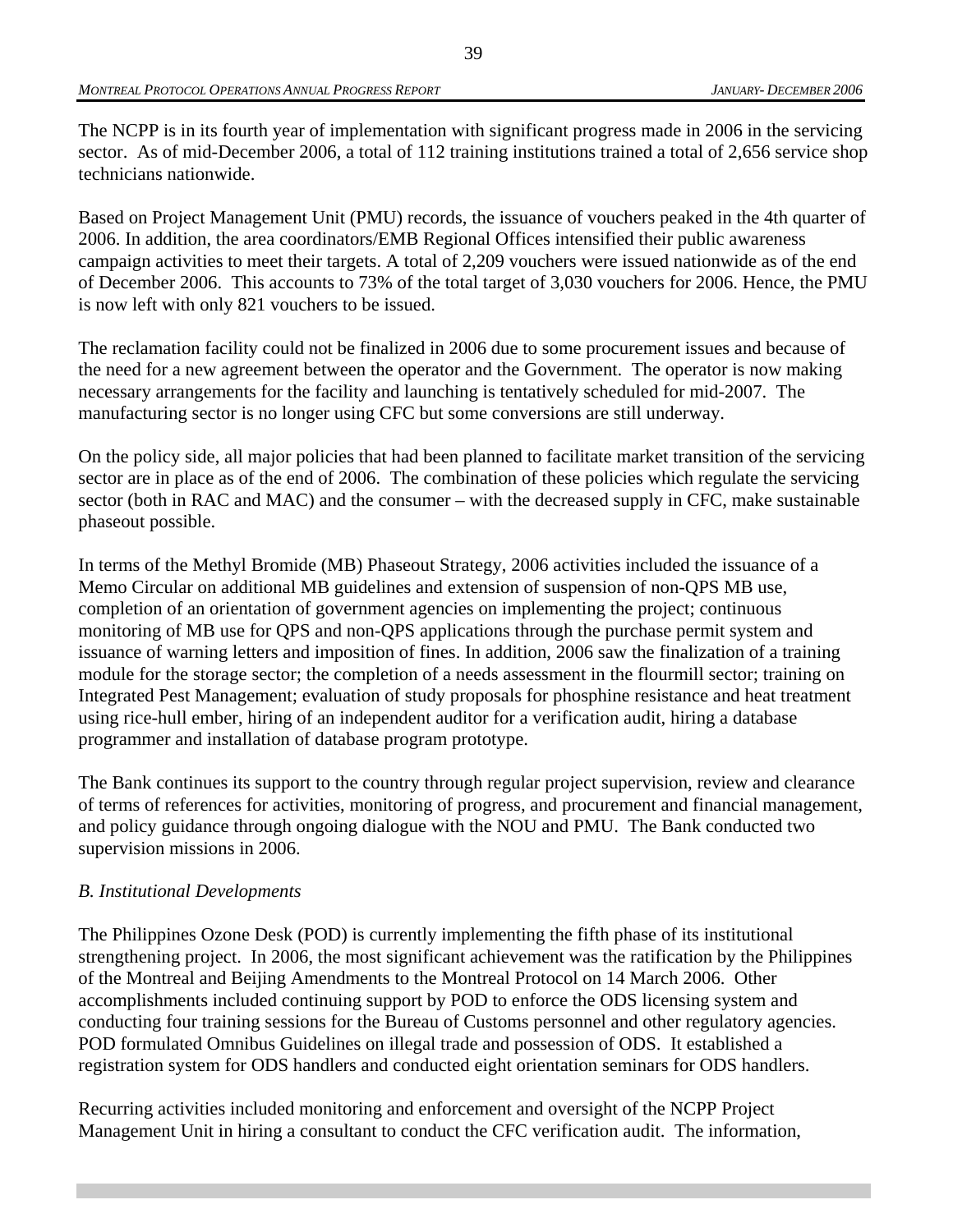education and communication campaign targeting local government units, schools, and partner agencies was also continued and POD spearheaded ozone month celebration activities.

Finally, POD representatives participated in the 26th Meeting of the Open-Ended Working Group, the 18th Meeting of the Parties, UNEP network ODS and customs officers meetings, and the Bank's Tenth Annual Financial Agents Workshop held in Washington DC.

#### **THAILAND**

#### *A. Country Developments*

Implementation of the NCFCP is well underway and major progress was achieved in 2006. A few projects remain open in the foam sector, and the MAC and refrigeration sector components are underway. It is expected that by the end of 2007: a) conversion of the foam sector will be completed; b) implementation of the MAC servicing component will be near completion; and c) implementation of the refrigeration servicing sector component will have advanced considerably.

#### *B. Institutional Strengthening Unit*

The Institutional Strengthening project is progressing as planned, and a request for renewal will be submitted to the ExCom in 2007. The revised halon management project is moving forward.

Implementation of the national methyl bromide phaseout plan is ongoing. The Project Management Unit is functional and has taken charge of all coordinating activities under the Plan

#### **TUNISIA**

#### *A. Country Developments*

The Government of Tunisia has one remaining ongoing investment project with the World Bank, the National ODS Phaseout Plan (NOPP) that was approved in July 2006 for a total of US\$ 1,135,395 in principle – to phase out 342 ODP tonnes of remaining CFC and halon use. The project will cover the aerosol, foam, servicing and halon sectors. In addition, the NOPP will facilitate the development and implementation of a transition strategy to non-CFC MDIs. In order to permit implementation, the Grant Agreement between the Government of Tunisia and the World Bank must be amended. The expected date of amendment is early 2007.

Seven traditional investment projects remained financially open as of the end of December 2006 due to a need to reconcile accounts. Five of these are expected to close in early 2007 and will result in a return to the MLF of some project savings.

Two World Bank supervision missions were conducted in 2006, one in February and one in July. In addition, the Bank provided assistance to the Government of Tunisia to permit the attendance of a staff member of the Bureau Ozone to attend the Bank's Tenth Annual Financial Agents Workshop.

#### *B. Institutional Developments*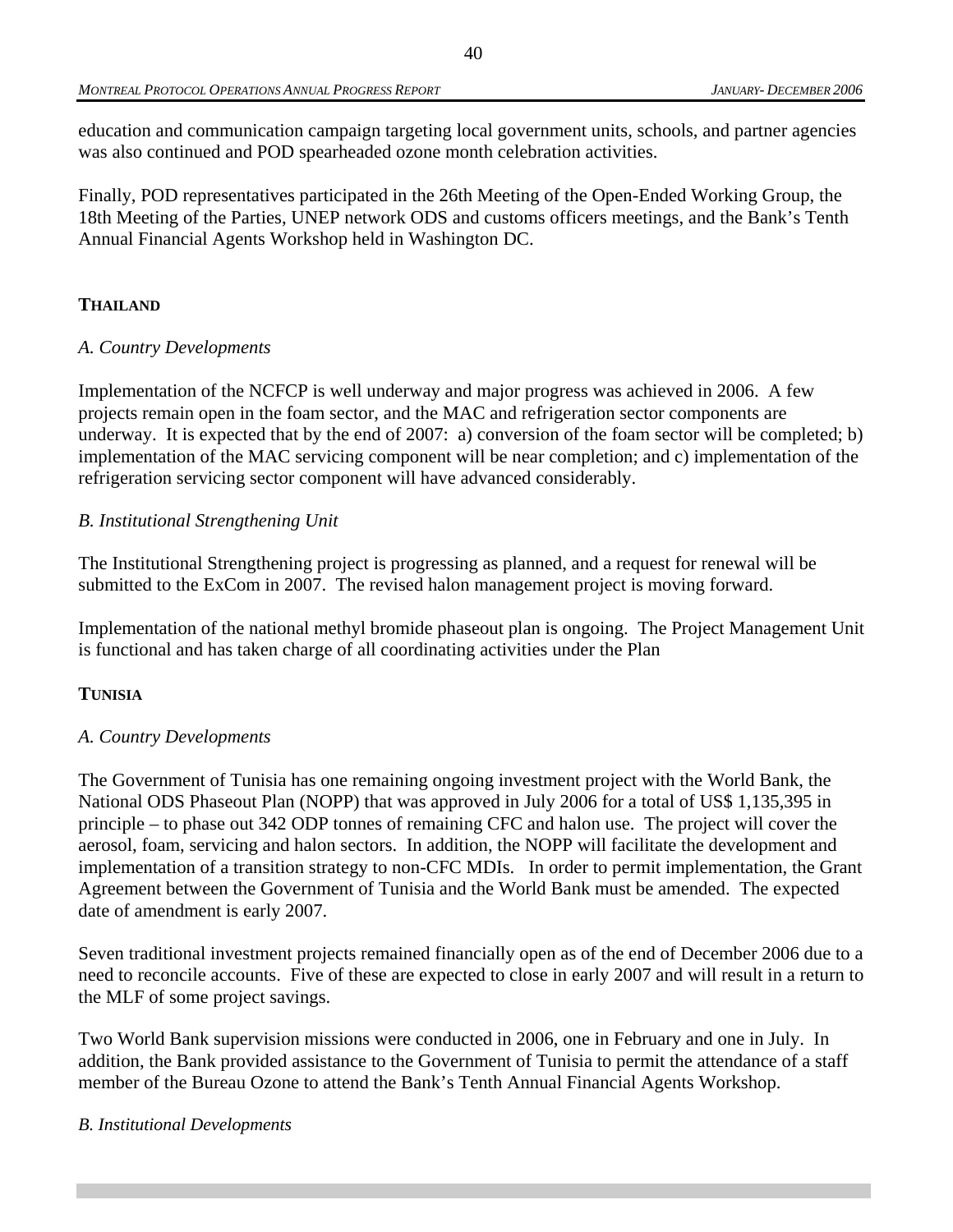The fourth phase of the IS project in Tunisia was approved in April 2006 by the MLF Executive Committee. The objectives of the project are to monitor the implementation of investment projects in the various sectors; support the implementation of the National ODS Phaseout Plan and a phaseout plan in the methyl bromide sector; continue the implementation of public awareness among the administration and the public and private sectors; further develop and update ODS legislation and regulations, and strengthen the commitment of the Government by way of decision-makers, industry, importers and commercial dealers and other concerned parties with the view to ensuring sustainable ODS phaseout.

The Bureau Ozone participated in several meetings and workshops throughout the year including workshops of regional networks of ODS officers and the 18th Meeting of the Parties.

#### **TURKEY**

#### *A. Country Developments*

By the end of 2006, the cumulative disbursement of MLF funds to Turkey was US \$21.9 million under the Bank-supported PODS-I and II projects. Combined with a UNIDO-supported project, there has been a total phase-out of 4,413 ODP tonnes by end-2006.

The sixth tranche of the refrigeration sector plan (RSP) was approved by the Executive Committee in November 2006, adding another US \$0.5 million to the US \$8.5 million already approved for the first five RSP tranches. End-user retrofits, chiller conversions and training will continue to be supported during 2007 as additional applications are submitted by enterprises and approved for funding. Turkey's first end-user retrofit contract, with Coca Cola of Turkey, was initiated in late 2005, and converted a total of 811 of its standard refrigerator units during 2006. Since its inception, the chiller replacement project has signed contracts for the replacement of a total of 24 chillers at 12 enterprises. The project has supported three central reclaim centers in Istanbul, Ankara and Izmir for refrigeration recovery and recycling (RRR). The Istanbul Reclaim Center installation is operational and has processed at least 1.5 MT of R-12 from a chiller conversion in the area. It has also received 100 recovery/recycling machines for distribution in the Istanbul region. Likewise, the Ankara Reclaim Center installation is completed and has processed roughly one third of about 1.2 MT of R-12 which is being reclaimed from the Ankara Hilton Hotel, which is in process of converting its three chillers. The Izmir Reclaim Center installation is now in place and ready for operation. The Turkish Industry Association, KOSGEB, has enlisted participation by the Ministry of Environment & Forests' provincial offices in monitoring operation of the recovery/recycling centers. Training for operators at all sites has been completed.

The methyl bromide dried fig project was physically completed in June 2006 and all import of methyl bromide into Turkey, except for MP-authorized quarantine and pre-shipment use, was terminated at end-2006.

After an extended search, a suitable executing agency, ASO-Ankara Chamber of Industry, in Ankara, was finally identified and agreement was reached to execute the halon banking project within a facility being established at its laboratory site.

#### *B. Institutional Strengthening Unit*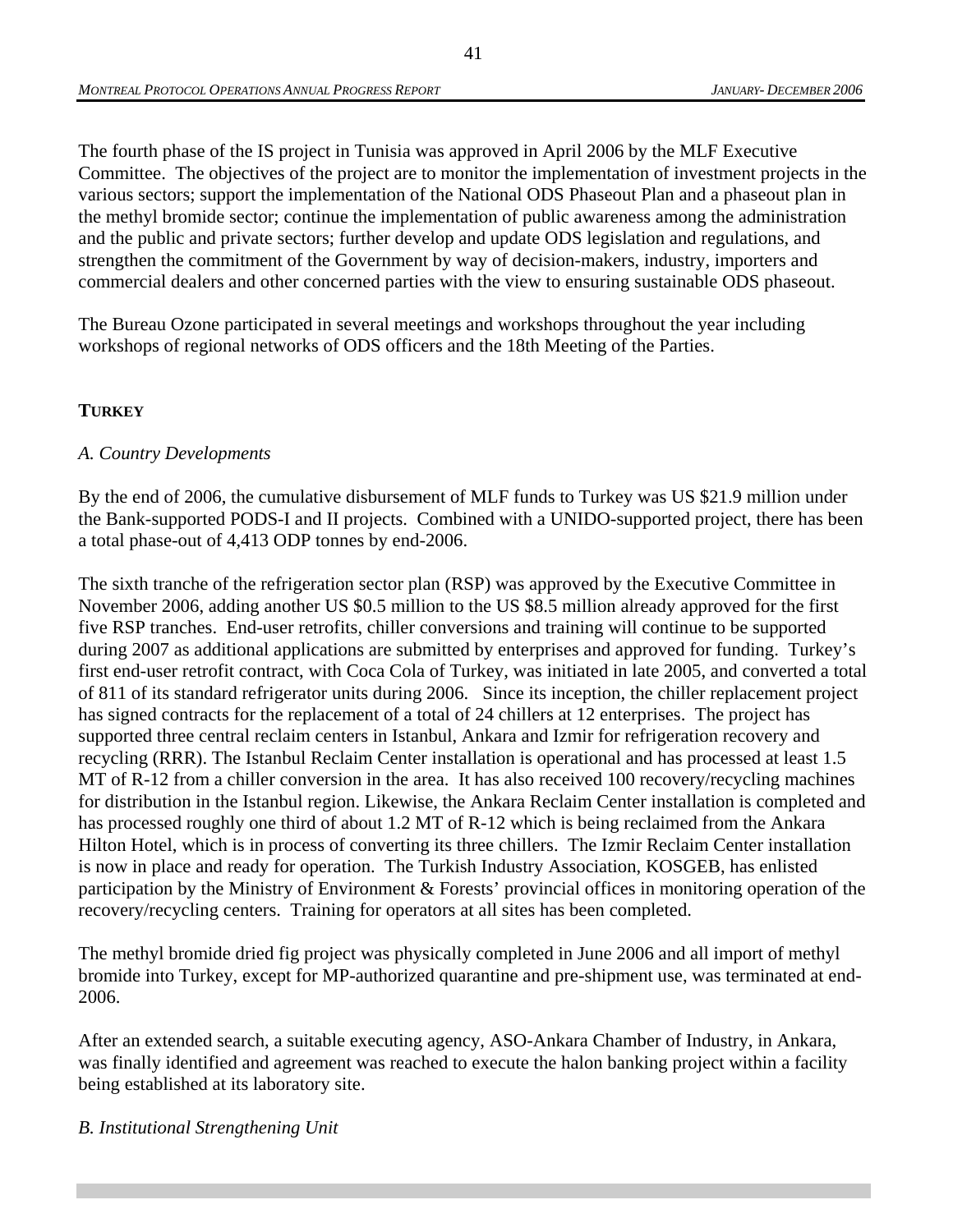The Ministry of Agriculture and Rural Affairs (MARA) closely coordinates the IS project with the Ministry of Environment and Forests (MoEF), Turkey's national ozone unit. The goal of the IS project is to efficiently phase out the consumption of methyl bromide (MB) in Turkey in compliance with Montreal Protocol provisions by establishing the MB National Strategy Committee and MB Steering Committee and monitoring system; creating a regulatory framework for MB phaseout and use; and increasing farmer and public awareness.

MARA, supported in part by funds remaining under the second IS project, prepared an Action Plan for the promotion, training and dissemination of MB alternatives throughout Turkey. The Action Plan extends Turkey's MB phaseout program's reach to additional provinces where protected vegetable, cut flower and dried fruit processing is common and/or gradually becoming more important. Turkey's MB Resource Group, comprised of participants from MARA, MoEF, Aegean University, UNIDO, TTGV and the Bank, was convened twice in 2006 to review ongoing and planned MB activities during the year. Among other things, the MB Resource Group has ensured that critical training programs on MB alternatives were undertaken specifically for staff from MARA's Plant Protection and Farmer Training and Extension sections. The following key activities were completed by the team: i) a training program was conducted for extension staff in 20 provinces on MB alternatives; ii) farmer surveys were conducted and evaluated in 20 provinces; iii) a video film was prepared for the farmers; iv) the on-going demonstration plot established in April 2006 in Tuzla/Adana to demonstrate MB alternatives for strawberry seedling production was harvested and evaluated in the last week of December 2006; and v) the demonstrations (for tomato and pepper) established for the training of extension staff are planned to continue in 2007 in Kazanlı/Mersin.

The Bank conducted a technical review mission, a supervision mission, and supported three field missions to participate in MB Resource Group meetings and oversee on-going MB activities in Turkey.

#### **URUGUAY**

#### *Country Developments*

Activities have been completed and a total of 24 ODP tonnes of ODS was phased out. Financial completion occurred in early 2003.

### **VENEZUELA**

#### *Country Developments*

The Executive Committee approved, in principle, US \$16.05 million in funding for the phased reduction and closure of the entire CFC production in Venezuela at its 44th Meeting in December 2004, to be payable in five annual tranches (2004-2008). It includes (i) the compensation package to PRODUVEN for profit loss, and (ii) technical assistance to the government (FONDOIN) for activities related to CFC production phaseout, including the design and implementation of policies and regulations, a study of the market effects of the phaseout, public awareness, and information management systems to monitor the plan (US \$450,000). The first three of these tranches, totaling US \$13.5 million, have been released by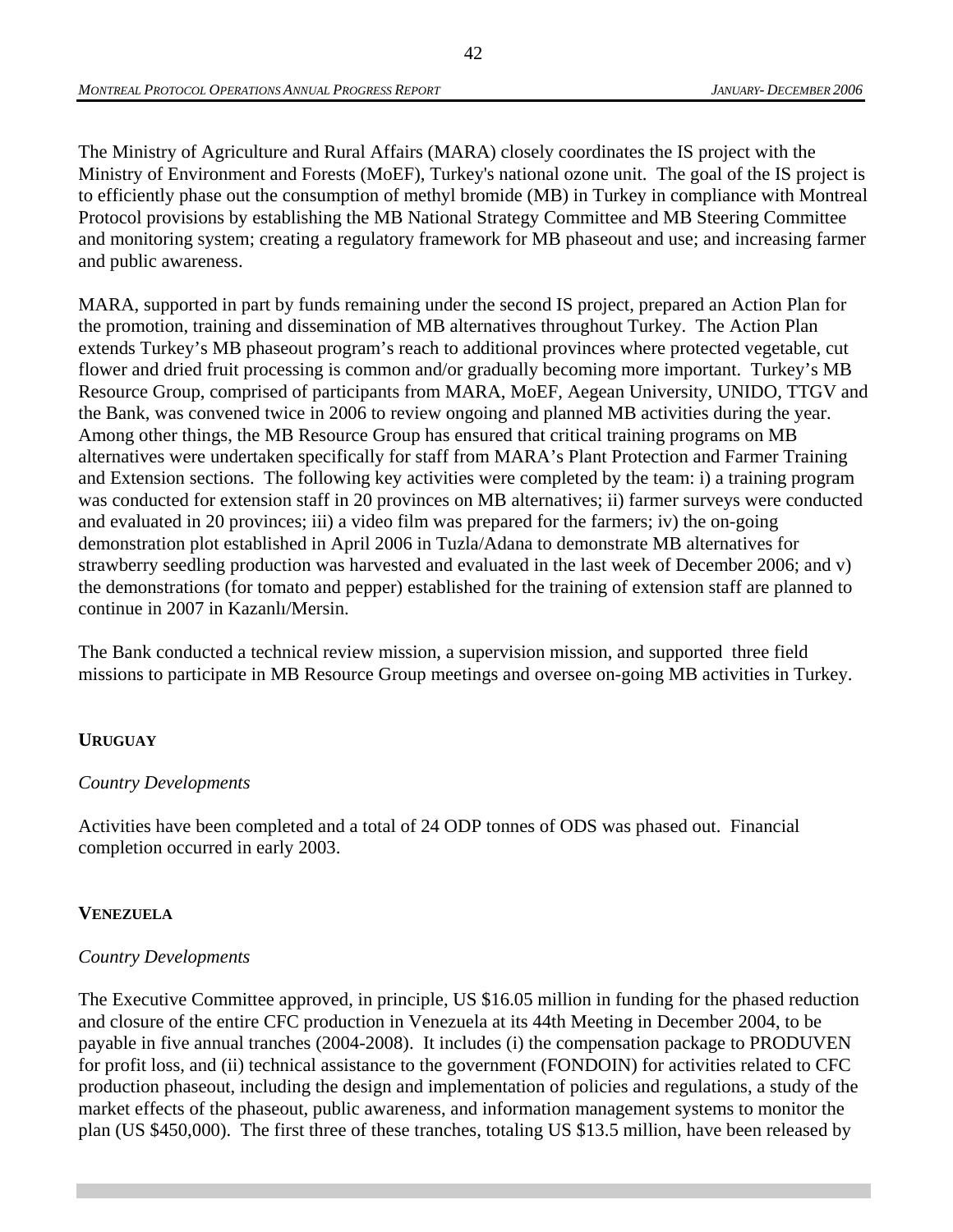the Executive Committee and about US \$12.95 disbursed to the country. One World Bank mission was conducted to Venezuela in April 2006. The 2006 production target has been met and will be verified in February 2007.

#### **VIETNAM**

#### *Country Developments*

The grant agreement of for the Vietnam NOPP, with an original grant about of \$1.26 million, became effective on 20 March 2006. To date, disbursement of more than US \$265,000 has been made to the project's special account of which, \$115,600 was disbursed against the project expenditures. The preliminary data indicated that the total consumption of CFCs and halon in 2006 is 149 ODP tonnes, well below the agreed performance target of 200 ODP tonnes.

In 2006, memoranda of agreement between PMU and all other government agencies involved in the implementation of the project have been signed. These included 20 memoranda of agreement with the 20 refrigeration and air-conditioning training centers, Vietnam Register, and Drug Administration Department. Moreover, one hundred letters of intent were signed by refrigeration and air-conditioning service shops and ten equipment vouchers have been given to these shops. In addition, two sub-grant agreements for Insulation Panel and Vietsovpetro have already been signed in 2006. Conversion of CFC-11 consumption in the foam production in Insulation Panel was completed in 2006.

The performance target for CFC and halon consumption in 2007 is set at 75 ODP tonnes, which is consistent with the agreement between Vietnam and the Executive Committee of the Multilateral Fund. The disbursement target for 2007 is US \$524,000. Based on this target, the accumulated disbursement would reachUS \$639,000 by the end of the calendar year 2007, or 50% of the total grant amount by the second year of the implementation.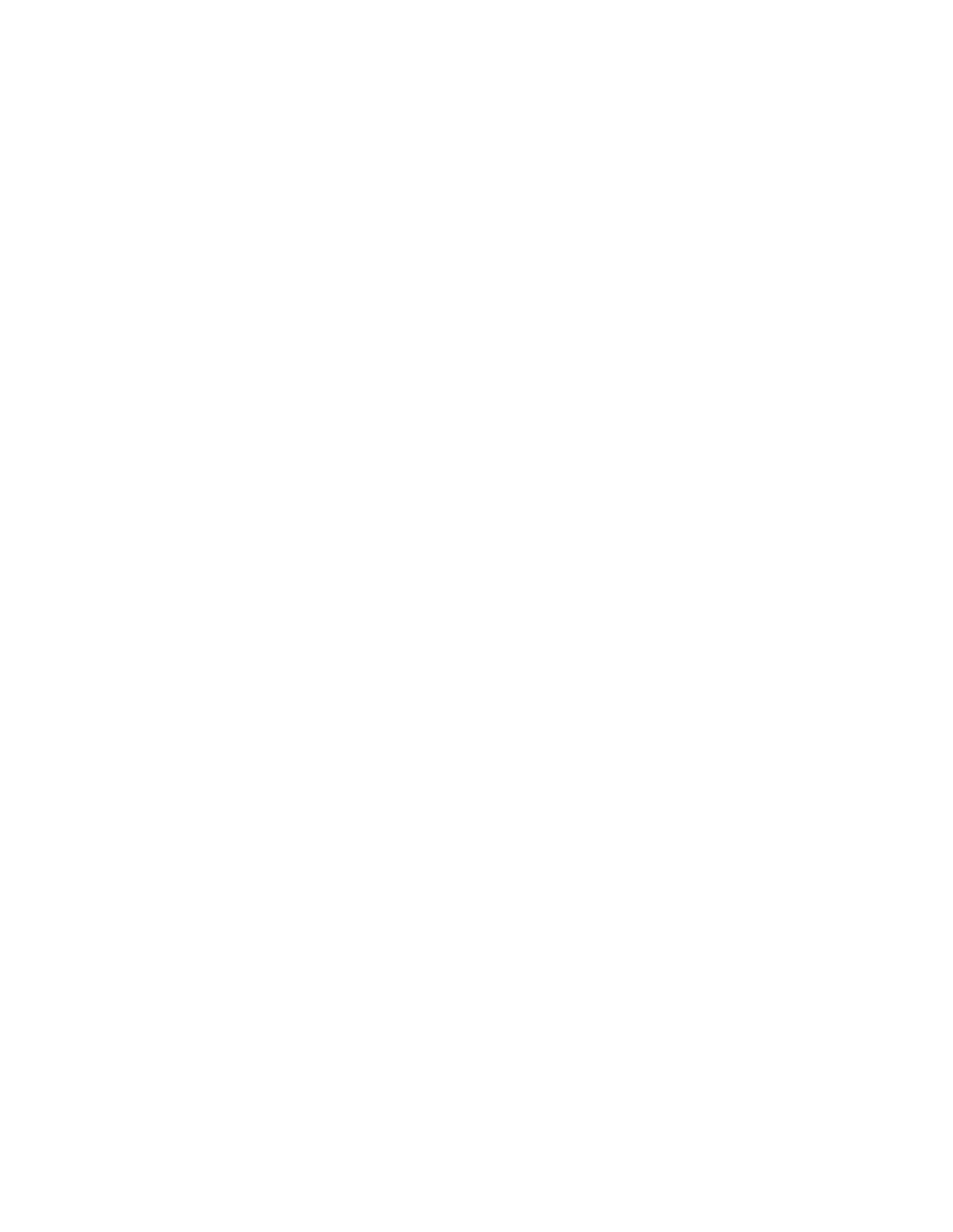# Annex II

# PROGRESS AND FINANCIAL REPORTING DATABASE

Environment Department

The World Bank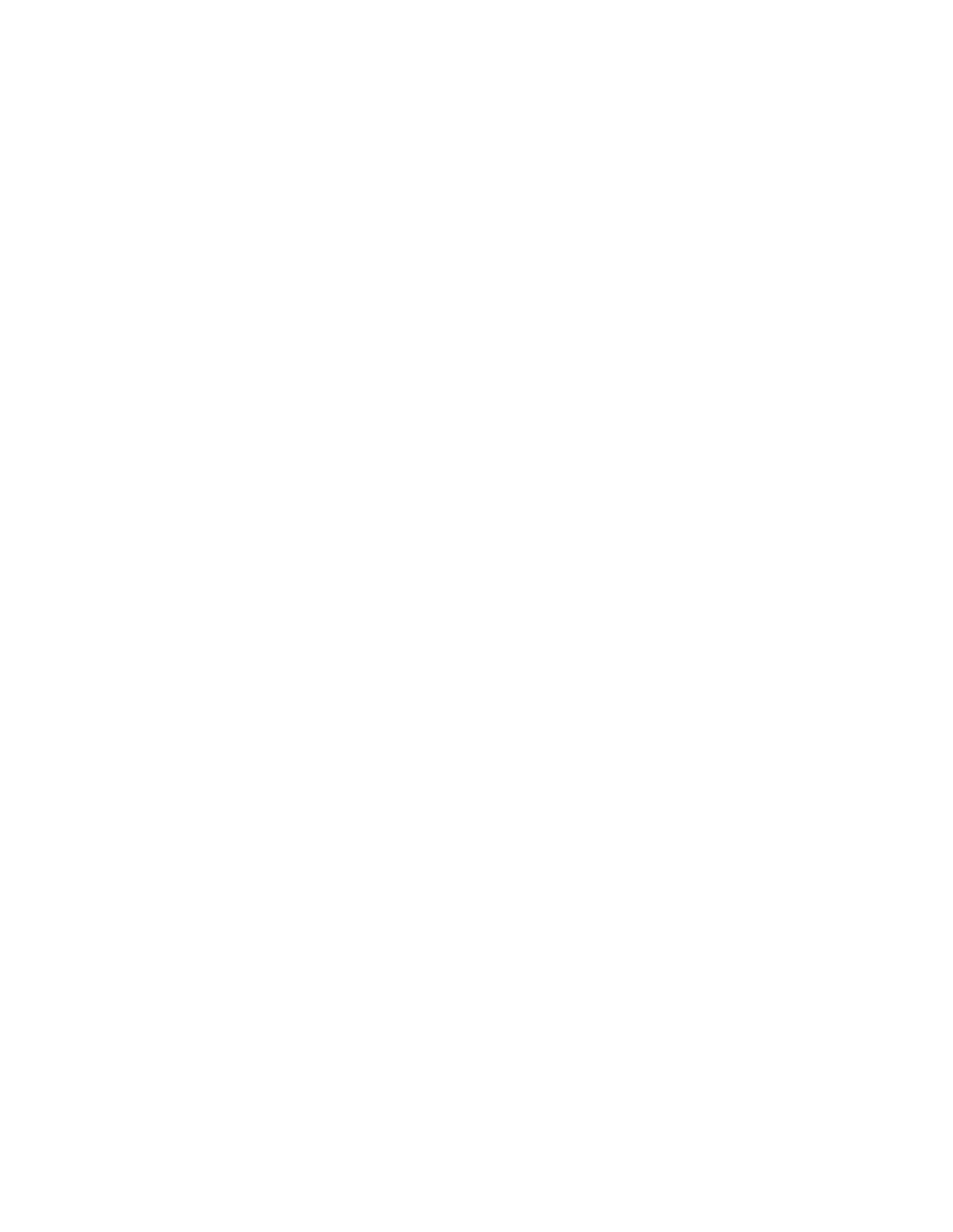#### **Closed and Tranferred Projects**

| Agency                      | <b>Number</b><br>of<br><b>Projects</b> | <b>Approved</b><br><b>Funding</b><br>(US\$) | <b>Adjustments</b><br>(USS) | <b>Approved</b><br><b>Funding Plus Disburse</b><br>Adjustment | <b>Funds</b><br>$d$ (US\$) | <b>Balances</b><br>(US\$) | Percent of<br><b>Funds</b><br><b>Disbursed</b> | <b>Consumption Consumptio</b><br><b>ODP</b> to Be<br><b>Phased Out</b> | n ODP<br><b>Phased Out</b> | Production<br><b>ODP</b> to Be<br><b>Phased Out</b> | Production<br>Out | <b>Estimated</b><br><b>ODP Phased   Disbursemen</b><br>t in Current |
|-----------------------------|----------------------------------------|---------------------------------------------|-----------------------------|---------------------------------------------------------------|----------------------------|---------------------------|------------------------------------------------|------------------------------------------------------------------------|----------------------------|-----------------------------------------------------|-------------------|---------------------------------------------------------------------|
|                             |                                        |                                             |                             | (US\$)                                                        |                            |                           |                                                |                                                                        |                            |                                                     |                   | Year $(US$)$                                                        |
| <b>Closed Projects</b>      |                                        |                                             |                             |                                                               |                            |                           |                                                |                                                                        |                            |                                                     |                   |                                                                     |
| <b>UNDP</b>                 | ОI                                     | $\Omega$                                    | 01                          | $\Omega$                                                      |                            |                           | 0%                                             |                                                                        |                            |                                                     | $\Omega$          |                                                                     |
| <b>UNEP</b>                 |                                        | $\overline{0}$                              |                             |                                                               |                            |                           | 0%                                             |                                                                        |                            |                                                     | 0                 |                                                                     |
| <b>UNIDO</b>                | ΟI                                     | $\Omega$                                    | ΟI                          | Ol                                                            |                            |                           | 0%                                             |                                                                        |                            |                                                     | $\Omega$          | $\theta$                                                            |
| World Bank                  | 92                                     | 30,714,304                                  | $-29,352,224$               |                                                               | 1,362,080 1,362,080        |                           | 100%                                           | 657                                                                    | 581                        |                                                     | $\Omega$          |                                                                     |
| <b>Bilaterals</b>           | ΩI                                     | $\Omega$                                    |                             |                                                               |                            |                           | 0%                                             |                                                                        |                            |                                                     | $\Omega$          | $\Omega$                                                            |
| Total                       | 92                                     | 30,714,304                                  | $-29,352,224$               |                                                               | 1,362,080 1,362,080        | $\Omega$                  | 100%                                           | 657                                                                    | 581                        | $\Omega$                                            | $\overline{0}$    | $\Omega$                                                            |
| <b>Transferred Projects</b> |                                        |                                             |                             |                                                               |                            |                           |                                                |                                                                        |                            |                                                     |                   |                                                                     |
| <b>UNDP</b>                 | ΩI                                     | $\Omega$                                    | ΩI                          | 01                                                            |                            |                           | 0%                                             |                                                                        |                            |                                                     | $\Omega$          |                                                                     |
| <b>UNEP</b>                 |                                        |                                             |                             |                                                               |                            |                           | 0%                                             |                                                                        |                            |                                                     | $\overline{0}$    |                                                                     |
| <b>UNIDO</b>                |                                        | $\Omega$                                    |                             |                                                               |                            |                           | 0%                                             |                                                                        |                            |                                                     | 0                 | $\Omega$                                                            |
| World Bank                  |                                        | 1,363,130                                   | $-1,363,130$                | $\overline{0}$                                                | 0                          |                           | 0%                                             |                                                                        |                            |                                                     | $\Omega$          | $\overline{0}$                                                      |
| <b>Bilaterals</b>           | ΩI                                     | $\overline{0}$                              | $\Omega$                    | $\overline{0}$                                                | 0                          |                           | 0%                                             |                                                                        |                            |                                                     | $\Omega$          | $\overline{0}$                                                      |
| Total                       | 7 <sup>1</sup>                         | 1,363,130                                   | $-1,363,130$                | $\overline{0}$                                                | $\overline{0}$             | $\overline{0}$            | 0%                                             |                                                                        | $\overline{0}$             | $\overline{0}$                                      | $\overline{0}$    | $\overline{0}$                                                      |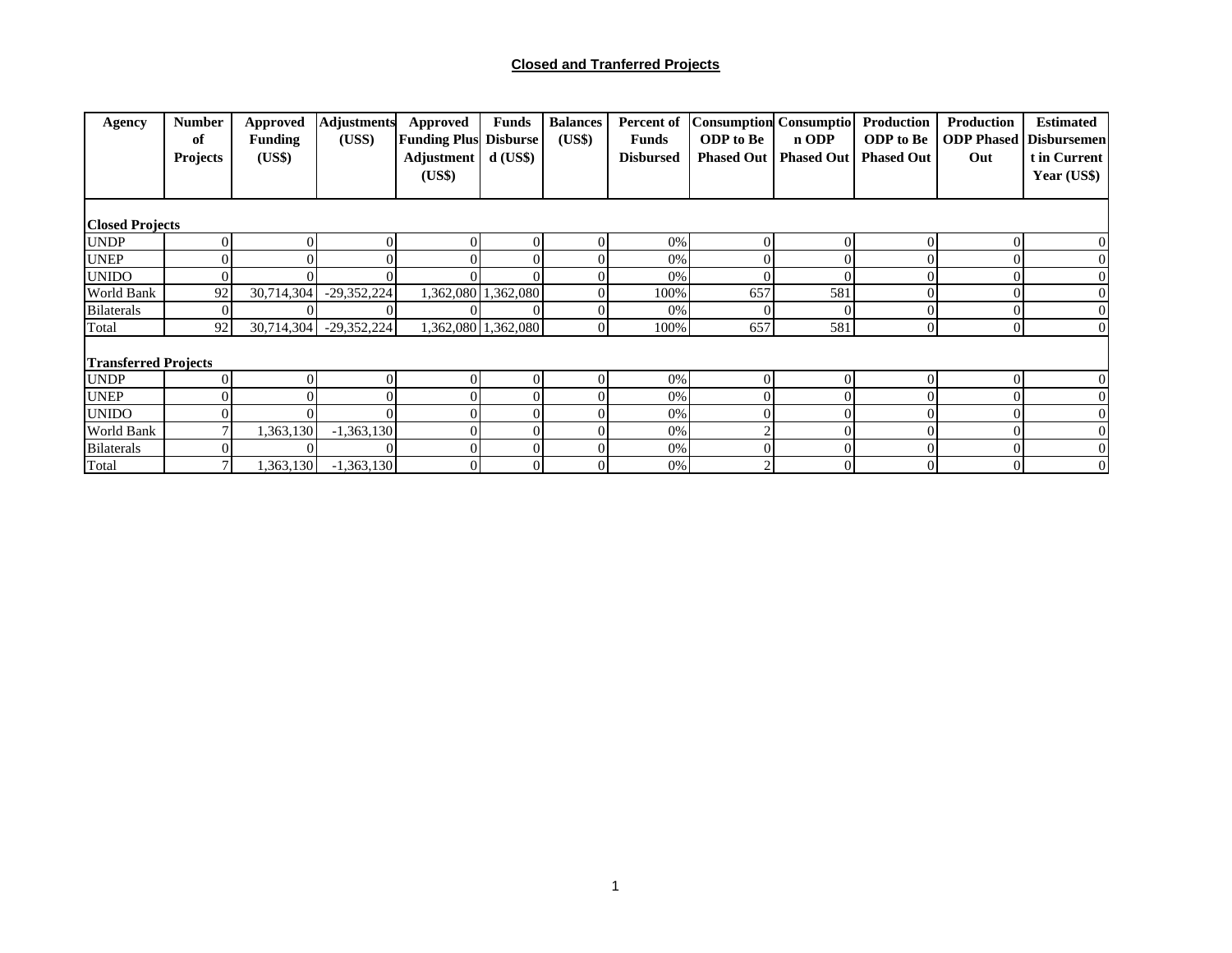### **Total Funds**

| <b>Item</b>                                                                  | UNDP (US\$)      | <b>UNEP</b> (US\$) | UNIDO (US\$)     | World Bank (US\$)* Bilaterals (US\$) |                  | Grand Total (US\$)* |
|------------------------------------------------------------------------------|------------------|--------------------|------------------|--------------------------------------|------------------|---------------------|
| <b>Sector</b>                                                                |                  |                    |                  |                                      |                  |                     |
| Aerosol                                                                      | $\boldsymbol{0}$ | $\mathbf{0}$       | $\overline{0}$   | 13,952,045                           | $\boldsymbol{0}$ | 13,952,045          |
| Foam                                                                         | $\overline{0}$   | $\mathbf{0}$       | $\overline{0}$   | 127,114,504                          | $\overline{0}$   | 127,114,504         |
| Halon                                                                        | $\mathbf{0}$     | $\Omega$           | $\mathbf{0}$     | 70,444,920                           | $\boldsymbol{0}$ | 70,444,920          |
| Fumigants                                                                    | $\boldsymbol{0}$ | $\mathbf{0}$       | $\overline{0}$   | 5,370,004                            | $\boldsymbol{0}$ | 5,370,004           |
| Multiple Sectors                                                             | $\mathbf{0}$     | $\Omega$           | $\overline{0}$   | 2,659,787                            | $\mathbf{0}$     | 2,659,787           |
| Other                                                                        | $\boldsymbol{0}$ | $\mathbf{0}$       | $\overline{0}$   | $\overline{5,059,360}$               | $\boldsymbol{0}$ | 5,059,360           |
| Phaseout Plan                                                                | $\mathbf{0}$     | $\Omega$           | $\overline{0}$   | 75,216,049                           | $\overline{0}$   | 75,216,049          |
| Process Agent                                                                | $\boldsymbol{0}$ | $\mathbf{0}$       | $\mathbf{0}$     | 83, 842, 497                         | $\boldsymbol{0}$ | 83, 842, 497        |
| Production                                                                   | $\mathbf{0}$     | $\theta$           | $\overline{0}$   | 196,972,120                          | $\mathbf{0}$     | 196,972,120         |
| Refrigeration                                                                | $\overline{0}$   | $\mathbf{0}$       | $\theta$         | 185,702,572                          | $\mathbf{0}$     | 185,702,572         |
| Several                                                                      | $\mathbf{0}$     | $\mathbf{0}$       | $\overline{0}$   | 24,663,834                           | $\mathbf{0}$     | 24,663,834          |
| Solvents                                                                     | $\overline{0}$   | $\mathbf{0}$       | $\overline{0}$   | 10,147,394                           | $\overline{0}$   | 10,147,394          |
| Sterilant                                                                    | $\boldsymbol{0}$ | $\mathbf{0}$       | $\overline{0}$   | 683,795                              | $\overline{0}$   | 683,795             |
| Sub-Total                                                                    | $\mathbf{0}$     | $\mathbf{0}$       | $\overline{0}$   | 801,828,882                          | $\overline{0}$   | 801,828,882         |
| Agency fees/administrative costs                                             | $\mathbf{0}$     | $\mathbf{0}$       | $\boldsymbol{0}$ | 74,578,043                           | $\boldsymbol{0}$ | 74,578,043          |
| <b>GRAND TOTAL</b>                                                           | $\overline{0}$   | $\mathbf{0}$       | $\overline{0}$   | 876,406,924                          | $\overline{0}$   | 876,406,924         |
| <b>Region</b><br>Africa                                                      | $\mathbf{0}$     | $\mathbf{0}$       | $\overline{0}$   | 8,498,354                            | $\mathbf{0}$     | 8,498,354           |
| Asia & Pacific                                                               | $\boldsymbol{0}$ | $\boldsymbol{0}$   | $\overline{0}$   | 677,584,794                          | $\boldsymbol{0}$ | 677,584,794         |
| Europe                                                                       | $\mathbf{0}$     | $\theta$           | $\overline{0}$   | 29,415,084                           | $\overline{0}$   | 29,415,084          |
| Latin America and Caribbean                                                  | $\overline{0}$   | $\mathbf{0}$       | $\overline{0}$   | 78,400,388                           | $\mathbf{0}$     | 78,400,388          |
| Global                                                                       | $\overline{0}$   | $\mathbf{0}$       | $\theta$         | 7,930,262                            | $\overline{0}$   | 7,930,262           |
| <b>Implementation Characteristics</b>                                        |                  |                    |                  |                                      |                  |                     |
| Agency Implementation                                                        | $\boldsymbol{0}$ | $\boldsymbol{0}$   | $\boldsymbol{0}$ | 21,515,906                           | $\boldsymbol{0}$ | 21,515,906          |
| National Implementation                                                      | $\theta$         | $\Omega$           | $\Omega$         | 780,312,976                          | $\Omega$         | 780,312,976         |
| <b>Time or Objective-sensitive Accounts</b>                                  |                  |                    |                  |                                      |                  |                     |
| Time-Sensitive                                                               | $\boldsymbol{0}$ | $\mathbf{0}$       | $\boldsymbol{0}$ | 14,861,241                           | $\boldsymbol{0}$ | 14,861,241          |
| Objective-Sensitive                                                          | $\overline{0}$   | $\theta$           | $\overline{0}$   | 786,967,641                          | $\overline{0}$   | 786,967,641         |
| <b>Disbursement Method</b>                                                   |                  |                    |                  |                                      |                  |                     |
| During Implementation                                                        | $\boldsymbol{0}$ | $\boldsymbol{0}$   | $\boldsymbol{0}$ | 781,687,650                          | $\boldsymbol{0}$ | 781,687,650         |
| After Implementation                                                         | $\overline{0}$   | $\mathbf{0}$       | $\overline{0}$   | 12,998,005                           | $\overline{0}$   | 12,998,005          |
| Retroactive Funding                                                          | $\mathbf{0}$     | $\Omega$           | $\theta$         | 7,143,226                            | $\overline{0}$   | 7,143,226           |
| Note: The sum of each section (Region, Sector, etc.) equals the Grand Total. |                  |                    |                  |                                      |                  |                     |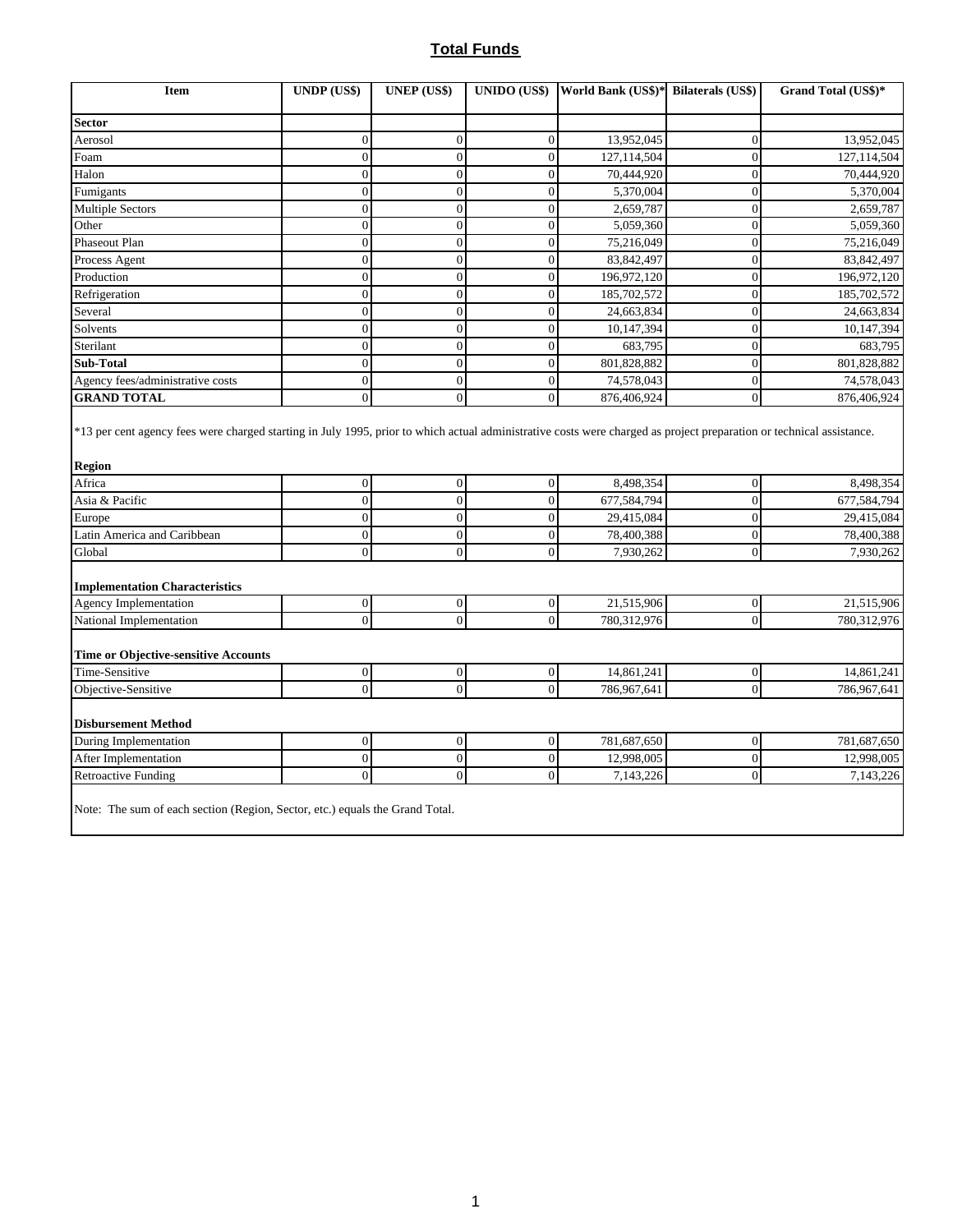#### **Annual Summary**

| Year<br>Approv-<br>ed | Number of Ap-<br>prov-als*                                                | <b>Number Com-</b><br>pleted | Per Cent<br>Com-pleted | <b>Consumption</b><br>ODP to be<br>Phased Out* | Consumption<br><b>ODP</b> Phased<br>$Out*$ | Per Cent of<br><b>Consumption</b><br><b>ODP</b> Phased<br>Out | Production<br>ODP to be<br><b>Phased</b><br>$Out*$ | Production<br><b>ODP</b> Phased<br>$Out*$ | Per Cent of<br>Production<br><b>ODP</b> Phased<br>Out | Approved<br><b>Funding plus</b><br>Adjustment<br>(US\$) | <b>Funds</b><br><b>Disbursed</b><br>(US\$) | Per Cent<br>of Funds<br>Dis-burs-<br>ed | <b>Balance (US\$)</b> | <b>Estimated</b><br><b>Disbursement</b><br>in Current<br>Year (US\$) | <b>Support Costs</b><br><b>Approved</b><br>(US\$) | <b>Support Cost</b><br><b>Adjustments</b><br>(US\$) |
|-----------------------|---------------------------------------------------------------------------|------------------------------|------------------------|------------------------------------------------|--------------------------------------------|---------------------------------------------------------------|----------------------------------------------------|-------------------------------------------|-------------------------------------------------------|---------------------------------------------------------|--------------------------------------------|-----------------------------------------|-----------------------|----------------------------------------------------------------------|---------------------------------------------------|-----------------------------------------------------|
|                       |                                                                           |                              |                        |                                                |                                            |                                                               |                                                    |                                           |                                                       |                                                         |                                            |                                         |                       |                                                                      |                                                   |                                                     |
| 1991                  |                                                                           | 42                           | 100%                   | 536                                            | 600                                        | 112%                                                          |                                                    |                                           | 0%                                                    | 5,429,404                                               | 5,429,404                                  | 100%                                    |                       |                                                                      | 820,000                                           | $-534,564$                                          |
| 1992                  | 76                                                                        | 761                          | 100%                   | 18,441                                         | 18,276                                     | 99%                                                           |                                                    |                                           | 0%                                                    | 28,047,705                                              | 28,047,705                                 | 100%                                    |                       |                                                                      | 1,347,550                                         | $-396,573$                                          |
| 1993                  | 79                                                                        | 79                           | 100%                   | 2,468                                          | 3,054                                      | 124%                                                          | $\Omega$                                           |                                           | 0%                                                    | 42,538,405                                              | 42,538,405                                 | 100%                                    |                       |                                                                      | 1,179,000                                         | $-276,805$                                          |
| 1994                  | 91                                                                        | 91                           | 100%                   | 8.894                                          | 9,178                                      | 103%                                                          | 1.200                                              | 1.200                                     | 100%                                                  | 41,081,267                                              | 41,081,267                                 | 100%                                    |                       |                                                                      | 1,418,963                                         | 113,858                                             |
| 1995                  | 112                                                                       | 111                          | 99%                    | 3.648                                          | 3,536                                      | 97%                                                           |                                                    |                                           | 0%                                                    | 47,224,186                                              | 46,936,135                                 | 99%                                     | 288,051               | 288,052                                                              | 5,478,734                                         | $-764,883$                                          |
| 1996                  | 55                                                                        | 55                           | 100%                   | 3.610                                          | 3,312                                      | 92%                                                           |                                                    |                                           | 0%                                                    | 29,319,479                                              | 29,319,479                                 | 100%                                    |                       |                                                                      | 4,465,744                                         | $-621,460$                                          |
| 1997                  | 95                                                                        | 94                           | 99%                    | 17,308                                         | 17,257                                     | 100%                                                          | 11,739                                             | 11,739                                    | 100%                                                  | 56,850,205                                              | 56,116,699                                 | 99%                                     | 733,505               | 116,404                                                              | 8,100,603                                         | $-1,067,986$                                        |
| 1998                  | 59                                                                        | 57                           | 97%                    | 8,837                                          | 8,568                                      | 97%                                                           | 5,826                                              | 5,826                                     | 100%                                                  | 38,010,719                                              | 37.391.882                                 | 98%                                     | 618,836               | 148,478                                                              | 4,804,453                                         | $-397,313$                                          |
| 1999                  | 73                                                                        | 69                           | 95%                    | 8,016                                          | 7,020                                      | 88%                                                           | 11.468                                             | 11,468                                    | 100%                                                  | 64,415,376                                              | 63,885,983                                 | 99%                                     | 529,393               | 255,871                                                              | 6,207,035                                         | 356,809                                             |
| 2000                  | 67                                                                        | 64                           | 96%                    | 2,978                                          | 3,260                                      | 109%                                                          | 8,793                                              | 8,793                                     | 100%                                                  | 37,306,285                                              | 36,808,929                                 | 99%                                     | 497.357               | 122,263                                                              | 3,744,868                                         | $-140,900$                                          |
| 2001                  | 29                                                                        | 29                           | 100%                   | 6.067                                          | 6,067                                      | 100%                                                          | 7,864                                              | 7,868                                     | 100%                                                  | 55,212,853                                              | 54,509,124                                 | 99%                                     | 703.729               | 703,729                                                              | 4,482,838                                         | 564,673                                             |
| 2002                  | 32                                                                        | 29                           | 91%                    | 6.495                                          | 6,455                                      | 99%                                                           | 7,173                                              | 7,175                                     | 100%                                                  | 64,364,770                                              | 57,629,764                                 | 90%                                     | 6,735,006             | 4,839,124                                                            | 7,174,301                                         | $-68,603$                                           |
| 2003                  | 24                                                                        | 24                           | 100%                   | 3.966                                          | 3,978                                      | 100%                                                          | 7,421                                              | 7,421                                     | 100%                                                  | 72,792,513                                              | 62,767,056                                 | 86%                                     | 10,025,457            | 4,828,218                                                            | 7,029,910                                         | 257,499                                             |
| 2004                  | 30                                                                        | 21                           | 70%                    | 4,451                                          | 3,221                                      | 72%                                                           | 16,083                                             | 16,083                                    | 100%                                                  | 77,707,205                                              | 57,480,159                                 | 74%                                     | 20,227,046            | 8.634.935                                                            | 7,369,146                                         | 121,875                                             |
| 2005                  | 29                                                                        | 13                           | 45%                    | 19,359                                         | 22,407                                     | 116%                                                          | 46,223                                             | 46,292                                    | 100%                                                  | 75,456,515                                              | 45,238,984                                 | 60%                                     | 30,217,531            | 12,703,796                                                           | 7,381,049                                         | $-62,181$                                           |
| 2006                  | 22                                                                        |                              | 0%                     | 1,260                                          | 493                                        | 39%                                                           | 18,444                                             | 18,212                                    | 99%                                                   | 66,071,994                                              | 22,002,295                                 | 33%                                     | 44,069,699            | 22,743,374                                                           | 6,490,404                                         | $\theta$                                            |
| <b>Total</b>          | 915                                                                       | 854                          | 93%                    | 116,334                                        | 116,682                                    | 100%                                                          | 142,233                                            | 142,076                                   | 100%                                                  | 801,828,882                                             | 687,183,273                                | 86%                                     | 114,645,608           | 55,384,244                                                           | 77,494,598                                        | $-2,916,555$                                        |
|                       | *Excludes Closed and Transferred Projects<br>Includes Project Preparation |                              |                        |                                                |                                            |                                                               |                                                    |                                           |                                                       |                                                         |                                            |                                         |                       |                                                                      |                                                   |                                                     |

Includes Project Preparation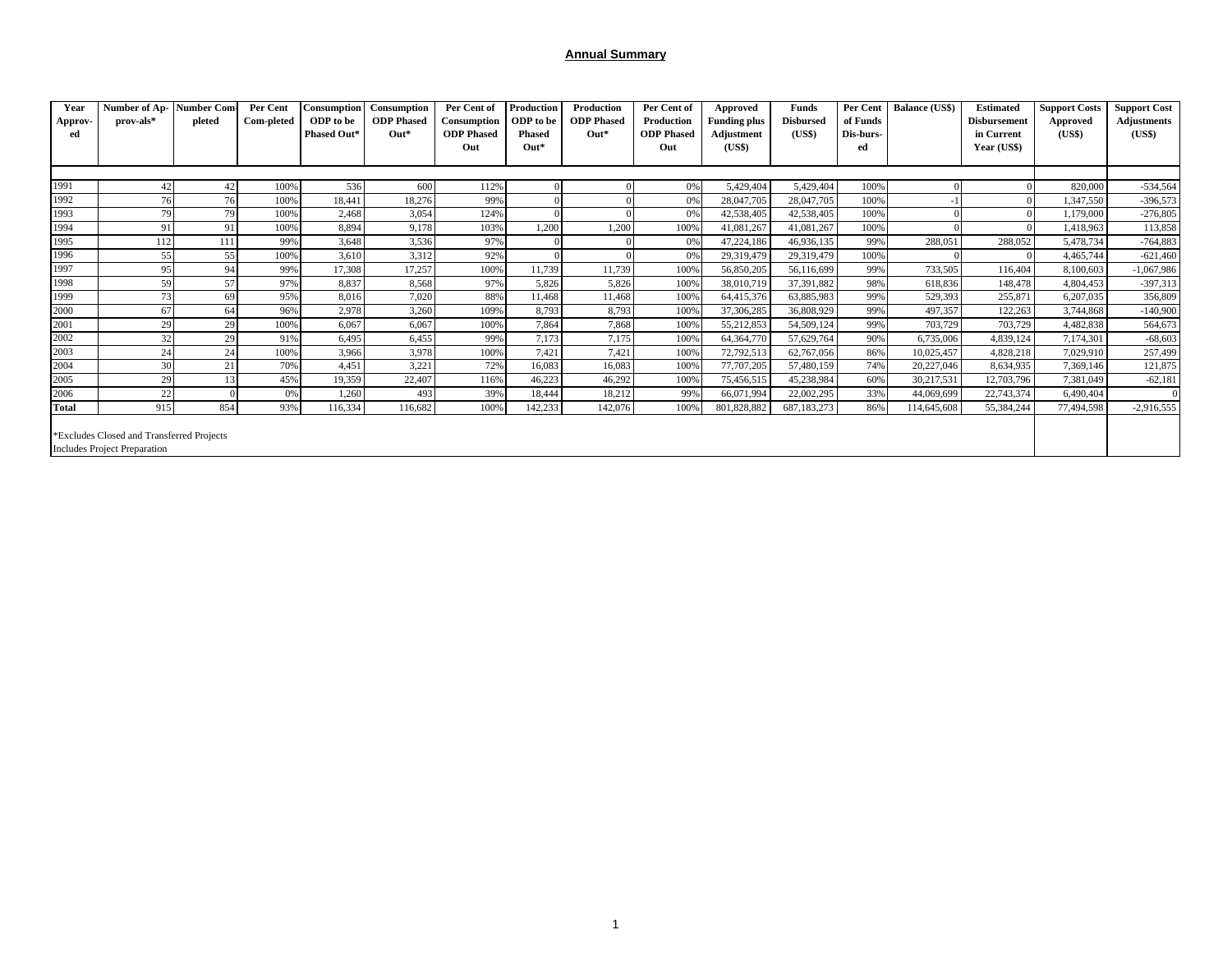### **Agency Comparisons**

| <b>Item</b>                                        | <b>UNDP</b> | <b>UNEP</b>  | <b>UNIDO</b>   | <b>World Bank</b> | <b>Bilaterals</b> | <b>Grand Total</b> |
|----------------------------------------------------|-------------|--------------|----------------|-------------------|-------------------|--------------------|
| <b>Investment Projects</b>                         |             |              |                |                   |                   |                    |
| Number of completed projects                       | $\Omega$    | n/a          | $\theta$       | 509               | $\Omega$          | 509                |
| Number of ongoing projects                         | $\Omega$    | n/a          | $\overline{0}$ | 39                | $\overline{0}$    | 39                 |
| Total ongoing and completed*                       | $\Omega$    | n/a          | $\theta$       | 548               | $\Omega$          | 548                |
| Per cent completed                                 | 0%          | n/a          | 0%             | 93%               | 0%                | 93%                |
| Consumption ODP phased out                         | $\Omega$    | $\mathbf{0}$ | $\overline{0}$ | 117,263           | $\overline{0}$    | 117,263            |
| Consumption ODP to be phased out                   | $\theta$    | $\Omega$     | $\overline{0}$ | 116,993           | $\theta$          | 116,993            |
| Consumption Per cent phased out                    | 0%          | 0%           | 0%             | 100%              | 0%                | 100%               |
| Production ODP phased out                          | $\Omega$    | $\theta$     | $\overline{0}$ | 142,076           | $\overline{0}$    | 142,076            |
| Production ODP to be phased out                    | $\theta$    | $\theta$     | $\overline{0}$ | 142,233           | $\theta$          | 142,233            |
| Production Per cent phased out                     | 0%          | 0%           | 0%             | 100%              | 0%                | 100%               |
| Funds disbursed through 2006                       | \$0         | \$0          | \$0            | \$648,782,555     | \$0               | \$648,782,555      |
| Estimated disbursements in 2007                    | \$0         | \$0          | \$0            | \$53,778,350      | \$0               | \$53,778,350       |
| Total funds approved through 2006***               | \$0         | \$0          | \$0            | \$754,172,005     | \$0               | \$754,172,005      |
| Estimated of disbursements through 2007 as         | 0%          | n/a          | 0%             | 93%               | 0%                | 93%                |
| percentage of total funds approved through 2006*** |             |              |                |                   |                   |                    |
| Non-Investment Projects**                          |             |              |                |                   |                   |                    |
| Number of completed projects                       | $\Omega$    | $\mathbf{0}$ | $\overline{0}$ | 95                | $\overline{0}$    | 95                 |
| Number of ongoing projects                         | $\Omega$    | $\theta$     | $\overline{0}$ | 18                | $\overline{0}$    | 18                 |
| Total ongoing and completed*                       | $\Omega$    | $\theta$     | $\theta$       | 113               | $\theta$          | 113                |
| Per cent completed                                 | 0%          | 0%           | 0%             | 84%               | 0%                | 84%                |
| <b>All Projects</b>                                |             |              |                |                   |                   |                    |
| Total funds disbursed                              | \$0         | \$0          | \$0            | \$687,183,273     | \$0               | \$687,183,273      |
| Total funds approved***                            | \$0         | \$0          | \$0            | \$801,828,882     | \$0               | \$801,828,882      |
| Per cent disbursed                                 | 0%          | 0%           | 0%             | 86%               | 0%                | 86%                |
| Estimated disbursement in Current Year             | \$0         | \$0          | \$0            | \$55,384,244      | \$0               | \$55,384,244       |
| <b>Balance</b> of Funds                            | \$0         | \$0          | \$0            | \$114,645,608     | \$0               | \$114,645,608      |
| Per cent of 2006 balance committed in 2007         | 0%          | 0%           | 0%             | 48%               | 0%                | 48%                |
|                                                    |             |              |                |                   |                   |                    |

\* The total number of ongoing and completed projects does not include closed projects and projects that were transferred.

\*\*Does not include project preparation.

\*\*\* Includes adjustments.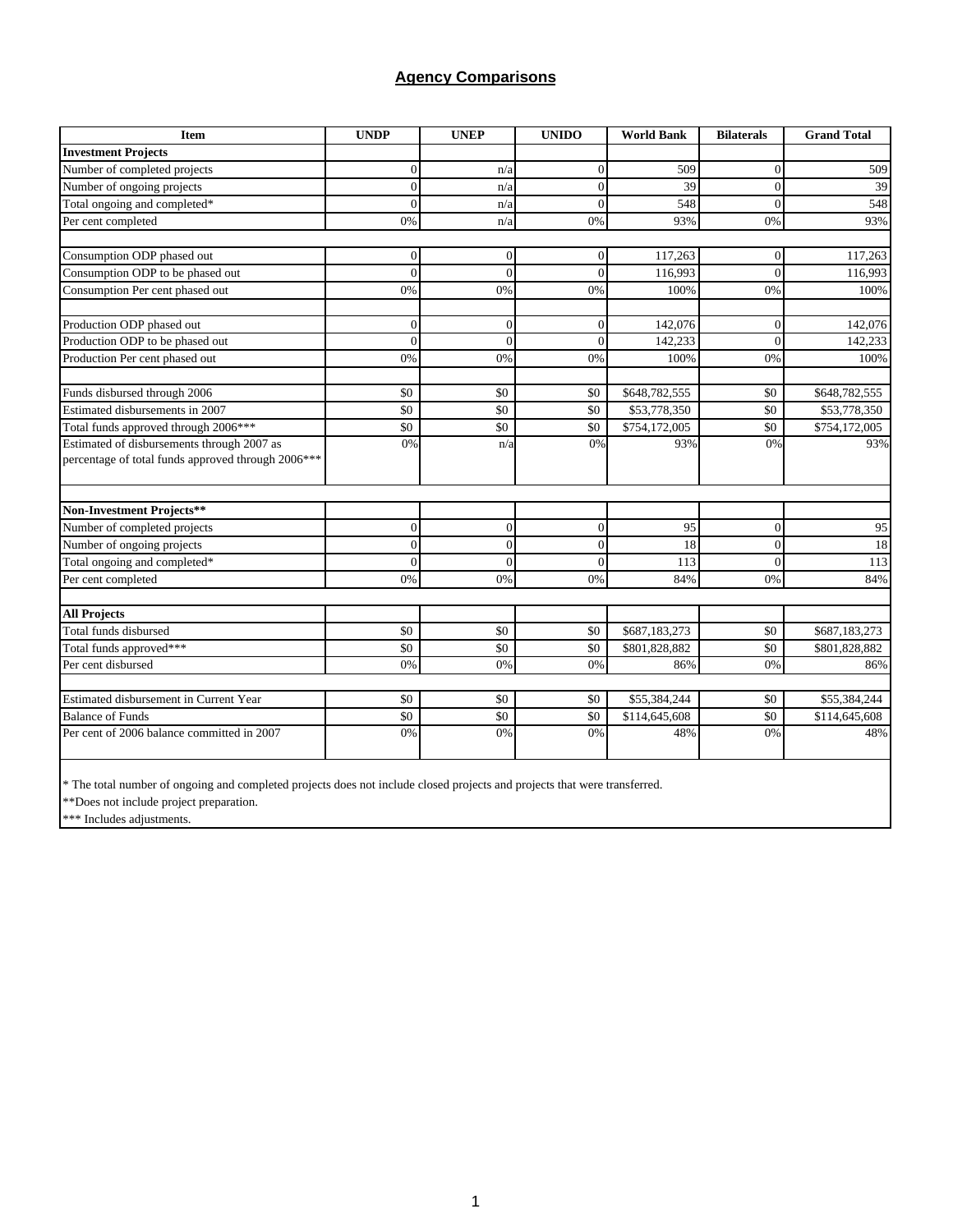#### **Cumulative Completed Investment**

| Item                                                                                                      | Number of      | <b>Approved Funds</b> Per Cent of |                  | Consumption                                |                        | <b>Production ODP</b> Average Number of Average Number |                | <b>Overall Cost-</b>    |
|-----------------------------------------------------------------------------------------------------------|----------------|-----------------------------------|------------------|--------------------------------------------|------------------------|--------------------------------------------------------|----------------|-------------------------|
|                                                                                                           | Projects       | plus Adjustment                   | <b>Funds</b>     | <b>ODP</b> Phased                          | Phased Out**           | <b>Months from</b>                                     | of Months from | <b>Effectiveness to</b> |
|                                                                                                           |                | (US \$)                           | <b>Disbursed</b> | $Out**$                                    |                        | <b>Approval to First</b>                               | Approval to    | the Fund                |
|                                                                                                           |                |                                   |                  |                                            |                        | <b>Disbursement</b>                                    | Completion     | (US\$/kg.)              |
|                                                                                                           |                |                                   |                  |                                            |                        |                                                        |                |                         |
| <b>GRAND TOTAL</b>                                                                                        | 509            | 635,762,839                       | 94%              | 103,998                                    | 113,361                | 25                                                     | 40             | \$2.92                  |
|                                                                                                           |                |                                   |                  |                                            |                        |                                                        |                |                         |
| <b>Region</b><br>Africa                                                                                   | 16             | 4,715,834                         | 94%              | 435                                        | $\mathbf{0}$           | 24                                                     | 49             | \$10.84                 |
|                                                                                                           | 369            |                                   | 94%              |                                            | 109,128                | 25                                                     | 40             |                         |
| Asia & Pacific                                                                                            | 33             | 543,104,250<br>24,915,439         | 94%              | 96,859<br>3,348                            | $\Omega$               | $\overline{12}$                                        | 20             | \$2.64<br>\$7.44        |
| Europe<br>Latin America and Caribbean                                                                     | 91             |                                   | 97%              |                                            | 4,233                  | 31                                                     | 45             | \$8.31                  |
|                                                                                                           |                | 63,027,316                        | 0%               | 3,356                                      | $\theta$               |                                                        |                |                         |
| Global                                                                                                    | n/a            | $\mathbf{0}$                      |                  |                                            |                        | n/a                                                    | n/a            | n/a                     |
| <b>Sector</b>                                                                                             |                |                                   |                  |                                            |                        |                                                        |                |                         |
| Aerosol                                                                                                   | 29             | 13,003,973                        | 100%             | 19,616                                     | $\mathbf{0}$           | 29                                                     | 45             | \$0.66                  |
| Foam                                                                                                      | 204            | 116,073,405                       | 83%              | 22,478                                     | $\theta$               | 26                                                     | 43             | \$5.16                  |
| Fumigants                                                                                                 | 3              | 1,443,425                         | 100%             | 117                                        | $\mathbf{0}$           | 12                                                     | 47             | \$12.32                 |
| Halon                                                                                                     | 13             | 55,278,850                        | 99%              | 30,129                                     | 29,988                 | 18                                                     | 26             | \$0.92                  |
| Multiple Sectors*                                                                                         | $\overline{4}$ | 2,605,995                         | 100%             | 419                                        | $\Omega$               | 28                                                     | 78             | \$6.23                  |
| Other                                                                                                     | $\overline{c}$ | 5,059,360                         | 100%             | 404                                        | $\Omega$               | 28                                                     | 41             | \$12.52                 |
| Phaseout Plan                                                                                             | 22             | 53,995,319                        | 74%              | 12,990                                     | 9,896                  | 18                                                     | 13             | \$2.36                  |
| Process Agent                                                                                             | 6              | 42,330,316                        | 100%             | 5,180                                      | 25,466                 | 10                                                     | 18             | \$1.38                  |
| Production                                                                                                | 20             | 171,657,120                       | 99%              | $\Omega$                                   | 48,011                 | 9                                                      | 10             | \$3.58                  |
| Refrigeration                                                                                             | 176            | 163,970,641                       | 100%             | 12,061                                     | $\mathbf{0}$           | $\overline{27}$                                        | 46             | \$13.59                 |
| Solvents                                                                                                  | 28             | 9,660,640                         | 100%             | 562                                        | $\theta$               | 29                                                     | 27             | \$17.19                 |
| Sterilant                                                                                                 | $\overline{c}$ | 683,795                           | 97%              | 41                                         | $\theta$               | 16                                                     | 27             | \$16.83                 |
|                                                                                                           |                |                                   |                  |                                            |                        |                                                        |                |                         |
| <b>Implementation Characteristics</b>                                                                     |                |                                   |                  |                                            |                        |                                                        |                |                         |
| Agency Implementation                                                                                     | $\overline{0}$ | $\theta$                          | 0%               | $\Omega$                                   | $\mathbf{0}$           | n/a                                                    | n/a            | n/a                     |
| National Implementation                                                                                   | 509            | 635,762,839                       | 94%              | 103,998                                    | 113,361                | 25                                                     | 40             | \$2.92                  |
| Time or Objective-sensitive Accounts                                                                      |                |                                   |                  |                                            |                        |                                                        |                |                         |
| Time-Sensitive                                                                                            | $\overline{0}$ | $\Omega$                          | 0%               | $\Omega$                                   | $\Omega$               | n/a                                                    | n/a            | n/a                     |
| Objective-Sensitive                                                                                       | 509            | 635,762,839                       | 94%              | 103,998                                    | 113,361                | 25                                                     | 40             | \$2.92                  |
| <b>Disbursement Method</b>                                                                                |                |                                   |                  |                                            |                        |                                                        |                |                         |
| During Implementation                                                                                     | 471            | 617,493,038                       | 94%              | 102,110                                    | 113,361                | 25                                                     | 42             | \$2.87                  |
| After Implementation                                                                                      | 23             | 11,126,575                        | 100%             | 1,036                                      | $\overline{0}$         | 29                                                     | 27             | \$10.73                 |
| <b>Retroactive Funding</b>                                                                                | 15             | 7,143,226                         | 100%             | 851                                        | $\mathbf{0}$           | 24                                                     | $\mathbf{1}$   | \$8.40                  |
|                                                                                                           |                |                                   |                  |                                            |                        |                                                        |                |                         |
| * No funds are listed for the multiple sector investment project, but are recorded in appropriate sector. |                |                                   |                  |                                            |                        |                                                        |                |                         |
| ** Total phased out for the Fund is                                                                       | includes       |                                   |                  | from completed non-investment projects and | from ongoing projects. |                                                        |                |                         |
| Note: The sum of each section (Region, Sector, etc.) equals the Grand Total.                              |                |                                   |                  |                                            |                        |                                                        |                |                         |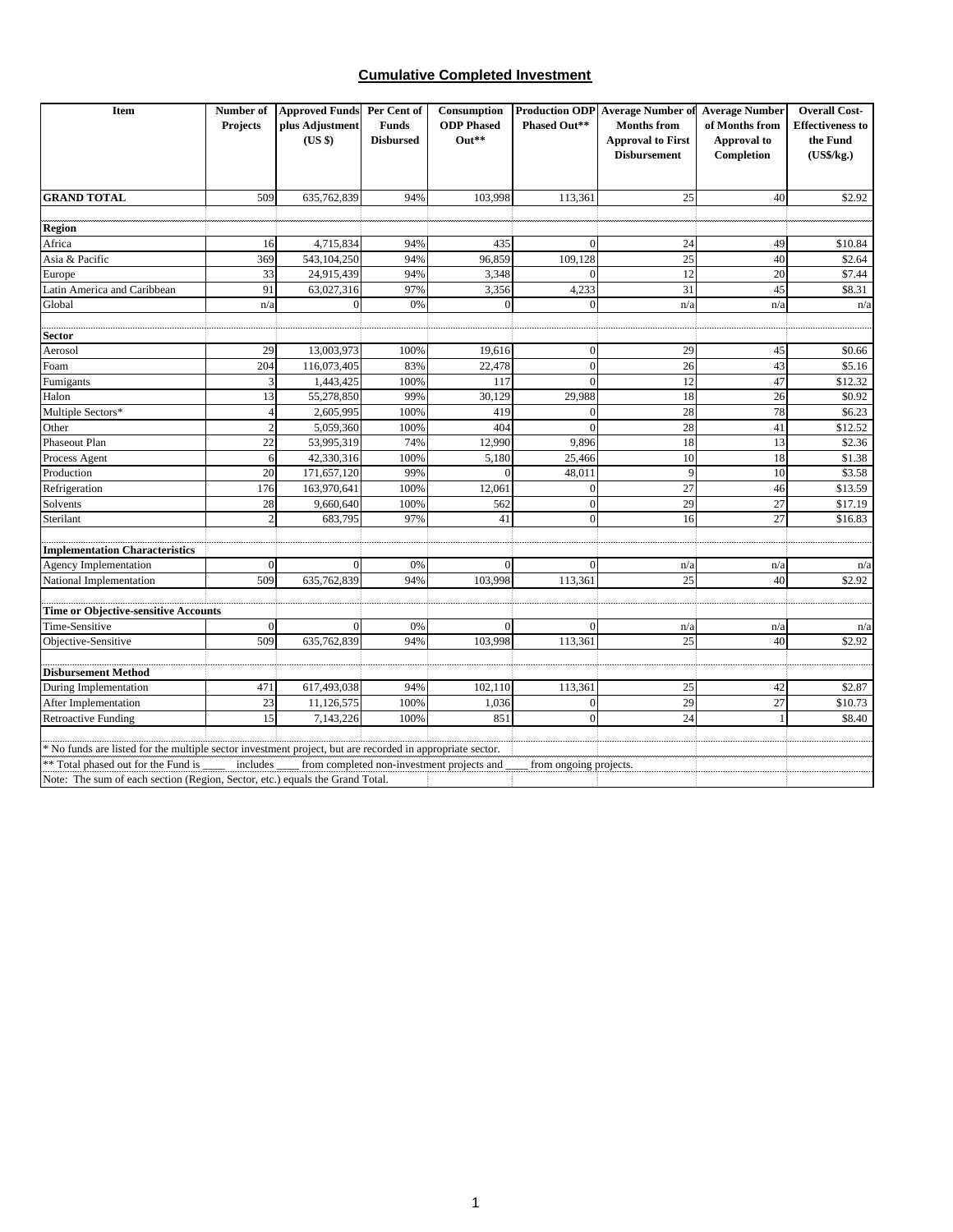#### **Project Preparation**

|                                |          |                   |                  | <b>COMPLETED PROJECT PREPARATION</b> |                       |          |                    |                  |                   | <b>ONGOING PROJECT PREPARATION</b> |                       |                       |                     |
|--------------------------------|----------|-------------------|------------------|--------------------------------------|-----------------------|----------|--------------------|------------------|-------------------|------------------------------------|-----------------------|-----------------------|---------------------|
| Item                           | Num-ber  | Approved          | Per Cent of      | <b>Aver-age Num-</b>                 | <b>Average Number</b> | Num-ber  | Approved           | <b>Funds</b>     | Per Cent of       | <b>Average Number</b>              | <b>Average Number</b> | <b>Balance (US\$)</b> | <b>Estimated</b>    |
|                                | of Pro-  | <b>Funds</b> plus | <b>Funds Dis</b> | ber of Months                        | of Months from        | of Pro-  | <b>Funds</b> plus  | <b>Disbursed</b> | <b>Funds Dis-</b> | of Months from                     | of Months from        |                       | <b>Disbursement</b> |
|                                | jects    | Adjustment        | bursed           | from Ap-proval                       | Approval to           | jects    | <b>Adjust-ment</b> | (US\$)           | burs-ed           | Ap-proval to                       | Ap-proval to          |                       | in Current Year     |
|                                |          | (US\$)            |                  | to First Dis-                        | Completion            |          | (US\$)             |                  |                   | <b>First Dis-burse-</b>            | <b>Planned Com-</b>   |                       | (US\$)              |
|                                |          |                   |                  | burse-ment                           |                       |          |                    |                  |                   | ment                               | pletion               |                       |                     |
|                                |          |                   |                  |                                      |                       |          |                    |                  |                   |                                    |                       |                       |                     |
| <b>GRAND TOTAL</b>             | 250      | 21,685,315        | 100%             | $\overline{5}$                       | 13                    |          | 255,500            | 133,050          | 52%               | 17                                 | 31                    | 122,450               | 122,450             |
| <b>Agency</b>                  |          |                   |                  |                                      |                       |          |                    |                  |                   |                                    |                       |                       |                     |
| <b>UNDP</b>                    |          |                   | 0%               | n/a                                  | n/a                   |          |                    |                  | 0%                | $n/\varepsilon$                    | n/a                   |                       |                     |
| <b>UNEP</b>                    |          |                   | 0%               | n/a                                  | n/a                   |          |                    |                  | 0%                | $n/\varepsilon$                    | n/a                   |                       |                     |
| <b>UNIDO</b>                   |          |                   | 0%               | n/a                                  | n/a                   |          |                    |                  | 0%                | n/i                                | n/a                   |                       |                     |
| <b>WORLD BANK</b>              | 250      | 21,685,315        | 100%             | $\overline{\phantom{1}}$             | 13                    |          | 255,500            | 133,050          | 52%               | 17                                 | 31                    | 122,450               | 122,450             |
| <b>Bilaterals</b>              | $\Omega$ |                   | n/a              | n/a                                  | n/a                   |          |                    |                  | 0%                | $n/\varepsilon$                    | n/a                   |                       | $\Omega$            |
| Region                         |          |                   |                  |                                      |                       |          |                    |                  |                   |                                    |                       |                       |                     |
| Africa                         | 16       | 621,762           | 100%             |                                      |                       |          |                    |                  | 0%                | n/a                                | n/a                   |                       | $\Omega$            |
| Asia & Pacific                 | 121      | 13,613,690        | 100%             |                                      | 13                    |          | 180,500            | 133,050          | 74%               | 17                                 | 30                    | 47,450                | 47,450              |
| Europe                         | 21       | 1,582,883         | 100%             |                                      | 14                    |          |                    |                  | 0%                | $n/\varepsilon$                    | n/a                   |                       |                     |
| Latin Amer./Car.               | 86       | 5,028,226         | 100%             |                                      | 12                    |          | 75,000             |                  | 0%                | n/a                                | 32                    | 75,000                | 75,000              |
| Global                         | 6        | 838,754           | 100%             | 10                                   | 18                    | 0        |                    |                  | 0%                | n/a                                | n/a                   |                       | $\Omega$            |
| <b>Sector</b>                  |          |                   |                  |                                      |                       |          |                    |                  |                   |                                    |                       |                       |                     |
| Aerosol                        |          | 18,00             | 100%             |                                      |                       |          | 185,500            | 126,150          | 68%               | 19                                 | 33                    | 59,350                | 59,350              |
| $\operatorname{Foam}$          | 14       | 689,00            | 1009             |                                      | 12                    |          |                    |                  | 0%                | $n/\varepsilon$                    | n/a                   |                       |                     |
| Fumigants                      | 10       | 335,00            | 100%             | 13                                   | 16                    |          | 25,000             |                  | 0%                | n                                  | 32                    | 25,000                | 25,000              |
| Halon                          |          | 356,000           | 100%             |                                      | 12                    |          |                    |                  | 0%                | $n/\varepsilon$                    | n/a                   |                       | $\overline{0}$      |
| <b>Multiple Sectors</b>        |          |                   | 0%               | n/a                                  | n/a                   |          |                    |                  | 0%                | n/i                                | n/a                   | $\sqrt{ }$            | $\Omega$            |
| Other                          |          |                   | 0%               | n/a                                  | n/a                   |          |                    |                  | 0%                | $n/\varepsilon$                    | n/a                   |                       |                     |
| Phaseout Plan                  |          | 145,00            | 1009             |                                      | 15                    |          | 45,000             | 6,900            | 15%               | 14                                 | 26                    | 38,100                | 38,100              |
| Process Agent                  |          | 512,181           | 99%              | 11                                   | 16                    |          |                    |                  | 0%                | $n/\varepsilon$                    | n/a                   |                       |                     |
| Production                     |          | 1,015,00          | 100%             |                                      | 15                    |          |                    |                  | 0%                | $n/\varepsilon$                    | n/a                   |                       | $\Omega$            |
| Refrigeration                  | 24       | 2,075,06          | 1009             |                                      | 15                    |          |                    |                  | 0%                | $n/\varepsilon$                    | n/a                   |                       | $\Omega$            |
| Several                        | 169      | 16,053,32         | 1009             |                                      | 12                    |          |                    |                  | 0%                | n/i                                | n/a                   |                       | $\Omega$            |
| Solvents                       |          | 486,754           | 100%             |                                      | 17                    | $\Omega$ |                    |                  | 0%                | n/i                                | n/a                   |                       | $\Omega$            |
| Sterilant                      | $\Omega$ |                   | 0%               | n/a                                  | n/a                   |          |                    |                  | 0%                | $n/\varepsilon$                    | n/a                   |                       | $\Omega$            |
| <b>Implementation Type</b>     |          |                   |                  |                                      |                       |          |                    |                  |                   |                                    |                       |                       |                     |
| Agency                         | 240      | 19,225,357        | 100%             |                                      | 12                    |          | 255,500            | 133,050          | 52%               | 17                                 | 31                    | 122,450               | 122,450             |
| National                       | 10       | 2,459,958         | 100%             | 16                                   | 36                    | $\Omega$ |                    |                  | 0%                | $n/\varepsilon$                    | n/a                   |                       | $\Omega$            |
| <b>Time/Objective Accounts</b> |          |                   |                  |                                      |                       |          |                    |                  |                   |                                    |                       |                       |                     |
| Time                           | 115      | 10,501,101        | 100%             |                                      |                       |          |                    |                  | 0%                | n/a                                | n/a                   |                       |                     |
| Objective                      | 135      | 11,184,214        | 1009             |                                      | 16                    |          | 255,500            | 133,050          | 52%               | 17                                 | 31                    | 122,450               | 122,450             |
| <b>Disbursement</b>            |          |                   |                  |                                      |                       |          |                    |                  |                   |                                    |                       |                       |                     |
| During Imp.                    | 246      | 20,815,315        | 100%             |                                      | 12                    |          | 255,500            | 133,050          | 52%               | 17                                 | 31                    | 122,450               | 122,450             |
| After Imp.                     |          | 870,000           | 100%             | 11                                   | 28                    |          |                    |                  | 0%                | n/a                                | n/a                   |                       | $\Omega$            |
| Retroactive                    |          |                   | 0%               | n/a                                  | n/a                   |          |                    |                  | 0%                | n/a                                | n/a                   |                       |                     |
|                                |          |                   |                  |                                      |                       |          |                    |                  |                   |                                    |                       |                       |                     |